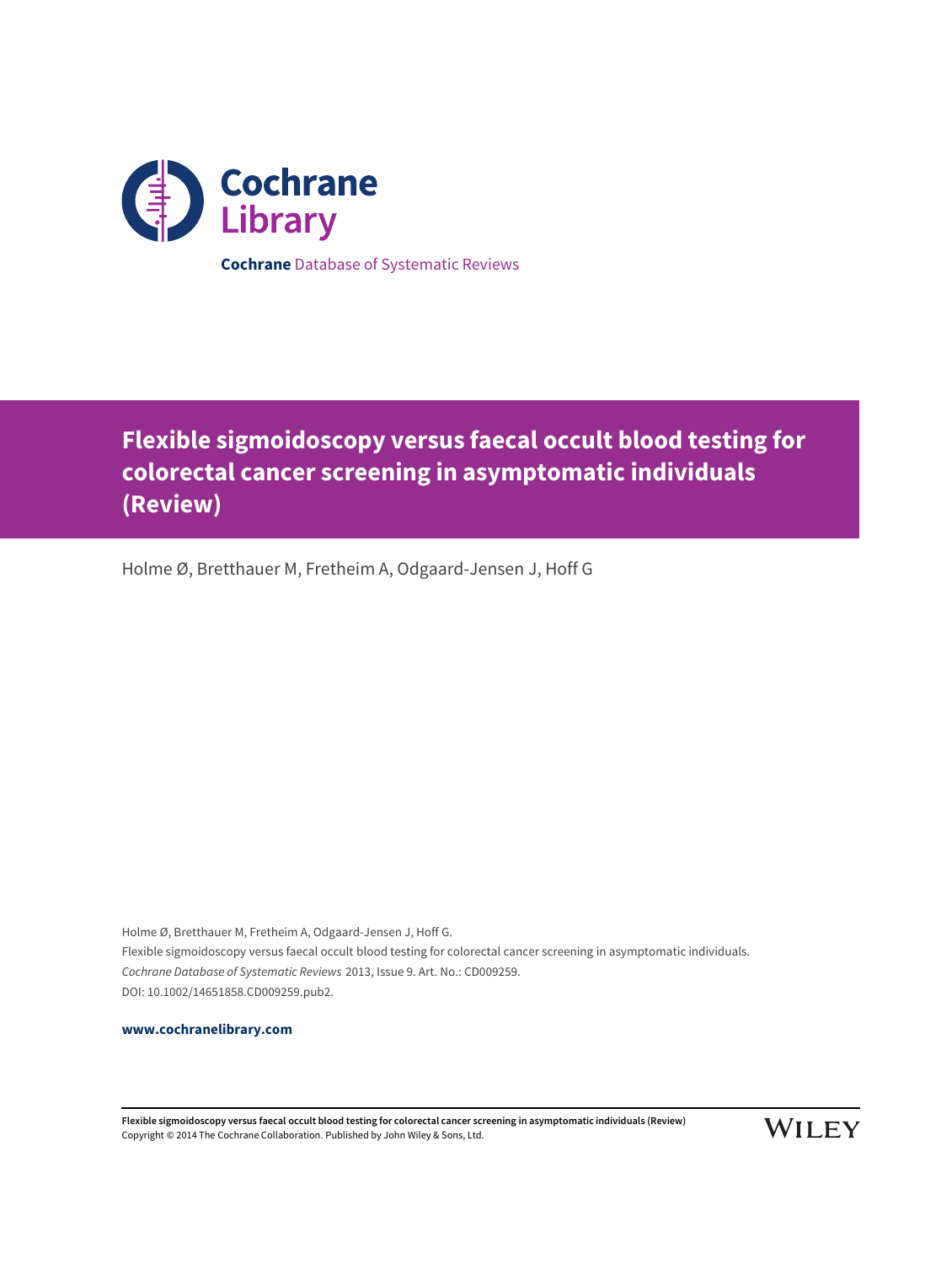## **TABLE OF CONTENTS**

| <b>HEADER</b>                                                                                                                                                                                                                                             |
|-----------------------------------------------------------------------------------------------------------------------------------------------------------------------------------------------------------------------------------------------------------|
|                                                                                                                                                                                                                                                           |
|                                                                                                                                                                                                                                                           |
|                                                                                                                                                                                                                                                           |
|                                                                                                                                                                                                                                                           |
| <b>OBJECTIVES</b>                                                                                                                                                                                                                                         |
|                                                                                                                                                                                                                                                           |
|                                                                                                                                                                                                                                                           |
| Figure 1.                                                                                                                                                                                                                                                 |
| 11                                                                                                                                                                                                                                                        |
| 14                                                                                                                                                                                                                                                        |
| 16                                                                                                                                                                                                                                                        |
| 17                                                                                                                                                                                                                                                        |
| <b>REFERENCES</b><br>and the contract of the contract of the contract of the contract of the contract of the contract of the contract of the contract of the contract of the contract of the contract of the contract of the contract of the contra<br>17 |
| 21                                                                                                                                                                                                                                                        |
| 51                                                                                                                                                                                                                                                        |
| Analysis 1.1. Comparison 1 Screening procedures versus control - all studies, Outcome 1 Colorectal cancer mortality.<br>52                                                                                                                                |
| Analysis 1.2. Comparison 1 Screening procedures versus control - all studies, Outcome 2 Colorectal cancer incidence.<br>53                                                                                                                                |
| Analysis 1.3. Comparison 1 Screening procedures versus control - all studies, Outcome 3 All-cause Mortality.<br>54                                                                                                                                        |
| 54                                                                                                                                                                                                                                                        |
| 60                                                                                                                                                                                                                                                        |
| 64                                                                                                                                                                                                                                                        |
| 67                                                                                                                                                                                                                                                        |
| 67                                                                                                                                                                                                                                                        |
| 67                                                                                                                                                                                                                                                        |
| 67                                                                                                                                                                                                                                                        |
| 67                                                                                                                                                                                                                                                        |
| <b>INDEX TERMS</b><br>68<br>والمتعاونة والمتعارف والمتعاونة والمتعاونة والمتعاونة والمتعاونة والمتعاونة والمتعاونة والمتعاونة والمتعاونة                                                                                                                  |

**Flexible sigmoidoscopy versus faecal occult blood testing for colorectal cancer screening in asymptomatic individuals (Review) i Copyright © 2014 The Cochrane Collaboration. Published by John Wiley & Sons, Ltd.**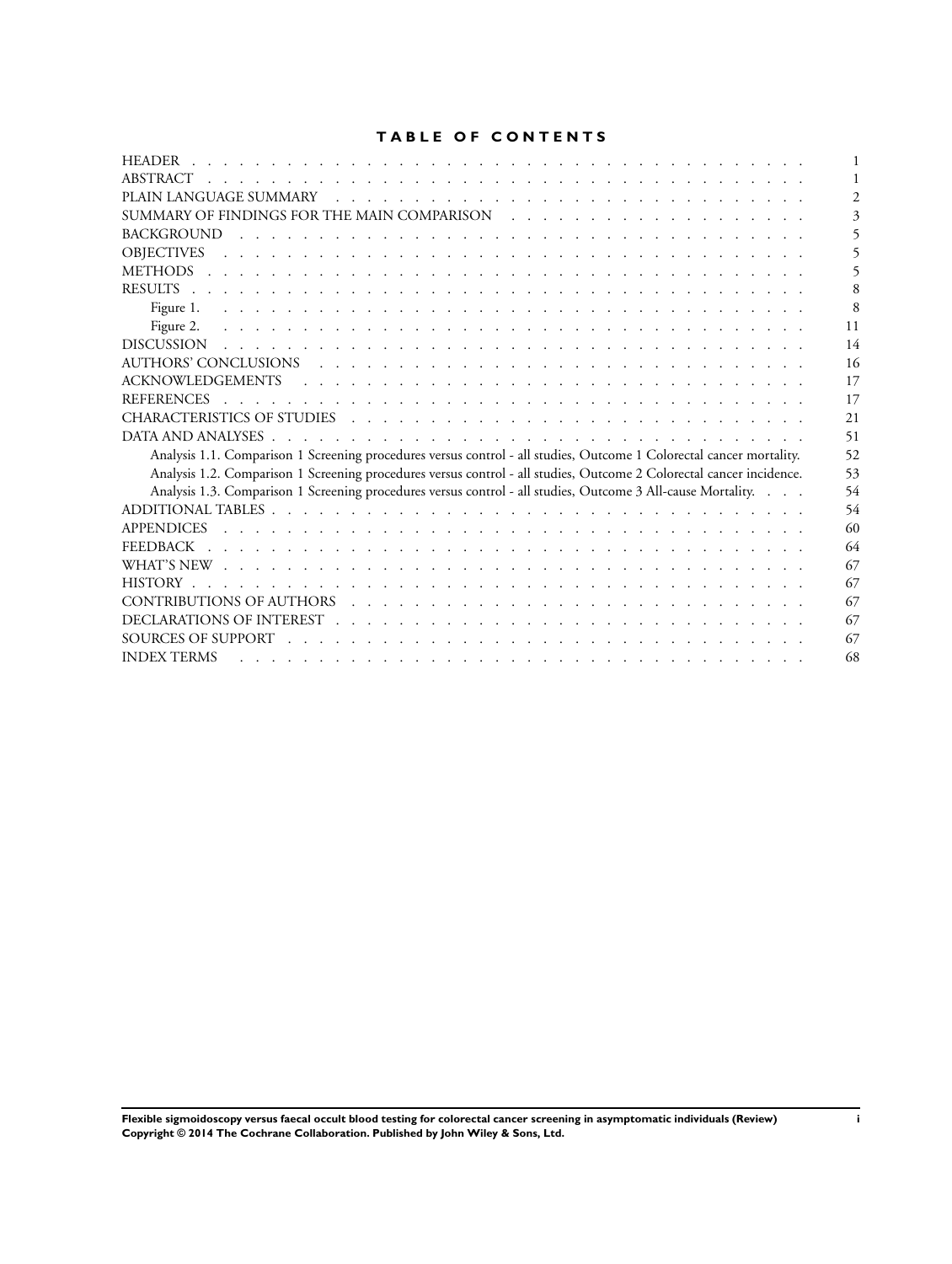**[Intervention Review]**

# **Flexible sigmoidoscopy versus faecal occult blood testing for colorectal cancer screening in asymptomatic individuals**

Øyvind Holme $^1$ , Michael Bretthauer $^2$ , Atle Fretheim $^3$ , Jan Odgaard-Jensen $^3$ , Geir Hoff $^4$ 

<sup>1</sup>Department of Medicine, Sorlandet Hospital Kristiansand, Kristiansand, Norway. <sup>2</sup>Institute of Health and Society, Dep. of Health Management and Health Economics, University of Oslo, Oslo, Norway. <sup>3</sup>Global Health Unit, Norwegian Knowledge Centre for the Health Services, Oslo, Norway. <sup>4</sup>R&D, Telemark Hospital, Skien, Norway

Contact address: Øyvind Holme, Department of Medicine, Sorlandet Hospital Kristiansand, Servicebox 416, Kristiansand, 4604, Norway. [oyvind.holme@sshf.no.](mailto:oyvind.holme@sshf.no)

**Editorial group:** Cochrane Colorectal Cancer Group.

**Publication status and date:** Edited (no change to conclusions), comment added to review, published in Issue 3, 2014. **Review content assessed as up-to-date:** 25 March 2013.

**Citation:** Holme Ø, Bretthauer M, Fretheim A, Odgaard-Jensen J, Hoff G. Flexible sigmoidoscopy versus faecal occult blood testing for colorectal cancer screening in asymptomatic individuals. *Cochrane Database of Systematic Reviews* 2013, Issue 9. Art. No.: CD009259. DOI: 10.1002/14651858.CD009259.pub2.

Copyright © 2014 The Cochrane Collaboration. Published by John Wiley & Sons, Ltd.

## **A B S T R A C T**

### **Background**

Colorectal cancer is the third most frequent cancer in the world. As the sojourn time for this cancer is several years and a good prognosis is associated with early stage diagnosis, screening has been implemented in a number of countries. Both screening with faecal occult blood test and flexible sigmoidoscopy have been shown to reduce mortality from colorectal cancer in randomised controlled trials. The comparative effectiveness of these tests on colorectal cancer mortality has, however, never been evaluated, and controversies exist over which test to choose.

## **Objectives**

To compare the effectiveness of screening for colorectal cancer with flexible sigmoidoscopy to faecal occult blood testing.

### **Search methods**

We searched MEDLINE and EMBASE (November 16, 2012), the Cochrane Central Register of Controlled Trials (CENTRAL) (2012, Issue 11) and reference lists for eligible studies.

### **Selection criteria**

Randomised controlled trials comparing screening with flexible sigmoidoscopy or faecal occult blood testing to each other or to no screening. Only studies reporting mortality from colorectal cancer were included. Faecal occult blood testing had to be repeated (annually or biennially).

### **Data collection and analysis**

Data retrieval and assessment of risk of bias were performed independently by two review authors. Standard meta-analyses using a random-effects model were conducted for flexible sigmoidoscopy and faecal occult blood testing (FOBT) separately and we calculated relative risks with 95% confidence intervals (CI). We used a Bayesian approach (a contrast-based network meta-analysis method) for indirect analyses and presented the results as posterior median relative risk with 95% credibility intervals. We assessed the quality of evidence using GRADE.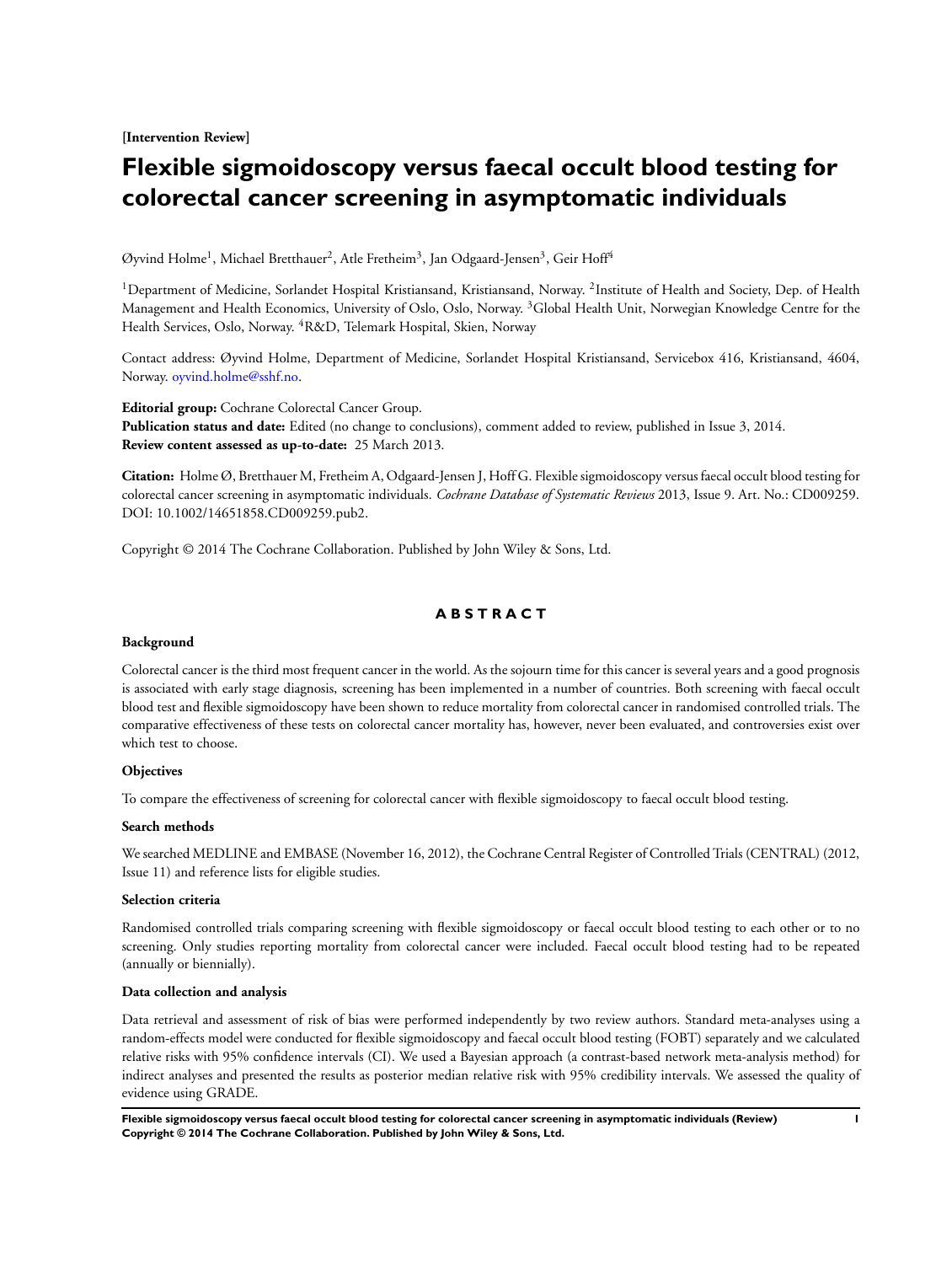#### **Main results**

We identified nine studies comprising 338,467 individuals randomised to screening and 405,919 individuals to the control groups. Five studies compared flexible sigmoidoscopy to no screening and four studies compared repetitive guaiac-based FOBT (annually and biennially) to no screening. We did not consider that study risk of bias reduced our confidence in our results. We did not identify any studies comparing the two screening methods directly. When compared with no screening, colorectal cancer mortality was lower with flexible sigmoidoscopy (relative risk 0.72; 95% CI 0.65 to 0.79, high quality evidence) and FOBT (relative risk 0.86; 95% CI 0.80 to 0.92, high quality evidence). In the analyses based on indirect comparison of the two screening methods, the relative risk of dying from colorectal cancer was 0.85 (95% credibility interval 0.72 to 1.01, low quality evidence) for flexible sigmoidoscopy screening compared to FOBT. No complications occurred after the FOBT test itself, but 0.03% of participants suffered a major complication after follow-up. Among more than 60,000 flexible sigmoidoscopy screening procedures and almost 6000 work-up colonoscopies, a major complication was recorded in 0.08% of participants. Adverse event data should be interpreted with caution as the reporting of adverse effects was incomplete.

### **Authors' conclusions**

There is high quality evidence that both flexible sigmoidoscopy and faecal occult blood testing reduce colorectal cancer mortality when applied as screening tools. There is low quality indirect evidence that screening with either approach reduces colorectal cancer deaths more than the other. Major complications associated with screening require validation from studies with more complete reporting of harms.

## **P L A I N L A N G U A G E S U M M A R Y**

#### **Comparison of two methods used in screening for colorectal cancer**

Cancer in the large intestine (colon) and rectum is one of the most frequent cancers in developed countries. The disease develops from benign lesions over a time span of about 10 years. If the lesion has turned into cancer, the prognosis is far better if the disease is detected at an early stage. Screening and detection for early cancers and benign precursors may therefore reduce the number of deaths caused by this disease. Cancers and benign precursors may bleed, and the blood can be detected in the stool by specific tests, the so-called faecal occult blood tests (FOBT). If the test is positive (that is blood is detected), the person will be offered a colonoscopy to find the source of bleeding. Unfortunately, FOBT fails to discover a considerable number of cancers and precursor lesions. Therefore, endoscopic examination of the rectum and lower large intestine (the sigmoid colon) has been advocated (called flexible sigmoidoscopy). Flexible sigmoidoscopy is performed with a flexible instrument inserted through the anus and introduced about 50 centimetres into the lower large intestine after cleansing with a small enema. This allows direct visual inspection of the interior wall of the intestine, and benign lesions and malignant tumours may be detected. Benign lesions may be removed in the same session without anaesthesia and without any discomfort for the patient, and a follow-up colonoscopy may be offered.

The purpose of this review was to compare the two screening methods (FOBT and flexible sigmoidoscopy) in their ability to reduce the number of deaths due to cancer in the large intestine and rectum.

We identified four trials which compared FOBT to no screening and five trials which compared flexible sigmoidoscopy to no screening. No studies compared the two methods directly. Mortality from colorectal cancer was reduced with FOBT screening and screening with flexible sigmoidoscopy. When we compared the two methods, we could not conclude that one was better than the other.

No complications occurred after the FOBT test itself, but 0.03% of participants suffered a major complication after follow-up. Among more than 60,000 flexible sigmoidoscopy screening procedures and almost 6000 work-up colonoscopies, a major complication was recorded in 0.08% of participants. These findings should be interpreted with caution as the reporting of adverse effects was incomplete.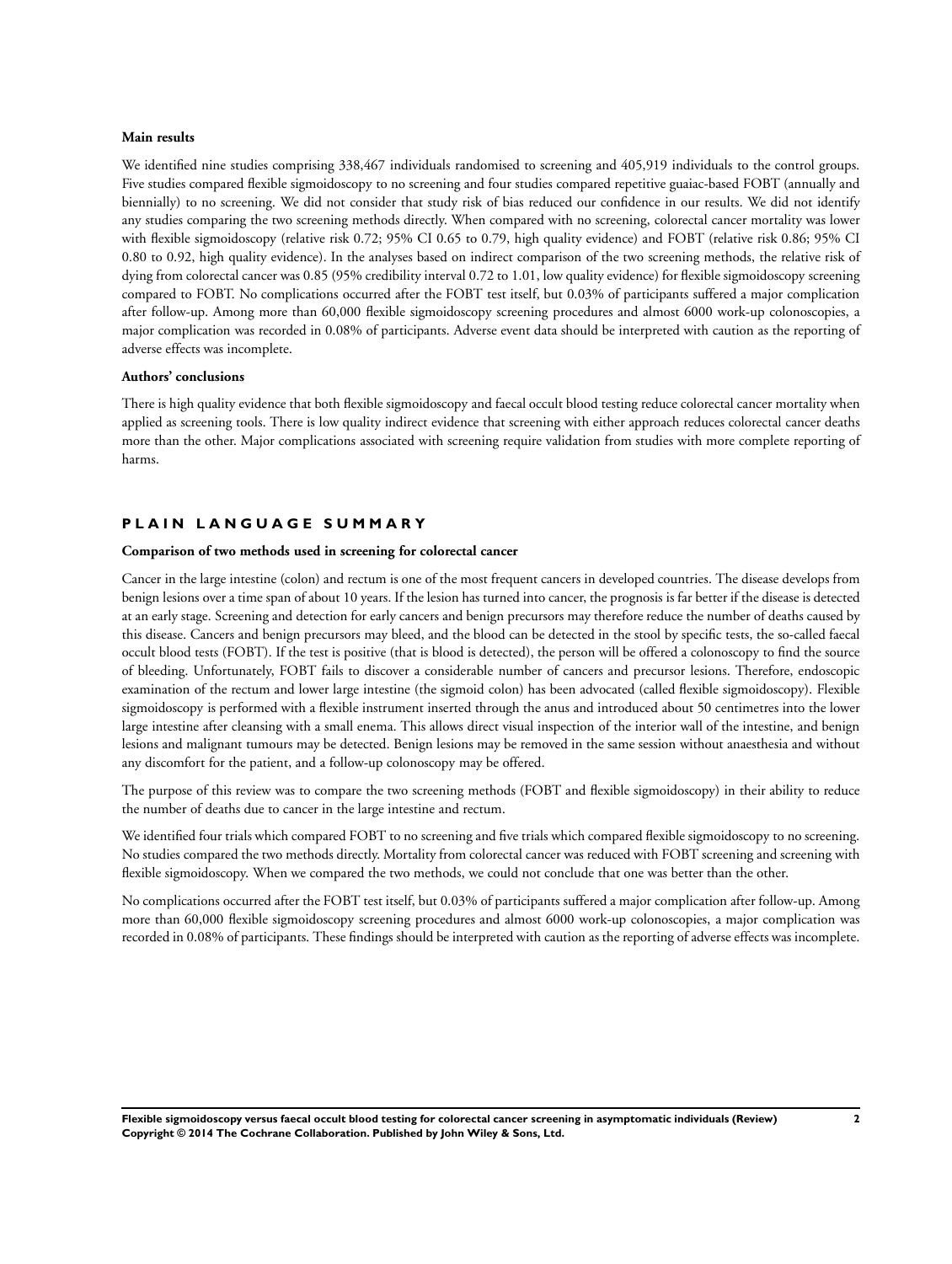# <span id="page-4-0"></span>SUMMARY OF FINDINGS FOR THE MAIN COMPARISON *[\[Explanation\]](http://www.thecochranelibrary.com/view/0/SummaryFindings.html)*

Flexible sigmoidoscopy or faecal occult blood testing compared with care as usual for colorectal cancer screening

**Patient or population: Asymptomatic individuals**

Settings: Participants recruited among volunteers or randomly chosen from public registries

Intervention: Flexible sigmoidoscopy once only or repeated faecal occult blood testing

**Comparison: Care as usual**

| <b>Outcomes</b>                                                         | Illustrative comparative risks <sup>1</sup> (95% CI) |                              | <b>Relative effect</b><br>(95% CI) | <b>No of Participants</b><br>(studies) | Quality of the evidence Comments<br>(GRADE)     |
|-------------------------------------------------------------------------|------------------------------------------------------|------------------------------|------------------------------------|----------------------------------------|-------------------------------------------------|
|                                                                         | <b>Assumed risk</b>                                  | <b>Corresponding risk</b>    |                                    |                                        |                                                 |
|                                                                         | No screening                                         | <b>Screening group</b>       |                                    |                                        |                                                 |
| CRC Mortality - Flexi- 8 per 1000<br>ble sigmoidoscopy                  |                                                      | 6 per 1000<br>(5 to 6)       | <b>RR 0,72</b> (0.65 to 0.79)      | 414,744<br>(5 studies)                 | $\oplus \oplus \oplus \oplus$<br>high           |
| CRC Mortality - Faecal 8 per 1000<br>occult blood testing               |                                                      | 7 per 1000<br>(6 to 7)       | <b>RR 0.86</b> (0.80 to 0.92)      | 329,642<br>(4 studies)                 | $\oplus \oplus \oplus \oplus$<br>high           |
| CRC incidence - Flexi- 20 per 1000<br>ble sigmoidoscopy                 |                                                      | 16 per 1000<br>(15 to 18)    | <b>RR 0.82</b> (0.73 to 0.90)      | 414,744<br>(5 studies)                 | $\oplus \oplus \oplus \bigcirc$<br>moderate $2$ |
| CRC incidence - Faecal 20 per 1000<br>occult blood testing              |                                                      | 19 per 1000<br>(18 to 20)    | <b>RR 0,95</b> (0,88 to 1,02)      | 329,536<br>(4 studies)                 | $\oplus \oplus \oplus \oplus$<br>high           |
| All-<br>cause Mortality - Flex-<br>ible sigmoidoscopy                   | 254 per 1000                                         | 249 per 1000<br>(241 to 257) | <b>RR 0.98</b> (0.95 to 1.01)      | 364,827<br>(4 studies)                 | $\oplus \oplus \oplus \oplus$<br>high           |
| All-cause Mortality - 254 per 1000<br>occult blood<br>Faecal<br>testing |                                                      | 254 per 1000<br>(251 to 257) | <b>RR 1,00</b> (0,99 to 1,01)      | 329,642<br>(4 studies)                 | $\oplus \oplus \oplus \oplus$<br>high           |

**CI:** Confidence interval; **RR:** Risk Ratio; **CRC:** Colorectal cancer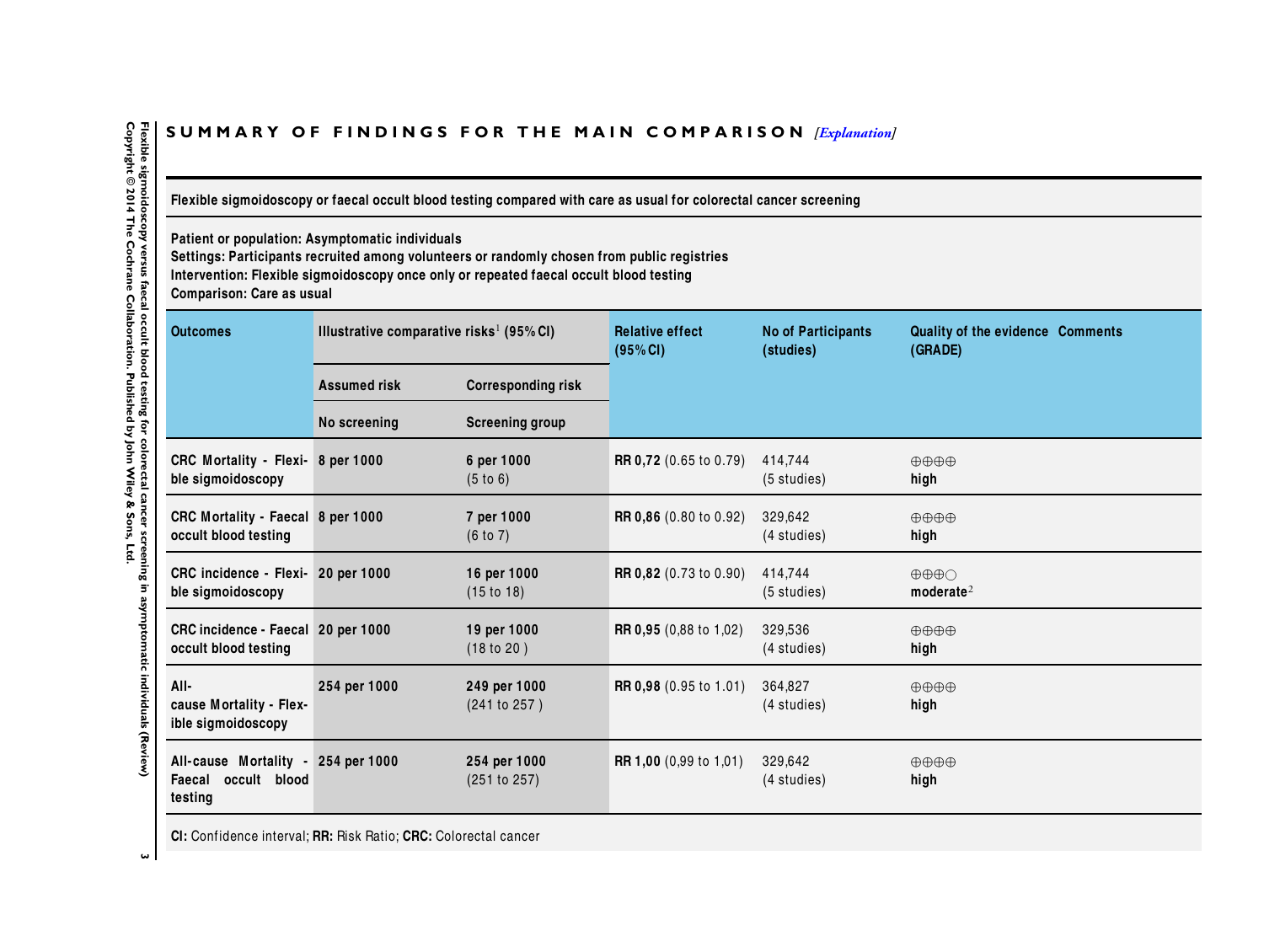GRADE Working Group grades of evidence

**High quality:** Further research is very unlikely to change our confidence in the estimate of effect.

**M oderate quality:** Further research is likely to have an important impact on our confidence in the estimate of effect and may change the estimate.

**Low quality:** Further research is very likely to have an important impact on our confidence in the estimate of effect and is likely to change the estimate.

**Very low quality:** We are very uncertain about the estimate.

<sup>1</sup>Assumed risk is computed by combining events and participants in the control groups in all trials. The corresponding risk (and its 95% confidence interval) is based on the assumed risk in the comparison group and the relative effect of theintervention (and its 95% CI).

 $^{\rm 2}$  Evidence downgraded one level due to heterogeneity between trials. This heterogeneity may be explained by shorter follow-

up of the Norwegian NORCCAP trial, but other explanations like study design cannot be ruled out.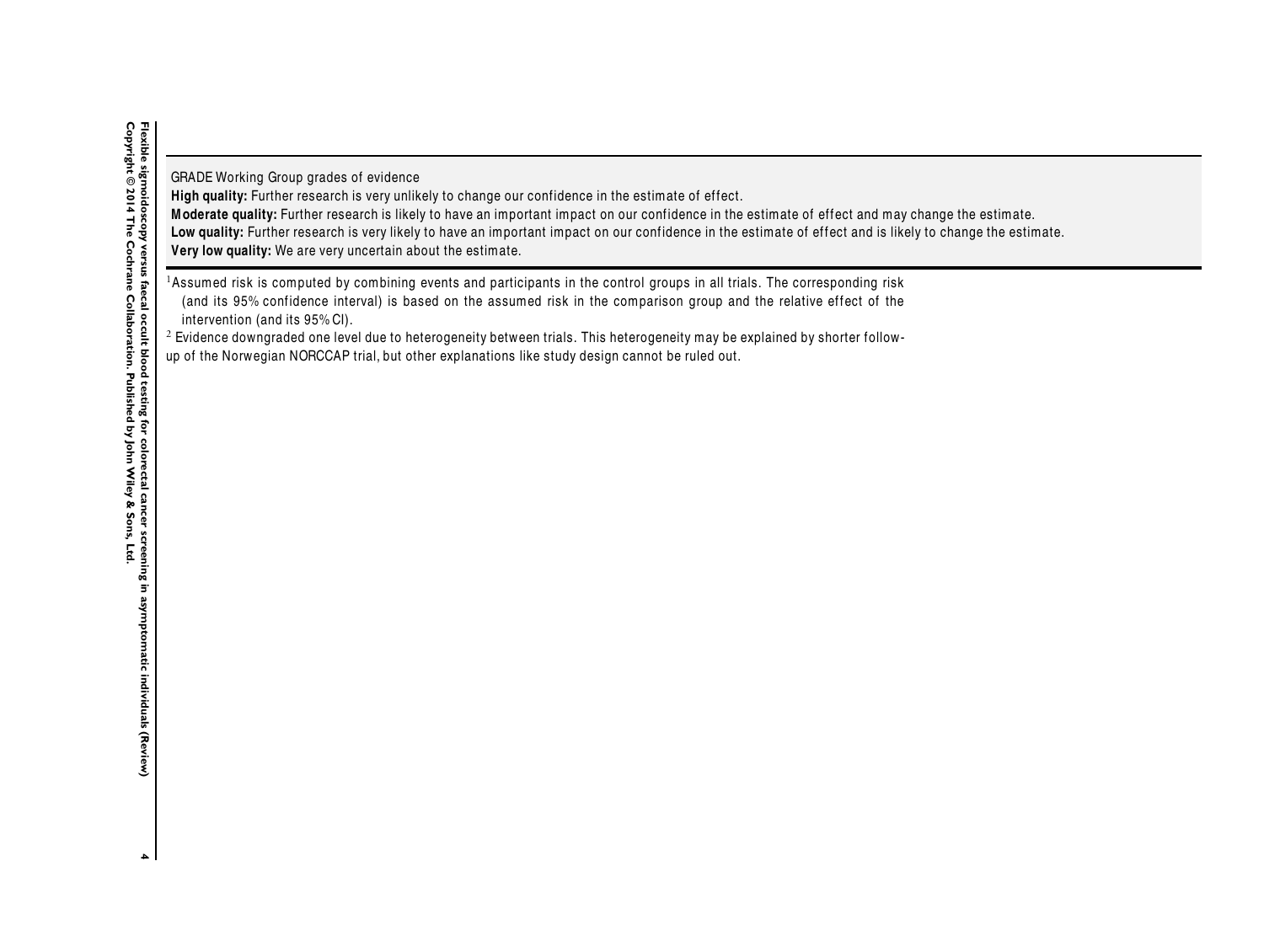## **B A C K G R O U N D**

### **Description of the condition**

With more than 550,000 annual deaths, colorectal cancer (CRC) is a major health problem in industrialized countries. CRC is the most frequent malignant disease diagnosed in Europe ([Ferlay](#page-18-0) [2010](#page-18-0)) and the third most frequent cancer in the United States [\(Jemal 2009](#page-18-0)). Most cases of CRC develop in so-called average risk individuals, that is in individuals without any known CRC risk factors. To date, the lifetime risk for colorectal cancer for averagerisk individuals in industrialized countries is about 5%. Five-year survival of people with colorectal cancer exceeds 90% if the disease is diagnosed at an early stage, but only about 60% for patients with lymph node involvement and under 10% if distant organ metastases are present ([Ries 2007\)](#page-18-0).

#### **Description of the intervention**

Testing for faecal occult blood has been extensively studied, and a variety of commercial tests are available. These tests are based on either detecting peroxidase activity of the haeme moiety of the haemoglobin molecule (guaiac tests, FOBT) or immunochemical methods (faecal immunological test, FIT) that are specific towards the globin part of the human haemoglobin.

Screening for CRC has been implemented in a number of countries. Testing for faecal occult blood (FOBT), flexible sigmoidoscopy and colonoscopy are used as screening tools. The only two modalities that have been tested in randomised trials are FOBT and flexible sigmoidoscopy, but despite this, colonoscopy is regarded the gold standard in CRC screening. The obvious advantage of colonoscopy as a screening tool is the direct visualisation of the entire colonic mucosa, but this may be a false reassurance. Several case-control studies have indicated that colonoscopy does not affect CRC mortality and the presence of advanced adenomas in the colon proximal to the splenic flexure [\(Baxter 2009](#page-18-0); [Brenner](#page-18-0) [2010](#page-18-0)).

#### **How the intervention might work**

As clinical symptoms develop late in the course of the disease, early detection is often not achieved in individuals with symptoms. It is believed that the majority of colorectal cancers develop from benign precursor lesions, the so-called adenomatous polyps or adenomas, through a series of genetic changes (adenoma-carcinoma sequence) during a time interval of at least five to 10 years ([Muto](#page-18-0) [1975](#page-18-0); [Vogelstein 1988\)](#page-18-0). Therefore, CRC is considered a good target for screening.

### **Why it is important to do this review**

As the FOBT and flexible sigmoidoscopy have never been directly compared by means of CRC mortality in prospective studies, uncertainty still exists regarding which test to choose. Both tests have limitations. For example, sensitivity for both CRC and adenoma detection is lower for FOBT compared to flexible sigmoidoscopy, but only half of the colon is examined with the latter, which means that about one third of neoplasias (CRCs and adenomas) that are located in the proximal colon may be missed ([Anderson 2004](#page-18-0)). FOBT is performed at home without any absenteeism from work, and reading of the tests may be automated (FIT only). Flexible sigmoidoscopy is labour demanding, and its invasive nature may lead to lower compliance with screening [\(Hol 2010\)](#page-18-0) and higher complication rates.

There are four large randomised, controlled studies which have established the effectiveness of FOBT [\(Mandel 1993;](#page-18-0) [Hardcastle](#page-18-0) [1996](#page-18-0); [Kronborg 1996;](#page-18-0) [Lindholm 2008](#page-18-0)) and the results have been pooled in a Cochrane review [\(Hewitson 2007](#page-18-0)). This review showed a reduction in mortality from CRC by 16% due to screening, but no reduction in CRC incidence or all-cause mortality. Until recently, flexible sigmoidoscopy had only been evaluated in one small-scale randomised controlled trial. This study from Norway showed an 80% decrease in CRC incidence in the screening group after 13 years, but a disturbing 57% increase in all-cause mortality [\(Thiis-Evensen 1999\)](#page-18-0) compared to a no-screening control group. In the last years, four large randomised trials of CRC screening by flexible sigmoidoscopy have been published ([Hoff 2009](#page-18-0); [Atkin](#page-18-0) [2010](#page-18-0); [Segnan 2011;](#page-18-0) [Schoen 2012\)](#page-18-0). A reduction in CRC mortality of 22% to 31% was observed in the screening groups compared to the no-screening control groups. The three latter studies also found a reduced incidence of CRC by 18% to 23%, respectively, but no effect on all-cause mortality.

Therefore, whether to implement the low-cost non-invasive FOBT or the invasive and relatively resource-demanding flexible sigmoidoscopy is an area of controversy. The scope of this review is to compare these modalities when applied as screening tools in asymptomatic individuals in randomised controlled trials.

## **O B J E C T I V E S**

The purpose of this review was to identify randomised controlled trials of FOBT or flexible sigmoidoscopy as a CRC screening modality in an asymptomatic population and to compare the effectiveness on colorectal cancer (CRC) mortality for these two methods.

## **M E T H O D S**

**Flexible sigmoidoscopy versus faecal occult blood testing for colorectal cancer screening in asymptomatic individuals (Review) 5 Copyright © 2014 The Cochrane Collaboration. Published by John Wiley & Sons, Ltd.**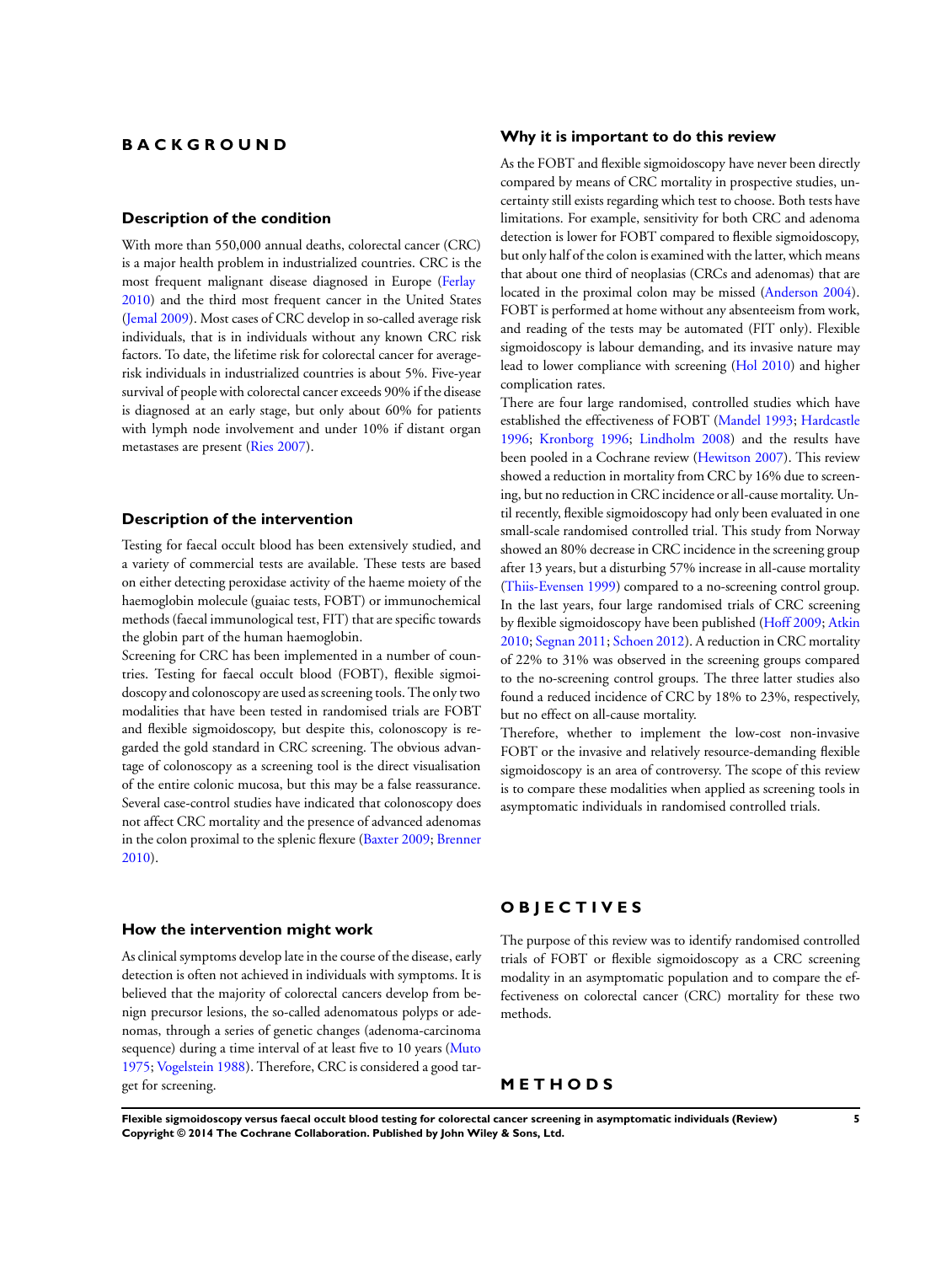## **Types of studies**

We included randomised controlled trials of CRC screening reporting mortality from CRC in individuals invited for screening with flexible sigmoidoscopy versus FOBT or with any of these versus no screening. As FOBT screening requires repetitive testing, only studies investigating FOBT that included repetitive stooltesting (annually or biennially) were considered. Studies that were only reported as abstracts without full-paper publication were not included. There was no restriction with regard to publication language. Data from trials that were published on several occasions due to increasing length of follow-up were analysed once only, and only data from the latest publication were included in the main analyses. Quasi-randomised trials were not included.

### **Types of participants**

Adult (18 years and older) asymptomatic individuals participating in a CRC screening trial with either FOBT or flexible sigmoidoscopy. Participants could be recruited either as volunteers or identified through population or general practitioners' registries.

#### **Types of interventions**

CRC screening with FOBT or flexible sigmoidoscopy. For FOBT, both guaiac-based and immunological tests were included. The guaiac test slides were or were not rehydrated. For the flexible sigmoidoscopy trials, trials using rigid endoscopes were excluded.

#### **Types of outcome measures**

#### **Primary outcomes**

• CRC mortality

Studies not reporting CRC mortality were excluded from the review.

### **Secondary outcomes**

- CRC incidence
- All-cause mortality
- Attendance rates
- Adverse effects
- CRC staging
- Use of endoscopy work-up.

### **Search methods for identification of studies**

### **Electronic searches**

We searched the Cochrane Central Register of Controlled Trials (CENTRAL) (2012, Issue 11), MEDLINE and EMBASE (until 16 November 2012) for eligible papers. Separate searches were performed for faecal occult blood test (FOBT) and flexible sigmoidoscopy trials for each database. The reference lists of all relevant retrieved studies were searched for additional trials. In addition, we searched the reference list of the Cochrane review of CRC screening using FOBT [\(Hewitson 2007](#page-18-0)).

The comprehensive search strategy was developed by the authors and the Trials Search Co-ordinator at the Cochrane Colorectal Cancer Group, Copenhagen, Denmark, and is available in the appendix section: MEDLINE searches [\(Appendix 1;](#page-61-0) [Appendix](#page-61-0) [2\)](#page-61-0); EMBASE searches ([Appendix 3;](#page-62-0) [Appendix 4](#page-63-0)); CENTRAL searches [Appendix 5;](#page-64-0) [Appendix 6\)](#page-64-0). The first search was performed in January 2011 and was updated November 16, 2012.

### **Data collection and analysis**

#### **Selection of studies**

One investigator (OH) excluded obviously irrelevant titles from the first search. Two authors (OH and MB) independently considered the remaining abstracts and potentially relevant full-text articles were obtained. The same authors independently considered the full-text manuscripts according to the pre-specified inclusion and exclusion criteria. Disagreement was resolved by consensus.

#### **Data extraction and management**

Data were extracted from the included studies into an electronic data sheet by OH and MB working independently and were finally compared. Discrepancies were addressed and solved by rereviewing the papers together. The abstracted data included the study citation, study design, country, methods of randomisation and allocation concealment, type of intervention, definition of positive screening test, length of follow-up, inclusion and exclusion criteria, participants' characteristics, number of individuals randomised, number of excluded participants, participants lost to follow-up, compliance with screening, blinding of outcome assessment, number of new cases of CRC, mortality from CRC, mortality from all causes, staging of CRC, adverse effects due to the screening procedure, use of endoscopic and radiologic workup after a positive screening test and funding.

**Flexible sigmoidoscopy versus faecal occult blood testing for colorectal cancer screening in asymptomatic individuals (Review) 6 Copyright © 2014 The Cochrane Collaboration. Published by John Wiley & Sons, Ltd.**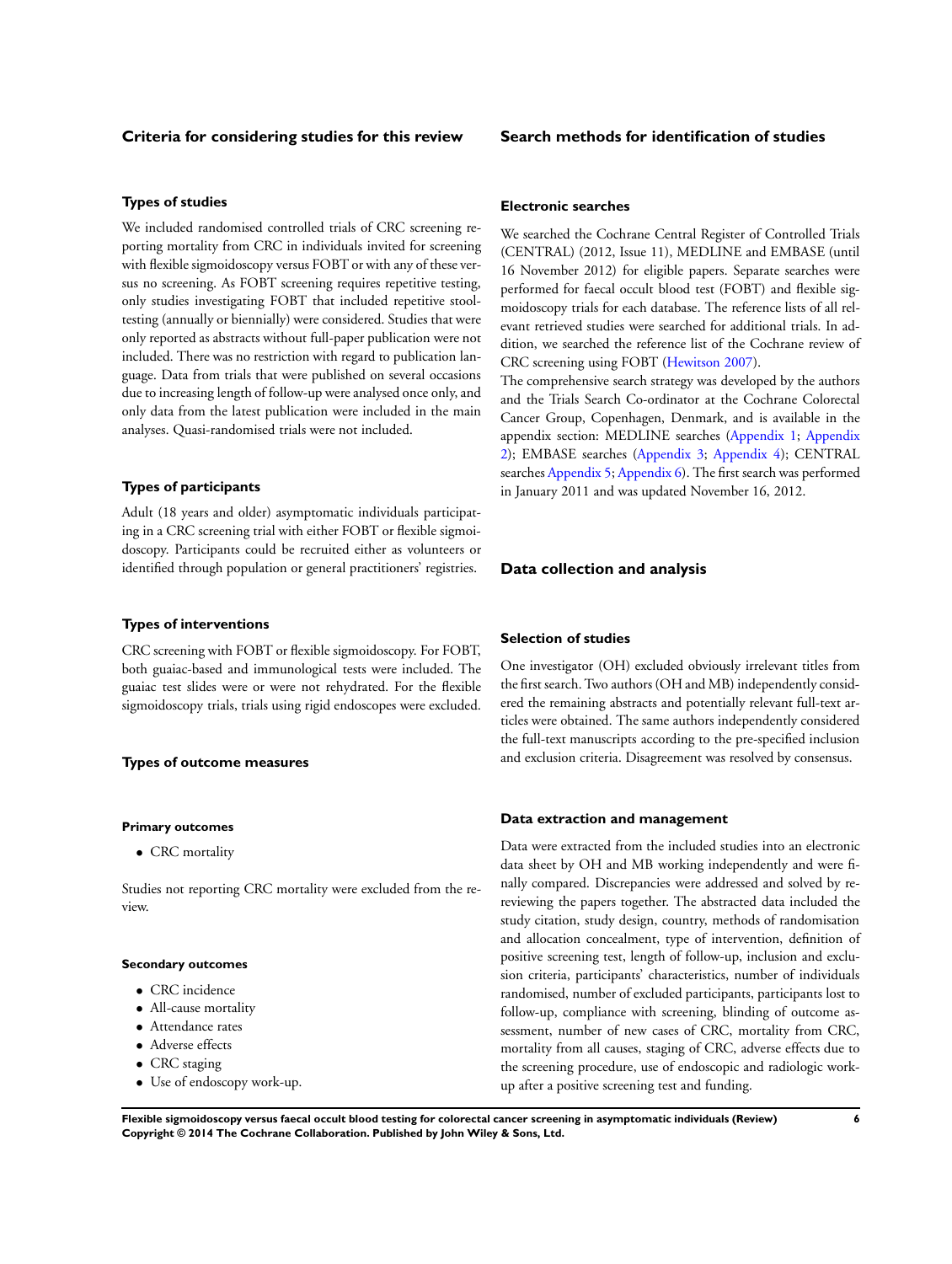#### **Assessment of risk of bias in included studies**

The methodologic quality of the included trials was assessed by two independent review authors (OH and MB) according to the Cochrane Collaboration's Risk of Bias tool([Higgins 2008](#page-18-0)). Disagreement was resolved by consensus. We included a description and assessment of the risk of bias associated with generation of the randomisation sequence, allocation concealment, blinding, incomplete outcome data, selective reporting of data and other potential threats to validity for each of the included studies. Risk of bias in the included studies was explicitly judged for each of these domains and categorized as 'low risk', 'high risk' or 'unclear' of bias, if information was insufficient to assess risk.

If at least one of the six domains was assessed as being at 'high risk of bias' for a trial then the aggregate risk of bias for that trial was set as high.

### **Measures of treatment effect**

We calculated and reported risk ratios (RR) with corresponding 95% credibility intervals (from a Bayesian network meta-analysis model) on an intention-to-treat basis for all outcomes. In addition, we performed traditional pair-wise comparisons for FOBT and flexible sigmoidoscopy trials separately for all outcomes and reported relative risk with 95% confidence intervals (CI).

### **Unit of analysis issues**

#### **Cluster randomised trials**

Studies increasingly employ 'cluster randomisation' (such as randomisation by clinician or practice), but analysis and pooling of clustered data poses problems. Authors often fail to account for intra-class correlation in clustered studies, leading to a 'unit of analysis' error [\(Divine 1992\)](#page-18-0) whereby P values are spuriously low, CIs unduly narrow and statistical significance overestimated. This can cause type I errors [\(Bland 1997;](#page-18-0) [Gulliford 1999](#page-18-0)).

Where clustering was not accounted for in the primary studies, this was specified in the footnote of the analysis to indicate the presence of a possible unit of analysis error. We contacted the first authors of studies to obtain the intra-class correlation coefficient of their clustered data and to adjust for this by using the effective sample size method (Section 16.3.4 in [Higgins 2008](#page-18-0)). We additionally performed a sensitivity analysis in which cluster randomised trials were excluded.

## **Dealing with missing data**

All analyses were carried out on an intention-to-treat basis; that is, participants were analysed according to their allocated treatment (irrespective of whether they adhered to the screening intervention or not). For participants lost to follow-up it was assumed that the relevant events (CRC death, death due to any reason, or CRC) did not occur.

#### **Assessment of heterogeneity**

We assessed heterogeneity separately for each paired comparison of two different screening strategies, on the basis of the *Cochrane Handbook for Systematic Reviews of Interventions*recommendations  $(I<sup>2</sup>$  values of 0% to 40%: might not be important; 30% to 60%: may represent moderate heterogeneity; 50% to 90%: may represent substantial heterogeneity; 75% to 100%: considerable het-erogeneity) ([Higgins 2008](#page-18-0)). In addition to the  $I^2$  measurement we presented the  $\chi^2$  and its P value and considered the direction and magnitude of the treatment effects. As the  $\chi^2$  test in a metaanalysis with few studies is underpowered to detect heterogeneity should it exist, a P value of 0.10 was used as the threshold of statistical significance.

#### **Assessment of reporting biases**

Reporting biases arise when the dissemination of research findings is influenced by the nature and direction of the results. These biases include publication bias and selective outcome reporting bias. Funnel plots can be useful in assessing reporting biases. We intended only to produce funnel plots and apply Peters' test for asymmetry [\(Peters 2006](#page-18-0)) for outcome measures which included at least 10 studies of different sizes, as suggested by [Higgins 2008.](#page-18-0)

#### **Data synthesis**

The analysis was based on the method of multiple treatment metaanalysis (MTM) as described by [Salanti 2007](#page-18-0). We used the contrast-based network meta-analyses method proposed by Salanti et al (a Bayesian method based on the Markov Chain Monte Carlo simulation). All MTMs were performed using Winbugs version 1.4.3 (Imperial College and MRC, UK) utilizing random effects models. The estimates obtained by generating three chains with 10,000 initial iterations (burn in) and 50,000 iterations were used for the estimations. All results for the MTM were reported as posterior median with corresponding 95% credibility intervals (CrI). We only combined studies in meta-analyses if we found that the studies were sufficiently similar to each other with regard to population, context, and method of implementation of the screening intervention.

In addition to the estimates of effect based on the MTM analysis, we also presented results from traditional pair-wise comparisons for FOBT and flexible sigmoidoscopy against 'no screening' separately. Results were presented as relative risk with 95% confidence interval (CI).

We assessed the quality of the evidence as high, moderate, low or very low using the GRADE approach ([Schünemann 2008](#page-18-0)) and have presented the results in the 'Summary of findings' table. In the absence of formal guidance regarding the application of GRADE to network meta-analysis, we have downgraded the quality of evidence by default for indirectness where network meta-analysis results are based solely on indirect evidence.

**Flexible sigmoidoscopy versus faecal occult blood testing for colorectal cancer screening in asymptomatic individuals (Review) 7 Copyright © 2014 The Cochrane Collaboration. Published by John Wiley & Sons, Ltd.**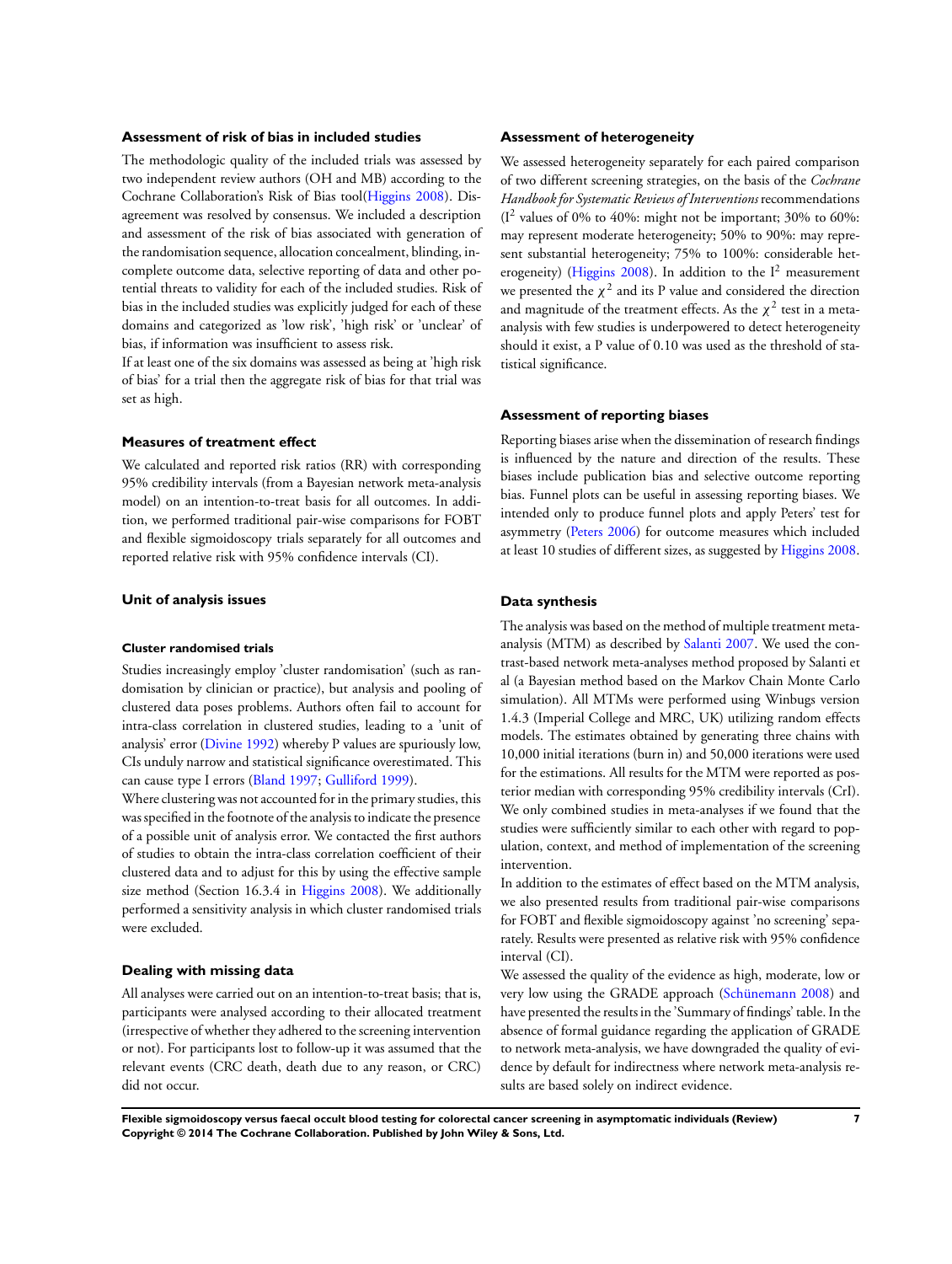### **Subgroup analysis and investigation of heterogeneity**

No subgroup analyses were planned.

### **Sensitivity analysis**

MTM aggregates both direct (i.e. from the same trial) and indirect (i.e. from different trials) evidence to an aggregate estimate of effect for a comparison between two interventions. We intended to apply sensitivity analyses excluding indirect evidence in the event of using both indirect and direct evidence comparing FOBT and flexible sigmoidoscopy. As follow-up was very different among the trials, we performed a 10-year follow-up sensitivity analysis. In this analysis, only the endoscopy screening trials and the FOBT trials with approximately 10 years of follow-up were compared. Furthermore, we performed sensitivity analyses in which cluster randomised trials were excluded. We also performed sensitivity analyses where trials that were assessed as being at high risk of bias (the aggregate assessment across all six domains) were excluded. Finally, we decided to conduct an analysis where we excluded results from annual FOBT screening, that is we only included biennial FOBT screening, which is the most widely used approach.

## **R E S U L T S**

### **Description of studies**

#### **Results of the search**

Our literature search identified 3224 titles, and abstracts were obtained for 155 of these (Figure 1). Following the reading of the abstracts, 33 full-text articles were retrieved and considered for inclusion. Ten were subsequently excluded (see [Characteristics of](#page-50-0) [excluded studies](#page-50-0)) leaving 22 manuscripts for inclusion in the final analyses and one trial which was identified as ongoing [\(Paimela](#page-18-0) [2010](#page-18-0)). After manual searching of the reference lists of the included papers, an additional nine studies were included, all addressing physical and psychological adverse effects of the screening procedures [\(Lindholm 1997;](#page-18-0) [Schoen 2000;](#page-18-0) [Taylor 2000;](#page-18-0) [Hoff](#page-18-0) [2001](#page-18-0); [Larsen 2002;](#page-18-0) [Parker 2002](#page-18-0); [Miles 2003](#page-18-0); [Wardle 2003;](#page-18-0) [Larsen](#page-18-0) [2007](#page-18-0)). In addition, we contacted the corresponding authors of the Swedish and Italian trials to obtain further information.

## **Figure 1.**



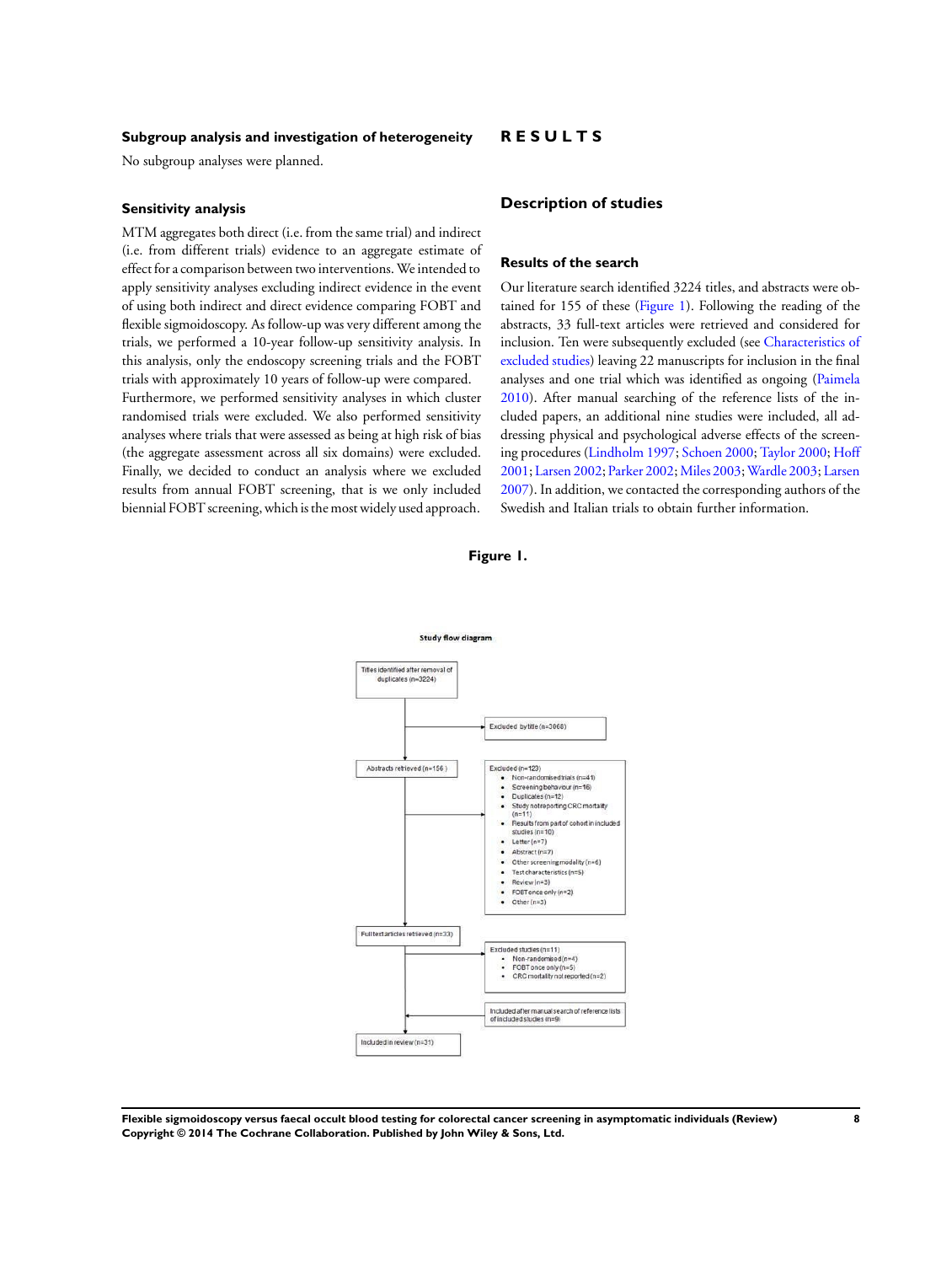### **Included studies**

Nine separate trials were included in the review, but due to the multiple reports that they have generated, we report on the characteristics of 31 separate study comparisons in[Characteristics of included](#page-23-0) [studies](#page-23-0) and [Table 1](#page-55-0). Eleven reports from four randomised controlled trials that reported on mortality or the incidence of CRC on repeated FOBT versus no screening were identified: one Swedish [\(Kewenter 1994](#page-18-0); [Lindholm 2008](#page-18-0)), one Danish ([Kronborg 1996;](#page-18-0) [Jorgensen 2002](#page-18-0); [Kronborg 2004\)](#page-18-0), one English ([Hardcastle 1996;](#page-18-0) [Scholefield 2002;](#page-18-0) [Scholefield 2012\)](#page-18-0) and one from the US [\(Mandel](#page-18-0) [1993](#page-18-0); [Mandel 1999;](#page-18-0) [Mandel 2000\)](#page-18-0). Due to the pre-specified inclusion criteria, only the latest reports (with the longest followup) were included in the main meta-analysis.

Flexible sigmoidoscopy versus no screening was evaluated in five randomised controlled trials: one British ([Atkin 2010\)](#page-18-0), one Italian (SCORE, Screening COlon Rectum) ([Segnan 2011](#page-18-0)), one from the US (PLCO, Prostate, Lung, Colorectal and Ovarian cancer screening trial) [\(Schoen 2012\)](#page-18-0) and two Norwegian trials (TPS, Telemark Polyp Study ([Hoff 1996](#page-18-0); [Thiis-Evensen 1999](#page-18-0)) and the Norwegian Colorectal Cancer Prevention (NORCCAP) trial [\(Hoff 2009](#page-18-0))). We did not identify any trials comparing FOBT and flexible sigmoidoscopy directly with respect to mortality from CRC. Fourteen papers reporting adverse effects in the identified screening trials were included [\(Kewenter 1996;](#page-18-0) [Lindholm 1997;](#page-18-0) [Robinson](#page-18-0) [1999](#page-18-0); [Taylor 2000](#page-18-0); [Schoen 2000;](#page-18-0) [Hoff 2001;](#page-18-0) [Atkin 2002](#page-18-0); [Larsen](#page-18-0) [2002](#page-18-0); [Parker 2002](#page-18-0); [Segnan 2002](#page-18-0); [Gondal 2003;](#page-18-0) [Miles 2003;](#page-18-0) [Wardle 2003](#page-18-0); [Larsen 2007\)](#page-18-0).

#### **Faecal occult blood trials**

Altogether, the four FOBT trials included 172,734 individuals in the screening groups and 156,908 in the control groups [\(Mandel](#page-18-0) [1999](#page-18-0); [Kronborg 2004](#page-18-0); [Lindholm 2008](#page-18-0); [Scholefield 2012](#page-18-0)). Individuals were aged 45 to 80 years. All participants were randomised either on an individual basis or by household. The US study [\(Mandel 1999\)](#page-18-0) included volunteers to the study, while the other three invited participants from public registries. All FOBT trials used a guaiac-based test. The test was rehydrated in the majority of cases in the US [\(Mandel 1999](#page-18-0)) and Swedish [\(Lindholm](#page-18-0) [2008](#page-18-0)) trials, but not in Denmark [\(Kronborg 2004\)](#page-18-0) and England [\(Scholefield 2012\)](#page-18-0). Dietary restrictions were applied in all trials except the Swedish trial [\(Lindholm 2008](#page-18-0)). In the US and Danish trials ([Mandel 1999](#page-18-0); [Kronborg 2004\)](#page-18-0), all participants with at least one positive test slide out of six were referred for diagnostic workup. In the English trial ([Scholefield 2012](#page-18-0)) and among 44% of participants in the Swedish trial ([Lindholm 2008\)](#page-18-0) an initial positive FOBT was investigated through a second FOBT, and those who

tested positive the second time were referred for a diagnostic workup. Work-up included full colonoscopy, except in the Swedish trial [\(Lindholm 2008\)](#page-18-0) where a flexible sigmoidoscopy and double contrast barium enema was applied. Biennial screening was offered in the Danish [\(Kronborg 2004\)](#page-18-0) and English ([Scholefield 2012\)](#page-18-0) trials throughout the study period. In the US study [\(Mandel 2000](#page-18-0)), participants in the intervention group were randomised 1:1 to biennial or annual screening. There was a three to five year hiatus in the screening period in this trial. Originally the trial ended in 1982, but due to lower than expected CRC mortality in the control group, screening was re-instituted in 1986 and this second phase ended in 1992. In the Swedish trial ([Lindholm 2008\)](#page-18-0), three cohorts of participants were included at different time points. All these cohorts had their own screening schedule. Two cohorts had re-screening 21 to 24 months after the first FOBT. These cohorts were included in the biennial screening analyses. The last cohort had two re-screenings with an 18 months interval after the initial screen, and this cohort was only included in the analysis considering all FOBT trials. The number of offered screening rounds varied between the FOBT studies. Nine rounds were offered in the Danish trial ([Kronborg 2004](#page-18-0)), but only participants in the preceding round were invited for further screening. A no re-invitation procedure was initially also applied in the English trial [\(Scholefield 2012](#page-18-0)), but was abandoned half-way through the study in an effort to increase compliance with screening, resulting in an offer to be screened for three to six rounds. In the Swedish trial [\(Lindholm 2008](#page-18-0)), screening was offered two to three times in the different cohorts. The annual screening group was invited for 11 screening rounds in the US trial [\(Mandel 2000\)](#page-18-0), and six rounds were offered to the biennial screening group. Follow-up was reported after 18 and 17 years in the US [\(Mandel 2000\)](#page-18-0) and Danish [\(Kronborg 2004\)](#page-18-0) FOBT trials, and after a median of 19.5 years in the English trial [\(Scholefield 2012](#page-18-0)) and 15.5 years in the Swedish trial [\(Lindholm 2008\)](#page-18-0). Participants with known prior CRC were excluded in all trials.

#### **Flexible sigmoidoscopy screening trials**

In the five identified trials, 165,733 individuals were randomised to flexible sigmoidoscopy and 249,011 individuals comprised the control groups who received care as usual. Four trials applied a once-only screening intervention (one screening flexible sigmoidoscopy only for each participant) [\(Thiis-Evensen 1999;](#page-18-0) [Hoff](#page-18-0) [2009](#page-18-0); [Atkin 2010;](#page-18-0) [Segnan 2011](#page-18-0)), while the US trial offered the screening group a second flexible sigmoidoscopy three to five years after the first [\(Schoen 2012\)](#page-18-0). Eligible individuals were aged 50 to 74 years. Time to follow-up for the primary outcome was different between the trials. Median follow-up for CRC mortality was six

**Flexible sigmoidoscopy versus faecal occult blood testing for colorectal cancer screening in asymptomatic individuals (Review) 9 Copyright © 2014 The Cochrane Collaboration. Published by John Wiley & Sons, Ltd.**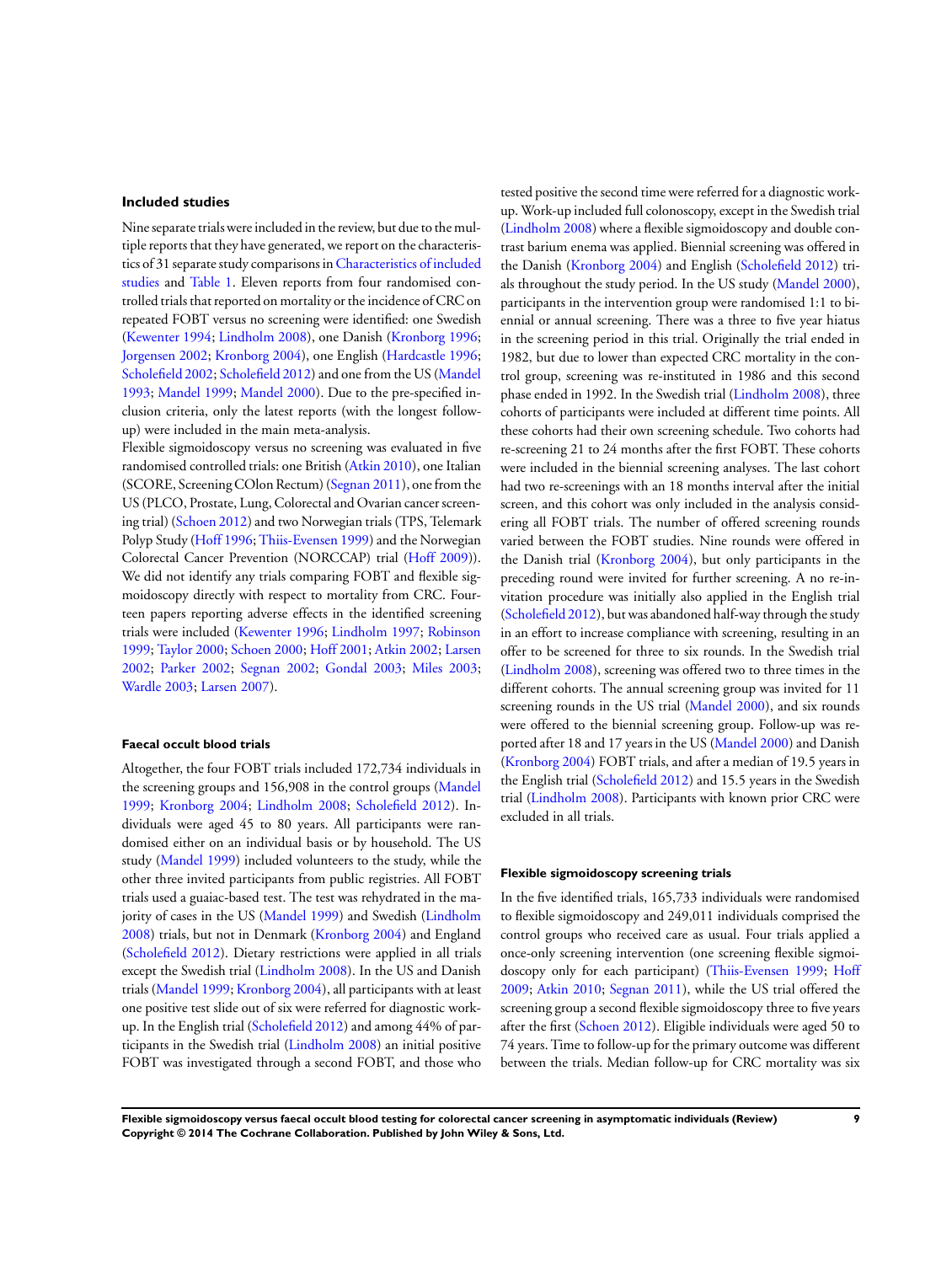years in the largest Norwegian trial [\(Hoff 2009\)](#page-18-0), and 11.2, 11.4 and 11.9 years in the British ([Atkin 2010\)](#page-18-0), Italian [\(Segnan 2011](#page-18-0)) and US ([Schoen 2012\)](#page-18-0) trials, respectively. The smaller Norwegian trial [\(Thiis-Evensen 1999\)](#page-18-0) reported mortality from CRC after 13 years of follow-up. All trials referred screening-positive individuals to colonoscopy work-up, but the definition of a positive test varied between the studies. In the US trial [\(Schoen 2012](#page-18-0)), finding of any lesion or mass during screening qualified for colonoscopy referral to the individual's primary care physician for follow-up. In the British trial [\(Atkin 2010](#page-18-0)), a positive test was defined as the finding of any polyp 10 mm in diameter or larger, advanced adenoma (tubulovillous or villous histology, severe dysplasia or three or more adenomas) irrespective of size, more than 20 hyperplastic polyps proximal to the rectum, or invasive cancer. The Italian trial [\(Segnan 2011\)](#page-18-0) applied the same definition as the British trial, with the exception that individuals with any polyp larger than 5 mm in diameter were also referred to colonoscopy. The large Norwegian trial [\(Hoff 2009](#page-18-0)) biopsied all polyps at the initial screen and referred all individuals with histologically verified adenomas for work-up, irrespective of size, and all individuals who harboured a polyp 10 mm in diameter or larger (irrespective of histology). In addition, half of the individuals in the screening group were randomly allocated to provide a FIT as well. Individuals with a positive FIT, irrespective of the result of the screening flexible sigmoidoscopy, were offered work-up colonoscopy. In the small Norwegian study, all individuals with any polyp were offered colonoscopy [\(Thiis-Evensen 1999\)](#page-18-0).

### **Excluded studies**

See [Characteristics of excluded studies](#page-50-0). Ten trials were excluded from the review: five trials assessed the effect of FOBT on one occasion only [\(Berry 1997](#page-18-0); [Brevinge 1997;](#page-18-0) [Rasmussen 1999;](#page-18-0) [Li 2003;](#page-18-0) [Zheng 2003\)](#page-18-0); three trials were non-randomised studies ([Winawer](#page-18-0) [1993](#page-18-0); [Faivre 2004](#page-18-0); [Denis 2009](#page-18-0)); one had a quasi-randomised de-sign and used a rigid endoscope [\(Selby 1988](#page-18-0)); and one trial did not report the predefined primary outcome [\(Thiis-Evensen 2001\)](#page-18-0).

### **Ongoing studies**

See [Characteristics of ongoing studies](#page-50-0). The search identified one ongoing trial: in Finland, a national screening program was launched as a randomised controlled trial in selected regions in 2004 ([Paimela 2010\)](#page-18-0). Between 2004 and 2006, people aged 60 to 64 years who were living in these areas were randomised 1: 1 to screening with guaiac-based FOBT biennially or no screening; 52,998 people were included in the intervention group and 53,002 in the control group. The primary outcome is mortality from CRC and follow-up analyses are planned in 2014.

### **Risk of bias in included studies**

See [Characteristics of included studies](#page-23-0) and [Figure 2.](#page-12-0) In general, the risk of bias was judged as low. In the Norwegian Telemark Polyp Study (TPS) ([Thiis-Evensen 1999\)](#page-18-0), risk of bias was rated as 'high' due to an inadequate randomisation procedure; in the intervention group, participants were drawn from the population registry among those born in January and February, while controls were randomised irrespective of month of birth. This introduced a potential selection bias. The TPS investigators indeed discovered a month-of-birth all-cause mortality difference, which confirms that a selection bias actually may have occurred [\(Hoff 1996\)](#page-18-0). The remaining studies used adequate randomisation procedures. We did not detect any high risk of bias with respect to allocation concealment or blinding.

**Flexible sigmoidoscopy versus faecal occult blood testing for colorectal cancer screening in asymptomatic individuals (Review) 10 Copyright © 2014 The Cochrane Collaboration. Published by John Wiley & Sons, Ltd.**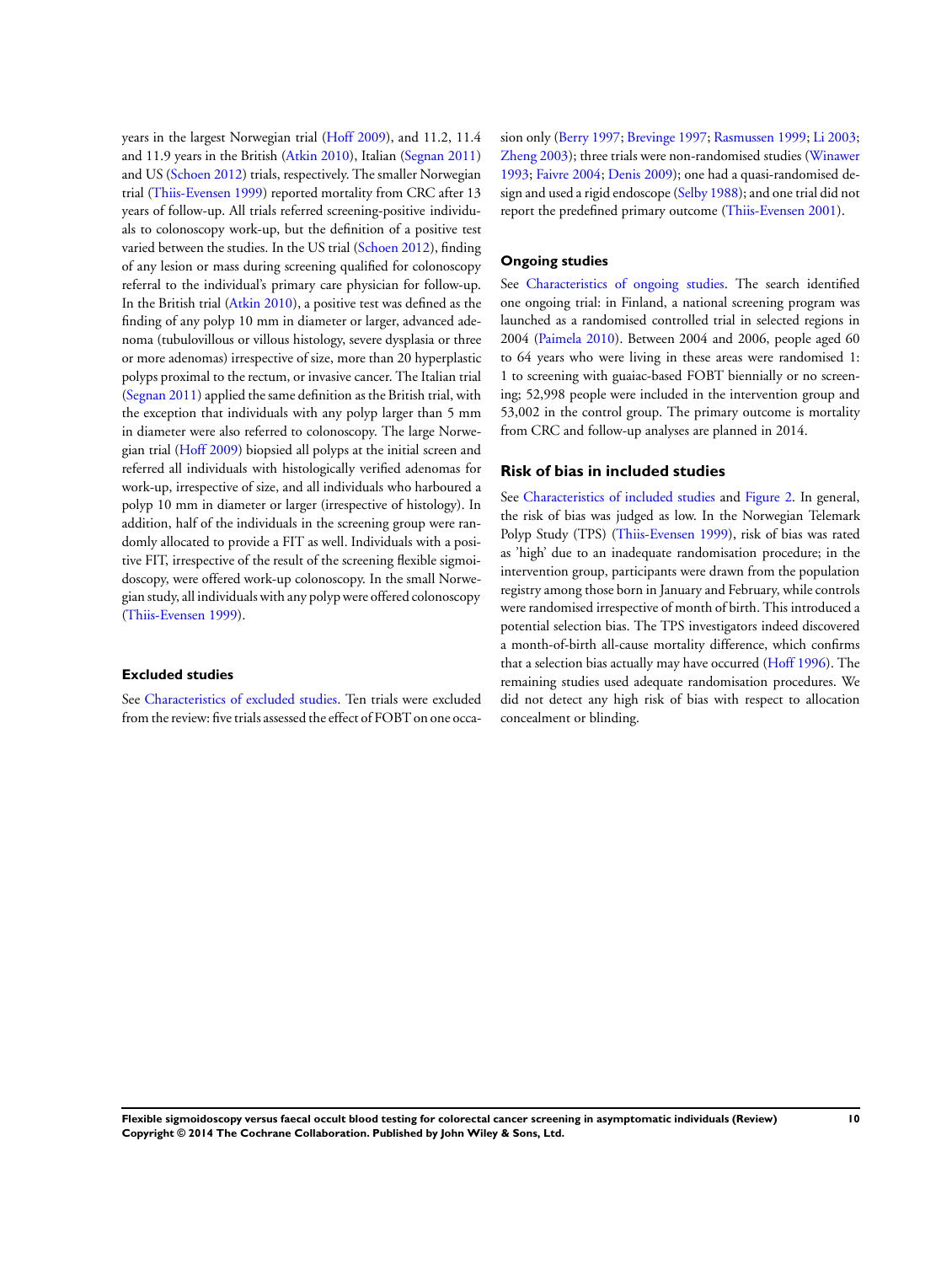## <span id="page-12-0"></span>**Figure 2. Risk of bias summary: review authors' judgements about each risk of bias item for each included study.**



**Flexible sigmoidoscopy versus faecal occult blood testing for colorectal cancer screening in asymptomatic individuals (Review) 11 Copyright © 2014 The Cochrane Collaboration. Published by John Wiley & Sons, Ltd.**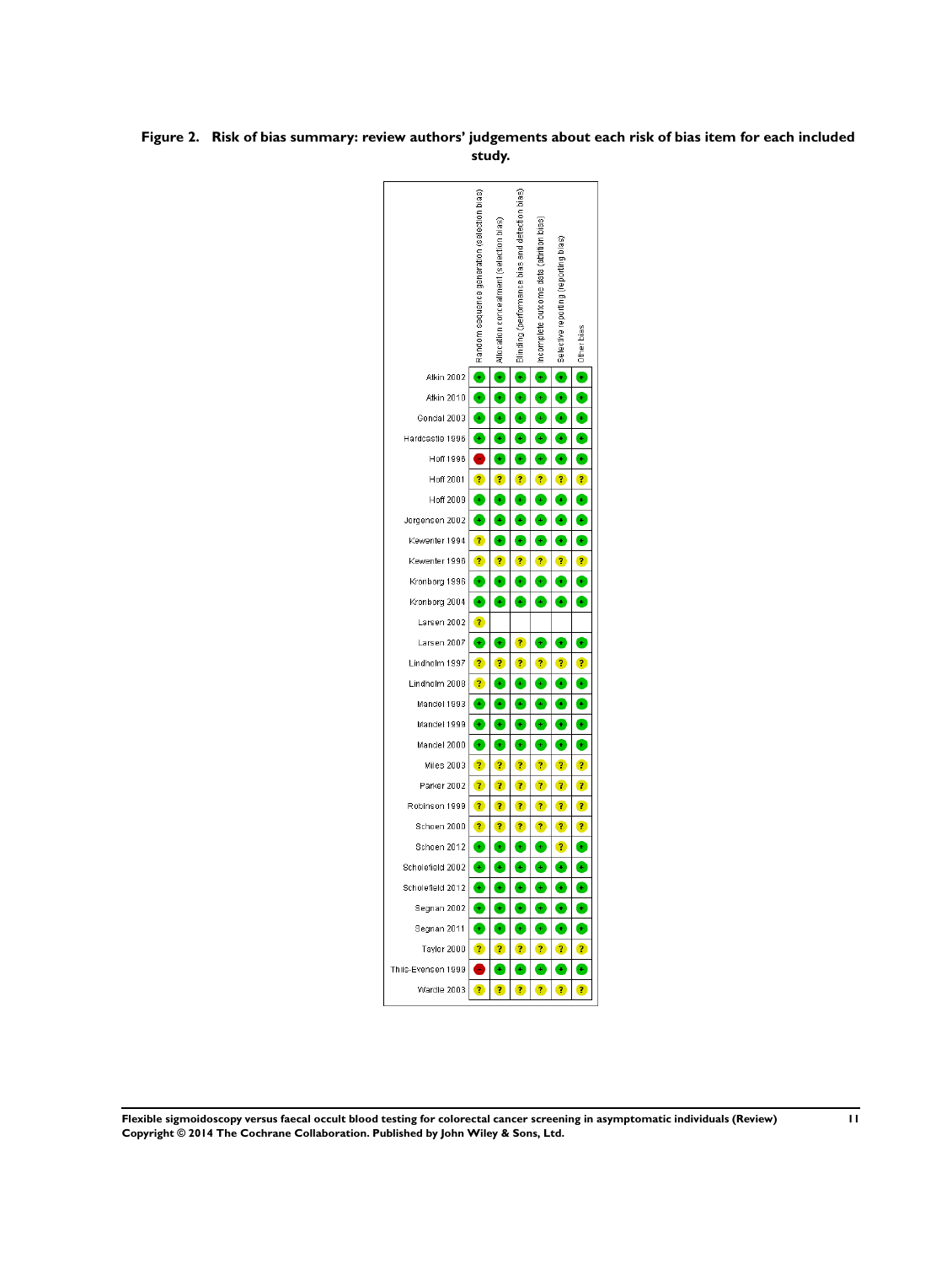Blinding of participants was obviously not possible due to the nature of the interventions. Blinded verification of cause of death by independent experts who scrutinized the death certificates supplied with clinical information, when available, were performed in all trials except the two Norwegian trials.

All trials reported analyses by intention to treat. Loss to follow-up rates were 0.1% to 6.2%.

In three of the six regions in the Italian flexible sigmoidoscopy trial [\(Segnan 2011](#page-18-0)), participants were randomised on an individual or household basis. Cluster randomisation was applied in the other three regions with the general practitioner as the cluster unit. We contacted the principal investigator of the Italian trial [\(Segnan](#page-18-0) [2011](#page-18-0)) to obtain the intra-cluster correlation coefficient, but this was not calculated.

The Danish ([Kronborg 2004](#page-18-0)), Swedish ([Lindholm 2008](#page-18-0)) and English [\(Scholefield 2012\)](#page-18-0) FOBT trials and the two Norwegian flexible sigmoidoscopy trials ([Thiis-Evensen 1999](#page-18-0); [Hoff 2009](#page-18-0)) had a population-based design in which all, or a random sample of, ageeligible individuals were randomised to the intervention or the control group. In the US ([Schoen 2012\)](#page-18-0), British [\(Atkin 2010\)](#page-18-0) and Italian [\(Segnan 2011\)](#page-18-0) flexible sigmoidoscopy screening trials and in the US FOBT trial ([Mandel 2000](#page-18-0)), individuals were recruited to participate in the trials from volunteers.

### **Effects of interventions**

See: **[Summary of findings for the main comparison](#page-4-0)** [Screening](#page-4-0) [for colorectal cancer with flexible sigmoidoscopy or faecal occult](#page-4-0) [blood test](#page-4-0)

#### **Colorectal cancer (CRC) mortality**

See [Analysis 1.1](#page-53-0); [Summary of findings for the main comparison;](#page-4-0) Summary of findings table 2. In the pairwise meta-analysis (random-effects model), the relative risk of mortality due to CRC was 0.86 (95% CI 0.80 to 0.92; four studies, N = 329,642) for FOBT compared to no screening (GRADE: high). The relative risk of CRC mortality was 0.72 (95% CI 0.65 to 0.79, five studies, N = 414,754) for flexible sigmoidoscopy compared to no screening (GRADE: high). There were no signs of significant heterogeneity between the trials ( $I^2 = 18\%$  and 0% for the FOBT and flexible sigmoidoscopy comparisons, respectively). The risk of CRC mortality was reduced from 8 per 1000 across the control groups to 7 (95% CI 6 to 7) per 1000 with FOBT, and 6 (95% CI 5 to 6) per 1000 with sigmoidocopy.

In the multiple treatment meta-analysis (MTM), the relative risk (with 95% credibility interval (CrI)) of CRC mortality for flexible sigmoidoscopy compared to FOBT was 0.85 (95% CrI 0.72 to 1.01) (GRADE: low).

In the sensitivity analyses, we first excluded the trial with high risk of selection bias ([Thiis-Evensen 1999](#page-18-0)). This did not alter our results. As the intra-cluster correlation coefficient was not reported in the Italian flexible sigmoidoscopy trial [\(Segnan 2011\)](#page-18-0), this study was excluded in a sensitivity analysis as pre-specified in our protocol, without altering the results. When we limited the analysis and compared flexible sigmoidoscopy screening to biennial screening for faecal occult blood only (that is annual FOBT screening was excluded), the relative risk of dying due to CRC was 0.81 for flexible sigmoidoscopy screening compared to screening with FOBT (95% Crl 0.70 to 0.96) (GRADE: moderate).

In the US FOBT trial ([Mandel 2000](#page-18-0)), 28% to 38% of participants had a colonoscopy during the trial compared to 4.4% to 8.8% in the other FOBT trials. When we excluded this trial from the MTM analysis asa post hoc sensitivity analysis, the relative risk for CRC mortality was 0.83 (95% Crl 0.70 to 0.99) when screening with flexible sigmoidoscopy was compared to FOBT.

Length of follow-up varied significantly between studies, ranging from a median of six years in the NORCCAP trial ([Hoff 2009](#page-18-0)) to 19.5 years of follow-up in the English FOBT trial [\(Scholefield](#page-18-0) [2012](#page-18-0)). We therefore performed a sensitivity analysis (MTM) in which trials with approximately 10 years of follow-up were included; the Norwegian NORCCAP trial ([Hoff 2009\)](#page-18-0) was excluded due to the short follow-up (six years) leaving the British, Italian, US and Norwegian TPS trials eligible for analysis, with follow-up of approximately 11 to 13 years ([Thiis-Evensen 1999;](#page-18-0) [Atkin 2010;](#page-18-0) [Segnan 2011](#page-18-0); [Schoen 2012\)](#page-18-0). All FOBT trials were included, but we used the reports with follow-up as close to 10 years as possible, which were identical to the first reports of the CRC mortality and incidence of the trials ([Mandel 1993;](#page-18-0) [Hardcastle 1996;](#page-18-0) [Kronborg](#page-18-0) [1996](#page-18-0); [Lindholm 2008](#page-18-0)). The relative risk for death due to CRC was 0.87 (95% Crl 0.73 to 1.05) for flexible sigmoidoscopy compared to FOBT.

#### **Colorectal cancer incidence and staging**

See [Analysis 1.2](#page-53-0); [Summary of findings for the main comparison;](#page-4-0) Summary of findings table 2. The incidence of CRC was reduced by 18% in the flexible sigmoidoscopy trials, relative risk of 0.82 (95% CI 0.73 to 0.90; five studies,  $N = 414,744$ ) in the randomeffects model, but with substantial heterogeneity between the included studies ( $I^2 = 60\%$ ,  $P = 0.04$ , GRADE: moderate). The heterogeneity was 0% when the two Norwegian trials were removed from the analysis [\(Thiis-Evensen 1999](#page-18-0); [Hoff 2009\)](#page-18-0). When FOBT was compared to no screening, the relative risk for CRC was 0.95 (95% CI 0.88 to 1.02). There was considerable heterogeneity between the trials ( $I^2 = 64\%$ ,  $P = 0.04$ , GRADE: moderate). The risk of CRC incidence was 20 per 1000 across the control groups. Corresponding estimates of CRC incidence were 19 per 1000 with FOBT (95% CI 18 to 20), and 16 per 1000 (95% CI 15 to 18) with flexible sigmoidocopy.

In the MTM analysis, the relative risk of CRC incidence with

**Flexible sigmoidoscopy versus faecal occult blood testing for colorectal cancer screening in asymptomatic individuals (Review) 12 Copyright © 2014 The Cochrane Collaboration. Published by John Wiley & Sons, Ltd.**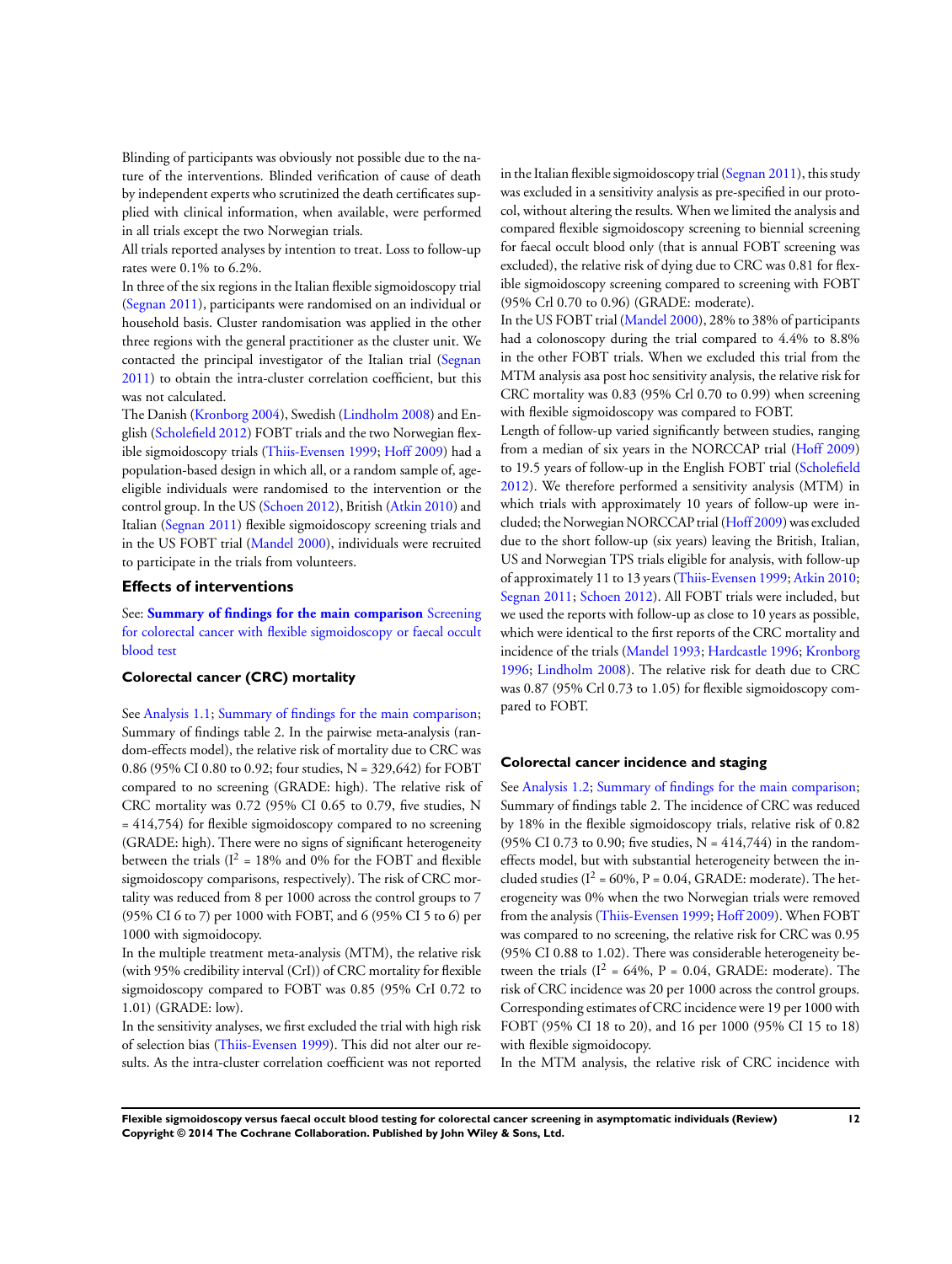flexible sigmoidoscopy compared to FOBT was 0.85 (95% Crl 0.72 to 1.02) (GRADE: low).

In the sensitivity analyses, the trial with high risk of bias [\(Thiis-Evensen 1999](#page-18-0)), the partly cluster randomised trial [\(Segnan](#page-18-0) [2011](#page-18-0)) and the short follow-up Norwegian trial [\(Hoff 2009](#page-18-0)) were excluded, and results in the MTM analyses were unchanged from the main analysis. When we excluded the US FOBT trial [\(Mandel](#page-18-0) [2000](#page-18-0)) trial, due to the very high colonoscopy rate in this study, the risk of being diagnosed with CRC was 18% lower if screening with flexible sigmoidoscopy was offered compared to FOBT (relative risk (RR) 0.82; 95% Crl 0.71 to 0.96). In the 10-year analysis, the CRC incidence was reduced by 21% when flexible sigmoidoscopy screening was compared to FOBT (RR 0.79; 95% Crl 0.70 to 0.90). In the analysis which only included biennial FOBT screening compared to flexible sigmoidoscopy, the results were similar to those in our main analysis (RR 0.82; 95% Crl 0.67 to 1.01).

The effect of screening on colorectal cancer staging was reported in all but the British trial. All showed a favourable shift towards less advanced tumours in the screening group, see [Table 2.](#page-56-0)

#### **All-cause mortality**

See [Analysis 1.3](#page-54-0); [Summary of findings for the main comparison;](#page-4-0) Summary of findings table 2. Mortality due to death from all causes was specifically reported for all trials but one of the Norwegian trials [\(Hoff 2009](#page-18-0)). The RR of death from all causes in the screening group was 0.98 (95% CI 0.95 to 1.01) compared to the control group in the flexible sigmoidoscopy trials, with moderate heterogeneity between the included studies ( $I^2 = 45\%$ ,  $P = 0.14$ , GRADE: high). Heterogeneity was 0% when the high risk of bias study from Norway was removed from the analysis ([Thiis-Evensen](#page-18-0) [1999](#page-18-0)). For FOBT, the RR was 1.00 (95% CI 0.99 to 1.01) with no heterogeneity between trials ( $I^2 = 0\%$ , GRADE: high). Allcause mortality was 254 per 1000 in the control groups. The corresponding risk of all-cause mortality was 254 (95% CI 251 to 257) per 1000 in the FOBT groups and 249 (95% CI 241 to 257) per 1000 in the sigmoidoscopy groups.

MTM revealed a RR of 0.98 (95% Crls 0.95 to 1.00) for flexible sigmoidoscopy compared to FOBT (GRADE: moderate). Further sensitivity analyses, excluding studies with high risk of bias and studies with cluster design, did not change the results.

#### **Attendance**

See [Table 1](#page-55-0). Attendance rates were reported in all the included trials, but it was not possible to perform an indirect comparison due to different recruitment methods and reporting. At least one screening test was completed by 59% to 70% of participants in the population-based FOBT trials ([Scholefield 2002;](#page-18-0) [Kronborg](#page-18-0) [2004](#page-18-0); [Lindholm 2008](#page-18-0)), see [Table 1](#page-55-0). In the US trial ([Mandel](#page-18-0) [2000](#page-18-0)), which recruited participants among screening volunteers, 90% of participants in both the annual and biennial screening groups completed at least one screening round. Attendance rates in the two population-based flexible sigmoidoscopy trials were 81% in the small Norwegian trial ([Thiis-Evensen 1999\)](#page-18-0) and 65% in the larger trial ([Hoff 2009\)](#page-18-0). The British [\(Atkin 2010](#page-18-0)), Italian [\(Segnan 2011\)](#page-18-0) and US ([Schoen 2012](#page-18-0)) sigmoidoscopy screening trials recruited participants from among those who had reported an interest in screening. Seventy-one per cent of those invited attended screening in the UK ([Atkin 2010\)](#page-18-0), 58% in Italy [\(Segnan](#page-18-0) [2011](#page-18-0)) and 87% in the US ([Schoen 2012](#page-18-0)). In the UK trial ([Atkin](#page-18-0) [2010](#page-18-0)), 194,726 of 368,142 (53%) eligible individuals responded with interest in screening, and 43,010 of 234,569 (18%) replied with 'certain' or 'probable' interest in screening in Italy [\(Segnan](#page-18-0) [2011](#page-18-0)). Thus, on the population level, attendance rates were 38% (0.71 x 0.53) and 10% (0.58 x 0.18) in the UK ([Atkin 2010](#page-18-0)) and Italian [\(Segnan 2011](#page-18-0)) trials, respectively. In the US, the response to direct mailing varied between 0.3% and 3.4% for the 10 screening centres [\(Simpson 2000\)](#page-18-0).

#### **Adverse effects of screening**

See [Table 3](#page-58-0). Physical adverse effects of the screening procedure and colonoscopy work-up were reported in all the flexible sigmoi-doscopy trials, but only partly in the US trial (PLCO) ([Schoen](#page-18-0) [2012](#page-18-0)). There was incomplete reporting of deaths related to the screening intervention or work-up colonoscopy and surgery. In the FOBT studies, physical adverse effects were due to colonoscopy work-up and surgical procedures after a positive screening test; they were specifically stated for all the trials except for the Danish trial ([Kronborg 2004\)](#page-18-0), and only partly in the US trial [\(Mandel](#page-18-0) [1993](#page-18-0)). A major complication (for example bleeding, perforation or death within 30 days of screening, follow-up colonoscopy or surgery) occurred in 0.03% and 0.08% of participants in the FOBT and flexible sigmoidoscopy trials, respectively.

Psychological effects of screening were addressed in the Italian [\(Segnan 2002](#page-18-0)), British [\(Taylor 2000;](#page-18-0) [Miles 2003](#page-18-0); [Wardle 2003](#page-18-0)), two Norwegian ([Hoff 2001](#page-18-0); [Larsen 2002;](#page-18-0) [Larsen 2007\)](#page-18-0), Swedish [\(Lindholm 1997\)](#page-18-0), US PLCO [\(Schoen 2000](#page-18-0)) trials and the English FOBT trial [\(Parker 2002](#page-18-0)). Acceptance among screened persons was very high. Worry associated with the invitation or positive screening results, if present, was generally of short duration. Shortterm effects on lifestyle and health attitudes were addressed in two reports from the British study ([Miles 2003;](#page-18-0) [Wardle 2003](#page-18-0)), and no negative effects were detected. Adverse effects on lifestyle were evaluated prospectively in a randomised controlled study within the NORCCAP trial ([Larsen 2007\)](#page-18-0). Three years after screening, attenders were more likely to gain weight and were less likely to stop smoking, engage in physical activity and eat fruit and vegetables compared to a randomly chosen sample from the control group. All these comparisons reached statistical significance.

**Flexible sigmoidoscopy versus faecal occult blood testing for colorectal cancer screening in asymptomatic individuals (Review) 13 Copyright © 2014 The Cochrane Collaboration. Published by John Wiley & Sons, Ltd.**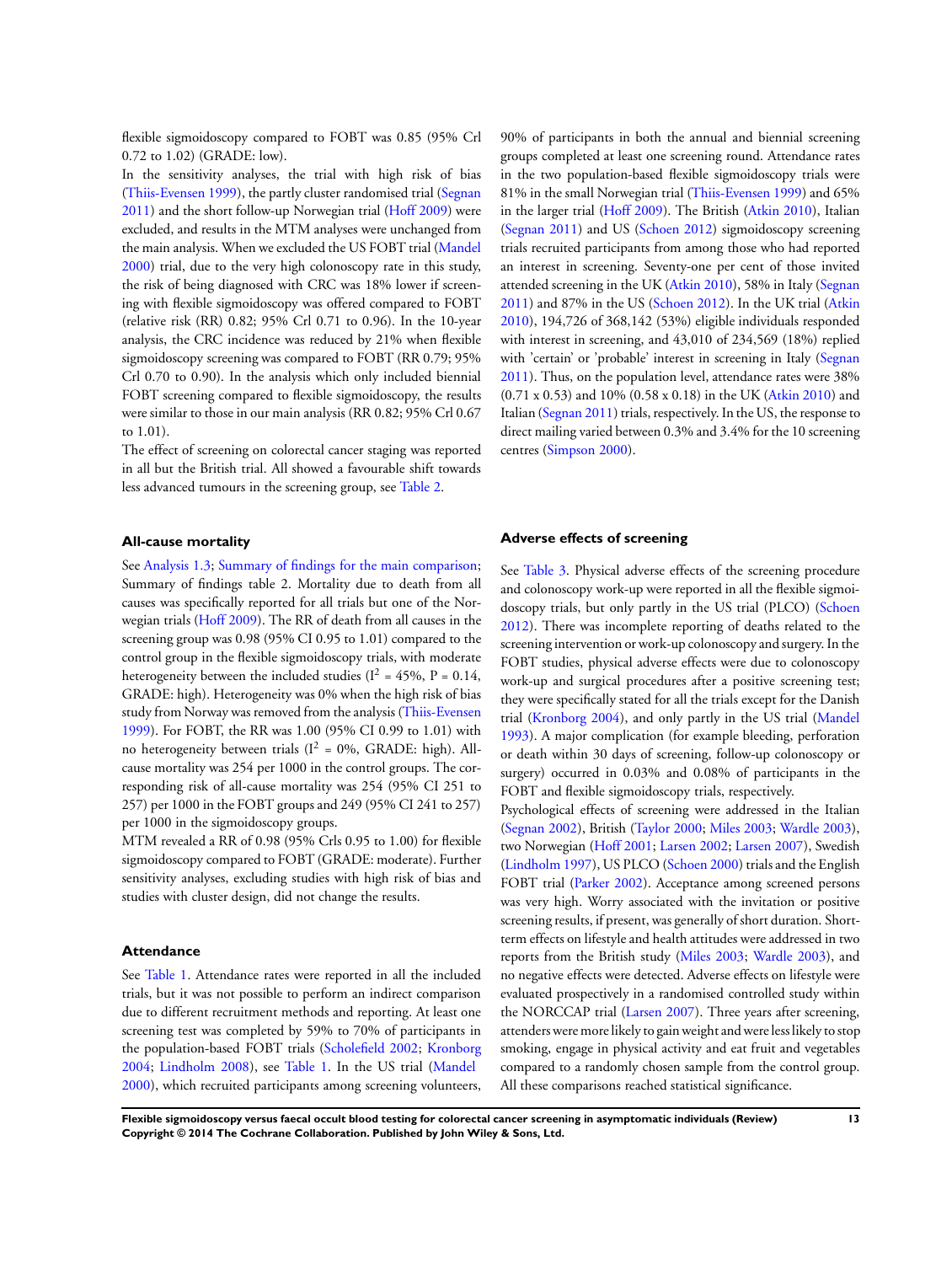#### **Use of colonoscopy work-up**

Due to disparities in the definition of a positive screening test, referral for colonoscopy varied accordingly. In the flexible sigmoidoscopy screening trials, referral rates for colonoscopy among screened persons were: 5.2% (2131/40,674), 8.4% (832/9911), 16.5% (17,672/107,236), 23% (2034/8846, combined FOBT and flexible sigmoidoscopy) and 34.6% (112/324) in the British [\(Atkin 2010](#page-18-0)), Italian ([Segnan 2011](#page-18-0)), US ([Schoen 2012\)](#page-18-0), NOR-CCAP [\(Hoff 2009](#page-18-0)) and TPS ([Thiis-Evensen 1999\)](#page-18-0) trials, respectively. The US FOBT trial referred 28% of participants in the biennial screening group and 38% in the annual screening group for colonoscopy ([Mandel 1993](#page-18-0)). Among attenders, screen-positive rates requiring work-up were: 8.8% (2108/23,916), 4.4% (1977/ 44,838) and 8.5% (1766/20,672) in the Swedish [\(Kewenter](#page-18-0) [1996](#page-18-0)), English ([Hardcastle 1996](#page-18-0)) and Danish ([Kronborg 2004](#page-18-0)) FOBT trials, respectively.

## **D I S C U S S I O N**

#### **Summary of main results**

There was high quality evidence from the pairwise meta-analysis that the risk of death from colorectal cancer (CRC) was reduced when faecal guaiac-based occult blood testing (14% reduction; 95% CI 8% to 20%) or flexible sigmoidoscopy (28% reduction; 95% CI 21% to 35%) were compared to no screening. The analyses were robust without heterogeneity between flexible sigmoidoscopy screening trials, and modest heterogeneity ( $I^2 = 18\%$ , P = 0.3) between the results of thethe FOBT trials.

When we compared flexible sigmoidoscopy with faecal occult blood testing (FOBT) in the multiple-treatment meta-analysis (MTM), the estimated effect was a 15% reduction (95% CrI 1% increase to 28% reduction) in CRC mortality when screening with flexible sigmoidoscopy was compared to annual or biennial FOBT. In the MTM analysis, a 15% reduced incidence of cancer in colorectum was observed when screening with flexible sigmoidoscopy was compared to FOBT, but the credibility interval (CrI) crossed the value one, indicating that a difference between the screening tools might exist, but no difference cannot be ruled out. In addition, we rated this as low quality evidence, which means that we have little confidence in the effect estimate. The incidence of CRC was reduced by 18% in the flexible sigmoidoscopy trials (95% CI 26% to 10%). A reduction in the incidence of CRC by FOBT screening could not be established nor ruled out with a 5% reduction (95% CI 2% increase to 12% reduction).

With regard to all-cause mortality there was little or no difference between flexible sigmoidoscopy and FOBT(Relative risk 0.98; 95% CrI 0.95 to 1.00) using the MTM approach. The relative risk of death from all causes in the screening group was 0.98 (95% CI 0.95 to 1.01) compared to the control group in the flexible sigmoidoscopy trials. In the FOBT studies the relative risk was 1.00 (95% CI 0.99 to 1.01).

The rates of major complications in the flexible sigmoidoscopy groups was 8 in 10,000. Although headline rates of major complications were lower in the FOBT studies (3 in 10,000), this was associated with follow-up investigations, including sigmoidoscopy.

### **Overall completeness and applicability of evidence**

As the sensitivity of the guaiac-based tests for detecting advanced adenomas is only 16% to 31% ([van Dam 2010](#page-18-0)), no effect on CRC incidence was anticipated. This was indeed true for the Danish [\(Kronborg 2004](#page-18-0)), Swedish [\(Lindholm 2008](#page-18-0)) and English [\(Scholefield 2012](#page-18-0)) FOBT trials where the number of CRCs were almost identical in the screening and control groups. In the US FOBT trial ([Mandel 2000\)](#page-18-0), a statistically significant reduction in new cases of CRC was detected. This was most probably due to the very high rate of colonoscopies performed in this trial, 28% of attenders in the biennial screening group and 38% in the annual screening group. Colonoscopy rates were 4% to 9% in the other FOBT trials. We found a 5% decrease in CRC incidence when FOBT was compared to no screening, but heterogeneity was considerable among the trials. When we removed the US study from the analysis, heterogeneity was reduced to zero and no difference in CRC incidence between the control and screening groups could be detected.

In contrast to FOBT, flexible sigmoidoscopy has the ability to detect and remove precursor lesions from the examined part of the intestine. Our meta-analysis of the five flexible sigmoidoscopy trials showed a statistically significant reduction in new cases of CRC in the entire colon and rectum by 18%. There was considerable heterogeneity between these studies, which was mainly caused by the Norwegian NORCCAP trial [\(Hoff 2009\)](#page-18-0). Removing this trial from the analyses revealed a heterogeneity of  $18\%$  (P = 0.3) in the comparison of the remaining trials. The NORCCAP trial ([Hoff](#page-18-0) [2009](#page-18-0)) had a very short follow-up (six to seven years) compared to the other trials (11 to 13 years) and this may be the reason for the heterogeneity. Other reasons, like differences in study design, cannot be ruled out however.

One reason why a difference in the incidence of cancer in the colorectum between FOBT and flexible sigmoidoscopy could not be established could be the high colonoscopy rate in the US FOBT trial ([Mandel 2000](#page-18-0)). It has been argued that the reduction in incidence in this study may have been due to chance and caused by the poor specificity of the rehydrated FOBT test used, and not by a high test sensitivity ([Lang 1994\)](#page-18-0), thus the rehydrating guaiacbased FOBT test is no longer recommended ([Levin 2008\)](#page-18-0). This motivated us to perform the sensitivity analysis in which this study was excluded, showing a 18% reduction in incidence in favour of

**Flexible sigmoidoscopy versus faecal occult blood testing for colorectal cancer screening in asymptomatic individuals (Review) 14 Copyright © 2014 The Cochrane Collaboration. Published by John Wiley & Sons, Ltd.**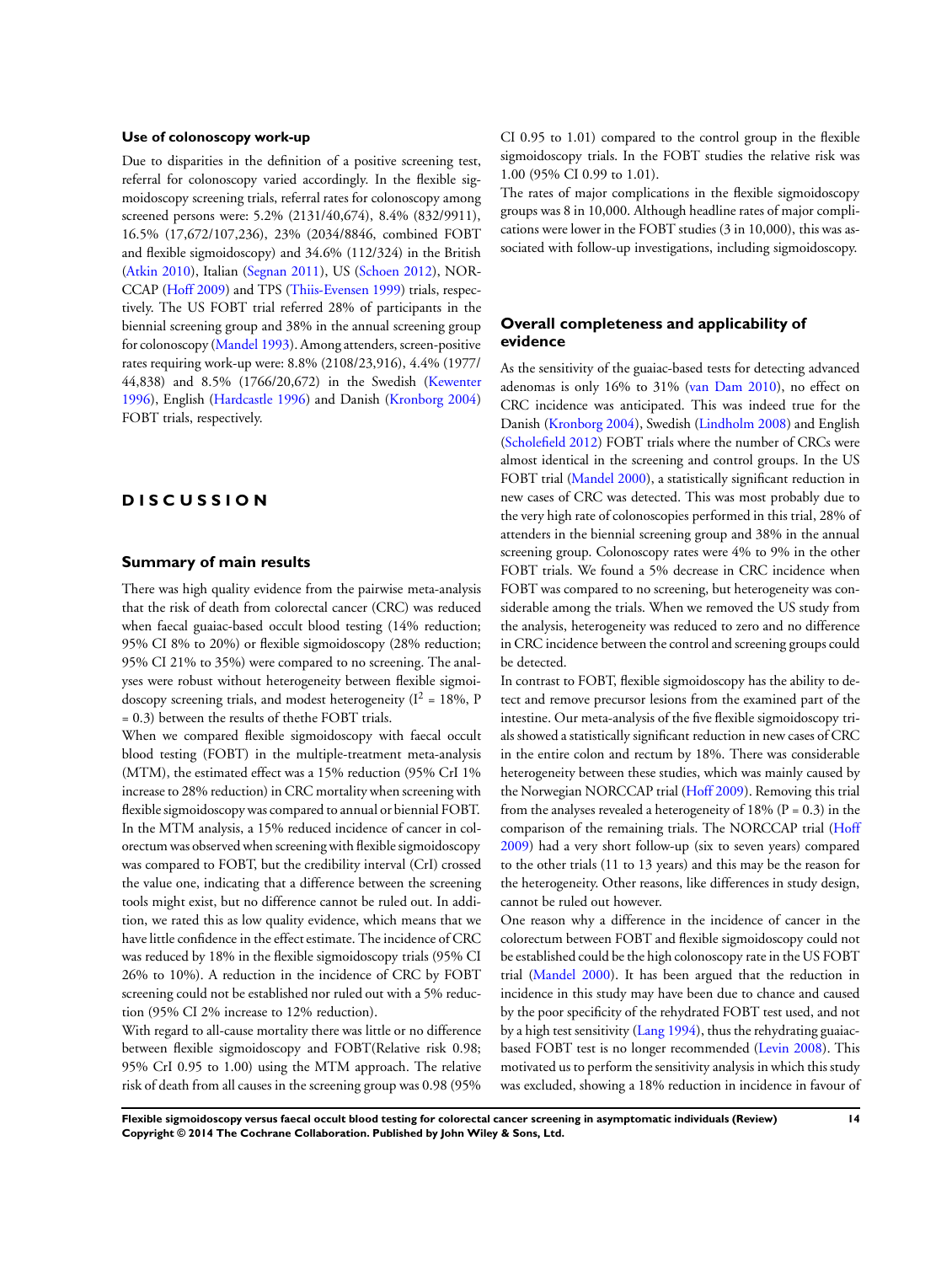flexible sigmoidoscopy screening compared with FOBT (95% CrI 0.71 to 0.96).

In recent years, evidence of a different biology between proximal and distal CRC has been proposed [\(Gervaz 2004](#page-18-0)), and this may have implications for screening. The effect of screening on mortality from proximal versus distal CRC was reported in the Danish and English FOBT trials. No statistically significant differences in protection from right- or left-sided CRC deaths were found, although there was a trend towards a greater reduction in mortality from proximal compared to distal colon cancers. Among the flexible sigmoidoscopy trials, the Italian [\(Segnan 2011](#page-18-0)) and US [\(Schoen 2012\)](#page-18-0) trials specifically reported an effect of screening on CRC mortality from right- compared to left-sided CRC. In neither of the trials was mortality from right-sided CRC reduced. The evidence supports the idea of combining the two screening modalities and this issue has been addressed in a number of trials [\(Berry 1997](#page-18-0); [Rasmussen 1999;](#page-18-0) [Denis 2009\)](#page-18-0). These studies indicate that adding flexible sigmoidoscopy to FOBT substantially reduces compliance with screening, but is counter-balanced by a three to seven times higher diagnostic yield of advanced adenomas despite the lower compliance. Whether the higher rate of advanced adenoma detection and subsequent removal and surveillance translates into lower mortality or incidence of CRC is unknown.

Prior case-control studies have anticipated that endoscopic examination and polypectomy in the distal colon may reduce CRC incidence in this area by 70% to 80% ([Atkin 1992;](#page-18-0) [Selby 1992;](#page-18-0) [Newcomb 2003](#page-18-0)), but with no reduction in the incidence of CRC located proximal to the sigmoid colon [\(Newcomb 2003](#page-18-0)). Incidence rates for proximal and distal CRC in the British and Italian trials support these findings. CRC incidence was reduced by 36% and 24% in the distal colon, but only by a non-significant 2% and 9% in the proximal colon in the two trials, respectively. In the PLCO trial, on the other hand, the CRC incidence was reduced in both the distal colon, by 29%, and the proximal colon, by 14% (both P < 0.05). The anticipated lack of effect on mortality and incidence of right sided colon cancers by flexible sigmoidoscopy has made colonoscopy a gold standard in screening for CRC, despite no evidence of efficacy from prospective trials. Recently, two case-control studies have questioned the role of colonoscopy role in preventing right-sided CRC. Prior exposure to colonoscopy was associated with reduced mortality from distal but not proximal CRC in a study from Canada ([Baxter 2009](#page-18-0)), and reduced incidence of left-sided but not right-sided advanced adenomas was evident in a report from Germany ([Brenner 2010](#page-18-0). A third casecontrol study from the latter group provided conflicting evidence to the former two, showing a relative risk of 0.44 (95% CI 0.35 to 0.55) for developing proximal CRC in 1688 cases who had had a colonoscopy in the preceding 10 years compared to 1932 matched controls who were unexposed to colonoscopy in the same time period ([Brenner 2011\)](#page-18-0).

low-up becomes a highly relevant and complex issue. FOBT reduces CRC specific mortality by detecting early stage disease with a favourable prognosis, but new cases (incidence) are not reduced as the sensitivity for precursor lesions is low. This means that after FOBT screening has come to an end, new cases of CRC will develop with the same rate in those previously screened as in the control group. Thus, the protective effect of the screening intervention is no longer present, or at least to a lesser extent, after screening has ceased. This is well demonstrated by the three reports from the English FOBT trial, where screening stopped in February 1995. The first report had a cut-off for follow-up three months after the end of screening ([Hardcastle 1996](#page-18-0)), the second at four years ([Scholefield 2002\)](#page-18-0) and the third 14 years after screening had ceased [\(Scholefield 2012\)](#page-18-0). The reduction in CRC mortality in favour of the screening group was 15% (95% CI 2% to 26%), 13% (95% CI 3% to 22%) and 9% (95% CI 2% to 16%) in the three reports, respectively. The effect of flexible sigmoidoscopy, on the other hand, seems to be long lasting. After a median of approximately 11 years in the British [\(Atkin 2010](#page-18-0)), Italian [\(Segnan](#page-18-0) [2011](#page-18-0)) and US ([Schoen 2012](#page-18-0)) flexible sigmoidoscopy screening trials, survival curves of the screening group and control group are still diverging, indicating that the maximum effect of flexible sigmoidoscopy screening has not yet been achieved, and that the mortality rate ratios are still in favour of the screening group [\(Atkin 2010\)](#page-18-0). Thus, choosing only the last report from the trials in the MTM analysis, as pre-specified in our protocol, may not provide the right answer. The 10-year sensitivity analysis included the first reports after FOBT screening had stopped and should thus include the maximum effect of the FOBT screening intervention. In addition, times to follow-up are more similar in the flexible sigmoidoscopy trials. In this analysis, the incidence of CRC was reduced when flexible sigmoidoscopy screening was compared to FOBT, while there was a trend towards reduced mortality from CRC when flexible sigmoidoscopy screening was compared to FOBT; the credibility interval of the latter analysis just crossed 1.

When policymakers consider the implementation of a screening program for colorectal cancer, they should base their judgement on high-quality evidence that is applicable to their population and setting. Much of the evidence in this review is of high quality, but the applicability of the findings to a real-life screening programme may be questioned due to how some of the studies were designed. The only true population-based trials mimicking a screening programme are the English FOBT trial [\(Scholefield](#page-18-0) [2002](#page-18-0)) and the Norwegian NORCCAP study [\(Hoff 2009\)](#page-18-0). All other trials applied study designs which impair applicability. The two US trials, [\(Schoen 2012](#page-18-0); [Mandel 1993](#page-18-0)), the British ([Atkin](#page-18-0) [2010](#page-18-0)) and Italian [\(Segnan 2011](#page-18-0)) trials recruited volunteers to participate in the studies. This design increases statistical power, but the effect on the population level may be overestimated. In Denmark [\(Kronborg 2004](#page-18-0)), only those participating in the preceding screening round were invited for the next, which may underesti-

When comparing flexible sigmoidoscopy and FOBT, time to fol-

**Flexible sigmoidoscopy versus faecal occult blood testing for colorectal cancer screening in asymptomatic individuals (Review) 15 Copyright © 2014 The Cochrane Collaboration. Published by John Wiley & Sons, Ltd.**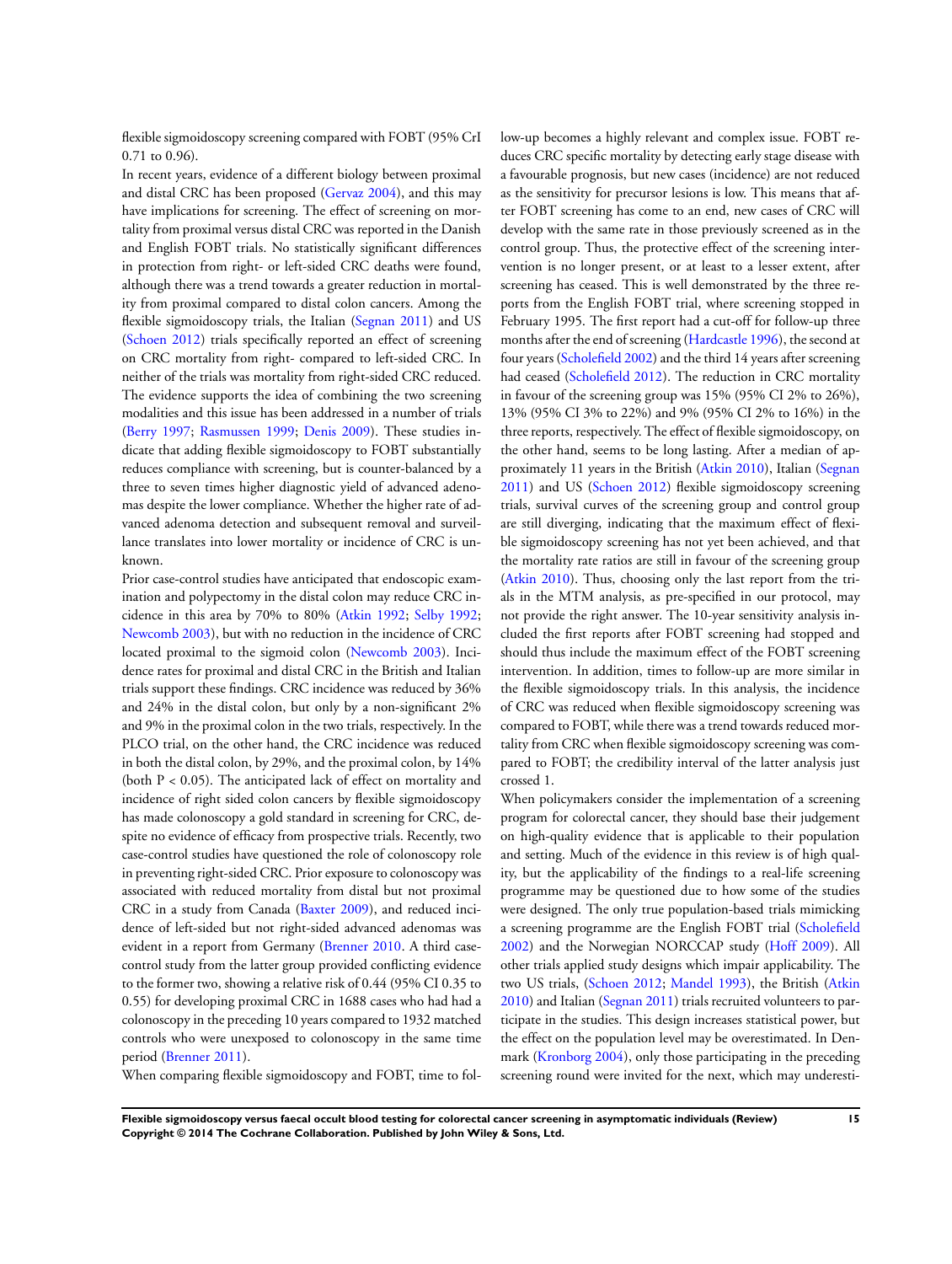mate the screening effect on the population level. The three cohorts in the Swedish trial ([Lindholm 2008](#page-18-0)) were offered only a limited number of screening rounds with FOBT, and the small Norwegian TPS study ([Thiis-Evensen 1999\)](#page-18-0) suffered from a potentially biased randomisation sequence procedure. Thus, results from the individual studies should be interpreted with these points in mind.

We did not detect any reduction in all-cause mortality for either screening test. This is an expected finding as CRC is a quite rare cause of death. To show an effect of CRC screening on all-cause mortality, a very large number of individuals would have to be included, and the present studies are underpowered to detect a difference regarding this endpoint.

An evaluation of costs of screening was beyond the scope of this review. Many cost-benefit analyses have been performed in the CRC screening setting. Neither flexible sigmoidoscopy nor FOBT has been proven to be superior to the other. In addition, these analyses are based on numerous assumptions, which may differ substantially between countries and make it not possible to generalize results across the borders ([Lansdorp-Vogelaar 2010](#page-18-0)).

#### **Potential biases in the review process**

The MTM is based on the use of both indirect and direct evidence for estimation of the difference between two interventions (in this review: screening methods). In our specific case, we did not find any head-to-head comparisons of flexible sigmoidoscopy versus faecal occult blood testing (FOBT). As a consequence, the results regarding this comparison are based on indirect evidence only. The validity of our results for the comparison of flexible sigmoidoscopy versus FOBT thus depends heavily on the assumption that the common comparator (no screening) arms in the included studies are sufficiently similar. Data were scarce in the included studies regarding important demographic variables such as ethnicity, smoking history, level of education and physical activity. To judge comparability, we scrutinized the exclusion criteria in the individual studies and the incidence and mortality rates in the control groups, see [Characteristics of included studies](#page-23-0), [Table 4,](#page-59-0) [Table 5.](#page-60-0) Even if some differences exist, we think that these do not undermine our assumption of comparability, but with no direct evidence for the flexible sigmoidoscopy versus FOBT comparison it is impossible for us to quantity the inconsistency in the system. One should also be aware of the fact that our analyses are by intention to treat. This means that we compared screening programmes including flexible sigmoidoscopy or FOBT and not the screening modalities as such. In other words, we assessed the impact of screening at the population level, which takes into account the degree to which individuals choose to attend screening or not. The effect of screening among those who decided to take part in the programme ('efficacy') may be different than our effect estimates.

## **A U T H O R S ' C O N C L U S I O N S**

### **Implications for practice**

There is high quality evidence that screening by guaiac-based FOBT and flexible sigmoidoscopy both reduce mortality due to colorectal cancer. Neither FOBT nor flexible sigmoidoscopy was shown to reduce all-cause mortality. We are unable to draw definitive conclusions with regard to the frequency or severity of physical adverse events attributable to screening due to incomplete reporting of these data. Flexible sigmoidoscopy reduces CRC incidence while the results for FOBT are inconclusive

In the absence of direct evidence comparing the two screening approaches, we are not certain as to whether one screening tool reduces colorectal cancer deaths more than the other. There was low quality evidence of a lower rate of CRC mortality associated with flexible sigmoidoscopy. The evidence underlying our estimates is too weak to draw any definitive conclusion about the relative effectiveness of the two screening methods. .

The effectiveness of a screening programme is heavily dependent on adherence to screening and should be assessed in pilot studies prior to implementation of a screening programme, as the population's acceptance of the screening modality may vary among different countries [\(Segnan 2005](#page-18-0); [Hol 2010](#page-18-0)). Available resources, both financial and human, also have to be considered. Cost-benefit analyses have to be performed in the context of each country, as assumptions in such analyses may differ substantially between countries and make conclusions non-generalizable ([Lansdorp-Vogelaar](#page-18-0) [2010](#page-18-0)).

### **Implications for research**

A number of research questions remain to be answered. We do not know the optimal age for screening and whether this differs between screening modalities. A colonoscopy screening study from Poland suggests that the diagnostic yield of advanced adenomas differs with sex and age, and different screening strategies may be warranted for men and women [\(Regula 2006\)](#page-18-0). Guaiac-based FOBTs are the only FOBTs with proven effectiveness on CRC mortality. Immunologic FOBTs (FIT) have higher sensitivity for CRC (61% to 91%) and advanced neoplasia (27% to 67%) than the guaiac-based tests (25% to 38% and 16% to 31%, respectively) and have only slightly lower specificity (91% to 98% versus 98% to 99%, respectively) [\(van Dam 2010\)](#page-18-0). The test procedure with FIT is also more convenient for the person to be screened, who only has to provide faeces from one passage of stool instead of two samples from three consecutive days, and no dietary restrictions are necessary. These advantages have been shown to increase adherence to screening and the diagnostic yield of advanced adenomas ([Hol 2010\)](#page-18-0), but repeated FIT has to our knowledge never been evaluated with respect to CRC mortality. It would be of great interest to compare FIT to flexible sigmoidoscopy in a randomised trial with mortality from CRC as the outcome. The

**Flexible sigmoidoscopy versus faecal occult blood testing for colorectal cancer screening in asymptomatic individuals (Review) 16 Copyright © 2014 The Cochrane Collaboration. Published by John Wiley & Sons, Ltd.**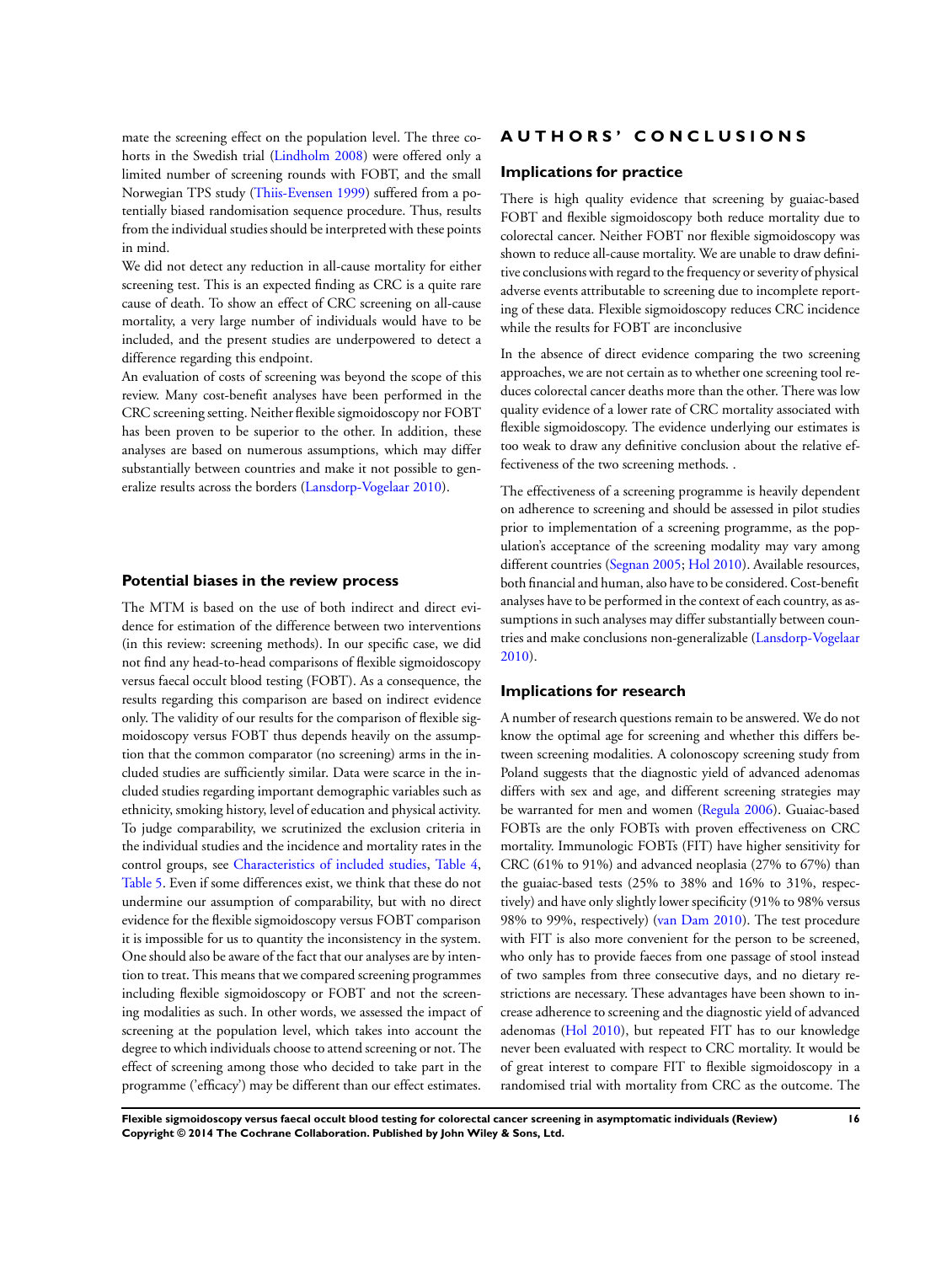<span id="page-18-0"></span>possible 'health certificate effect' (Stewart-Brown 1997) among screened persons indicated in the NORCCAP trial may have an important impact if screening is introduced in the population and should be addressed in future studies (Larsen 2007). Ascertainment and reporting of adverse events is an important priority for future research in this area.

## **A C K N O W L E D G E M E N T S**

We thank Marija Barbateskovic at the Cochrane Colorectal Cancer Group for help with the literature search and Torbjorn Wisloeff at the Norwegian Knowledge Centre for the Health Services for valuable comments.

### **R E F E R E N C E S**

## **References to studies included in this review**

#### **Atkin 2002** *{published data only}*

Atkin WS, Cook CF, Cuzick J, Edwards R, Northover JM, Wardle J. Single flexible sigmoidoscopy screening to prevent colorectal cancer: baseline findings of a UK multicentre randomised trial. *Lancet* 2002;**359**(9314):1291–300. [PUBMED: 11965274]

### **Atkin 2010** *{published data only}*

Atkin WS, Edwards R, Kralj-Hans I, Wooldrage K, Hart AR, Northover JM, et al. Once-only flexible sigmoidoscopy screening in prevention of colorectal cancer: a multicentre randomised controlled trial. *Lancet* 2010;**375**(9726): 1624–33. [PUBMED: 20430429]

#### **Gondal 2003** *{published data only}*

Gondal G, Grotmol T, Hofstad B, Bretthauer M, Eide TJ, Hoff G. The Norwegian Colorectal Cancer Prevention (NORCCAP) screening study: baseline findings and implementations for clinical work-up in age groups 50-64 years. *Scandinavian Journal of Gastroenterology* 2003;**38**(6): 635–42. [PUBMED: 12825872]

## **Hardcastle 1996** *{published data only}*

Hardcastle JD, Chamberlain JO, Robinson MH, Moss SM, Amar SS, Balfour TW, et al. Randomised controlled trial of faecal-occult-blood screening for colorectal cancer. *Lancet* 1996;**348**(9040):1472–7. [PUBMED: 8942775]

### **Hoff 1996** *{published data only}*

Hoff G, Sauar J, Vatn MH, Larsen S, Langmark F, Moen IE, et al. Polypectomy of adenomas in the prevention of colorectal cancer: 10 years' follow-up of the Telemark Polyp Study I. A prospective, controlled population study. *Scandinavian Journal of Gastroenterology* 1996;**31**(10): 1006–10. [PUBMED: 8898422]

### **Hoff 2001** *{published data only}*

Hoff G, Thiis-Evensen E, Grotmol T, Sauar J, Vatn MH, Moen IE. Do undesirable effects of screening affect allcause mortality in flexible sigmoidoscopy programmes? Experience from the Telemark Polyp Study 1983-1996. *European Journal of Cancer Prevention* 2001;**10**(2):131–7. [PUBMED: 11330453]

#### **Hoff 2009** *{published data only}*

Hoff G, Grotmol T, Skovlund E, Bretthauer M. Risk of colorectal cancer seven years after flexible sigmoidoscopy screening: randomised controlled trial. *BMJ (Clinical research ed.)* 2009;**338**:b1846. [PUBMED: 19483252]

### **Jorgensen 2002** *{published data only}*

Jorgensen OD, Kronborg O, Fenger C. A randomised study of screening for colorectal cancer using faecal occult blood testing: results after 13 years and seven biennial screening rounds. *Gut* 2002;**50**(1):29–32. [PUBMED: 11772963]

### **Kewenter 1994** *{published data only}*

Kewenter J, Brevinge H, Engaras B, Haglind E, Ahren C. Results of screening, rescreening, and follow-up in a prospective randomized study for detection of colorectal cancer by fecal occult blood testing. Results for 68,308 subjects. *Scandinavian Journal of Gastroenterology* 1994;**29** (5):468–73. [PUBMED: 8036464]

### **Kewenter 1996** *{published data only}*

Kewenter J, Brevinge H. Endoscopic and surgical complications of work-up in screening for colorectal cancer. *Diseases of the Colon and Rectum* 1996;**39**(6):676–80. [PUBMED: 8646956]

#### **Kronborg 1996** *{published data only}*

Kronborg O, Fenger C, Olsen J, Jorgensen OD, Sondergaard O. Randomised study of screening for colorectal cancer with faecal-occult-blood test. *Lancet* 1996;**348**(9040):1467–71. [PUBMED: 8942774]

#### **Kronborg 2004** *{published data only}*

Kronborg O, Jorgensen OD, Fenger C, Rasmussen M. Randomized study of biennial screening with a faecal occult blood test: results after nine screening rounds.

**Flexible sigmoidoscopy versus faecal occult blood testing for colorectal cancer screening in asymptomatic individuals (Review) 17 Copyright © 2014 The Cochrane Collaboration. Published by John Wiley & Sons, Ltd.**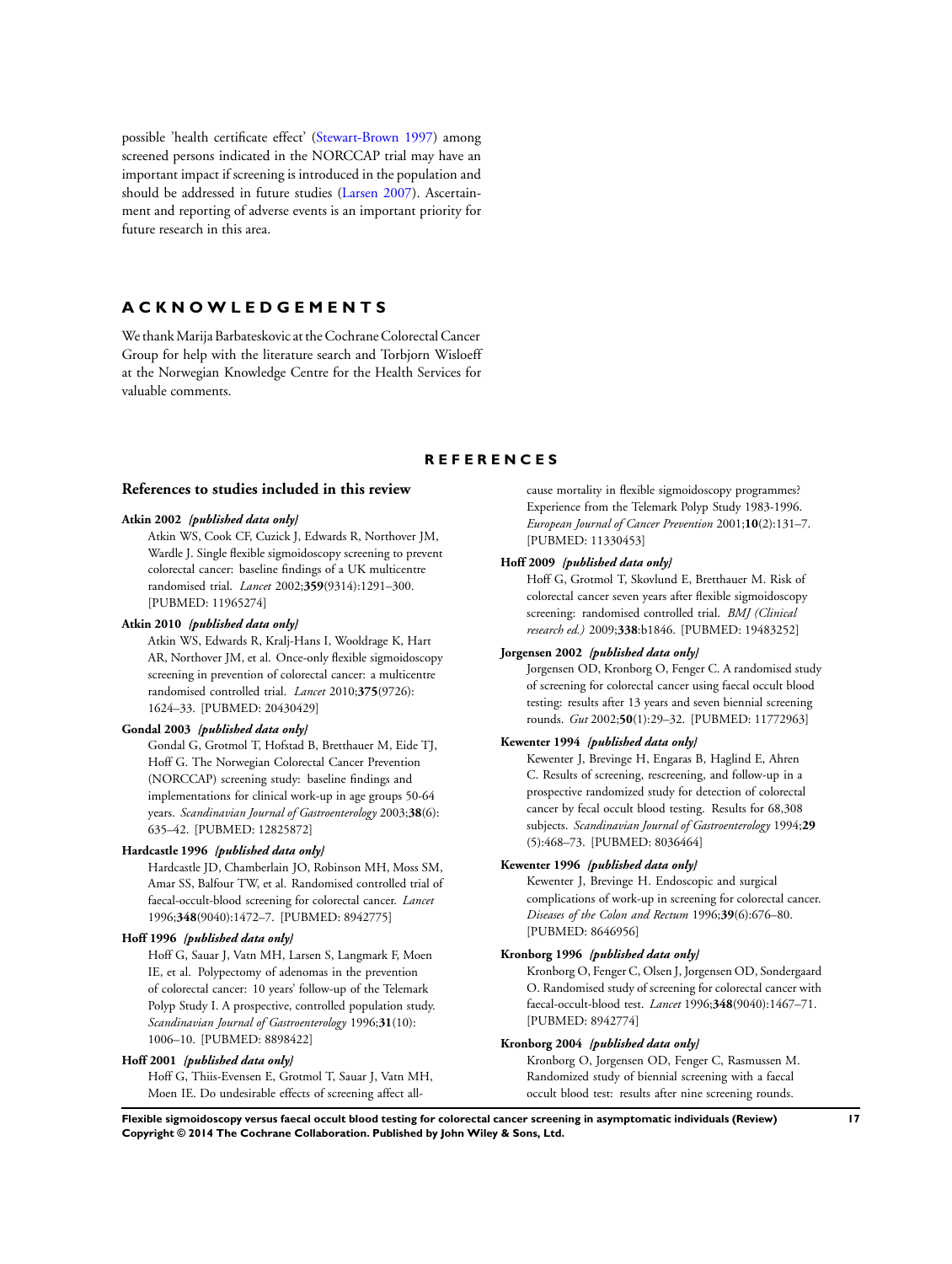*Scandinavian Journal of Gastroenterology* 2004;**39**(9): 846–51. [PUBMED: 15513382]

#### **Larsen 2002** *{published data only}*

Larsen IK, Grotmol T, Bretthauer M, Gondal G, Huppertz-Hauss G, Hofstad B, et al. Continuous evaluation of patient satisfaction in endoscopy centres. *Scandinavian Journal of Gastroenterology* 2002;**37**(7):850–5. [PUBMED: 12190102]

### **Larsen 2007** *{published data only}*

Larsen IK, Grotmol T, Almendingen K, Hoff G. Impact of colorectal cancer screening on future lifestyle choices: a three-year randomized controlled trial. *Clinical Gastroenterology and Hepatology* 2007;**5**(4):477–83. [PUBMED: 17363335]

### **Lindholm 1997** *{published data only}*

Lindholm E, Berglund B, Kewenter J, Haglind E. Worry associated with screening for colorectal carcinomas. *Scandinavian Journal of Gastroenterology* 1997;**32**(3): 238–45. [PUBMED: 9085461]

### **Lindholm 2008** *{published data only}*

Lindholm E, Brevinge H, Haglind E. Survival benefit in a randomized clinical trial of faecal occult blood screening for colorectal cancer. *The British Journal of Surgery* 2008;**95**(8): 1029–36. [PUBMED: 18563785]

### **Mandel 1993** *{published data only}*

Mandel JS, Bond JH, Church TR, Snover DC, Bradley GM, Schuman LM, et al. Reducing mortality from colorectal cancer by screening for fecal occult blood. Minnesota Colon Cancer Control Study. *The New England Journal of Medicine* 1993;**328**(19):1365–71. [PUBMED: 8474513]

### **Mandel 1999** *{published data only}*

Mandel JS, Church TR, Ederer F, Bond JH. Colorectal cancer mortality: effectiveness of biennial screening for fecal occult blood. *Journal of the National Cancer Institute* 1999; **91**(5):434–7. [PUBMED: 10070942]

### **Mandel 2000** *{published data only}*

Mandel JS, Church TR, Bond JH, Ederer F, Geisser MS, Mongin SJ, et al. The effect of fecal occult-blood screening on the incidence of colorectal cancer. *The New England Journal of Medicine* 2000;**343**(22):1603–7. [PUBMED: 11096167]

### **Miles 2003** *{published data only}*

Miles A, Wardle J, McCaffery K, Williamson S, Atkin W. The effects of colorectal cancer screening on health attitudes and practices. *Cancer Epidemiology, Biomarkers & Prevention* 2003;**12**(7):651–5. [PUBMED: 12869406]

#### **Parker 2002** *{published data only}*

Parker MA, Robinson MH, Scholefield JH, Hardcastle JD. Psychiatric morbidity and screening for colorectal cancer. *Journal of Medical Screening* 2002;**9**(1):7–10. [PUBMED: 11943790]

#### **Robinson 1999** *{published data only}*

Robinson MH, Hardcastle JD, Moss SM, Amar SS, Chamberlain JO, Armitage NC, et al. The risks of screening: data from the Nottingham randomised controlled trial of

faecal occult blood screening for colorectal cancer. *Gut* 1999;**45**(4):588–92. [PUBMED: 10486370]

#### **Schoen 2000** *{published data only}*

Schoen RE, Weissfeld JL, Bowen NJ, Switzer G, Baum A. Patient satisfaction with screening flexible sigmoidoscopy. *Archives of Internal Medicine* 2000;**160**(12):1790–6. [PUBMED: 10871972]

### **Schoen 2012** *{published data only}*

Schoen R, Pinsky P, Weissfield J, Yokochi L, Church T, Laiyemo A, et al. Colorectal-cancer incidence and mortality with screening flexible sigmoidoscopy. *The New England Journal of Medicine* 2012;**366**:2345–57. [PUBMED: 22612596]

#### **Scholefield 2002** *{published data only}*

Scholefield JH, Moss S, Sufi F, Mangham CM, Hardcastle JD. Effect of faecal occult blood screening on mortality from colorectal cancer: results from a randomised controlled trial. *Gut* 2002;**50**(6):840–4. [PUBMED: 12010887]

#### **Scholefield 2012** *{published data only}*

Scholefield JH, Moss SM, Mangham CM, Whynes DK, Hardcastle JD. Nottingham trial of faecal occult blood testing for colorectal cancer: a 20-year follow-up. *Gut* 2012; **61**(7):1036–40. [PUBMED: 22052062]

### **Segnan 2002** *{published data only}*

Segnan N, Senore C, Andreoni B, Aste H, Bonelli L, Crosta C, et al. Baseline findings of the Italian multicenter randomized controlled trial of "once-only sigmoidoscopy"-- SCORE. *Journal of the National Cancer Institute* 2002;**94** (23):1763–72. [PUBMED: 12464648]

#### **Segnan 2011** *{published data only}*

Segnan N, Armaroli P, Bonelli L, Risio M, Sciallero S, Zappa M, et al. Once-only sigmoidoscopy in colorectal cancer screening: Follow-up findings of the Italian randomized controlled trial--SCORE. *Journal of the National Cancer Institute* 2011;**103**(17):1310–22. [PUBMED: 21852264]

#### **Taylor 2000** *{published data only}*

Taylor T, Williamson S, Wardle J, Borrill J, Sutton S, Atkin W. Acceptability of flexible sigmoidoscopy screening in older adults in the United Kingdom. *Journal of Medical Screening* 2000;**7**(1):38–45. [PUBMED: 10807146]

### **Thiis-Evensen 1999** *{published data only}*

Thiis-Evensen E, Hoff GS, Sauar J, Langmark F, Majak BM, Vatn MH. Population-based surveillance by colonoscopy: effect on the incidence of colorectal cancer. Telemark Polyp Study I. *Scandinavian Journal of Gastroenterology* 1999;**34** (4):414–20. [PUBMED: 10365903]

### **Wardle 2003** *{published data only}*

Wardle J, Williamson S, Sutton S, Biran A, McCaffery K, Cuzick J, et al. Psychological impact of colorectal cancer screening. *Health Psychology* 2003;**22**(1):54–9. [PUBMED: 12558202]

#### **References to studies excluded from this review**

#### **Berry 1997** *{published data only}*

Berry DP, Clarke P, Hardcastle JD, Vellacott KD. Randomized trial of the addition of flexible sigmoidoscopy

**Flexible sigmoidoscopy versus faecal occult blood testing for colorectal cancer screening in asymptomatic individuals (Review) 18 Copyright © 2014 The Cochrane Collaboration. Published by John Wiley & Sons, Ltd.**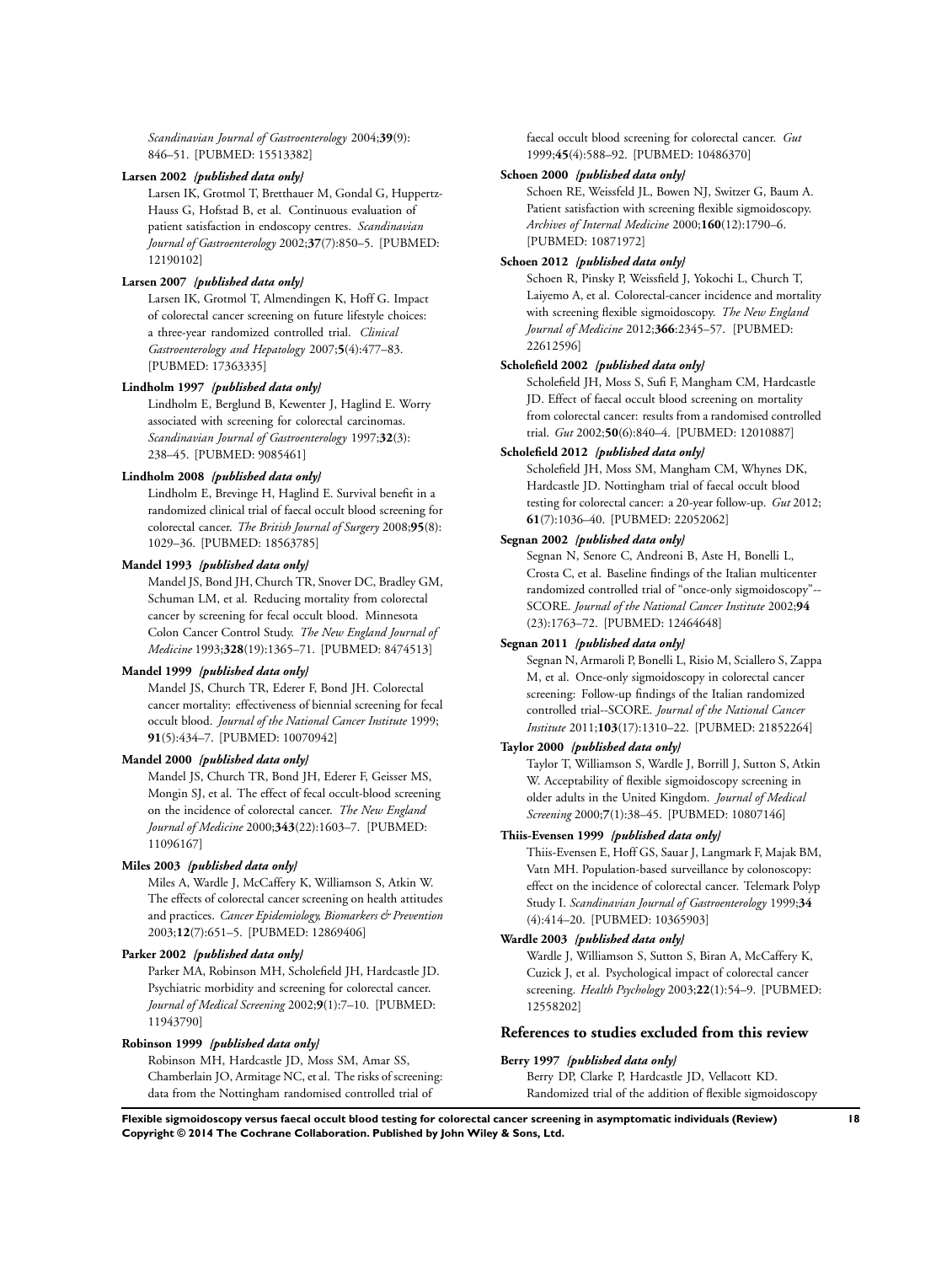to faecal occult blood testing for colorectal neoplasia population screening. *The British Journal of Surgery* 1997; **84**(9):1274–6. [PUBMED: 9313712]

#### **Brevinge 1997** *{published data only}*

Brevinge H, Lindholm E, Buntzen S, Kewenter J. Screening for colorectal neoplasia with faecal occult blood testing compared with flexible sigmoidoscopy directly in a 55-56 years' old population. *International Journal of Colorectal Disease* 1997;**12**(5):291–5. [PUBMED: 9401844]

#### **Denis 2009** *{published data only}*

Denis B, Gendre I, Aman F, Ribstein F, Maurin P, Perrin P. Colorectal cancer screening with the addition of flexible sigmoidoscopy to guaiac-based faecal occult blood testing: a French population-based controlled study (Wintzenheim trial). *European Journal of Cancer* 2009;**45**(18):3282–90. [PUBMED: 19665368]

### **Faivre 2004** *{published data only}*

Faivre J, Dancourt V, Lejeune C, Tazi MA, Lamour J, Gerard D, et al. Reduction in colorectal cancer mortality by fecal occult blood screening in a French controlled study. *Gastroenterology* 2004;**126**(7):1674–80. [PUBMED: 15188160]

## **Li 2003** *{published data only}*

Li S, Nie Z, Li N, Li J, Zhang P, Yang Z, et al. Colorectal cancer screening for the natural population of Beijing with sequential fecal occult blood test: a multicenter study. *Chinese Medical Journal* 2003;**116**(2):200–2. [PUBMED: 12775229]

#### **Rasmussen 1999** *{published data only}*

Rasmussen M, Kronborg O, Fenger C, Jorgensen OD. Possible advantages and drawbacks of adding flexible sigmoidoscopy to hemoccult-II in screening for colorectal cancer. A randomized study. *Scandinavian Journal of Gastroenterology* 1999;**34**(1):73–8. [PUBMED: 10048736]

#### **Selby 1988** *{published data only}*

Selby JV, Friedman GD, Collen MF. Sigmoidoscopy and mortality from colorectal cancer: the Kaiser Permanente Multiphasic Evaluation Study. *Journal of Clinical Epidemiology* 1988;**41**(5):427–34. [PUBMED: 3367172]

#### **Thiis-Evensen 2001** *{published data only}*

Thiis-Evensen E, Hoff GS, Sauar J, Majak BM, Vatn MH. The effect of attending a flexible sigmoidoscopic screening program on the prevalence of colorectal adenomas at 13 year follow-up. *The American Journal of Gastroenterology* 2001;**96**(6):1901–7. [PUBMED: 11419846]

### **Winawer 1993** *{published data only}*

Winawer SJ, Flehinger BJ, Schottenfeld D, Miller DG. Screening for colorectal cancer with fecal occult blood testing and sigmoidoscopy. *Journal of the National Cancer Institute* 1993;**85**(16):1311–8. [PUBMED: 8340943]

### **Zheng 2003** *{published data only}*

Zheng S, Chen K, Liu X, Ma X, Yu H, Chen K, et al. Cluster randomization trial of sequence mass screening for colorectal cancer. *Diseases of the Colon and Rectum* 2003;**46** (1):51–8. [PUBMED: 12544522]

### **References to ongoing studies**

#### **Paimela 2010** *{published data only}*

Paimela H, Malila N, Palva T, Hakulinen T, Vertio H, Jarvinen H. Early detection of colorectal cancer with faecal occult blood test screening. *The British Journal of Surgery* 2010;**97**(10):1567–71. [PUBMED: 20603855]

### **Additional references**

### **Anderson 2004**

Anderson JC, Alpern Z, Messina CR, Lane B, Hubbard P, Grimson R, et al. Predictors of proximal neoplasia in patients without distal adenomatous pathology. *The American Journal of Gastroenterology* 2004;**99**(3):472–7. [PUBMED: 15056088]

#### **Atkin 1992**

Atkin WS, Morson BC, Cuzick J. Long-term risk of colorectal cancer after excision of rectosigmoid adenomas. *The New England Journal of Medicine* 1992;**326**(10): 658–62. [PUBMED: 1736104]

#### **Baxter 2009**

Baxter NN, Goldwasser MA, Paszat LF, Saskin R, Urbach DR, Rabeneck L. Association of colonoscopy and death from colorectal cancer. *Annals of Internal Medicine* 2009; **150**(1):1–8. [PUBMED: 19075198]

#### **Bland 1997**

Bland JM, Kerry SM. Statistics notes. Trials randomised in clusters. *BMJ* 1997;**300**:600.

### **Brenner 2010**

Brenner H, Hoffmeister M, Arndt V, Stegmaier C, Altenhofen L, Haug U. Protection from right- and leftsided colorectal neoplasms after colonoscopy: populationbased study. *Journal of the National Cancer Institute* 2010; **102**(2):89–95. [PUBMED: 20042716]

#### **Brenner 2011**

Brenner H, Chang-Claude J, Seiler CM, Rickert A, Hoffmeister M. Protection from colorectal cancer after colonoscopy: a population-based, case-control study. *Annals of Internal Medicine* 2011;**154**(1):22–30. [PUBMED: 21200035]

#### **Divine 1992**

Divine GW, Brown JT, Frazer LM. The unit of analysis error in studies about physicians' patient care behavior. *Journal of General Internal Medicine* 1992;**4**:623–9.

### **Ferlay 2010**

Ferlay J, Parkin DM, Steliarova-Foucher E. Estimates of cancer incidence and mortality in Europe in 2008. *European Journal of Cancer* 2010;**46**(4):765–81. [PUBMED: 20116997]

#### **Gervaz 2004**

Gervaz P, Bucher P, Morel P. Two colons-two cancers: paradigm shift and clinical implications. *Journal of Surgical Oncology* 2004;**88**(4):261–6. [PUBMED: 15565587]

#### **Gulliford 1999**

Gulliford MC, Ukoumunne OC, Chinn S. Components of variance and intra class correlations for the design of

**Flexible sigmoidoscopy versus faecal occult blood testing for colorectal cancer screening in asymptomatic individuals (Review) 19 Copyright © 2014 The Cochrane Collaboration. Published by John Wiley & Sons, Ltd.**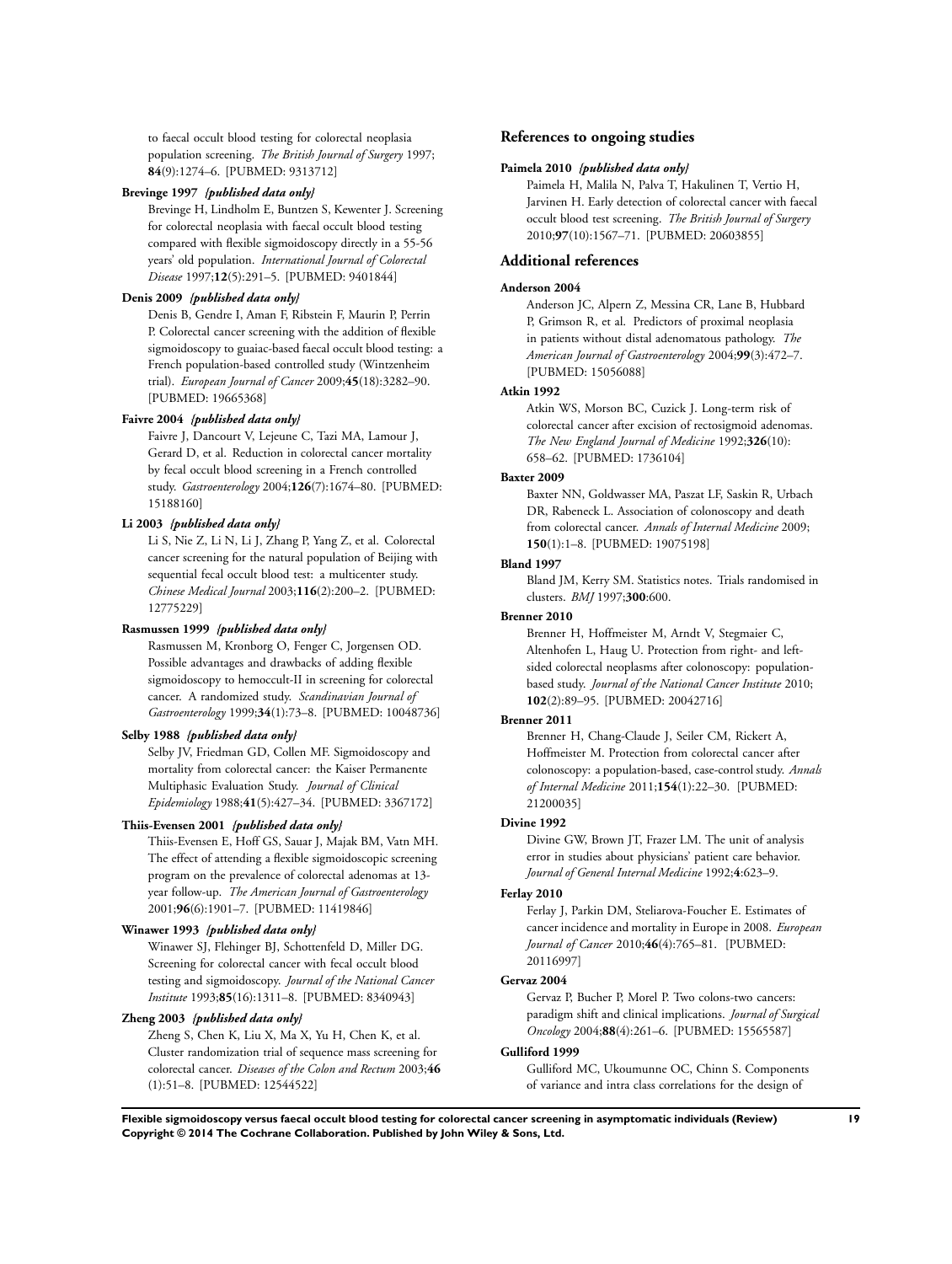community-based surveys and intervention studies: data from the Health Survey for England 1994. *American Journal of Epidemiology* 1999;**149**:876–83.

#### **Hewitson 2007**

Hewitson P, Glasziou P, Irwig L, Towler B, Watson E. Screening for colorectal cancer using the faecal occult blood test, Hemoccult. *Cochrane Database of Systematic Reviews* 2007, Issue 1. [DOI: 10.1002/14651858.CD001216.pub2; PUBMED: 17253456]

#### **Higgins 2008**

Higgins JPT, Green S (editors). *Cochrane handbook of Systematic reviews of Intervention Version 5.0.2 [updated September 2009]. The Cochrane Collaboration. Available from www.cochrane-handbook.org*. Wiley/Blackwell, 2008.

#### **Hol 2010**

Hol L, van Leerdam ME, van Ballegooijen M, van Vuuren AJ, van Dekken H, Reijerink JC, et al. Screening for colorectal cancer: randomised trial comparing guaiacbased and immunochemical faecal occult blood testing and flexible sigmoidoscopy. *Gut* 2010;**59**(1):62–8. [PUBMED: 19671542]

#### **Jemal 2009**

Jemal A, Siegel R, Ward E, Hao Y, Xu J, Thun MJ. Cancer statistics, 2009. *CA: a Cancer Journal for Clinicians* 2009;**59** (4):225–49. [PUBMED: 19474385]

#### **Lang 1994**

Lang CA, Ransohoff DF. Fecal occult blood screening for colorectal cancer. Is mortality reduced by chance selection for screening colonoscopy?. *JAMA* 1994;**271**(13):1011–3. [PUBMED: 8139058]

#### **Lansdorp-Vogelaar 2010**

Lansdorp-Vogelaar I, Knudsen AB, Brenner H. Costeffectiveness of colorectal cancer screening - an overview. *Best Practice & Research. Clinical Gastroenterology* 2010;**24** (4):439–49. [PUBMED: 20833348]

#### **Levin 2008**

Levin B, Lieberman DA, McFarland B, Andrews KS, Brooks D, Bond J, et al. Screening and surveillance for the early detection of colorectal cancer and adenomatous polyps, 2008: a joint guideline from the American Cancer Society, the US Multi-Society Task Force on Colorectal Cancer, and the American College of Radiology. *Gastroenterology* 2008; **134**(5):1570–95. [PUBMED: 18384785]

#### **Muto 1975**

Muto T, Bussey HJ, Morson BC. The evolution of cancer of the colon and rectum. *Cancer* 1975;**36**(6):2251–70. [PUBMED: 1203876]

### **Newcomb 2003**

Newcomb PA, Storer BE, Morimoto LM, Templeton A, Potter JD. Long-term efficacy of sigmoidoscopy in the reduction of colorectal cancer incidence. *Journal of the National Cancer Institute* 2003;**95**(8):622–5. [PUBMED: 12697855]

#### **Peters 2006**

Peters JL, Sutton AJ, Jones DR, Abrams KR, Rushton L. Comparison of two methods to detect publication bias in meta-analysis. *JAMA* 2006;**295**:676–80.

### **Regula 2006**

Regula J, Rupinski M, Kraszewska E, Polkowski M, Pachlewski J, Orlowska J, et al. Colonoscopy in colorectalcancer screening for detection of advanced neoplasia. *The New England Journal of Medicine* 2006;**355**(18):1863–72. [PUBMED: 17079760]

#### **Ries 2007**

Ries L, Melbert D, Krapcho M, Stinchcomb D, Howlader N, Horner M, et al. SEER Cancer Statistics Review, 1975- 2005. http://seer.cancer.gov/csr/1975-2005/.

#### **Salanti 2007**

Salanti G, Higgins JP, Ades AE, Ioannidis JPA. Evaluation of networks of randomized trials. *Statistical Methods in Medical Research* 2007;**17**:279–301.

#### **Schünemann 2008**

Schünemann HJ, Oxman AD, Vist GE, Higgins JPT, Deeks JJ, Glasziou P, Guyatt GH. Chapter 12: Interpreteing results and drawing conclusions. In: Higgins JPT, Green S editor(s). *Cochrane Handbook for Systematic Reviews of Interventions*. Chichester (UK): John Wiley & Sons, 2008.

#### **Segnan 2005**

Segnan N, Senore C, Andreoni B, Arrigoni A, Bisanti L, Cardelli A, et al. SCORE2 Working Group-Italy. Randomized trial of different screening strategies for colorectal cancer: patient response and detection rates. *Journal of the National Cancer Institute* 2005;**97(5)**:347–57. [Pubmed: 15741571]

### **Selby 1992**

Selby JV, Friedman GD, Quesenberry CP Jr, Weiss NS. A case-control study of screening sigmoidoscopy and mortality from colorectal cancer. *The New England Journal of Medicine* 1992;**326**(10):653–7. [PUBMED: 1736103]

#### **Simpson 2000**

Simpson NK, Johnson CC, Ogden SL, Gamito E, Trocky N, McGuire C, et al. Recruitment strategies in the Prostate, Lung, Colorectal and Ovarian (PLCO) Cancer Screening Trial: the first six years. *Controlled Clinical Trials* 2000;**21**(6 Suppl):356S–78S. [PUBMED: 11189688]

### **Stewart-Brown 1997**

Stewart-Brown S, Farmer A. Screening could seriously damage your health. BMJ (Clinical research ed.) 1997; Vol. 314, issue 7080:533–4. [PUBMED: 9055702]

#### **van Dam 2010**

van Dam L, Kuipers EJ, van Leerdam ME. Performance improvements of stool-based screening tests. *Best Practice & Research. Clinical Gastroenterology* 2010;**24**(4):479–92. [PUBMED: 20833351]

### **Vogelstein 1988**

Vogelstein B, Fearon ER, Hamilton SR, Kern SE, Preisinger AC, Leppert M, et al. Genetic alterations during colorectal-

**Flexible sigmoidoscopy versus faecal occult blood testing for colorectal cancer screening in asymptomatic individuals (Review) 20 Copyright © 2014 The Cochrane Collaboration. Published by John Wiley & Sons, Ltd.**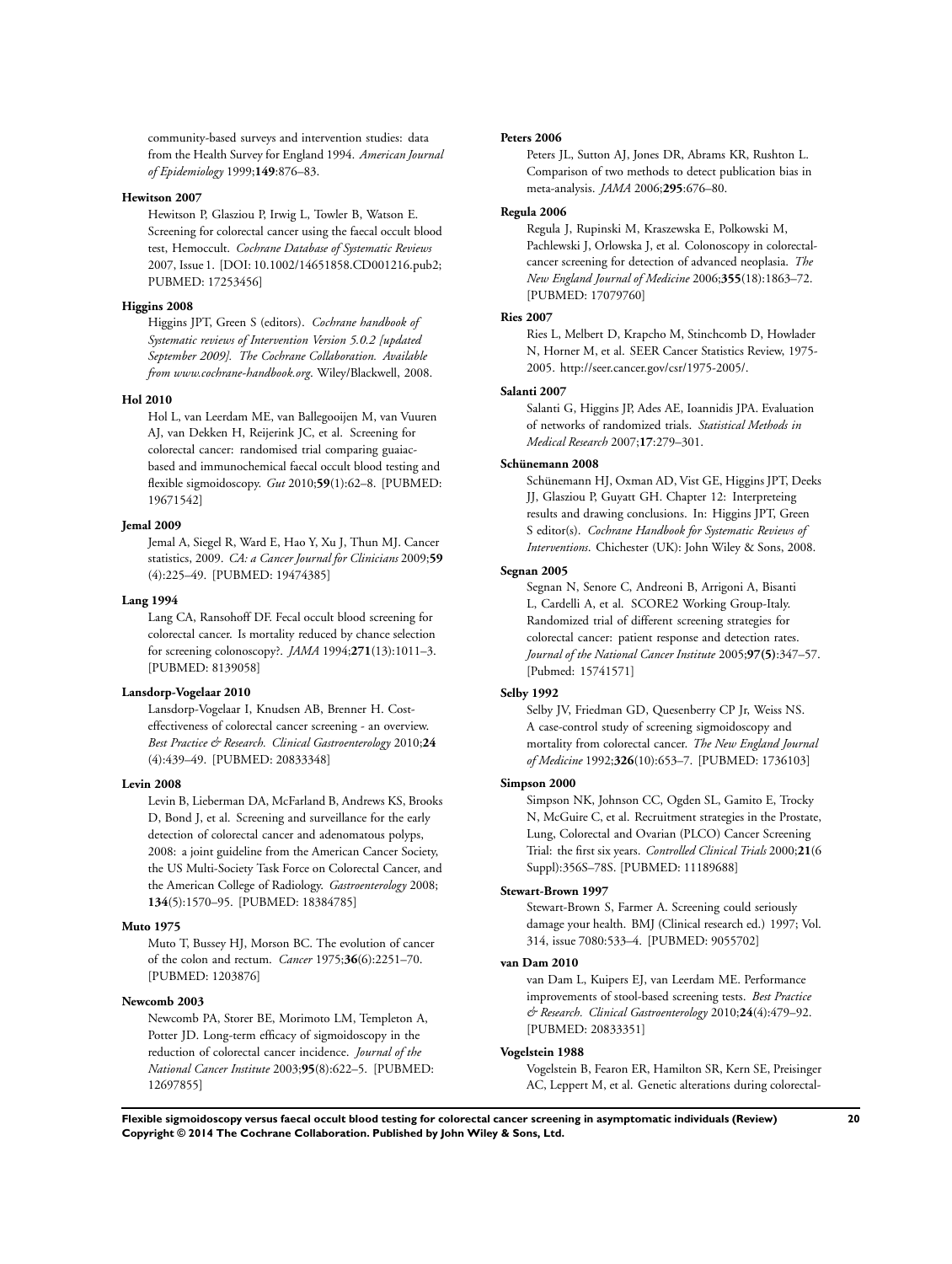tumor development. *The New England Journal of Medicine* 1988;**319**(9):525–32. [PUBMED: 2841597] ∗ *Indicates the major publication for the study*

**Flexible sigmoidoscopy versus faecal occult blood testing for colorectal cancer screening in asymptomatic individuals (Review) 21 Copyright © 2014 The Cochrane Collaboration. Published by John Wiley & Sons, Ltd.**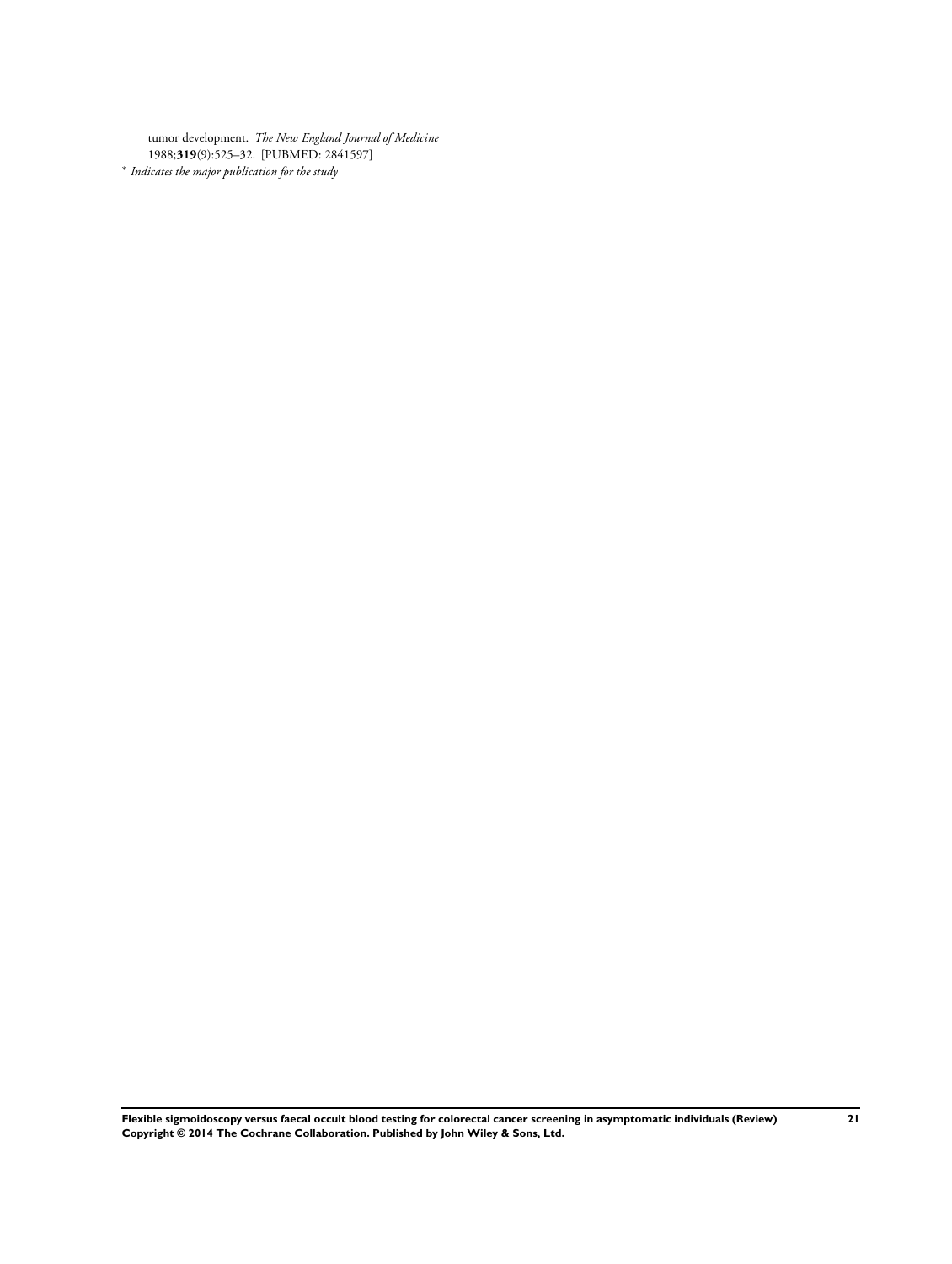## <span id="page-23-0"></span>**CHARACTERISTICS OF STUDIES**

# **Characteristics of included studies** *[ordered by study ID]*

## **Atkin 2002**

| Methods       | See Atkin 2010<br>Patient satisfaction assessed by questionnaire completed at baseline (the day after the<br>flexible sigmoidoscopy) and after 3 months |
|---------------|---------------------------------------------------------------------------------------------------------------------------------------------------------|
| Participants  | See Atkin 2010                                                                                                                                          |
| Interventions | See Atkin 2010                                                                                                                                          |
| Outcomes      | Physical complications due to screening by flexible sigmoidoscopy and colonoscopy<br>work-up<br>Patient satisfaction with the screening procedure       |
| <b>Notes</b>  | Numbers of individuals assigned to screening and control group differs from Atkin 2010                                                                  |

## *Risk of bias*

| <b>Bias</b>                                                                | Authors' judgement | Support for judgement                                                                                                           |
|----------------------------------------------------------------------------|--------------------|---------------------------------------------------------------------------------------------------------------------------------|
| Random sequence generation (selection Low risk<br>bias)                    |                    | See Atkin 2010                                                                                                                  |
| Allocation concealment (selection bias)                                    | Low risk           | See Atkin 2010                                                                                                                  |
| Blinding (performance bias and detection Low risk<br>bias)<br>All outcomes |                    | See Atkin 2010                                                                                                                  |
| Incomplete outcome data (attrition bias)<br>All outcomes                   | Low risk           | Baseline questionnaire complete in 98% of<br>screened persons<br>Follow-up questionnaire complete in 91%<br>of screened persons |
| Selective reporting (reporting bias)                                       | Low risk           | All relevant outcomes were reported                                                                                             |
| Other bias                                                                 | Low risk           | No other threats to validity detected                                                                                           |

**Flexible sigmoidoscopy versus faecal occult blood testing for colorectal cancer screening in asymptomatic individuals (Review) 22 Copyright © 2014 The Cochrane Collaboration. Published by John Wiley & Sons, Ltd.**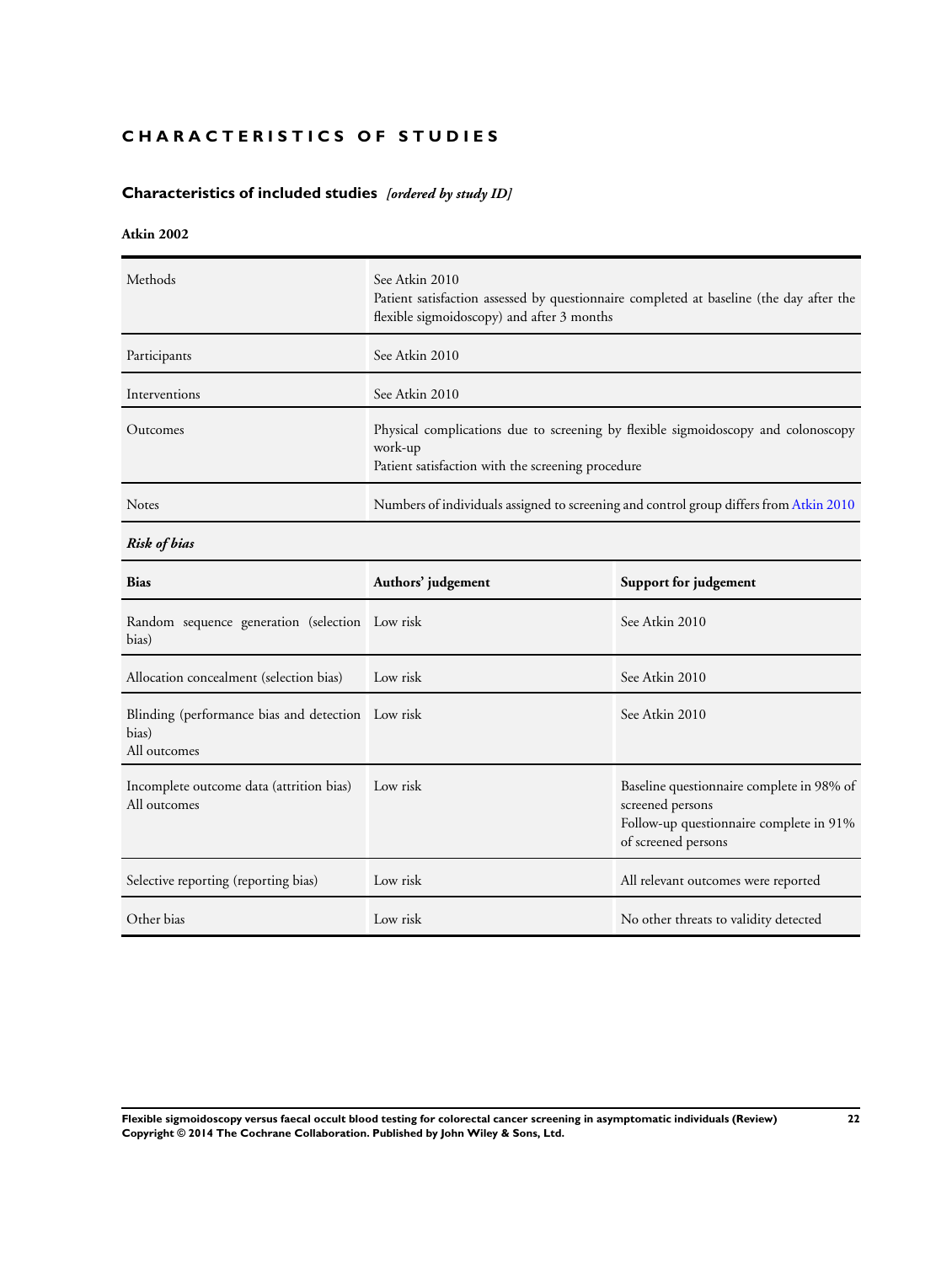| Methods       | 574 general practices around 14 screening-centres in the UK were invited to participate,<br>and 506 practices accepted the invitation. Recruitment and screening was performed<br>November 1994 - March 1999. All eligible individuals in the participating general prac-<br>tices were screened for predefined exclusion criteria by their general practitioner, and the<br>remaining received an information letter and questionnaire to establish interest in screen-<br>ing. Those who reported interest in screening were randomly assigned to the screening or<br>control group in the ratio 1:2, respectively, by a central randomisation unit in blocks of<br>12. Randomisation was stratified according to household, trial centre and general prac-<br>tice. Persons in the control group were not contacted further. Follow-up was by public<br>registries. At follow-up after median 11.2 years, six people in either group could not be<br>traced. A further 234 persons in the screening group and 451 in the control group had<br>emigrated |
|---------------|------------------------------------------------------------------------------------------------------------------------------------------------------------------------------------------------------------------------------------------------------------------------------------------------------------------------------------------------------------------------------------------------------------------------------------------------------------------------------------------------------------------------------------------------------------------------------------------------------------------------------------------------------------------------------------------------------------------------------------------------------------------------------------------------------------------------------------------------------------------------------------------------------------------------------------------------------------------------------------------------------------------------------------------------------------|
| Participants  | Individuals aged 55 - 64 who responded with interest in screening and who did not<br>meet any exclusion criteria: history of CRC, adenomas or inflammatory bowel disease;<br>inability to provide informed consent; severe or terminal disease; life expectancy less than<br>5 years; sigmoidoscopy or colonoscopy within the previous 3 years. Persons reporting a<br>strong family history of CRC or symptoms of CRC were also excluded and managed<br>outside the trial                                                                                                                                                                                                                                                                                                                                                                                                                                                                                                                                                                                 |
| Interventions | Flexible sigmoidoscopy once only with removal of small polyps and referring for full<br>colonoscopy if they had polyps 10 mm or larger, three or more adenomas, adenomas<br>with tubulovillous or villous histology, severe dysplasia or malignant disease, or 20 or<br>more hyperplastic polyps above the distal rectum                                                                                                                                                                                                                                                                                                                                                                                                                                                                                                                                                                                                                                                                                                                                   |
| Outcomes      | Compliance with screening, number referred for colonoscopy work-up, incidence of<br>CRC (total, proximal and distal), yearly hazard rate, number needed to screen to prevent<br>one colorectal cancer, all-cause mortality, mortality from CRC (intention-to-treat and<br>per protocol), number needed to screen to prevent one death due to CRC                                                                                                                                                                                                                                                                                                                                                                                                                                                                                                                                                                                                                                                                                                           |
| Notes         | Compliance to screening reported as 71% (40674/57237) in the screening population.<br>On the population-level, compliance will be lower due to the two-step invitation proce-<br>dure                                                                                                                                                                                                                                                                                                                                                                                                                                                                                                                                                                                                                                                                                                                                                                                                                                                                      |

*Risk of bias*

| <b>Bias</b>                                                                | Authors' judgement | Support for judgement                                                                                                                                                                               |
|----------------------------------------------------------------------------|--------------------|-----------------------------------------------------------------------------------------------------------------------------------------------------------------------------------------------------|
| Random sequence generation (selection Low risk<br>bias)                    |                    | Sequentially numbered randomisation was<br>done centrally in blocks of 12 and with<br>the added constraint of no more than three<br>consecutive allocations to one group within<br>or across blocks |
| Allocation concealment (selection bias)                                    | Low risk           | Central randomisation procedure                                                                                                                                                                     |
| Blinding (performance bias and detection Low risk<br>bias)<br>All outcomes |                    | Outcomes were obtained from or con-<br>firmed by public registries. A second anal-<br>ysis as CRCas an underlying cause of death                                                                    |

**Flexible sigmoidoscopy versus faecal occult blood testing for colorectal cancer screening in asymptomatic individuals (Review) 23 Copyright © 2014 The Cochrane Collaboration. Published by John Wiley & Sons, Ltd.**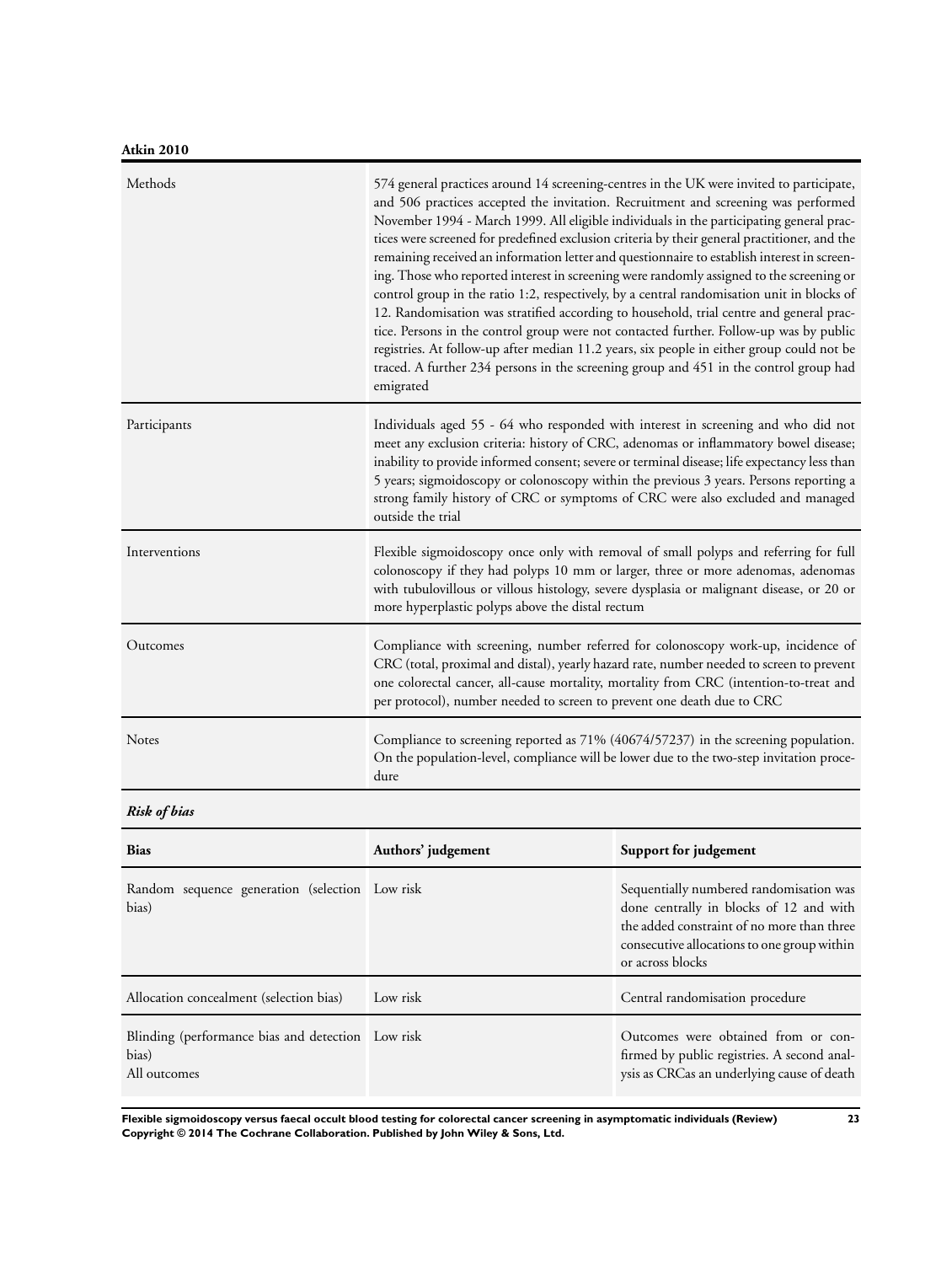## **Atkin 2010** (*Continued)*

|                                                          |          | was obtained after blinded verification of<br>death certificates by an independent expert<br>coder who had access to clinical informa-<br>tion when available |
|----------------------------------------------------------|----------|---------------------------------------------------------------------------------------------------------------------------------------------------------------|
| Incomplete outcome data (attrition bias)<br>All outcomes | Low risk | Six people in each group could not be<br>traced. 658 people had emigrated                                                                                     |
| Selective reporting (reporting bias)                     | Low risk | All relevant outcomes were reported on                                                                                                                        |
| Other bias                                               | Low risk | No other threats to validity detected                                                                                                                         |

## **Gondal 2003**

| Methods         | See Hoff 2009                                                                                |
|-----------------|----------------------------------------------------------------------------------------------|
| Participants    | Individuals aged 50-64 living in city of Oslo and Telemark county, Norway                    |
| Interventions   | See Hoff 2009                                                                                |
| <b>Outcomes</b> | Physical complications from screening with flexible sigmoidoscopy and colonoscopy<br>work-up |
| <b>Notes</b>    |                                                                                              |

## *Risk of bias*

| <b>Bias</b>                                                                |          | Authors' judgement Support for judgement |
|----------------------------------------------------------------------------|----------|------------------------------------------|
| Random sequence generation (selection Low risk<br>bias)                    |          | See Hoff 2009                            |
| Allocation concealment (selection bias)                                    | Low risk | See Hoff 2009                            |
| Blinding (performance bias and detection Low risk<br>bias)<br>All outcomes |          | See Hoff 2009                            |
| Incomplete outcome data (attrition bias)<br>All outcomes                   | Low risk | See Hoff 2009                            |
| Selective reporting (reporting bias)                                       | Low risk | See Hoff 2009                            |
| Other bias                                                                 | Low risk | See Hoff 2009                            |

**Flexible sigmoidoscopy versus faecal occult blood testing for colorectal cancer screening in asymptomatic individuals (Review) 24 Copyright © 2014 The Cochrane Collaboration. Published by John Wiley & Sons, Ltd.**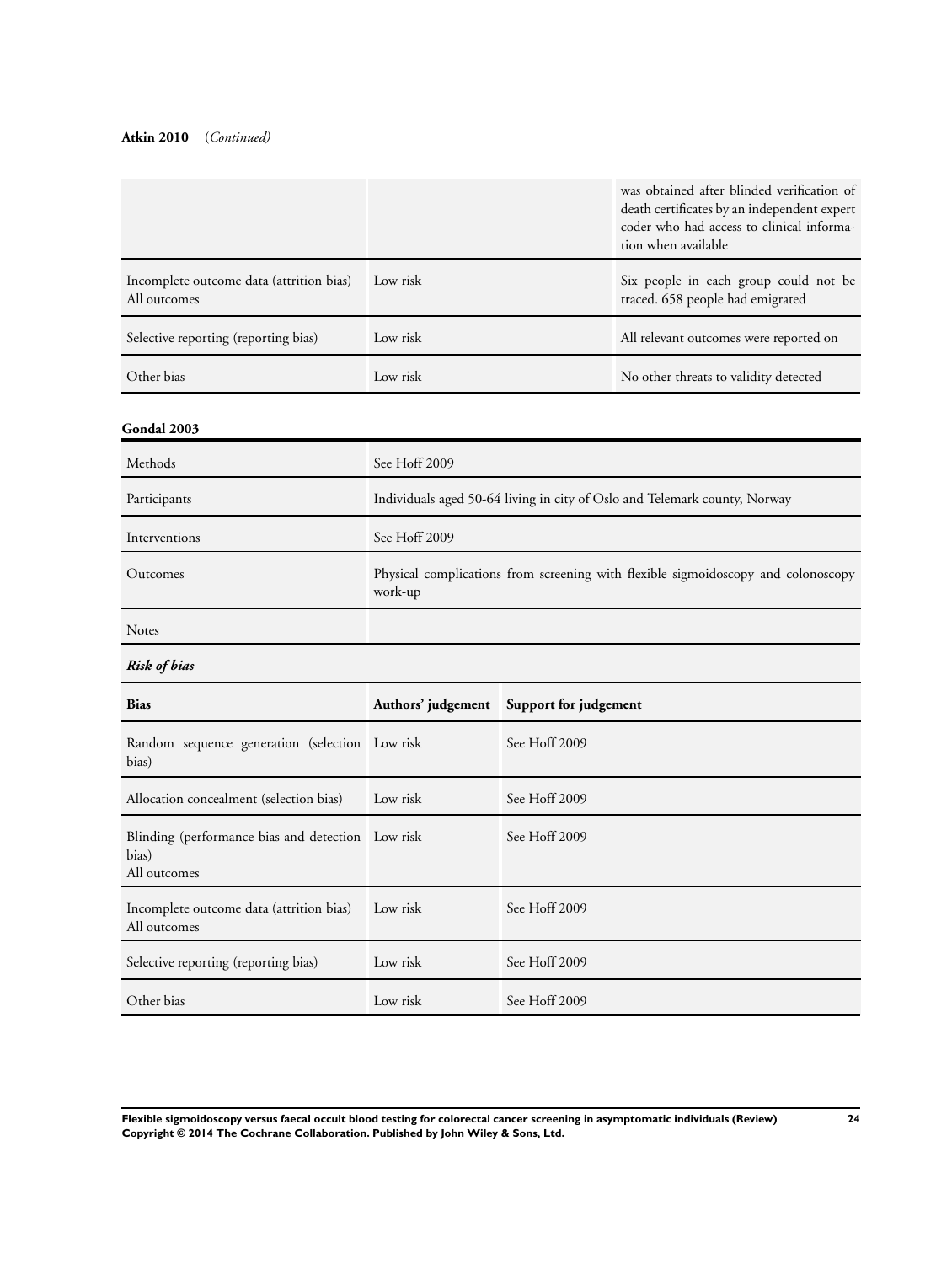## **Hardcastle 1996**

| Methods         | See Scholefield 2012. Median follow-up 7.8 years                                                             |
|-----------------|--------------------------------------------------------------------------------------------------------------|
| Participants    | See Scholefield 2002                                                                                         |
| Interventions   | See Scholefield 2002                                                                                         |
| <b>Outcomes</b> | CRC mortality, CRC incidence, staging                                                                        |
| <b>Notes</b>    | Number of people included in analyses differ from those reported in Scholefield 2002<br>and Scholefield 2012 |

## *Risk of bias*

| <b>Bias</b>                                                                | Authors' judgement | Support for judgement |
|----------------------------------------------------------------------------|--------------------|-----------------------|
| Random sequence generation (selection Low risk<br>bias)                    |                    | See Scholefield 2002  |
| Allocation concealment (selection bias)                                    | Low risk           | See Scholefield 2002  |
| Blinding (performance bias and detection Low risk<br>bias)<br>All outcomes |                    | See Scholefield 2002  |
| Incomplete outcome data (attrition bias)<br>All outcomes                   | Low risk           | See Scholefield 2002  |
| Selective reporting (reporting bias)                                       | Low risk           | See Scholefield 2002  |
| Other bias                                                                 | Low risk           | See Scholefield 2002  |

## **Hoff 1996**

| <b>Methods</b>      | See Thiis-Evensen 1999. Follow-up 10 years after screening |                       |  |
|---------------------|------------------------------------------------------------|-----------------------|--|
| Participants        | See Thiis-Evensen 1999                                     |                       |  |
| Interventions       | See Thiis-Evensen 1999                                     |                       |  |
| Outcomes            | CRC mortality, CRC incidence, all-cause mortality          |                       |  |
| <b>Notes</b>        |                                                            |                       |  |
| <b>Risk of bias</b> |                                                            |                       |  |
| <b>Bias</b>         | Authors' judgement                                         | Support for judgement |  |

**Flexible sigmoidoscopy versus faecal occult blood testing for colorectal cancer screening in asymptomatic individuals (Review) 25 Copyright © 2014 The Cochrane Collaboration. Published by John Wiley & Sons, Ltd.**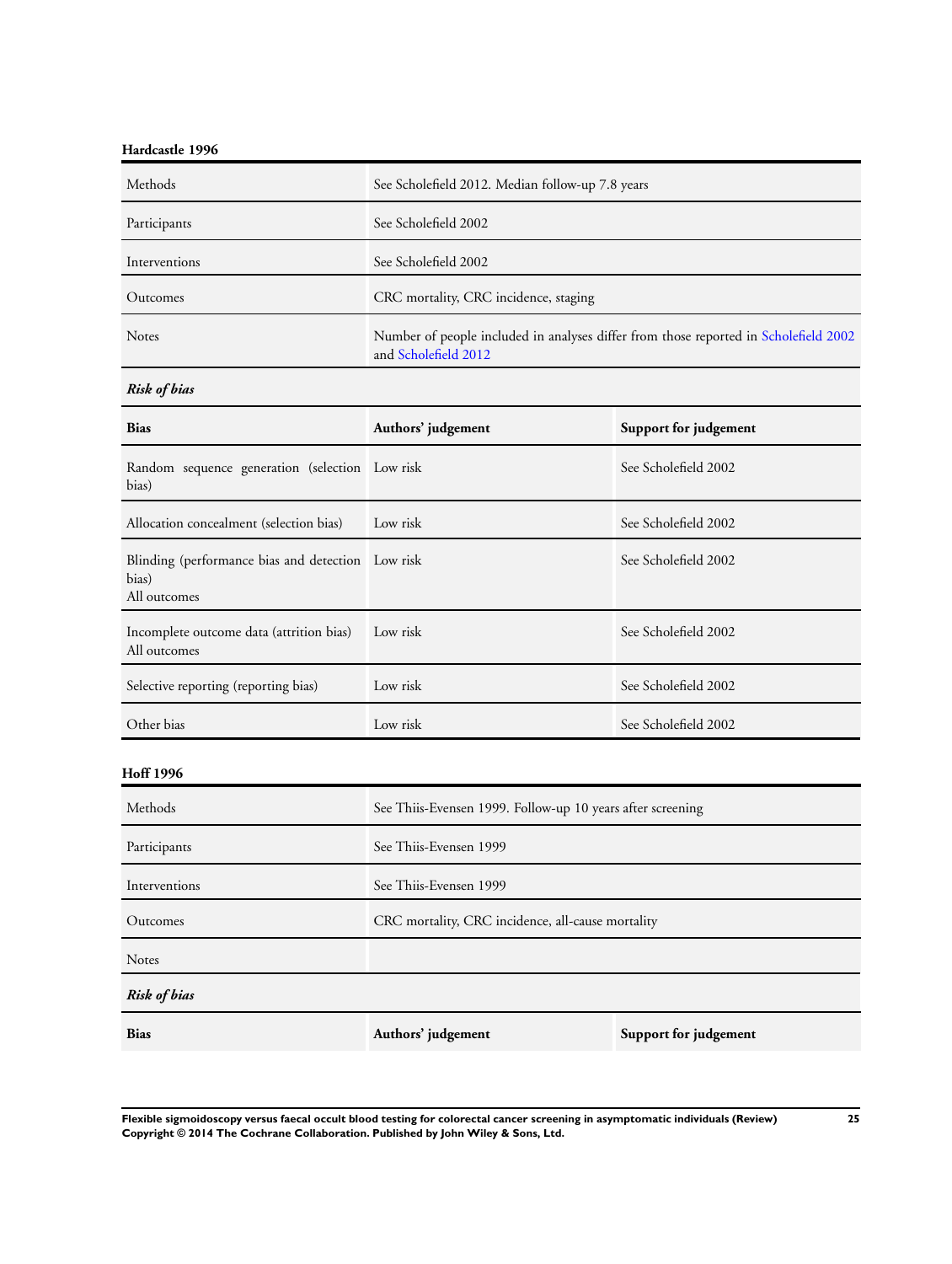## **Hoff 1996** (*Continued)*

| Random sequence generation (selection High risk<br>bias)                       |                                                                                                                                                                                                                                                                                                                                                   | See Thiis-Evensen 1999 |
|--------------------------------------------------------------------------------|---------------------------------------------------------------------------------------------------------------------------------------------------------------------------------------------------------------------------------------------------------------------------------------------------------------------------------------------------|------------------------|
| Allocation concealment (selection bias)                                        | Low risk                                                                                                                                                                                                                                                                                                                                          | See Thiis-Evensen 1999 |
| Blinding (performance bias and detection Low risk<br>bias)<br>All outcomes     |                                                                                                                                                                                                                                                                                                                                                   | See Thiis-Evensen 1999 |
| Incomplete outcome data (attrition bias)<br>All outcomes                       | Low risk                                                                                                                                                                                                                                                                                                                                          | See Thiis-Evensen 1999 |
| Selective reporting (reporting bias)                                           | Low risk                                                                                                                                                                                                                                                                                                                                          | See Thiis-Evensen 1999 |
| Other bias                                                                     | Low risk                                                                                                                                                                                                                                                                                                                                          | See Thiis-Evensen 1999 |
| <b>Hoff 2001</b>                                                               |                                                                                                                                                                                                                                                                                                                                                   |                        |
| Methods                                                                        | See Thiis-Evensen 1999. Body Mass Index (BMI) and smoking habits were assessed in<br>attenders at baseline flexible sigmoidoscopy screening in 1983 and at follow-up after<br>13 years. Participants were compared according to the findings at screening (any polyp<br>versus no polyps detected). Data were available for all but 3 individuals |                        |
| Participants                                                                   | See Thiis-Evensen 1999                                                                                                                                                                                                                                                                                                                            |                        |
| Interventions                                                                  | See Thiis-Evensen 1999                                                                                                                                                                                                                                                                                                                            |                        |
| Outcomes                                                                       | BMI, smoking habits, all-cause mortality                                                                                                                                                                                                                                                                                                          |                        |
| Notes                                                                          |                                                                                                                                                                                                                                                                                                                                                   |                        |
| Risk of bias                                                                   |                                                                                                                                                                                                                                                                                                                                                   |                        |
| <b>Bias</b>                                                                    | Authors' judgement                                                                                                                                                                                                                                                                                                                                | Support for judgement  |
| Random sequence generation (selection Unclear risk<br>bias)                    |                                                                                                                                                                                                                                                                                                                                                   | Not applicable         |
| Allocation concealment (selection bias)                                        | Unclear risk                                                                                                                                                                                                                                                                                                                                      | Not applicable         |
| Blinding (performance bias and detection Unclear risk<br>bias)<br>All outcomes |                                                                                                                                                                                                                                                                                                                                                   | Not applicable         |
| Incomplete outcome data (attrition bias)<br>All outcomes                       | Unclear risk                                                                                                                                                                                                                                                                                                                                      | Not applicable         |
| Selective reporting (reporting bias)                                           | Unclear risk                                                                                                                                                                                                                                                                                                                                      | Not applicable         |

**Flexible sigmoidoscopy versus faecal occult blood testing for colorectal cancer screening in asymptomatic individuals (Review) 26 Copyright © 2014 The Cochrane Collaboration. Published by John Wiley & Sons, Ltd.**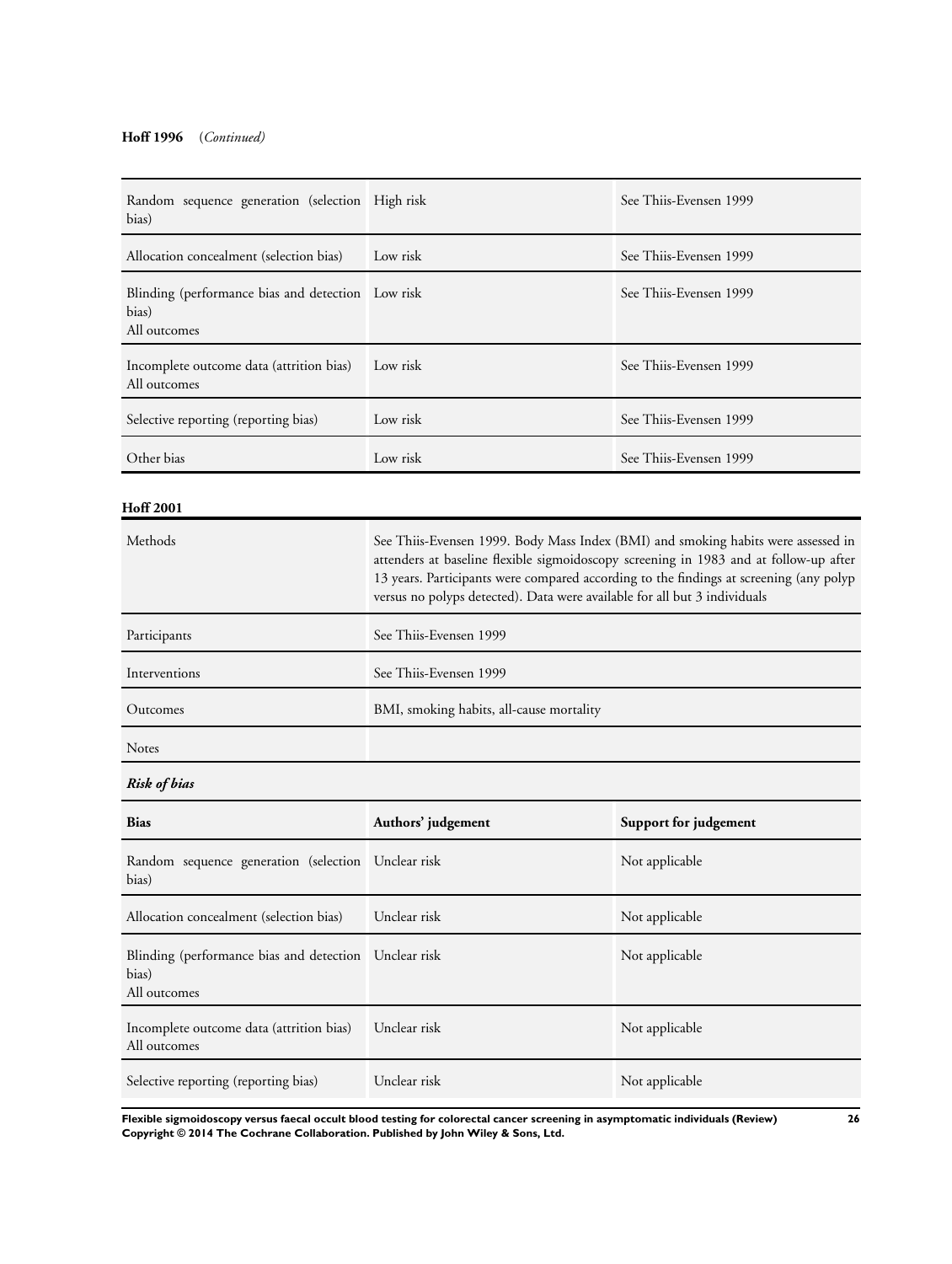## **Hoff 2001** (*Continued)*

| Other bias       | Unclear risk                                                                                                                                                                                                                                                                                                                                                                                                                                                                                                                                                                                                                                                                                                                                                                                                                                                             | Not applicable |
|------------------|--------------------------------------------------------------------------------------------------------------------------------------------------------------------------------------------------------------------------------------------------------------------------------------------------------------------------------------------------------------------------------------------------------------------------------------------------------------------------------------------------------------------------------------------------------------------------------------------------------------------------------------------------------------------------------------------------------------------------------------------------------------------------------------------------------------------------------------------------------------------------|----------------|
| <b>Hoff 2009</b> |                                                                                                                                                                                                                                                                                                                                                                                                                                                                                                                                                                                                                                                                                                                                                                                                                                                                          |                |
| Methods          | Eligible participants were individually randomised centrally to the screening group or<br>control group between January 1999 and December 2000. In the screening group, there<br>was a further 1:1 randomisation to either flexible sigmoidoscopy only or FOBT combined<br>with flexible sigmoidoscopy. 459 people allocated to the screening group were excluded<br>from the screening procedure, but included in the intention-to-screen analyses, due to<br>pre-specified exclusion criteria. Follow-up was purely registry based and participants in<br>the control group were never contacted. Finally, 1196 people were lost to follow-up due<br>to emigration and 21 people were censored as a result of colorectal malignancy other<br>than colorectal adenocarcinoma. CRC mortality was reported after median 6 years and<br>CRC incidence after median 7 years |                |
| Participants     | All residents aged 55-64 living in the city of Oslo and Telemark County, Norway by<br>November 1998. Individuals with a history of CRC were excluded                                                                                                                                                                                                                                                                                                                                                                                                                                                                                                                                                                                                                                                                                                                     |                |
| Interventions    | Flexible sigmoidoscopy once only or flexible sigmoidoscopy combined with immuno-<br>logic FOBT. During the endoscopic screening procedure, all detected lesions were biop-<br>sied. A positive screening test qualifying for full colonoscopy work-up and polypectomy<br>was defined as any polyp 10 mm or more in diameter, any histologically verified adenoma<br>irrespective of size, carcinoma or a positive FOBT                                                                                                                                                                                                                                                                                                                                                                                                                                                   |                |
| Outcomes         | Incidence of CRC, incidence of rectosigmoid CRC, incidence of neoplastic lesions,<br>incidence of high-risk adenomas, mortality from CRC, mortality from all causes, stage<br>of CRC, compliance with screening, rate and compliance of colonoscopy work-up                                                                                                                                                                                                                                                                                                                                                                                                                                                                                                                                                                                                              |                |
| <b>Notes</b>     | In 2000, the trial was expanded for one year (throughout 2001) including persons aged<br>50-54 and randomised in the same way as those previously enrolled. This group is not<br>reported on in this paper                                                                                                                                                                                                                                                                                                                                                                                                                                                                                                                                                                                                                                                               |                |

*Risk of bias*

| <b>Bias</b>                                                                | Authors' judgement | Support for judgement                                                                                               |
|----------------------------------------------------------------------------|--------------------|---------------------------------------------------------------------------------------------------------------------|
| Random sequence generation (selection Low risk<br>bias)                    |                    | Randomisation was done independently<br>according to social security number by the<br>National Bureau of Statistics |
| Allocation concealment (selection bias)                                    | Low risk           | Central randomisation process                                                                                       |
| Blinding (performance bias and detection Low risk<br>bias)<br>All outcomes |                    | Outcomes were obtained from public reg-<br>istries by a person not involved in the trial                            |

**Flexible sigmoidoscopy versus faecal occult blood testing for colorectal cancer screening in asymptomatic individuals (Review) 27 Copyright © 2014 The Cochrane Collaboration. Published by John Wiley & Sons, Ltd.**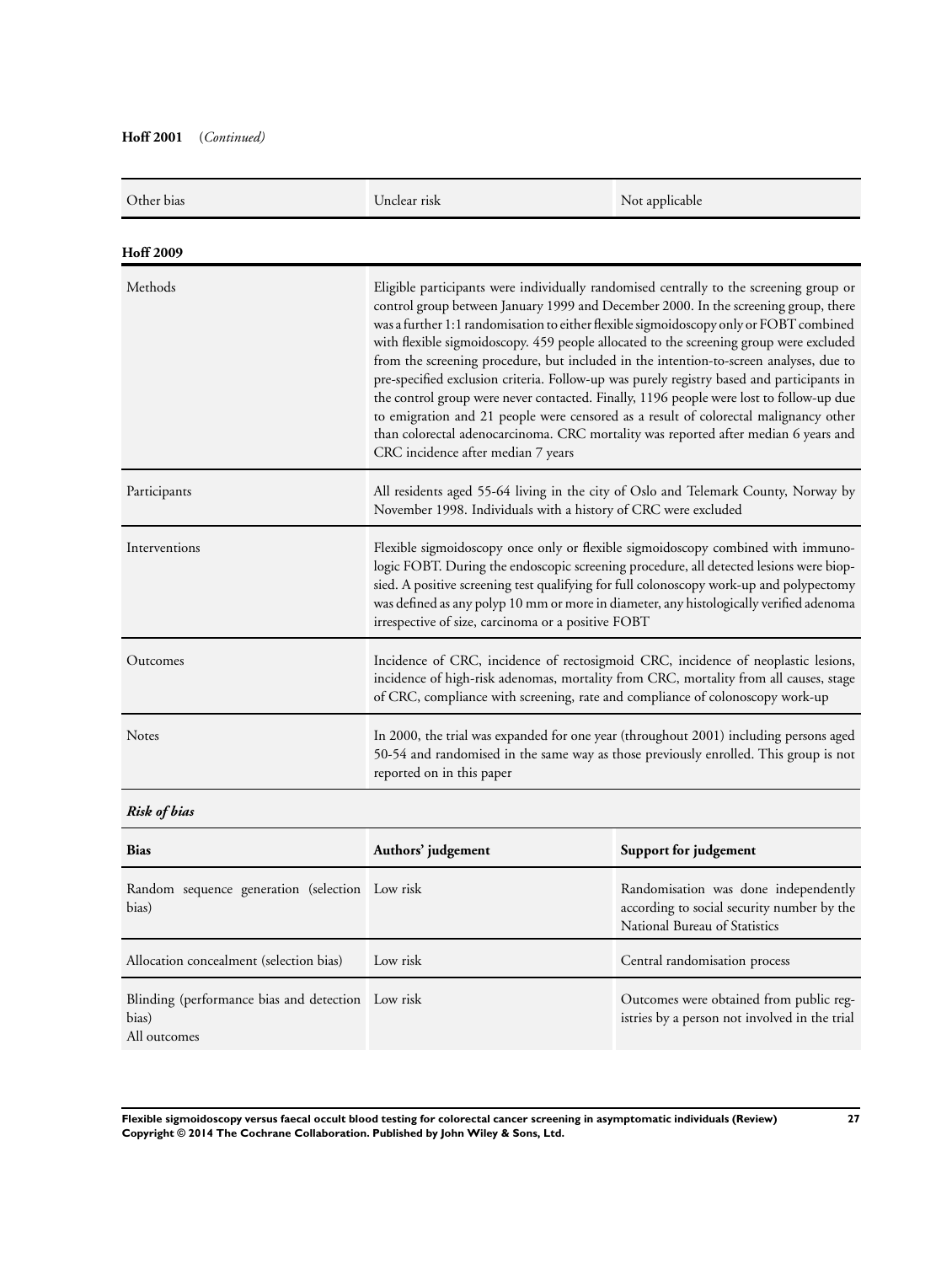## **Hoff 2009** (*Continued)*

| Incomplete outcome data (attrition bias)<br>All outcomes                   | Low risk                                                              | 1196 people were lost to follow-up due to<br>emigration |
|----------------------------------------------------------------------------|-----------------------------------------------------------------------|---------------------------------------------------------|
| Selective reporting (reporting bias)                                       | Low risk                                                              | All relevant outcomes were reported                     |
| Other bias                                                                 | Low risk                                                              | No other threats to validity detected                   |
| Jorgensen 2002                                                             |                                                                       |                                                         |
| Methods                                                                    | See Kronborg 2004. Follow-up 13 years after commencement of screening |                                                         |
| Participants                                                               | See Kronborg 2004                                                     |                                                         |
| Interventions                                                              | See Kronborg 2004                                                     |                                                         |
| Outcomes                                                                   | CRC incidence, CRC mortality, all-cause mortality                     |                                                         |
| Notes                                                                      |                                                                       |                                                         |
| Risk of bias                                                               |                                                                       |                                                         |
| <b>Bias</b>                                                                | Authors' judgement                                                    | Support for judgement                                   |
| Random sequence generation (selection Low risk<br>bias)                    |                                                                       | See Kronborg 2004                                       |
| Allocation concealment (selection bias)                                    | Low risk                                                              | See Kronborg 2004                                       |
| Blinding (performance bias and detection Low risk<br>bias)<br>All outcomes |                                                                       | See Kronborg 2004                                       |
| Incomplete outcome data (attrition bias)<br>All outcomes                   | Low risk                                                              | See Kronborg 2004                                       |
| Selective reporting (reporting bias)                                       | Low risk                                                              | See Kronborg 2004                                       |
| Other bias                                                                 | Low risk                                                              | See Kronborg 2004                                       |
| Kewenter 1994                                                              |                                                                       |                                                         |
| Methods                                                                    | See Lindholm 2008. Follow-up 2-7 years after end of the pre-screening |                                                         |
| Participants                                                               | See Lindholm 2008                                                     |                                                         |
| Interventions                                                              | See Lindholm 2008                                                     |                                                         |

**Flexible sigmoidoscopy versus faecal occult blood testing for colorectal cancer screening in asymptomatic individuals (Review) 28 Copyright © 2014 The Cochrane Collaboration. Published by John Wiley & Sons, Ltd.**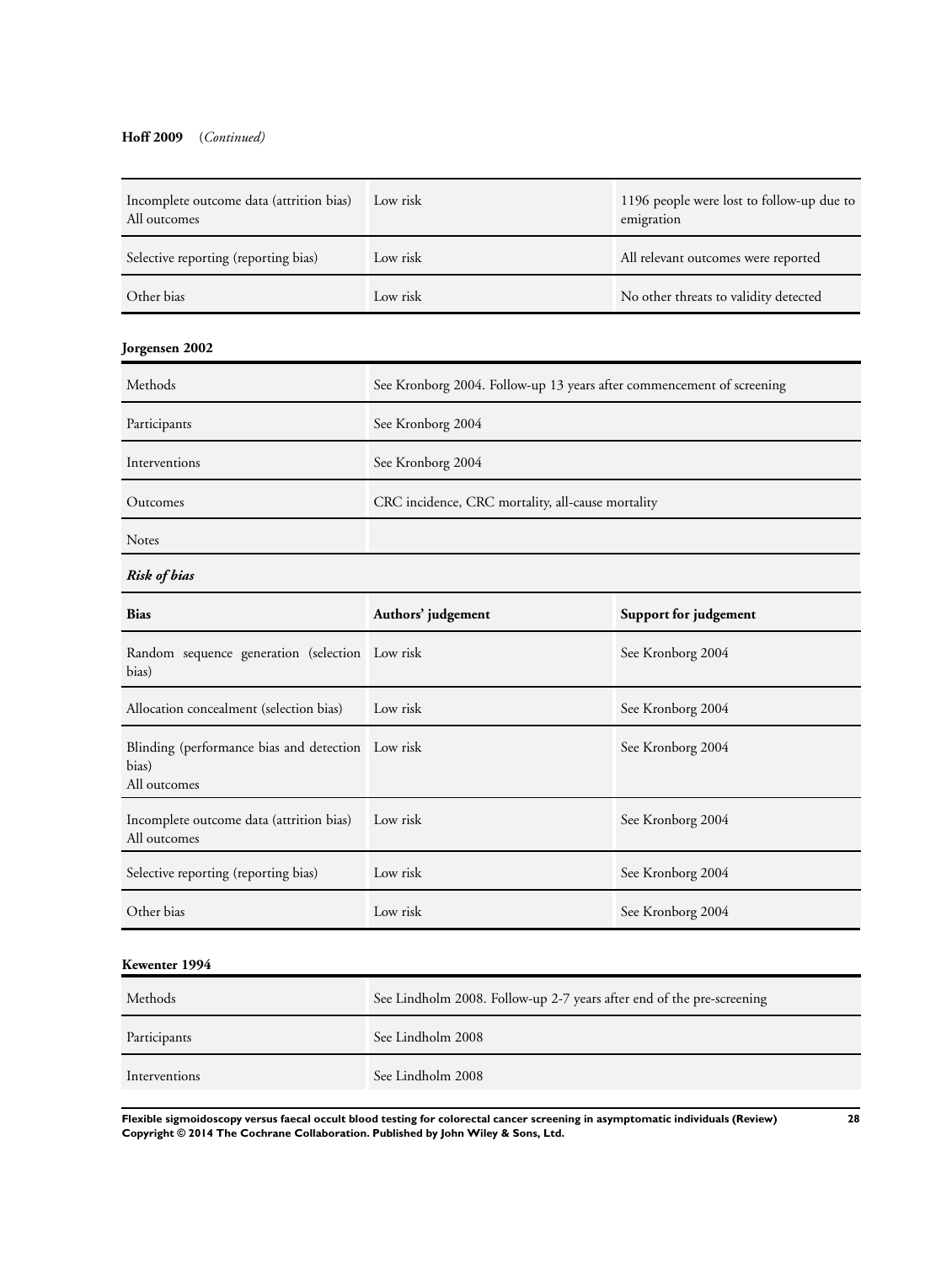## **Kewenter 1994** (*Continued)*

| Outcomes                                                                   | CRC incidence, staging                                                                                                           |                              |
|----------------------------------------------------------------------------|----------------------------------------------------------------------------------------------------------------------------------|------------------------------|
| Notes                                                                      | CRC mortality not reported                                                                                                       |                              |
| <b>Risk of bias</b>                                                        |                                                                                                                                  |                              |
| <b>Bias</b>                                                                | Authors' judgement                                                                                                               | Support for judgement        |
| Random sequence generation (selection Unclear risk<br>bias)                |                                                                                                                                  | See Linndholm 2008           |
| Allocation concealment (selection bias)                                    | Low risk                                                                                                                         | See Linndholm 2008           |
| Blinding (performance bias and detection Low risk<br>bias)<br>All outcomes |                                                                                                                                  | See Linndholm 2008           |
| Incomplete outcome data (attrition bias)<br>All outcomes                   | Low risk                                                                                                                         | See Linndholm 2008           |
| Selective reporting (reporting bias)                                       | Low risk                                                                                                                         | See Linndholm 2008           |
| Other bias                                                                 | Low risk                                                                                                                         | See Linndholm 2008           |
| Kewenter 1996                                                              |                                                                                                                                  |                              |
| Methods                                                                    | See Lindholm 2008. This report addresses endoscopic and surgical complications of<br>work-up after a positive FOB screening test |                              |
| Participants                                                               | See Lindholm 2008                                                                                                                |                              |
| Interventions                                                              | See Lindholm 2008                                                                                                                |                              |
| Outcomes                                                                   | Physical complications due to FOBT screening                                                                                     |                              |
| Notes                                                                      |                                                                                                                                  |                              |
| <b>Risk of bias</b>                                                        |                                                                                                                                  |                              |
| <b>Bias</b>                                                                | Authors' judgement                                                                                                               | <b>Support for judgement</b> |
| Random sequence generation (selection Unclear risk<br>bias)                |                                                                                                                                  | Not applicable               |
| Allocation concealment (selection bias)                                    | Unclear risk                                                                                                                     | Not applicable               |

**Flexible sigmoidoscopy versus faecal occult blood testing for colorectal cancer screening in asymptomatic individuals (Review) 29 Copyright © 2014 The Cochrane Collaboration. Published by John Wiley & Sons, Ltd.**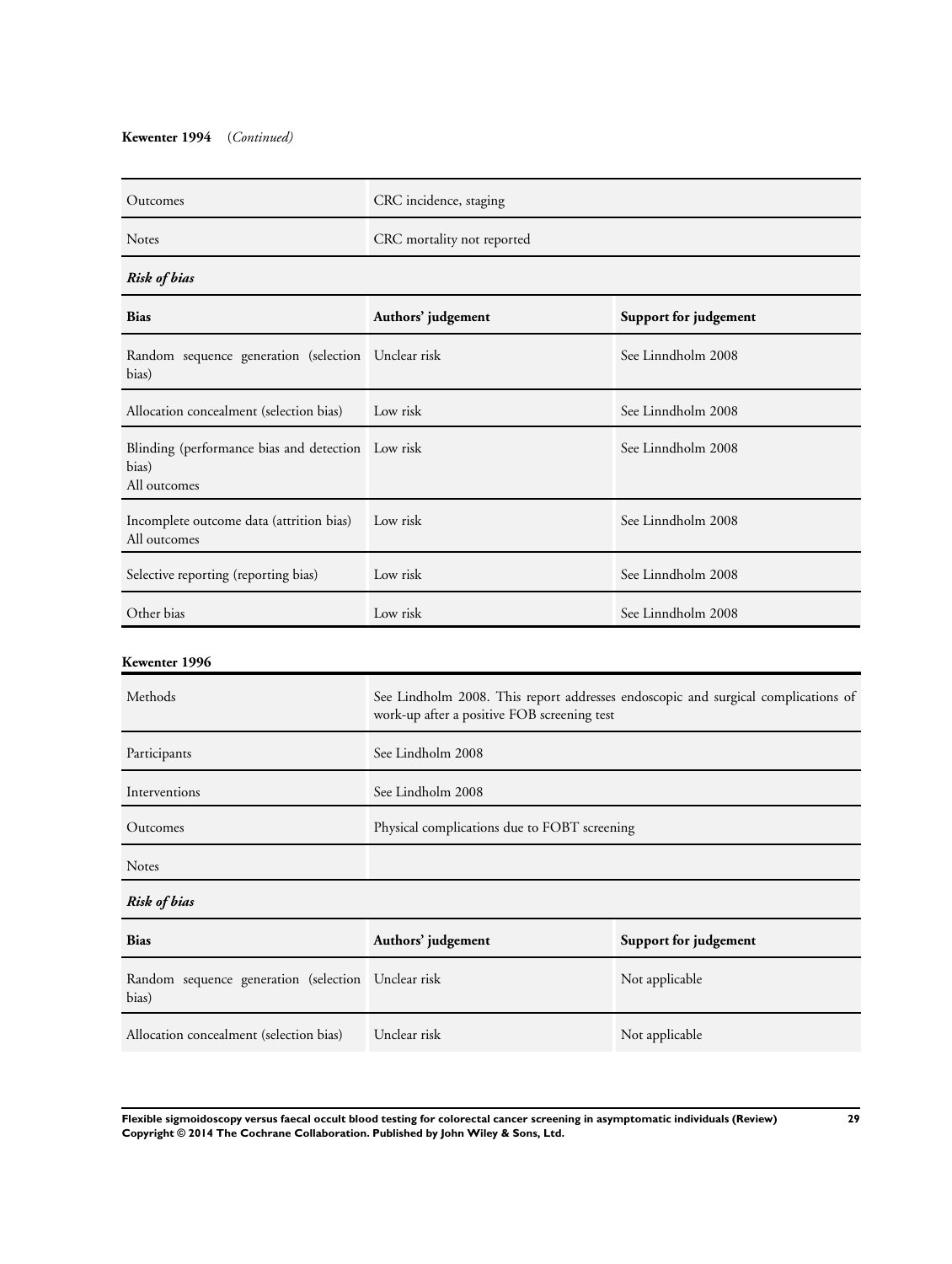## **Kewenter 1996** (*Continued)*

| Blinding (performance bias and detection Unclear risk<br>bias)<br>All outcomes |              | Not applicable |
|--------------------------------------------------------------------------------|--------------|----------------|
| Incomplete outcome data (attrition bias)<br>All outcomes                       | Unclear risk | Not applicable |
| Selective reporting (reporting bias)                                           | Unclear risk | Not applicable |
| Other bias                                                                     | Unclear risk | Not applicable |

## **Kronborg 1996**

| Methods       | See Kronborg 2004. 10 years follow-up after start of screening |
|---------------|----------------------------------------------------------------|
| Participants  | See Kronborg 2004                                              |
| Interventions | See Kronborg 2004                                              |
| Outcomes      | CRC incidence, CRC mortality, all-cause mortality, staging     |
| <b>Notes</b>  |                                                                |

## *Risk of bias*

| <b>Bias</b>                                                                | Authors' judgement | Support for judgement |
|----------------------------------------------------------------------------|--------------------|-----------------------|
| Random sequence generation (selection Low risk<br>bias)                    |                    | See Kronborg 2004     |
| Allocation concealment (selection bias)                                    | Low risk           | See Kronborg 2004     |
| Blinding (performance bias and detection Low risk<br>bias)<br>All outcomes |                    | See Kronborg 2004     |
| Incomplete outcome data (attrition bias)<br>All outcomes                   | Low risk           | See Kronborg 2004     |
| Selective reporting (reporting bias)                                       | Low risk           | See Kronborg 2004     |
| Other bias                                                                 | Low risk           | See Kronborg 2004     |

**Flexible sigmoidoscopy versus faecal occult blood testing for colorectal cancer screening in asymptomatic individuals (Review) 30 Copyright © 2014 The Cochrane Collaboration. Published by John Wiley & Sons, Ltd.**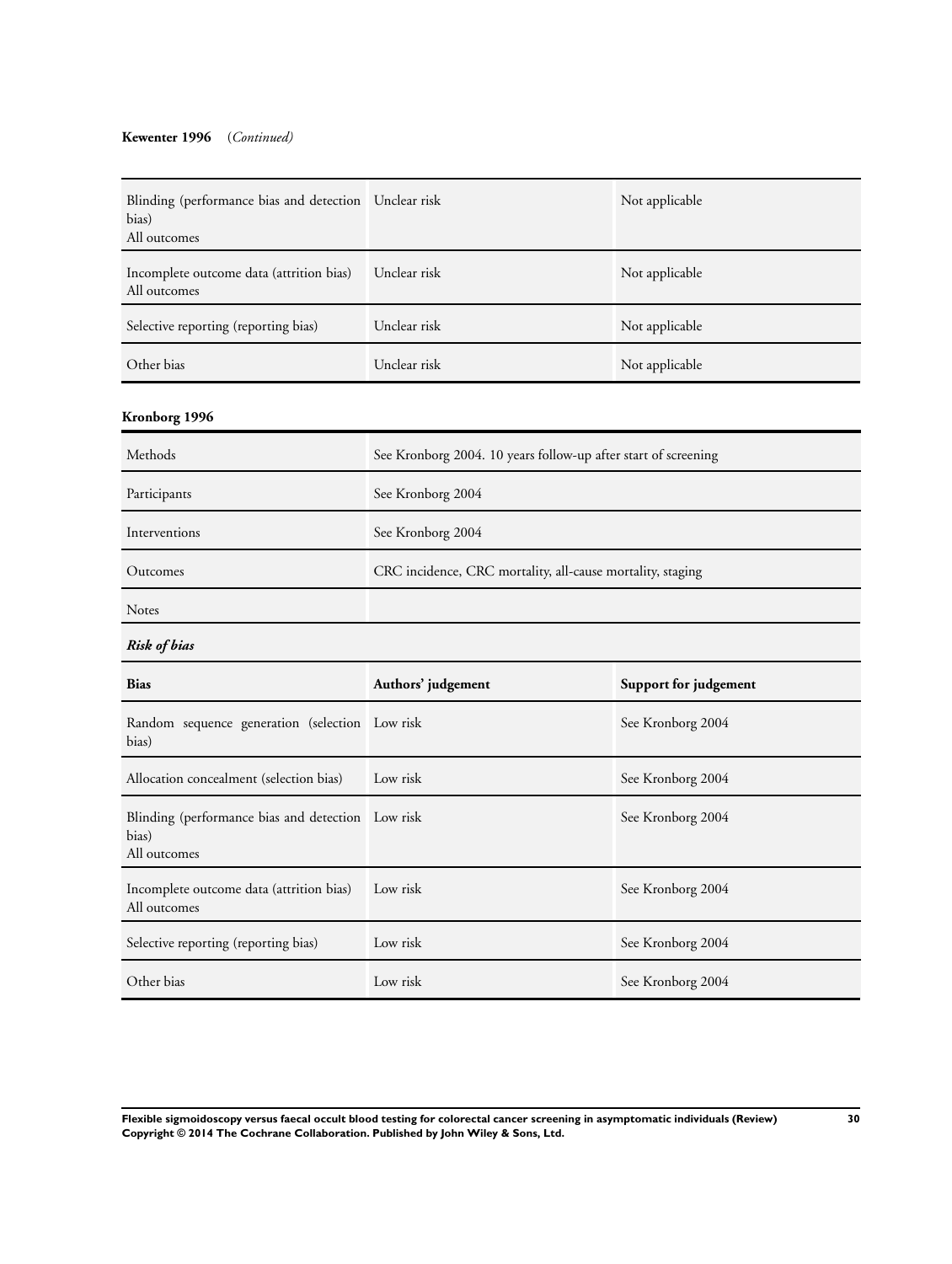## **Kronborg 2004**

| Methods       | Eligible persons were randomised centrally by block-randomisation of 14 to the interven-<br>tion group, control group or not enrolled. Married couples were always randomised to<br>the same group. Controls were never contacted. Follow-up was based on public registries.<br>Only people participating in the preceding screening round were invited for the next<br>round. Screening started in August 1985 and ended in August 2002. No participants<br>were lost to follow-up 17 years after study start |
|---------------|----------------------------------------------------------------------------------------------------------------------------------------------------------------------------------------------------------------------------------------------------------------------------------------------------------------------------------------------------------------------------------------------------------------------------------------------------------------------------------------------------------------|
| Participants  | Subjects aged 45 - 75 years living in Funen, Denmark, in 1985. Exclusion criteria: People<br>with a history of CRC, adenomas, distant spread from all types of malignant disorders<br>or participants in the pilot study preceding the trial                                                                                                                                                                                                                                                                   |
| Interventions | Guaiac-based FOBT with dietary restrictions every second year. The slides were not<br>rehydrated. A positive screening test was defined as one or more blue slides out of six<br>and qualified for work-up with colonoscopy                                                                                                                                                                                                                                                                                    |
| Outcomes      | Incidence of CRC, mortality from CRC by intention-to-treat and per protocol, stage of<br>CRC, mortality from all causes, compliance with screening and work-up                                                                                                                                                                                                                                                                                                                                                 |
| <b>Notes</b>  | Separate analysis of CRC mortality which included death due to treatment of CRC<br>(postoperative complications)                                                                                                                                                                                                                                                                                                                                                                                               |

*Risk of bias*

| <b>Bias</b>                                                                | Authors' judgement | Support for judgement                                                                                    |
|----------------------------------------------------------------------------|--------------------|----------------------------------------------------------------------------------------------------------|
| Random sequence generation (selection Low risk<br>bias)                    |                    | Central block randomisation procedure<br>based on social security number                                 |
| Allocation concealment (selection bias)                                    | Low risk           | Central randomisation procedure                                                                          |
| Blinding (performance bias and detection Low risk<br>bias)<br>All outcomes |                    | The investigators were unaware of the trial<br>allocation during the assessment of death<br>certificates |
| Incomplete outcome data (attrition bias)<br>All outcomes                   | Low risk           | All participants were followed until death<br>or end of study                                            |
| Selective reporting (reporting bias)                                       | Low risk           | All relevant outcome were reported                                                                       |
| Other bias                                                                 | Low risk           | No other threats to validity detected                                                                    |

**Flexible sigmoidoscopy versus faecal occult blood testing for colorectal cancer screening in asymptomatic individuals (Review) 31 Copyright © 2014 The Cochrane Collaboration. Published by John Wiley & Sons, Ltd.**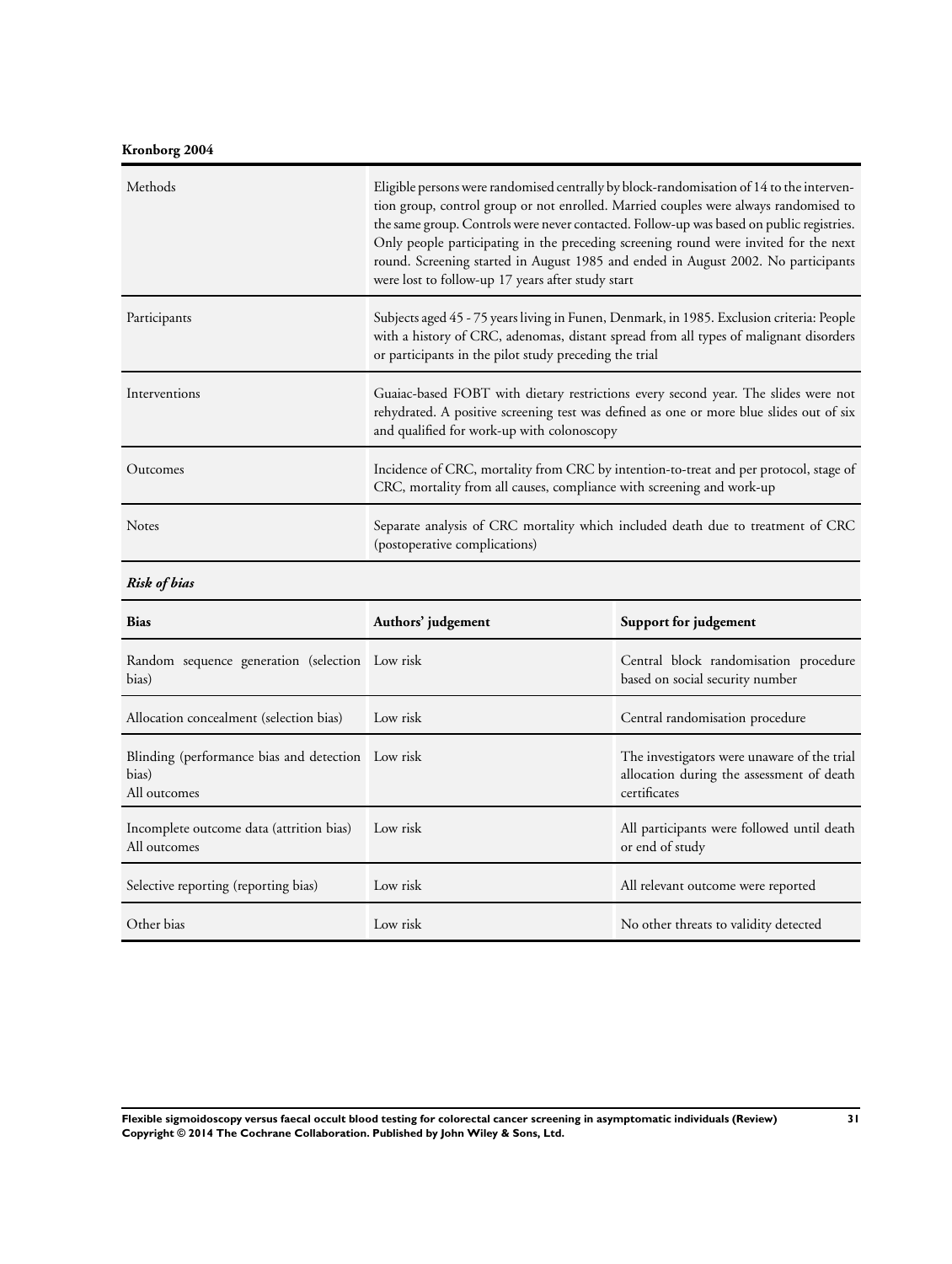| Larsen 2002 |
|-------------|
|             |

| Methods         | See Hoff 2009<br>Individuals attending screening with flexible sigmoidoscopy between January 1999 and<br>February 2000 were given a questionnaire immediately after the examination to be filled<br>in and returned by mail the following day |
|-----------------|-----------------------------------------------------------------------------------------------------------------------------------------------------------------------------------------------------------------------------------------------|
| Participants    | Individuals aged 55-64 who attended screening with flexible sigmoidoscopy                                                                                                                                                                     |
| Interventions   | Questionnaire filled in by participants in a flexible sigmoidoscopy screening trial                                                                                                                                                           |
| <b>Outcomes</b> | Participants' satisfaction                                                                                                                                                                                                                    |
| <b>Notes</b>    | Not randomised study                                                                                                                                                                                                                          |

*Risk of bias*

| <b>Bias</b>                                                 | Authors' judgement | Support for judgement                                                                                                                                         |
|-------------------------------------------------------------|--------------------|---------------------------------------------------------------------------------------------------------------------------------------------------------------|
| Random sequence generation (selection Unclear risk<br>bias) |                    | See Hoff 2009. This substudy was not ran-<br>domised as all screened persons attending<br>the trial between January 1999 and Febru-<br>ary 2000 were included |

| Larsen 2007 |  |
|-------------|--|
|-------------|--|

| Methods                                                 | See Hoff 2009<br>received questionnaires on selected lifestyle indicators at baseline and after 3 years               | Individuals randomised to screening with flexible sigmoidoscopy or to the control group |
|---------------------------------------------------------|-----------------------------------------------------------------------------------------------------------------------|-----------------------------------------------------------------------------------------|
| Participants                                            | People aged 50-55 in Telemark County and city of Oslo. Exclusion criteria: history of<br><b>CRC</b>                   |                                                                                         |
| Interventions                                           | Questionnaire filled in by individuals randomised to screening with flexible sigmoi-<br>doscopy or to a control group |                                                                                         |
| Outcomes                                                | Selected lifestyle indicators                                                                                         |                                                                                         |
| <b>Notes</b>                                            | Analyses not by intention to treat                                                                                    |                                                                                         |
| <b>Risk of bias</b>                                     |                                                                                                                       |                                                                                         |
| <b>Bias</b>                                             | Authors' judgement                                                                                                    | Support for judgement                                                                   |
| Random sequence generation (selection Low risk<br>bias) |                                                                                                                       | See Hoff 2009                                                                           |
|                                                         |                                                                                                                       |                                                                                         |

Allocation concealment (selection bias) Low risk See Hoff 2009

**Flexible sigmoidoscopy versus faecal occult blood testing for colorectal cancer screening in asymptomatic individuals (Review) 32 Copyright © 2014 The Cochrane Collaboration. Published by John Wiley & Sons, Ltd.**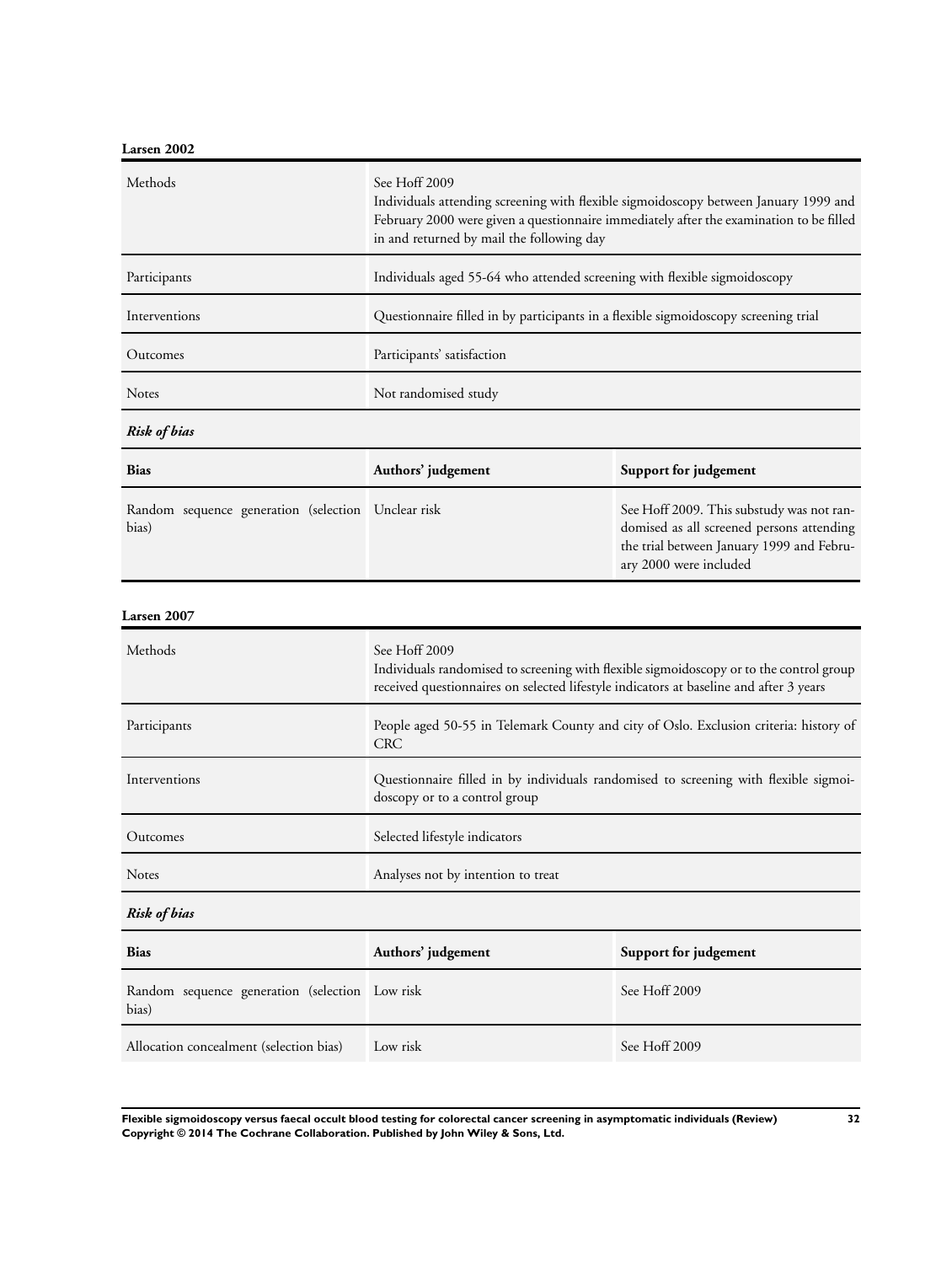## **Larsen 2007** (*Continued)*

| Blinding (performance bias and detection Unclear risk<br>bias)<br>All outcomes |                                                                                                                                                                                                                                                                                                                                                                                         | Handling and blinding of questionnaires<br>not stated                                                  |
|--------------------------------------------------------------------------------|-----------------------------------------------------------------------------------------------------------------------------------------------------------------------------------------------------------------------------------------------------------------------------------------------------------------------------------------------------------------------------------------|--------------------------------------------------------------------------------------------------------|
| Incomplete outcome data (attrition bias)<br>All outcomes                       | Low risk                                                                                                                                                                                                                                                                                                                                                                                | Individuals lost to follow-up and propor-<br>tion of non-responders quite similar in the<br>two groups |
| Selective reporting (reporting bias)                                           | Low risk                                                                                                                                                                                                                                                                                                                                                                                | All outcomes were reported                                                                             |
| Other bias                                                                     | Low risk                                                                                                                                                                                                                                                                                                                                                                                | No other threats to validity detected                                                                  |
| Lindholm 1997                                                                  |                                                                                                                                                                                                                                                                                                                                                                                         |                                                                                                        |
| Methods                                                                        | See Lindholm 2008. All individuals in the cohort included in 1990 and 1991 and who<br>were randomised to the intervention group received a questionnaire two weeks after the<br>invitation to screening. A sample of these individuals were also chosen for a combined<br>structured/open interview by telephone or personal meeting according to the test results<br>or non-attendance |                                                                                                        |
| Participants                                                                   | Individuals aged 60-64 in Gothenburg, Sweden, who were invited to screening with<br>FOBT                                                                                                                                                                                                                                                                                                |                                                                                                        |
| Interventions                                                                  | Mailed questionnaire received 2 weeks after invitation to screening with FOBT and<br>combined structured/open interview at different occasions according to test results                                                                                                                                                                                                                |                                                                                                        |
| Outcomes                                                                       | Worry and interference with daily activities caused by invitation to or results of screening<br>Patient satisfaction                                                                                                                                                                                                                                                                    |                                                                                                        |
| Notes                                                                          |                                                                                                                                                                                                                                                                                                                                                                                         |                                                                                                        |
| <b>Risk of bias</b>                                                            |                                                                                                                                                                                                                                                                                                                                                                                         |                                                                                                        |
| <b>Bias</b>                                                                    | Authors' judgement                                                                                                                                                                                                                                                                                                                                                                      | Support for judgement                                                                                  |
| Random sequence generation (selection Unclear risk<br>bias)                    |                                                                                                                                                                                                                                                                                                                                                                                         | Not applicable                                                                                         |
| Allocation concealment (selection bias)                                        | Unclear risk                                                                                                                                                                                                                                                                                                                                                                            | Not applicable                                                                                         |
| Blinding (performance bias and detection Unclear risk<br>bias)<br>All outcomes |                                                                                                                                                                                                                                                                                                                                                                                         | Not applicable                                                                                         |
| Incomplete outcome data (attrition bias)<br>All outcomes                       | Unclear risk                                                                                                                                                                                                                                                                                                                                                                            | Not applicable                                                                                         |
| Selective reporting (reporting bias)                                           | Unclear risk                                                                                                                                                                                                                                                                                                                                                                            | Not applicable                                                                                         |

**Flexible sigmoidoscopy versus faecal occult blood testing for colorectal cancer screening in asymptomatic individuals (Review) 33 Copyright © 2014 The Cochrane Collaboration. Published by John Wiley & Sons, Ltd.**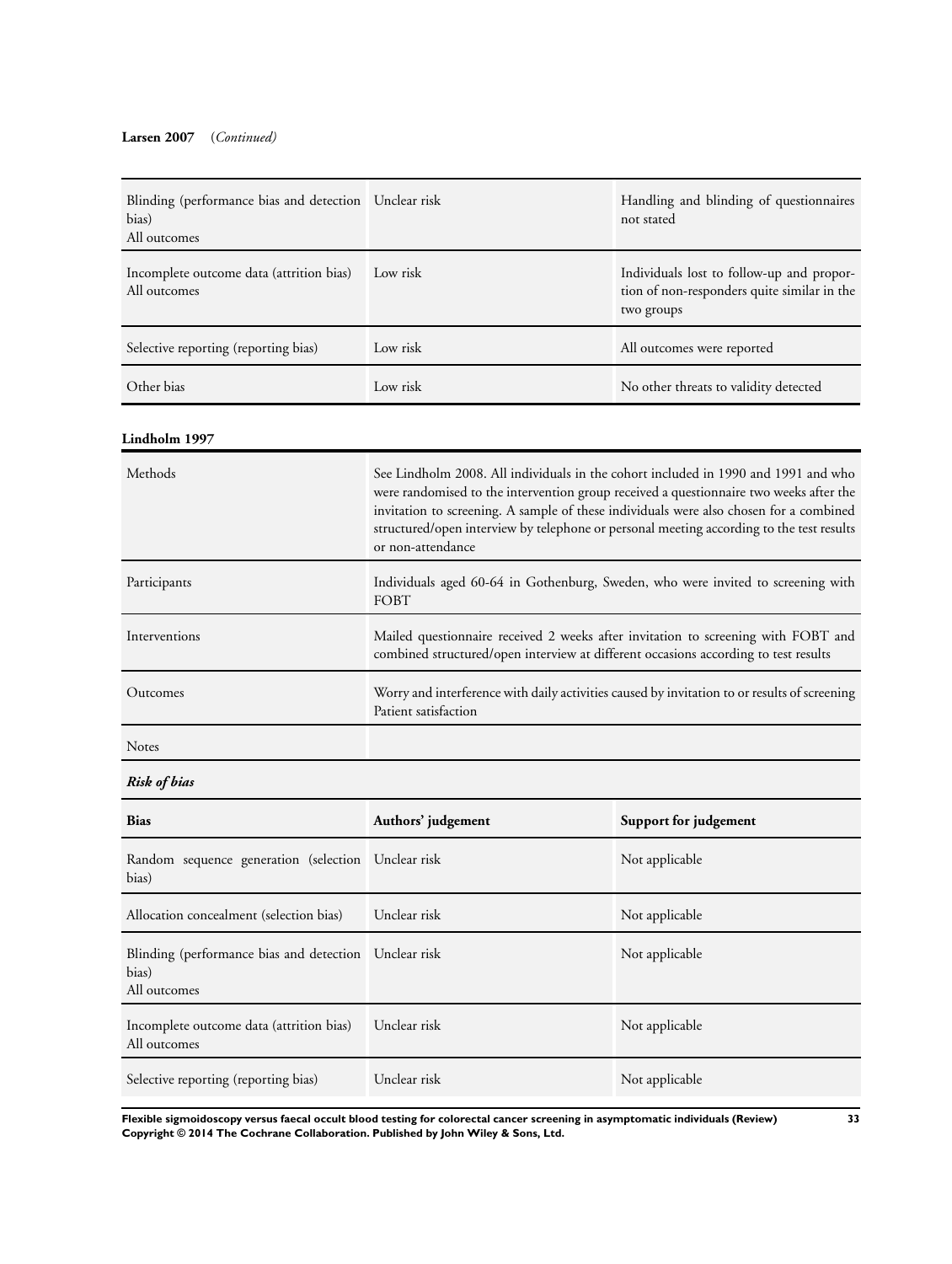## **Lindholm 1997** (*Continued)*

| Other bias    | Unclear risk                                                | Not applicable                                                                                                                                                                                                                                                                                                                                                                                                                                                                                                                                                                                                                                                                                                                                                                                                                                                                                                                                                                                            |  |
|---------------|-------------------------------------------------------------|-----------------------------------------------------------------------------------------------------------------------------------------------------------------------------------------------------------------------------------------------------------------------------------------------------------------------------------------------------------------------------------------------------------------------------------------------------------------------------------------------------------------------------------------------------------------------------------------------------------------------------------------------------------------------------------------------------------------------------------------------------------------------------------------------------------------------------------------------------------------------------------------------------------------------------------------------------------------------------------------------------------|--|
| Lindholm 2008 |                                                             |                                                                                                                                                                                                                                                                                                                                                                                                                                                                                                                                                                                                                                                                                                                                                                                                                                                                                                                                                                                                           |  |
| Methods       | 15 years and 6 months                                       | Participants were invited for screening on 2-3 occasions in 3 cohorts. All 3 cohorts<br>had their own screening scheme. Cohort 1 (recruited August 1982 - June 1983) had<br>rescreening after 21-24 months and after approximately 11 years. Cohort 2 (recruited<br>January 1987 - March 1988) had one rescreening after 21-24 months, and cohort 3<br>(recruited January 1990 - November 1990) had rescreening one and two years after<br>the prevalent screen. Until 1984, a positive screening-test qualifying for follow-up was<br>defined as one positive test-slide out of six. After 1984, those with positive test was re-<br>tested with FOBT, and only those with at least one positive test slide out of six the<br>second time were referred for work-up. The work-up investigation consisted of a flexible<br>sigmoidoscopy and a double-contrast barium enema. 532 individuals lost to follow-up<br>due to emigration. Participants were followed through public registries for a median of |  |
| Participants  | CRC were excluded                                           | All inhabitants aged 60-64 living in Gothenburg, Sweden. Individuals with a history of                                                                                                                                                                                                                                                                                                                                                                                                                                                                                                                                                                                                                                                                                                                                                                                                                                                                                                                    |  |
| Interventions |                                                             | Guaiac-based FOBT with dietary restrictions. Two samples from 3 consecutive stools<br>were collected. FOBT from the first half of cohort 1 was not rehydrated, but all later<br>tests in this cohort and all FOBT in cohort 2 and 3 were rehydrated                                                                                                                                                                                                                                                                                                                                                                                                                                                                                                                                                                                                                                                                                                                                                       |  |
| Outcomes      | tocol analyses, CRC staging, compliance, diagnostic work-up | Incidence of CRC, death from CRC and all causes by intention-to-screen and per pro-                                                                                                                                                                                                                                                                                                                                                                                                                                                                                                                                                                                                                                                                                                                                                                                                                                                                                                                       |  |
| <b>Notes</b>  |                                                             |                                                                                                                                                                                                                                                                                                                                                                                                                                                                                                                                                                                                                                                                                                                                                                                                                                                                                                                                                                                                           |  |

## *Risk of bias*

| <b>Bias</b>                                                                | Authors' judgement | Support for judgement                                                                                                                                                                                               |
|----------------------------------------------------------------------------|--------------------|---------------------------------------------------------------------------------------------------------------------------------------------------------------------------------------------------------------------|
| Random sequence generation (selection Unclear risk<br>bias)                |                    | Random sequence generation not de-<br>scribed                                                                                                                                                                       |
| Allocation concealment (selection bias)                                    | Low risk           | Central randomisation procedure based on<br>the population registry                                                                                                                                                 |
| Blinding (performance bias and detection Low risk<br>bias)<br>All outcomes |                    | CRC diagnosis and cause of death obtained<br>from public registries. In cases of uncer-<br>tainty of cause of death, an independent<br>reviewer who was blinded to study group<br>allocation evaluated case records |
| Incomplete outcome data (attrition bias)<br>All outcomes                   | Low risk           | All individuals could be traced at follow-up<br>except for 532 emigrants                                                                                                                                            |

**Flexible sigmoidoscopy versus faecal occult blood testing for colorectal cancer screening in asymptomatic individuals (Review) 34 Copyright © 2014 The Cochrane Collaboration. Published by John Wiley & Sons, Ltd.**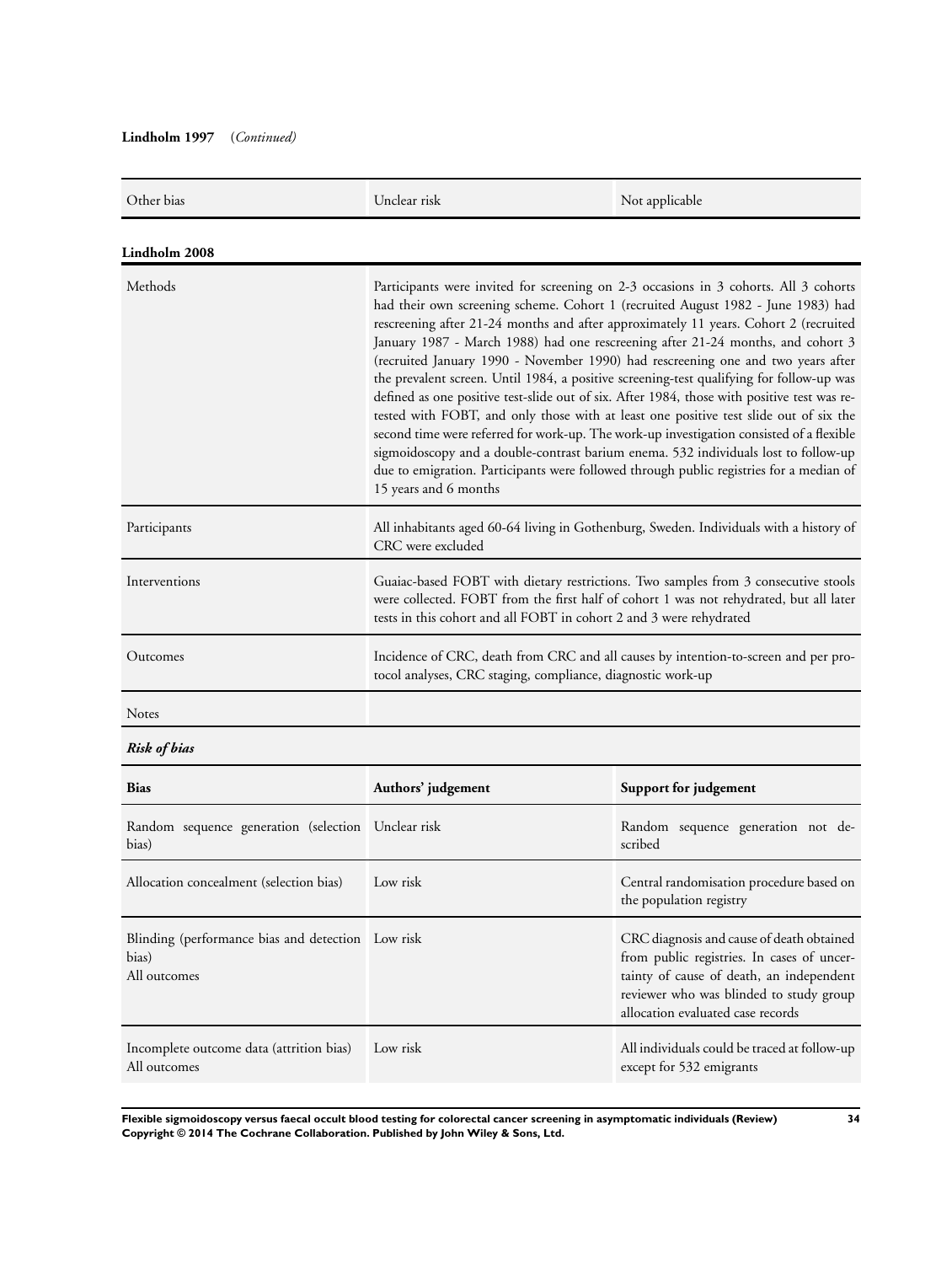## **Lindholm 2008** (*Continued)*

| Selective reporting (reporting bias) | Low risk                                                                                                                                                                                                                                                                                                                                                                                                                                                                                                                                                                                                                                                                                                                                                                                                                                                                 | All relevant outcomes were reported                                                                                                                                                                                                                                             |
|--------------------------------------|--------------------------------------------------------------------------------------------------------------------------------------------------------------------------------------------------------------------------------------------------------------------------------------------------------------------------------------------------------------------------------------------------------------------------------------------------------------------------------------------------------------------------------------------------------------------------------------------------------------------------------------------------------------------------------------------------------------------------------------------------------------------------------------------------------------------------------------------------------------------------|---------------------------------------------------------------------------------------------------------------------------------------------------------------------------------------------------------------------------------------------------------------------------------|
| Other bias                           | Low risk                                                                                                                                                                                                                                                                                                                                                                                                                                                                                                                                                                                                                                                                                                                                                                                                                                                                 | No other threats to validity detected                                                                                                                                                                                                                                           |
| Mandel 1993                          |                                                                                                                                                                                                                                                                                                                                                                                                                                                                                                                                                                                                                                                                                                                                                                                                                                                                          |                                                                                                                                                                                                                                                                                 |
| Methods                              | Eligible individuals were randomly allocated to screening with FOBT (annually or bi-<br>enially) or to a control group who were not offered any screening. Participants were<br>stratified according to sex, age and place of residence prior to randomisation. Screening<br>started in 1976 and ended in 1982. In February 1986, screening was resumed due to<br>lower than expected mortality from CRC in the control group. This second screening<br>period ended in February 1992. All death certificates along with medical records were<br>reviewed by a blinded review committee. A study pathologist staged all slides from pa-<br>tients with a diagnosis of CRC. All participants in the screening- and control groups<br>were mailed a questionnaire annually to ascertain their vital status and occurrence of<br>CRC and polyps. Follow-up was for 13 years |                                                                                                                                                                                                                                                                                 |
| Participants                         | People aged 50-80 years recruited among volunteers for the American Cancer Society<br>and fraternal, veterans, and employee groups in Minnesota, USA. Exclusion criteria:<br>People with a history of CRC, familial polyposis, chronic ulcerative colitis and persons<br>known to be bedridden or otherwise disabled                                                                                                                                                                                                                                                                                                                                                                                                                                                                                                                                                     |                                                                                                                                                                                                                                                                                 |
| Interventions                        | colonoscopy                                                                                                                                                                                                                                                                                                                                                                                                                                                                                                                                                                                                                                                                                                                                                                                                                                                              | Guaiac-based FOBT with dietary restrictions. Two samples from three consecutive stools<br>were obtained. 82.5% of the test slides were rehydrated. A positive screening test was<br>defined as one or more blue test slides out of six and qualified for work-up which included |
| Outcomes                             | CRC, mortality from CRC, all-cause mortality, stage of CRC                                                                                                                                                                                                                                                                                                                                                                                                                                                                                                                                                                                                                                                                                                                                                                                                               | Compliance with screening, complications due to colonoscopy work-up, incidence of                                                                                                                                                                                               |
| <b>Notes</b>                         | Colonoscopy performed in 38% of participants in the annual screening group, and in<br>28% of participants in the biennial screening group                                                                                                                                                                                                                                                                                                                                                                                                                                                                                                                                                                                                                                                                                                                                |                                                                                                                                                                                                                                                                                 |

*Risk of bias*

| <b>Bias</b>                                             | Authors' judgement | Support for judgement                                                                                                                                                                                      |
|---------------------------------------------------------|--------------------|------------------------------------------------------------------------------------------------------------------------------------------------------------------------------------------------------------|
| Random sequence generation (selection Low risk<br>bias) |                    | Weekly randomisation as participants were<br>enrolled after stratification for age, sex and<br>place of residence                                                                                          |
| Allocation concealment (selection bias)                 | Low risk           | Participants stratified and placed in groups<br>of three who were subsequently ran-<br>domised to one of six permutations which<br>allocated the three participants to either of<br>the three study groups |

**Flexible sigmoidoscopy versus faecal occult blood testing for colorectal cancer screening in asymptomatic individuals (Review) 35 Copyright © 2014 The Cochrane Collaboration. Published by John Wiley & Sons, Ltd.**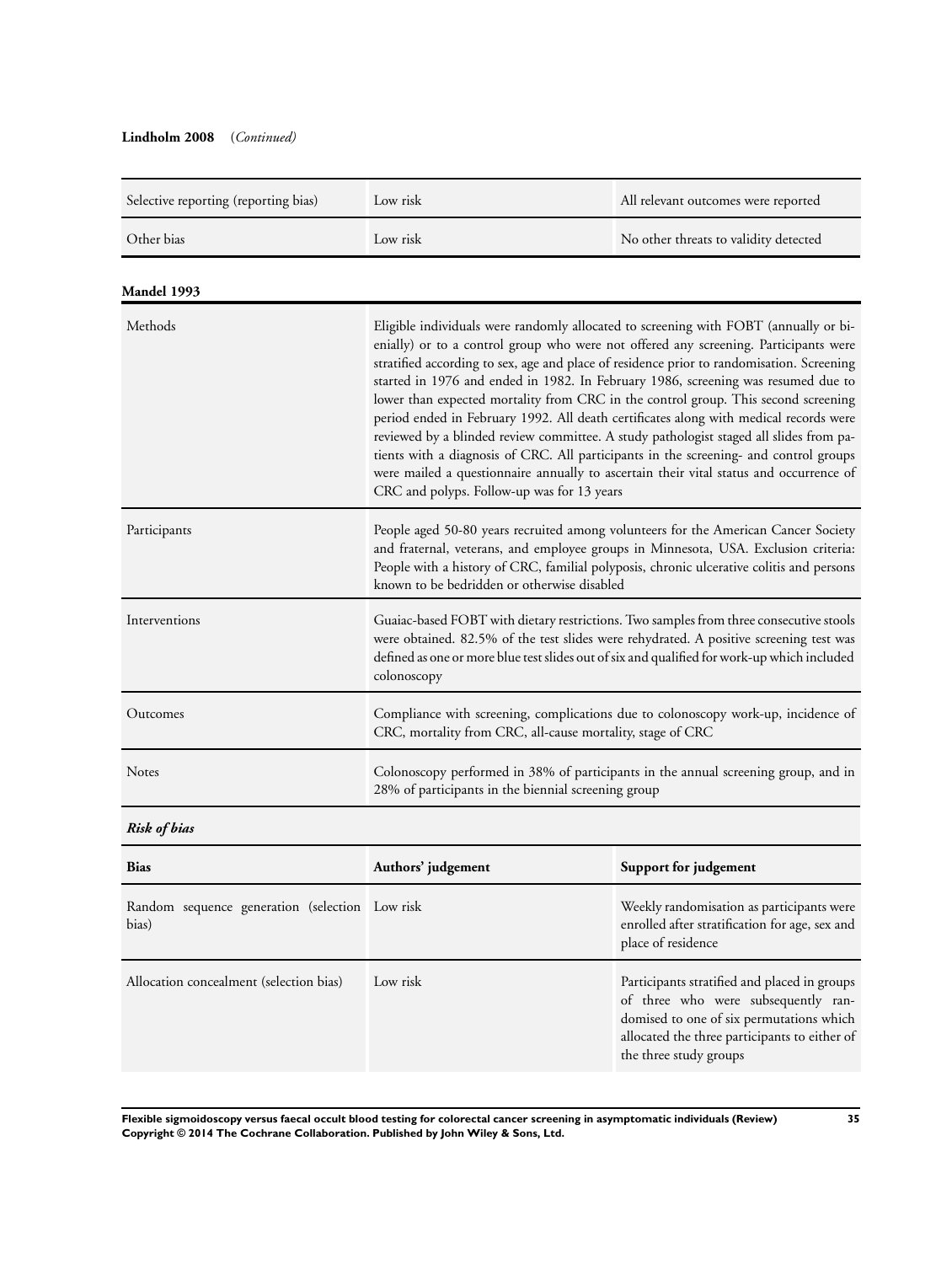## **Mandel 1993** (*Continued)*

| Blinding (performance bias and detection Low risk<br>bias)<br>All outcomes |                                                                                                                                                                                                                                           | Outcomes assessed by a death review com-<br>mittee and a study pathologist who were<br>unaware of study allocation |
|----------------------------------------------------------------------------|-------------------------------------------------------------------------------------------------------------------------------------------------------------------------------------------------------------------------------------------|--------------------------------------------------------------------------------------------------------------------|
| Incomplete outcome data (attrition bias)<br>All outcomes                   | Low risk                                                                                                                                                                                                                                  | Death certificates obtained for 99.9% of<br>participants                                                           |
| Selective reporting (reporting bias)                                       | Low risk                                                                                                                                                                                                                                  | All relevant outcomes were reported                                                                                |
| Other bias                                                                 | Low risk                                                                                                                                                                                                                                  | Participants recruited among volunteers                                                                            |
| <b>Mandel 1999</b>                                                         |                                                                                                                                                                                                                                           |                                                                                                                    |
| Methods                                                                    | See Mandel 1993<br>Vital status complete for 88.8%, 89.1% and 88.5% and death certificates were obtained<br>for 99.7%, 99.8% and 99.8% for annual, biennial and control group participants, re-<br>spectively. Follow-up was for 18 years |                                                                                                                    |
| Participants                                                               | See Mandel 1993                                                                                                                                                                                                                           |                                                                                                                    |
| Interventions                                                              | See Mandel 1993                                                                                                                                                                                                                           |                                                                                                                    |
| Outcomes                                                                   | All-cause mortality, mortality from CRC                                                                                                                                                                                                   |                                                                                                                    |
| Notes                                                                      |                                                                                                                                                                                                                                           |                                                                                                                    |
| Risk of bias                                                               |                                                                                                                                                                                                                                           |                                                                                                                    |
| <b>Bias</b>                                                                | Authors' judgement                                                                                                                                                                                                                        | Support for judgement                                                                                              |
| Random sequence generation (selection Low risk<br>bias)                    |                                                                                                                                                                                                                                           | See Mandel 1993                                                                                                    |
| Allocation concealment (selection bias)                                    | Low risk                                                                                                                                                                                                                                  | See Mandel 1993                                                                                                    |
| Blinding (performance bias and detection Low risk<br>bias)<br>All outcomes |                                                                                                                                                                                                                                           | See Mandel 1993                                                                                                    |
| Incomplete outcome data (attrition bias)<br>All outcomes                   | Low risk                                                                                                                                                                                                                                  | See Mandel 1993                                                                                                    |
| Selective reporting (reporting bias)                                       | Low risk                                                                                                                                                                                                                                  | See Mandel 1993                                                                                                    |
| Other bias                                                                 | Low risk                                                                                                                                                                                                                                  | See Mandel 1993                                                                                                    |

**Flexible sigmoidoscopy versus faecal occult blood testing for colorectal cancer screening in asymptomatic individuals (Review) 36 Copyright © 2014 The Cochrane Collaboration. Published by John Wiley & Sons, Ltd.**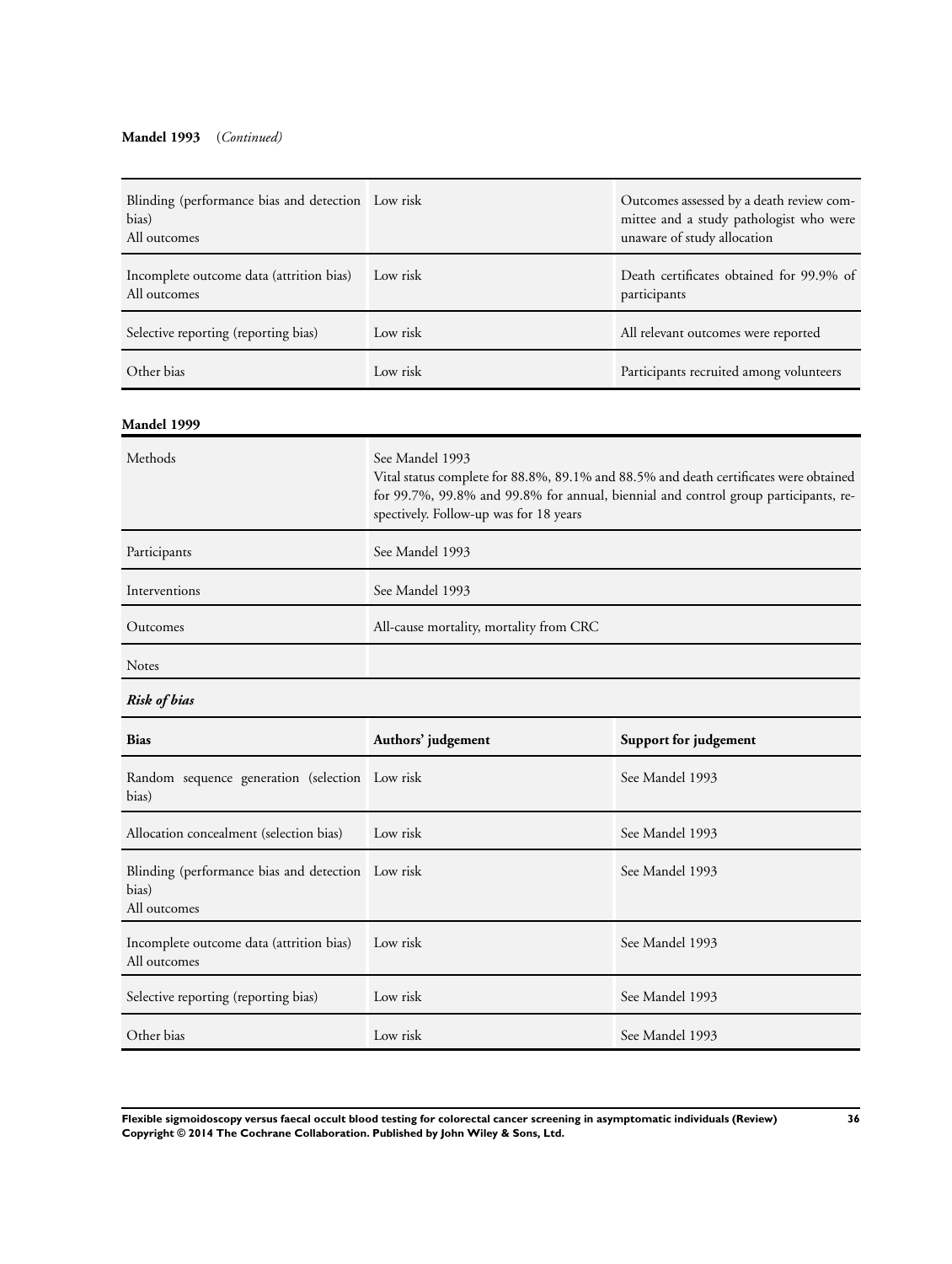## **Mandel 2000**

| Methods                                                 | See Mandel 1993. Follow-up for 18 years |                       |
|---------------------------------------------------------|-----------------------------------------|-----------------------|
| Participants                                            | See Mandel 1993                         |                       |
| Interventions                                           | See Mandel 1993                         |                       |
| Outcomes                                                | Incidence of CRC                        |                       |
| Notes                                                   | See Mandel 1993                         |                       |
| <b>Risk of bias</b>                                     |                                         |                       |
| <b>Bias</b>                                             | Authors' judgement                      | Support for judgement |
| Random sequence generation (selection Low risk<br>bias) |                                         | See Mandel 1993       |
|                                                         |                                         |                       |

| UId <sub>3</sub>                                                           |          |                 |
|----------------------------------------------------------------------------|----------|-----------------|
| Allocation concealment (selection bias)                                    | Low risk | See Mandel 1993 |
| Blinding (performance bias and detection Low risk<br>bias)<br>All outcomes |          | See Mandel 1993 |
| Incomplete outcome data (attrition bias)<br>All outcomes                   | Low risk | See Mandel 1993 |
| Selective reporting (reporting bias)                                       | Low risk | See Mandel 1993 |
| Other bias                                                                 | Low risk | See Mandel 1993 |

## **Miles 2003**

| Methods       | See Atkin 2010<br>A sample of individuals invited for screening was included. Individuals were divided into<br>three groups and compared according to the outcome from the flexible sigmoidoscopy<br>screen: 1) Individuals with a negative screening result (no significant pathology), 2)<br>individuals with a low-risk result (1-2 adenomas 9 mm or less with a tubular histology<br>and mild to moderate dysplasia or less than 20 hyperplastic polyps) and 3) individuals<br>with a high-risk result (3 or more adenomas, adenoma 10 mm or larger, adenoma with<br>tubulovillous or villous histology or severe dysplasia or 20 or more hyperplastic polyps)<br>who were recommended colonoscopy work-up |
|---------------|----------------------------------------------------------------------------------------------------------------------------------------------------------------------------------------------------------------------------------------------------------------------------------------------------------------------------------------------------------------------------------------------------------------------------------------------------------------------------------------------------------------------------------------------------------------------------------------------------------------------------------------------------------------------------------------------------------------|
| Participants  | People aged 55-64 in three selected screening areas in the UK                                                                                                                                                                                                                                                                                                                                                                                                                                                                                                                                                                                                                                                  |
| Interventions | Questionnaire about health attitudes and selected lifestyle indicators before screening<br>with flexible sigmoidoscopy and 3 months post-screening                                                                                                                                                                                                                                                                                                                                                                                                                                                                                                                                                             |
| Outcomes      | Selected health attitudes and lifestyle indicators                                                                                                                                                                                                                                                                                                                                                                                                                                                                                                                                                                                                                                                             |

**Flexible sigmoidoscopy versus faecal occult blood testing for colorectal cancer screening in asymptomatic individuals (Review) 37 Copyright © 2014 The Cochrane Collaboration. Published by John Wiley & Sons, Ltd.**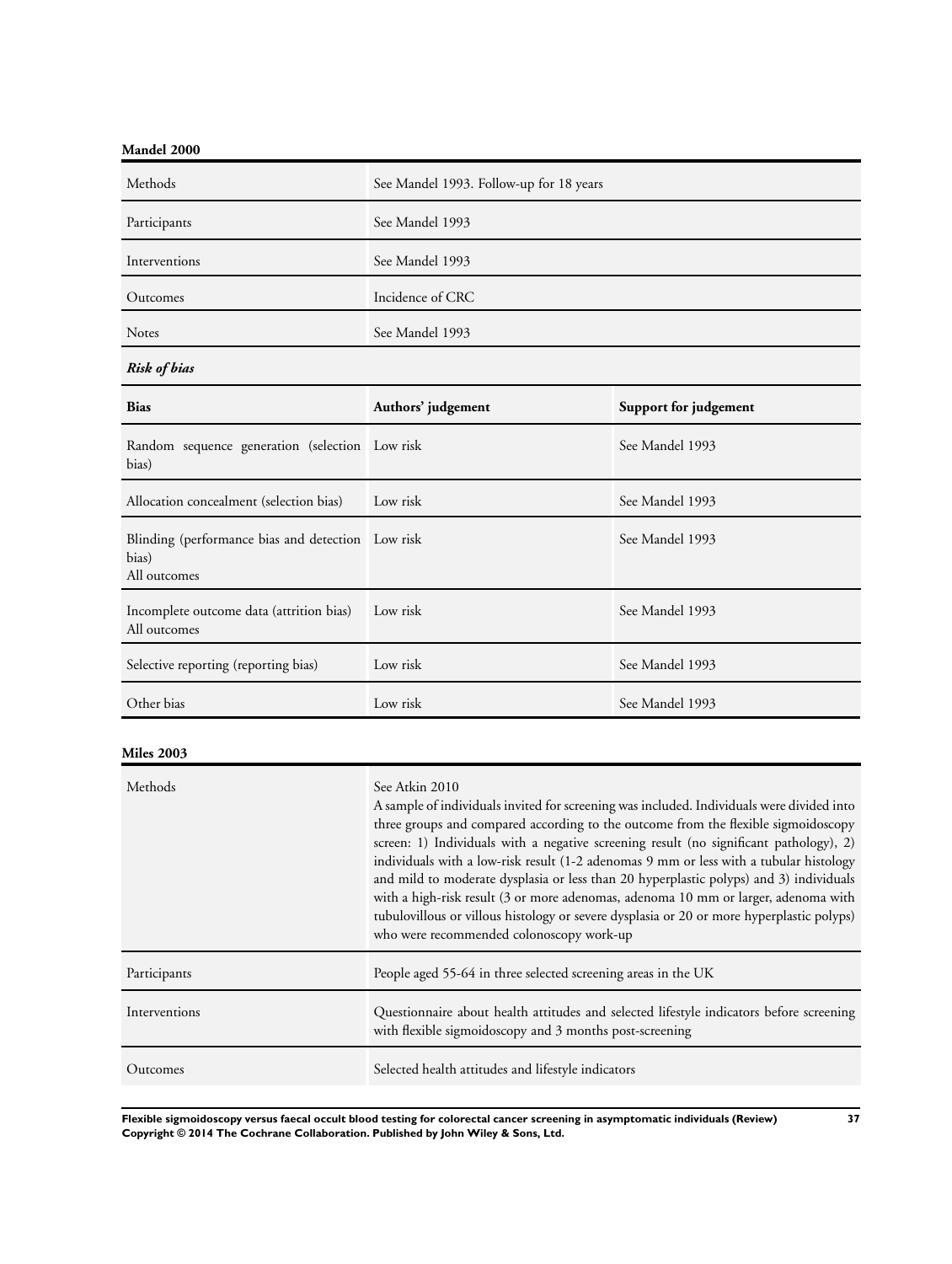| <b>Notes</b> | Main analysis not by intention-to-treat, but sensitivity analyses by intention-to-treat did |
|--------------|---------------------------------------------------------------------------------------------|
|              | not change results of the main analysis. There was no no-screening control group. The       |
|              | no-risk and low-risk group only had flexible sigmoidoscopy, while the high-risk group       |
|              | had both flexible sigmoidoscopy and full colonoscopy                                        |
|              |                                                                                             |

## *Risk of bias*

| <b>Bias</b>                                                                      | Authors' judgement | Support for judgement |
|----------------------------------------------------------------------------------|--------------------|-----------------------|
| Random sequence generation (selection Unclear risk<br>bias)                      |                    | Not applicable        |
| Allocation concealment (selection bias)                                          | Unclear risk       | Not applicable        |
| Blinding (performance bias and detection   Unclear risk<br>bias)<br>All outcomes |                    | Not applicable        |
| Incomplete outcome data (attrition bias)<br>All outcomes                         | Unclear risk       | Not applicable        |
| Selective reporting (reporting bias)                                             | Unclear risk       | Not applicable        |
| Other bias                                                                       | Unclear risk       | Not applicable        |

## **Parker 2002**

| Methods       | See Hardcastle 1996<br>2184 individuals assigned to the screening group were randomly chosen to received a<br>questionnaire (the General Health Questionnaire) by mail before the offer of screening<br>and 3 months after screening to asses psychiatric morbidity. Participants were recruited<br>from two general practices. The participants returned the questionnaire by mail. 1693<br>(70.6%) of the individuals returned the first questionnaire. Of the 1693 subjects offered<br>the questionnaire 3 months after screening, 1303 (77%) completed the form. Anxiety<br>levels were measured by another self-administered questionnaire in all subjects with a<br>positive FOBT. This questionnaire was completed each time the participant attended<br>the hospital, the day after each visit and 1 month after the results of the investigations<br>were known. Data from 100 persons with a false positive FOBT was analysed |
|---------------|-----------------------------------------------------------------------------------------------------------------------------------------------------------------------------------------------------------------------------------------------------------------------------------------------------------------------------------------------------------------------------------------------------------------------------------------------------------------------------------------------------------------------------------------------------------------------------------------------------------------------------------------------------------------------------------------------------------------------------------------------------------------------------------------------------------------------------------------------------------------------------------------------------------------------------------------|
| Participants  | A sample of participants aged 50 to 75 allocated to screening with FOBT                                                                                                                                                                                                                                                                                                                                                                                                                                                                                                                                                                                                                                                                                                                                                                                                                                                                 |
| Interventions | 1): Questionnaire before screening and 3 months after screening with FOBT 2): Ques-<br>tionnaire at each hospital visit, the day after the hospital visit and 1 month after the<br>result of the colonoscopy work-up examination in participants with a positive FOBT                                                                                                                                                                                                                                                                                                                                                                                                                                                                                                                                                                                                                                                                   |
| Outcomes      | Psychiatric adverse effects of screening with FOBT                                                                                                                                                                                                                                                                                                                                                                                                                                                                                                                                                                                                                                                                                                                                                                                                                                                                                      |

**Flexible sigmoidoscopy versus faecal occult blood testing for colorectal cancer screening in asymptomatic individuals (Review) 38 Copyright © 2014 The Cochrane Collaboration. Published by John Wiley & Sons, Ltd.**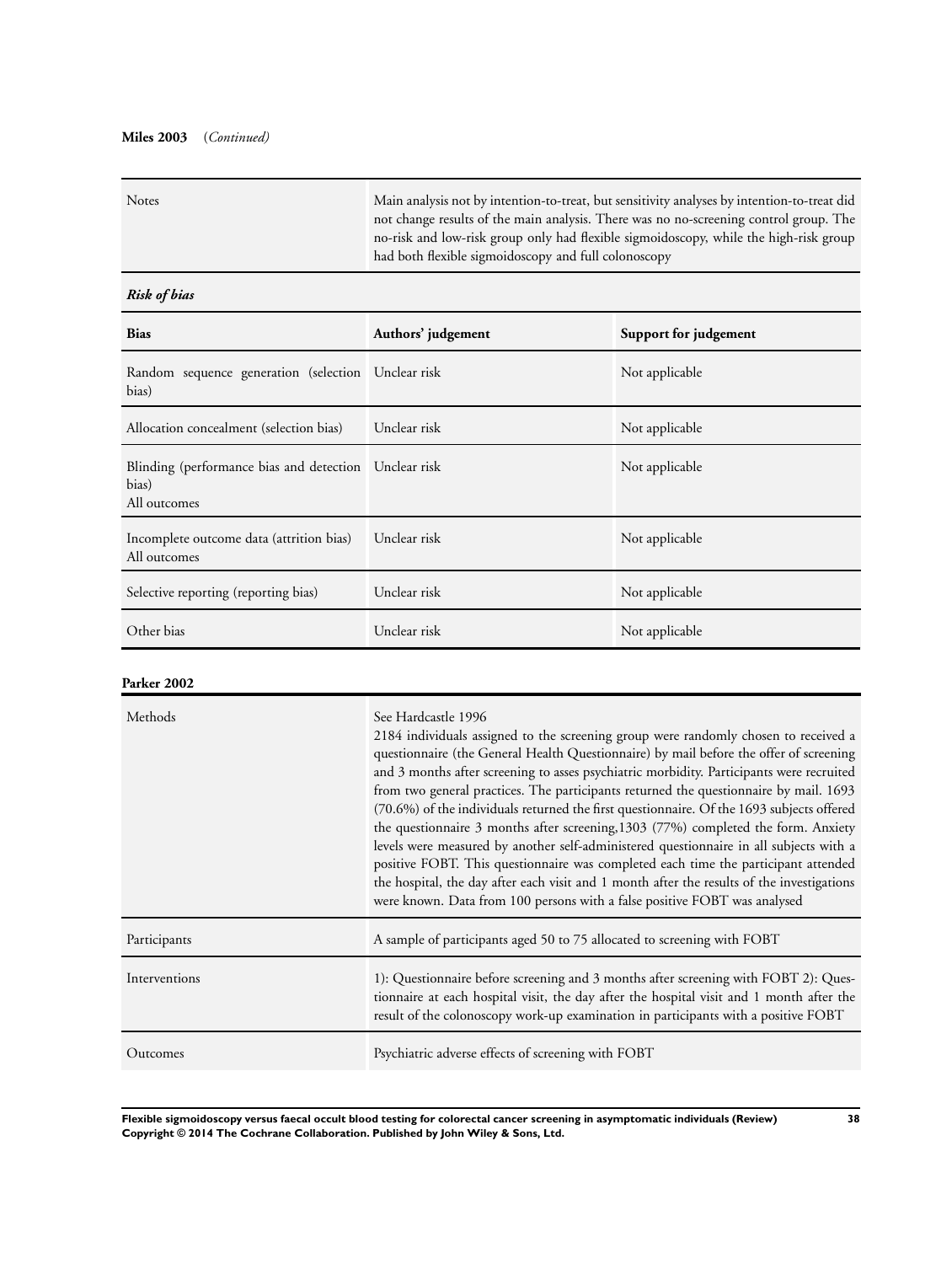Notes

## *Risk of bias*

| <b>Bias</b>                                                                    | Authors' judgement | Support for judgement |
|--------------------------------------------------------------------------------|--------------------|-----------------------|
| Random sequence generation (selection Unclear risk<br>bias)                    |                    | Not applicable        |
| Allocation concealment (selection bias)                                        | Unclear risk       | Not applicable        |
| Blinding (performance bias and detection Unclear risk<br>bias)<br>All outcomes |                    | Not applicable        |
| Incomplete outcome data (attrition bias)<br>All outcomes                       | Unclear risk       | Not applicable        |
| Selective reporting (reporting bias)                                           | Unclear risk       | Not applicable        |
| Other bias                                                                     | Unclear risk       | Not applicable        |

### **Robinson 1999**

| <b>Methods</b> | See Scholefield 2002. This report mainly addresses complications due to work-up after<br>positive FOB screening tests |
|----------------|-----------------------------------------------------------------------------------------------------------------------|
| Participants   | See Scholefield 2002                                                                                                  |
| Interventions  | See Scholefield 2002                                                                                                  |
| Outcomes       | Physical complications related to screening with FOBT                                                                 |
| <b>Notes</b>   |                                                                                                                       |

## *Risk of bias*

| <b>Bias</b>                                                                    | Authors' judgement | Support for judgement |
|--------------------------------------------------------------------------------|--------------------|-----------------------|
| Random sequence generation (selection Unclear risk<br>bias)                    |                    | Not applicable        |
| Allocation concealment (selection bias)                                        | Unclear risk       | Not applicable        |
| Blinding (performance bias and detection Unclear risk<br>bias)<br>All outcomes |                    | Not applicable        |

**Flexible sigmoidoscopy versus faecal occult blood testing for colorectal cancer screening in asymptomatic individuals (Review) 39 Copyright © 2014 The Cochrane Collaboration. Published by John Wiley & Sons, Ltd.**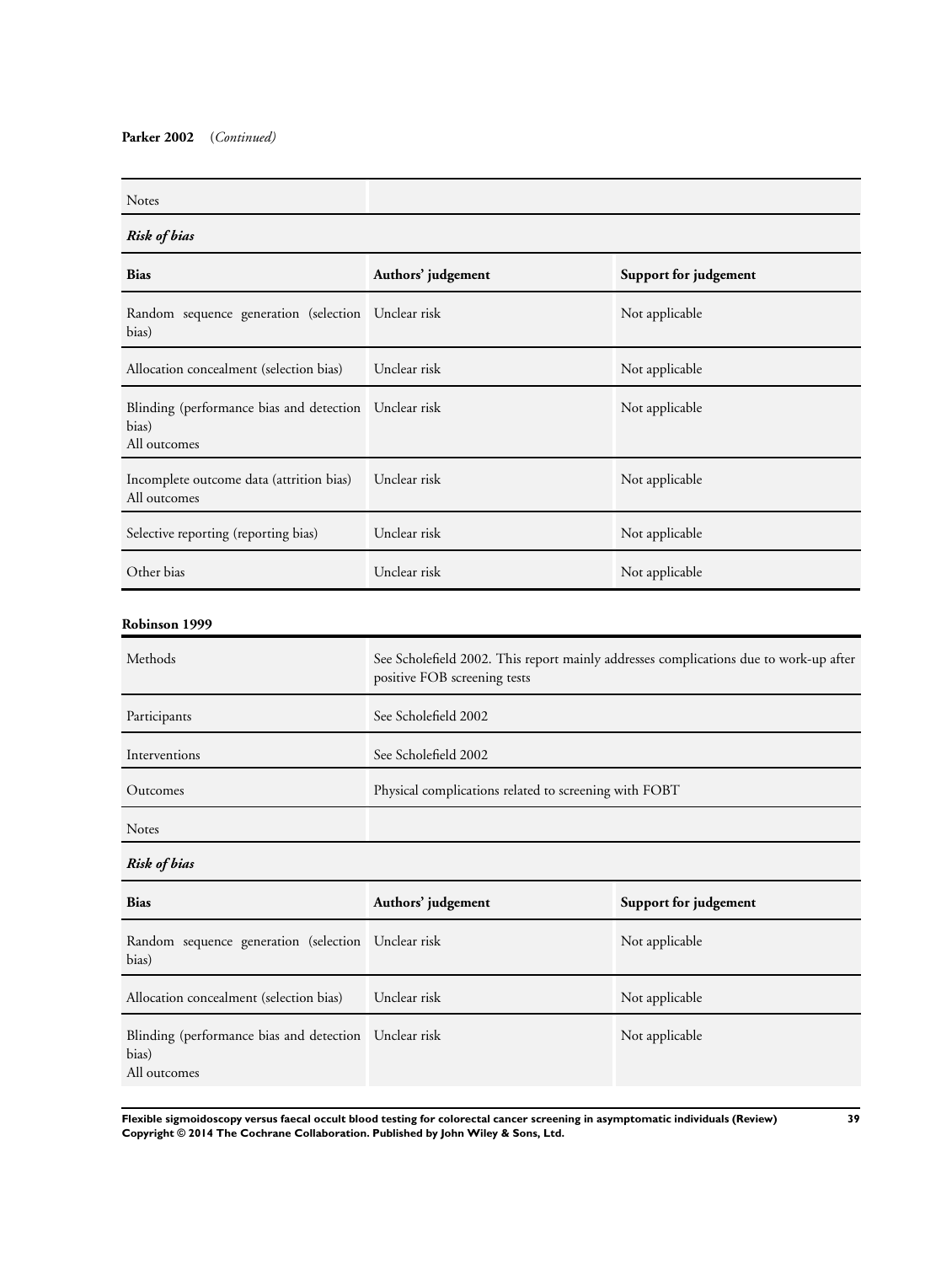## **Robinson 1999** (*Continued)*

| Incomplete outcome data (attrition bias)<br>All outcomes                       | Unclear risk                                                                                                                                                                                                                                                                                                                                                                      | Not applicable        |
|--------------------------------------------------------------------------------|-----------------------------------------------------------------------------------------------------------------------------------------------------------------------------------------------------------------------------------------------------------------------------------------------------------------------------------------------------------------------------------|-----------------------|
| Selective reporting (reporting bias)                                           | Unclear risk                                                                                                                                                                                                                                                                                                                                                                      | Not applicable        |
| Other bias                                                                     | Unclear risk                                                                                                                                                                                                                                                                                                                                                                      | Not applicable        |
| Schoen 2000                                                                    |                                                                                                                                                                                                                                                                                                                                                                                   |                       |
| Methods                                                                        | A total of 1221 individuals (of whom 97% was participating in the PLCO trial) at two<br>screening centre were recruited. A questionnaire was completed on site immediately<br>after the screening intervention or returned by mail a few days after the examination. A<br>random sample completed 2 open-ended questions about the screening experience and<br>their expectations |                       |
| Participants                                                                   | Ninety-seven per cent participated in the PLCO trial                                                                                                                                                                                                                                                                                                                              |                       |
| Interventions                                                                  | Questionnaire                                                                                                                                                                                                                                                                                                                                                                     |                       |
| Outcomes                                                                       | Convenience and accessibility, staff interpersonal skills, physical surroundings, perceived<br>technical competence, expectations and beliefs, general satisfaction                                                                                                                                                                                                               |                       |
| Notes                                                                          |                                                                                                                                                                                                                                                                                                                                                                                   |                       |
| <b>Risk of bias</b>                                                            |                                                                                                                                                                                                                                                                                                                                                                                   |                       |
| <b>Bias</b>                                                                    | Authors' judgement                                                                                                                                                                                                                                                                                                                                                                | Support for judgement |
| Random sequence generation (selection Unclear risk<br>bias)                    |                                                                                                                                                                                                                                                                                                                                                                                   | Not applicable        |
| Allocation concealment (selection bias)                                        | Unclear risk                                                                                                                                                                                                                                                                                                                                                                      | Not applicable        |
| Blinding (performance bias and detection Unclear risk<br>bias)<br>All outcomes |                                                                                                                                                                                                                                                                                                                                                                                   | Not applicable        |
| Incomplete outcome data (attrition bias)<br>All outcomes                       | Unclear risk                                                                                                                                                                                                                                                                                                                                                                      | Not applicable        |
| Selective reporting (reporting bias)                                           | Unclear risk                                                                                                                                                                                                                                                                                                                                                                      | Not applicable        |
| Other bias                                                                     | Unclear risk                                                                                                                                                                                                                                                                                                                                                                      | Not applicable        |

**Flexible sigmoidoscopy versus faecal occult blood testing for colorectal cancer screening in asymptomatic individuals (Review) 40 Copyright © 2014 The Cochrane Collaboration. Published by John Wiley & Sons, Ltd.**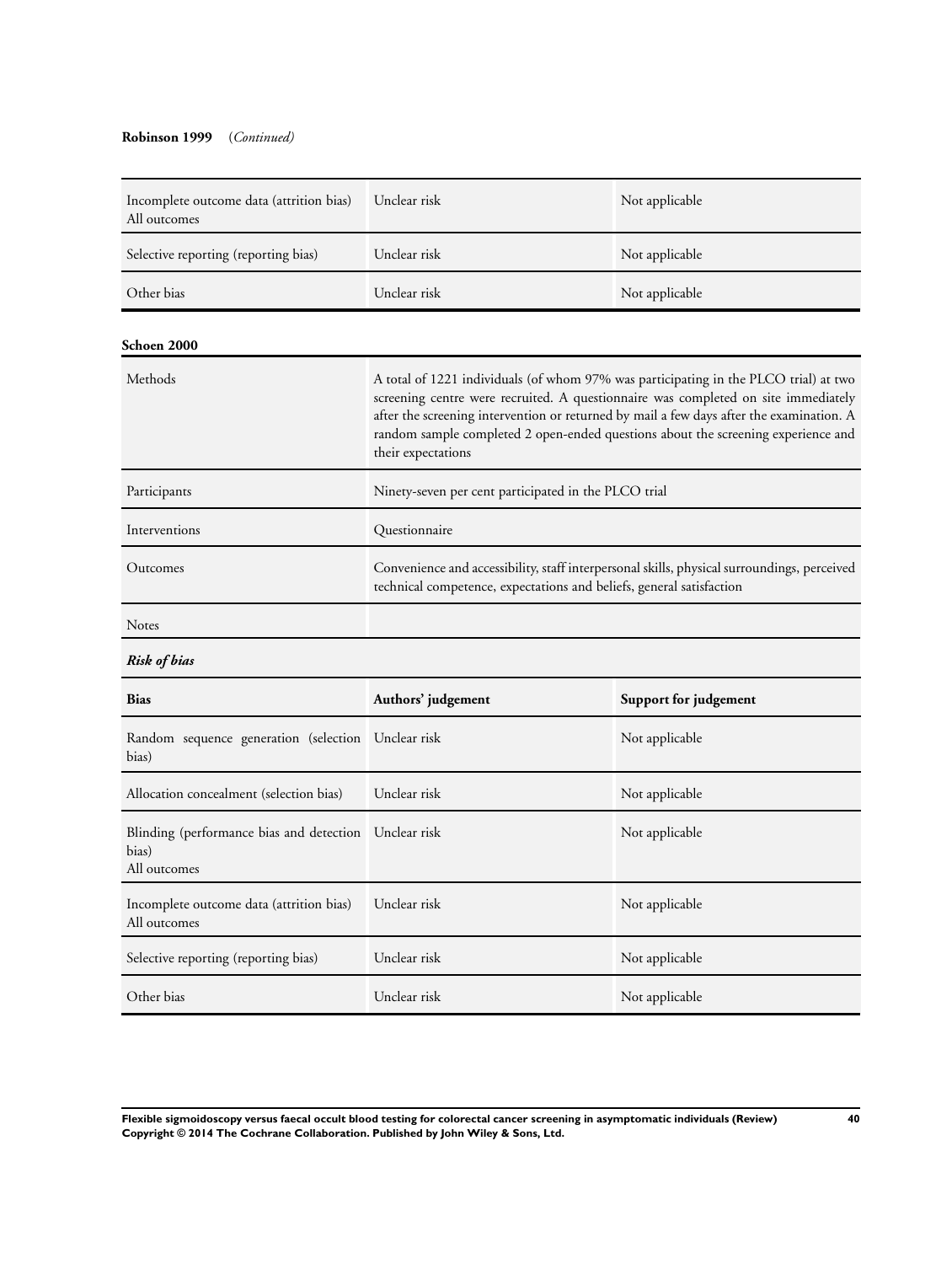| Methods       | Eligilbe individuals were invited to participate in the trial by mass mailing. People who<br>reported interest in screening provided written informed consent and completed a base-<br>line questionnaire before randomisation which was performed in blocks stratified ac-<br>cording to screening centre, age and sex. A total of 154,900 people were enrolled from<br>1993 through 2001; 77,445 to the intervention group and 77,455 to the control group.<br>All cancers and deaths were primarily assessed through a annually mailed questionnaire<br>to all participants and subsequently verified from medical records and through linkage to<br>public registries. Deaths that were potentially related to colorectal cancer were reviewed<br>in a blinded fashion. CRC deaths included deaths due to CRC and its treatment |
|---------------|-------------------------------------------------------------------------------------------------------------------------------------------------------------------------------------------------------------------------------------------------------------------------------------------------------------------------------------------------------------------------------------------------------------------------------------------------------------------------------------------------------------------------------------------------------------------------------------------------------------------------------------------------------------------------------------------------------------------------------------------------------------------------------------------------------------------------------------|
| Participants  | Individuals 55 to 74 years of age with no prior history of prostate, lung, colorectal or<br>ovarian cancer. Other exclusion criteria were: ongoing treatment of any type of cancer<br>except basal-cell or squamous-cell skin cancer and, beginning in 1996, flexible sigmoi-<br>doscopy, colonoscopy or barium enema in the previous 3 years                                                                                                                                                                                                                                                                                                                                                                                                                                                                                       |
| Interventions | Participants in the intervention group were offered a flexible sigmoidoscopy at baseline<br>and at 3-5 years. Participants in the control group were not offered any screening and<br>continued to receive "care as usual". The screening interventions were conducted at ten<br>screening centres. A positive test result was defined as a finding of a polyp or a mass.<br>Biopsies were not routinely performed, but individuals with a positive test were referred<br>to their general practitioner for decisions regarding diagnostic follow-up                                                                                                                                                                                                                                                                                |
| Outcomes      | CRC mortality, CRC incidence, all-cause mortality, staging, physical complications due<br>to screening and follow-up colonoscopy                                                                                                                                                                                                                                                                                                                                                                                                                                                                                                                                                                                                                                                                                                    |
| Notes         | Carcinoid tumours were included as colorectal cancers<br>46.5% of participants in the control group had a flexible sigmoidoscopy or colonoscopy<br>during the screening phase of the study. The rate of routine colonoscopy after the screen-<br>ing phase was 47.7% in the intervention group and 48.0% in the control group                                                                                                                                                                                                                                                                                                                                                                                                                                                                                                       |

```
Risk of bias
```

| <b>Bias</b>                                                                | Authors' judgement | Support for judgement                                                                                                                                                                             |
|----------------------------------------------------------------------------|--------------------|---------------------------------------------------------------------------------------------------------------------------------------------------------------------------------------------------|
| Random sequence generation (selection Low risk<br>bias)                    |                    | Volunteers who responded to an invitation<br>through mass-mailing were randomised us-<br>ing a central block-randomisation process<br>stratified according to screening centre, age<br>and gender |
| Allocation concealment (selection bias)                                    | Low risk           | Central randomisation process                                                                                                                                                                     |
| Blinding (performance bias and detection Low risk<br>bias)<br>All outcomes |                    | Death review group unaware of group al-<br>location                                                                                                                                               |
| Incomplete outcome data (attrition bias)<br>All outcomes                   | Low risk           | Vital status was known for 99.9% of par-<br>ticipants, and compliance with the annual<br>study update questionnaire was 93.8%                                                                     |

**Flexible sigmoidoscopy versus faecal occult blood testing for colorectal cancer screening in asymptomatic individuals (Review) 41 Copyright © 2014 The Cochrane Collaboration. Published by John Wiley & Sons, Ltd.**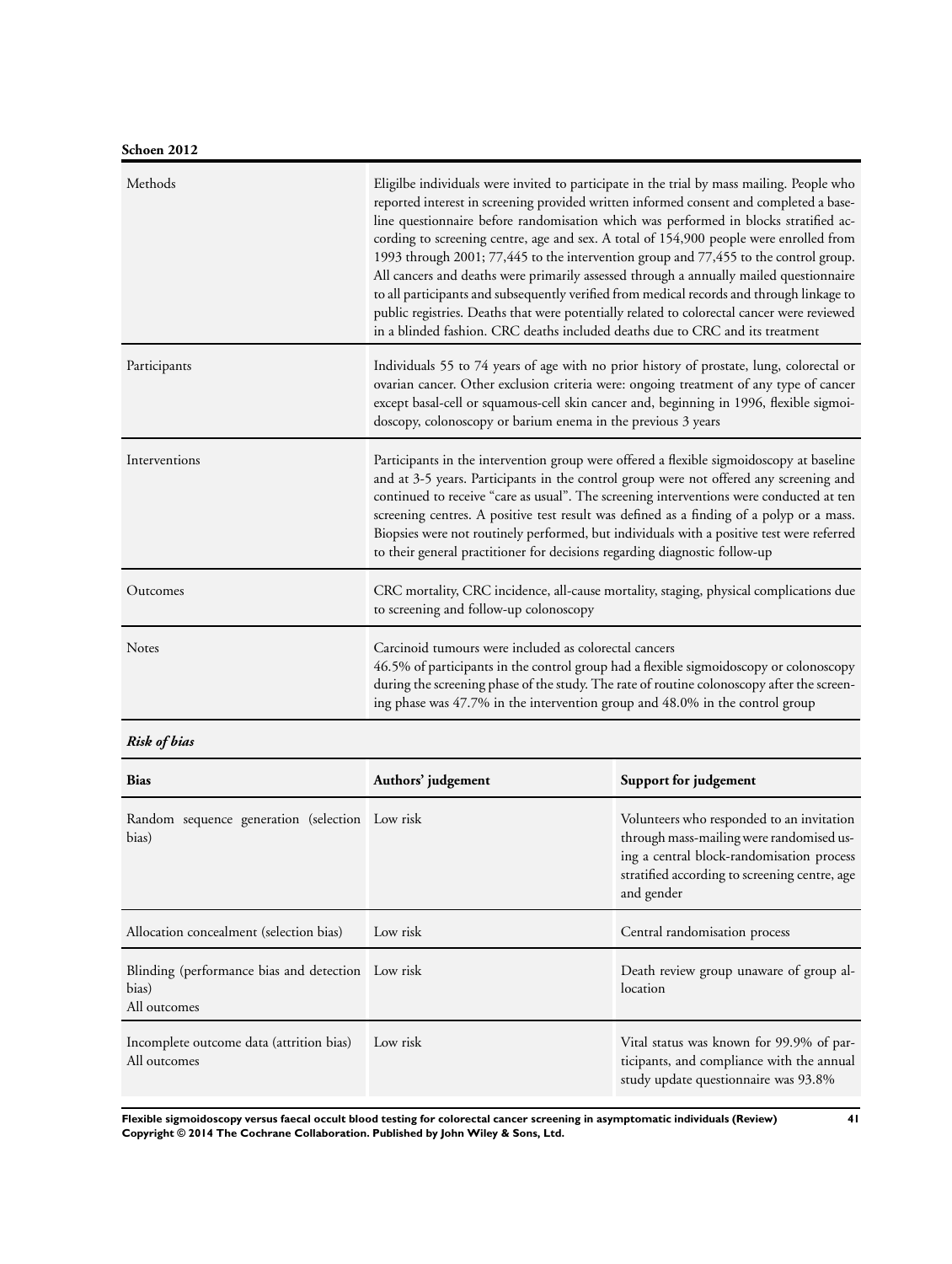## **Schoen 2012** (*Continued)*

| Selective reporting (reporting bias)                                       | Unclear risk                                                                                                                    | No reports of adverse effects due to<br>colonoscopy follow-up                                           |
|----------------------------------------------------------------------------|---------------------------------------------------------------------------------------------------------------------------------|---------------------------------------------------------------------------------------------------------|
| Other bias                                                                 | Low risk                                                                                                                        | No other threats to validity detected                                                                   |
| Scholefield 2002                                                           |                                                                                                                                 |                                                                                                         |
| Methods                                                                    | See Scholefield 2012. Median follow-up 11.7 years                                                                               |                                                                                                         |
| Participants                                                               | See Scholefield 2012                                                                                                            |                                                                                                         |
| Interventions                                                              | See Scholefield 2012                                                                                                            |                                                                                                         |
| Outcomes                                                                   | Incidence of CRC, CRC mortality, all cause mortality, number of positive screening<br>tests, work-up, compliance with screening |                                                                                                         |
| Notes                                                                      | Number of people included in the analyses differ from the previous report of this trial<br>(Hardcastle 1996)                    |                                                                                                         |
| <b>Risk of bias</b>                                                        |                                                                                                                                 |                                                                                                         |
| Bias                                                                       | Authors' judgement<br>Support for judgement                                                                                     |                                                                                                         |
| Random sequence generation (selection Low risk<br>bias)                    |                                                                                                                                 | Central randomisation process by house-<br>hold. More than 50% of households were<br>single persons     |
| Allocation concealment (selection bias)                                    | Low risk                                                                                                                        | Central randomisation procedure                                                                         |
| Blinding (performance bias and detection Low risk<br>bias)<br>All outcomes |                                                                                                                                 | Study investigators who assessed cause of<br>death and pathologists were unaware of<br>group allocation |
| Incomplete outcome data (attrition bias)<br>All outcomes                   | Low risk                                                                                                                        | 547 persons could not be traced or had em-<br>igrated                                                   |
| Selective reporting (reporting bias)                                       | Low risk                                                                                                                        | All relevant outcomes were reported                                                                     |
| Other bias                                                                 | Low risk                                                                                                                        | No other threats to validity detected                                                                   |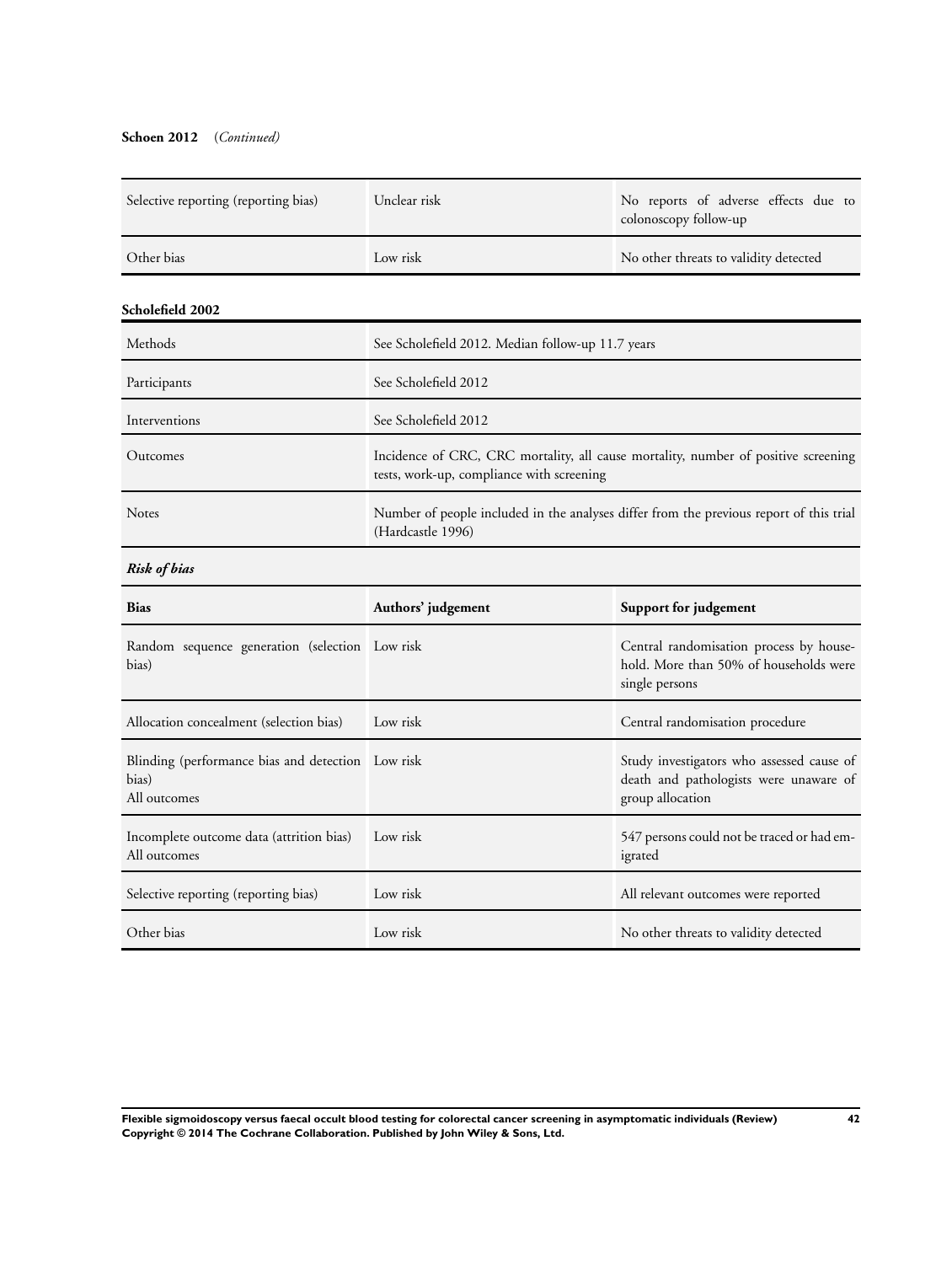| Methods       | Eligible individuals were recruited to the study between February 1981 and June 1983<br>(pilot study) and February 1985 and January 1991 (main study). People were identified<br>according to the general practice at which they were registered. Family doctors at each<br>practice were asked to exclude any person with serious illness including a diagnosis of<br>CRC the previous 5 years. Randomisation was by household and stratified according<br>to size, sex and average age of eligible members within the household. Housholds were<br>randomly allocated to screening with FOBT or no screening. After randomisation, 547<br>people could not be traced and were excluded from the mortality analysis. Persons<br>in the control group were not contacted. Follow-up was based on public registries,<br>histopathologic registers at the local hospitals and family doctors' reports. Strutured case<br>note reviews of certified and registered CRC cases were carried out in order to verify<br>cause of death. Median follow-up was 19.5 years |
|---------------|------------------------------------------------------------------------------------------------------------------------------------------------------------------------------------------------------------------------------------------------------------------------------------------------------------------------------------------------------------------------------------------------------------------------------------------------------------------------------------------------------------------------------------------------------------------------------------------------------------------------------------------------------------------------------------------------------------------------------------------------------------------------------------------------------------------------------------------------------------------------------------------------------------------------------------------------------------------------------------------------------------------------------------------------------------------|
| Participants  | People aged 45-75 living in the Nottingham area of the UK                                                                                                                                                                                                                                                                                                                                                                                                                                                                                                                                                                                                                                                                                                                                                                                                                                                                                                                                                                                                        |
| Interventions | Guaiac based FOBT every second year. Two samples of three consecutive stools were<br>collected. The test was taken without dietary restrictions and without rehydration of the<br>test slides. In the pilot study, a positive screening test was defined as one or more blue<br>test slides and individuals with a positive test were referred for flexible sigmoidoscopy<br>and double contrast enema. In the main study, a positive screening test was defined as<br>five or six blue test slides, and these persons were referred for colonoscopy. Individuals<br>with 1-4 positive test slides in the initial screening test were retested with the FOBT.<br>Dietary restrictions were applied, and two samples from six consecutive stools were col-<br>lected. Those with one or more positive test slides in the retest were offered colonoscopy.<br>Screening participants with a negative retest were asked to repeat the test again with<br>dietary restrictions after 3 months and were offered colonoscopy if they tested positive                   |
| Outcomes      | Incidence of CRC, mortality from CRC, all-cause mortality                                                                                                                                                                                                                                                                                                                                                                                                                                                                                                                                                                                                                                                                                                                                                                                                                                                                                                                                                                                                        |
| Notes         | People excluded from analyses due to emigration or other causes different from the other<br>reports from the same study; Hardcastle 1996 and Scholefield 2002                                                                                                                                                                                                                                                                                                                                                                                                                                                                                                                                                                                                                                                                                                                                                                                                                                                                                                    |

## *Risk of bias*

| <b>Bias</b>                                                                | Authors' judgement | Support for judgement                                                                                                              |
|----------------------------------------------------------------------------|--------------------|------------------------------------------------------------------------------------------------------------------------------------|
| Random sequence generation (selection Low risk)<br>bias)                   |                    | Central randomisation process by house-<br>hold. More than 50% of households were<br>single persons                                |
| Allocation concealment (selection bias)                                    | Low risk           | Central randomisation procedure                                                                                                    |
| Blinding (performance bias and detection Low risk<br>bias)<br>All outcomes |                    | Study investigators who assessed cause of<br>death and pathologists were unaware of<br>group allocation                            |
| Incomplete outcome data (attrition bias)<br>All outcomes                   | Low risk           | 875 people could not be traced or had em-<br>igrated after randomisation and were ex-<br>cluded from analyses. Not stated how many |

**Flexible sigmoidoscopy versus faecal occult blood testing for colorectal cancer screening in asymptomatic individuals (Review) 43 Copyright © 2014 The Cochrane Collaboration. Published by John Wiley & Sons, Ltd.**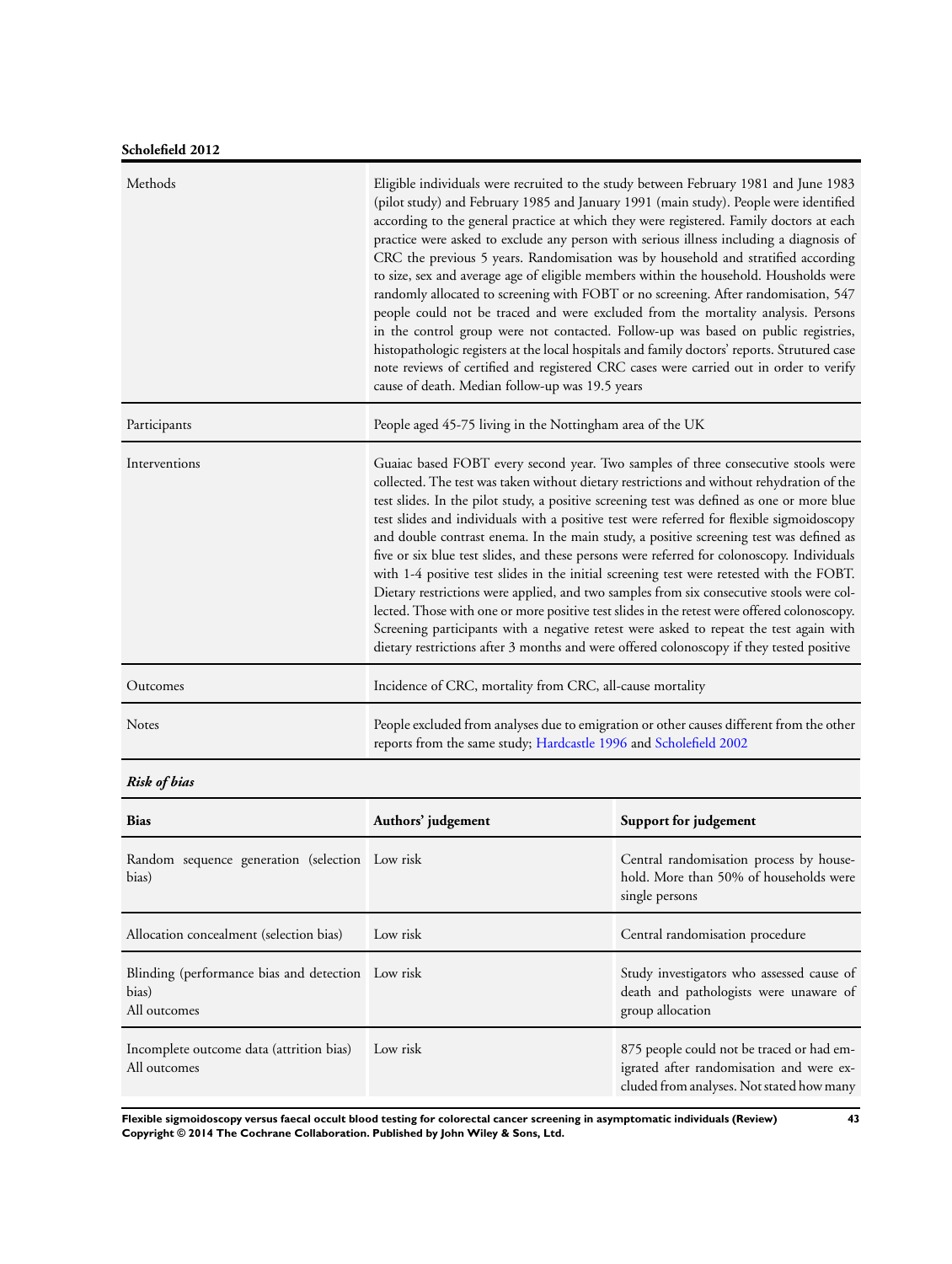## **Scholefield 2012** (*Continued)*

|                                                                            |                                                                                                     | people were lost to follow-up                                                                                                                                                                                                                                      |  |
|----------------------------------------------------------------------------|-----------------------------------------------------------------------------------------------------|--------------------------------------------------------------------------------------------------------------------------------------------------------------------------------------------------------------------------------------------------------------------|--|
| Selective reporting (reporting bias)                                       | Low risk                                                                                            | All relevant outcomes were reported                                                                                                                                                                                                                                |  |
| Other bias                                                                 | Low risk                                                                                            | No other threats to validity detected                                                                                                                                                                                                                              |  |
| Segnan 2002                                                                |                                                                                                     |                                                                                                                                                                                                                                                                    |  |
| Methods                                                                    |                                                                                                     | See Segnan 2011. This report includes the baseline findings and complications to screen-<br>ing in the Italian trial. Patient satisfaction was assessed among screened persons by a<br>questionnaire to be filled out immediately after the flexible sigmoidoscopy |  |
| Participants                                                               | See Segnan 2011                                                                                     |                                                                                                                                                                                                                                                                    |  |
| Interventions                                                              | See Segnan 2011                                                                                     |                                                                                                                                                                                                                                                                    |  |
| Outcomes                                                                   | Complications to flexible sigmoidoscopy screening and follow-up colonoscopy<br>Patient satisfaction |                                                                                                                                                                                                                                                                    |  |
| <b>Notes</b>                                                               |                                                                                                     |                                                                                                                                                                                                                                                                    |  |
| <b>Risk of bias</b>                                                        |                                                                                                     |                                                                                                                                                                                                                                                                    |  |
| <b>Bias</b>                                                                | Authors' judgement                                                                                  | Support for judgement                                                                                                                                                                                                                                              |  |
| Random sequence generation (selection Low risk<br>bias)                    |                                                                                                     | See Segnan 2011                                                                                                                                                                                                                                                    |  |
| Allocation concealment (selection bias)                                    | Low risk                                                                                            | See Segnan 2011                                                                                                                                                                                                                                                    |  |
| Blinding (performance bias and detection Low risk<br>bias)<br>All outcomes |                                                                                                     | See Segnan 2011                                                                                                                                                                                                                                                    |  |
| Incomplete outcome data (attrition bias)<br>All outcomes                   | Low risk                                                                                            | See Segnan 2011                                                                                                                                                                                                                                                    |  |
| Selective reporting (reporting bias)                                       | Low risk                                                                                            | See Segnan 2011                                                                                                                                                                                                                                                    |  |
| Other bias                                                                 | Low risk                                                                                            | See Segnan 2011                                                                                                                                                                                                                                                    |  |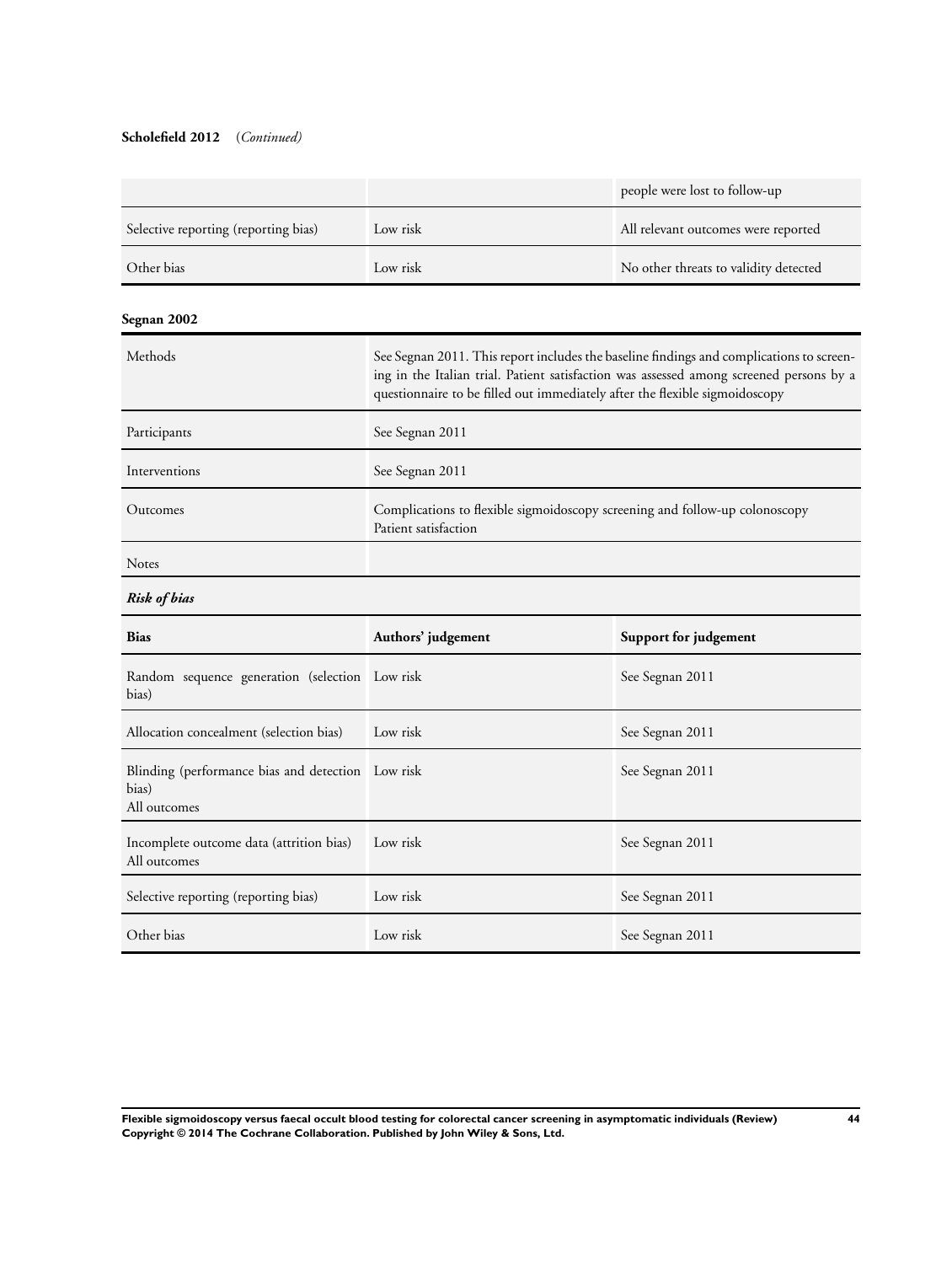| Methods       | Participants were recruited in a two-step procedure between June 1995 and May 1999.<br>Eligible individuals first received an interest-in-screening questionnaire by mail designed<br>to assess eligibility for and interest in screening. Responders who reported interest in<br>screening, were randomised 1:1 into an intervention group or a control group. The<br>control group was not contacted further. In three regions, randomisation was on an<br>individual basis, and in the other three regions, a cluster randomisation model was<br>adopted with the general practice as the cluster unit. Follow-up data was obtained from<br>local hospital discharge records, pathology department files, population cancer registries<br>and regional mortality registries. Death certificates were retrieved of all patients diagnosed<br>with CRC during follow-up and supplemented with clinical information when available.<br>Median follow-up for incidence was 10.5 years and for mortality 11.4 years |
|---------------|-------------------------------------------------------------------------------------------------------------------------------------------------------------------------------------------------------------------------------------------------------------------------------------------------------------------------------------------------------------------------------------------------------------------------------------------------------------------------------------------------------------------------------------------------------------------------------------------------------------------------------------------------------------------------------------------------------------------------------------------------------------------------------------------------------------------------------------------------------------------------------------------------------------------------------------------------------------------------------------------------------------------|
| Participants  | Individuals aged 55-64 in 6 regions in Italy. People were excluded if they reported a<br>history of CRC, colorectal adenomas, inflammatory bowel disease, colorectal endoscopy<br>in the previous two years, had two or more first degree relatives with CRC or had a<br>medical condition that would preclude benefit from screening                                                                                                                                                                                                                                                                                                                                                                                                                                                                                                                                                                                                                                                                             |
| Interventions | Flexible sigmoidoscopy once only and referral for colonoscopy if: Polyp > 5 mm, inad-<br>equate bowel preparation and at least one polyp, 3 or more adenomas, adenomas with<br>villous component greater than 20% or high-grade dysplasia or CRC at the prevalent<br>screening procedure. In addition, attenders were referred for colonoscopy if clinically<br>indicated, judged by the physician who performed the screening procedure                                                                                                                                                                                                                                                                                                                                                                                                                                                                                                                                                                          |
| Outcomes      | CRC incidence, CRC mortality, all-cause mortality                                                                                                                                                                                                                                                                                                                                                                                                                                                                                                                                                                                                                                                                                                                                                                                                                                                                                                                                                                 |
| Notes         | Compliance with screening reported by the authors was 58.3% (of those who reported<br>interest in screening). On the population-level, compliance will be lower due to the two-<br>step invitation procedure. Cluster randomisation was not accounted for in the statistical<br>analyses, and intra-cluster correlation was not computed                                                                                                                                                                                                                                                                                                                                                                                                                                                                                                                                                                                                                                                                          |

## *Risk of bias*

| <b>Bias</b>                                                                | Authors' judgement | Support for judgement                                                                                              |
|----------------------------------------------------------------------------|--------------------|--------------------------------------------------------------------------------------------------------------------|
| Random sequence generation (selection Low risk<br>bias)                    |                    | Computer-generated random number se-<br>quence                                                                     |
| Allocation concealment (selection bias)                                    | Low risk           | Allocation concealment was secured by us-<br>ing a computer-generated allocation algo-<br>rithm                    |
| Blinding (performance bias and detection Low risk<br>bias)<br>All outcomes |                    | The independent investigators who as-<br>sessed outcomes were blinded to group al-<br>location                     |
| Incomplete outcome data (attrition bias)<br>All outcomes                   | Low risk           | $280(1.6\%)$ individuals in the intervention<br>group and $324(1.9\%)$ in the control group<br>could not be traced |

**Flexible sigmoidoscopy versus faecal occult blood testing for colorectal cancer screening in asymptomatic individuals (Review) 45 Copyright © 2014 The Cochrane Collaboration. Published by John Wiley & Sons, Ltd.**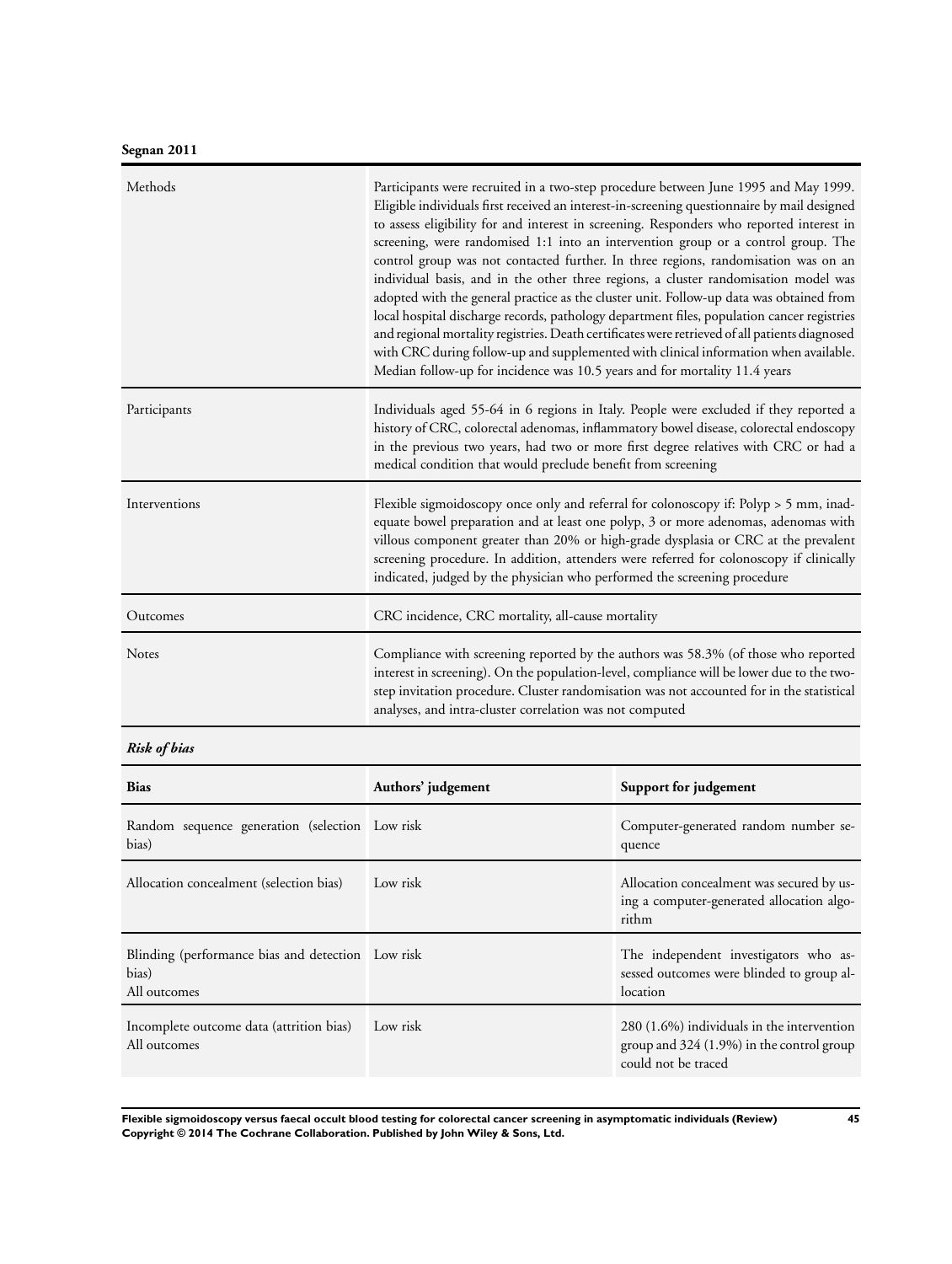## **Segnan 2011** (*Continued)*

| Selective reporting (reporting bias) | Low risk | All relevant outcomes were reported   |
|--------------------------------------|----------|---------------------------------------|
| Other bias                           | Low risk | No other threats to validity detected |

## **Taylor 2000**

| Methods       | See Atkin 2010. Attenders in the first two screening centres received a questionnaire 3-<br>6 months after the screening procedure to assess the participants' satisfaction with the<br>screening. Individuals were grouped according to outcome of the flexible sigmoidoscopy<br>screening as described in Miles 2003. In addition, a randomly selected sample of 60<br>participants, 10 men and 10 women from each of the three outcome groups, had a semi-<br>structured interview |
|---------------|---------------------------------------------------------------------------------------------------------------------------------------------------------------------------------------------------------------------------------------------------------------------------------------------------------------------------------------------------------------------------------------------------------------------------------------------------------------------------------------|
| Participants  | See Atkin 2010                                                                                                                                                                                                                                                                                                                                                                                                                                                                        |
| Interventions | Mailed questionnaire 3 months after screening and semi-structured interview                                                                                                                                                                                                                                                                                                                                                                                                           |
| Outcomes      | Participants' satisfaction                                                                                                                                                                                                                                                                                                                                                                                                                                                            |
| <b>Notes</b>  | The no-risk and low-risk group only had flexible sigmoidoscopy, while the high-risk<br>group had both flexible sigmoidoscopy and full colonoscopy                                                                                                                                                                                                                                                                                                                                     |

## *Risk of bias*

| <b>Bias</b>                                                                    | Authors' judgement | Support for judgement |
|--------------------------------------------------------------------------------|--------------------|-----------------------|
| Random sequence generation (selection Unclear risk<br>bias)                    |                    | Not applicable        |
| Allocation concealment (selection bias)                                        | Unclear risk       | Not applicable        |
| Blinding (performance bias and detection Unclear risk<br>bias)<br>All outcomes |                    | Not applicable        |
| Incomplete outcome data (attrition bias)<br>All outcomes                       | Unclear risk       | Not applicable        |
| Selective reporting (reporting bias)                                           | Unclear risk       | Not applicable        |
| Other bias                                                                     | Unclear risk       | Not applicable        |

**Flexible sigmoidoscopy versus faecal occult blood testing for colorectal cancer screening in asymptomatic individuals (Review) 46 Copyright © 2014 The Cochrane Collaboration. Published by John Wiley & Sons, Ltd.**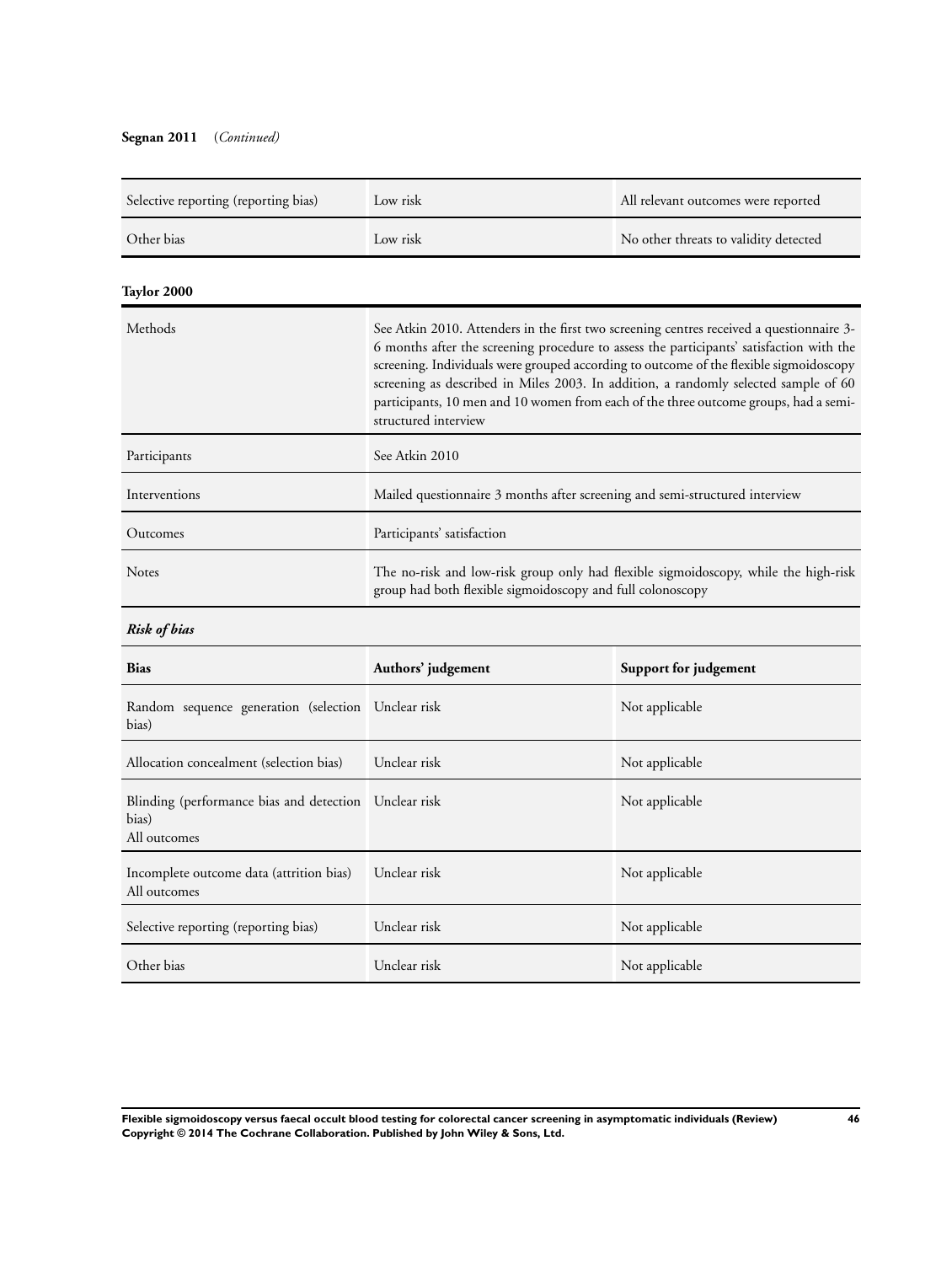| Methods       | Participants were randomly drawn from the population registry of Telemark county,<br>Norway, to the intervention group or control group. People in the intervention group<br>were born in January or February. Controls were drawn irrespective of month of birth.<br>Intervention with flexible sigmoidoscopy was performed in March and April 1983.<br>Controls were not contacted at this point. Those who accepted invitation for screening<br>in 1983 and all individuals in the control group were invited for colonoscopy in 1996.<br>Two individuals were not invited due to emigration. Outcomes were obtained from<br>public registries. Two, 12 and 73 weeks after the colonoscopy, the attendants received a<br>questionnaire designed to evaluate the experience of taking part in the study. Follow-up<br>was 13 years |
|---------------|--------------------------------------------------------------------------------------------------------------------------------------------------------------------------------------------------------------------------------------------------------------------------------------------------------------------------------------------------------------------------------------------------------------------------------------------------------------------------------------------------------------------------------------------------------------------------------------------------------------------------------------------------------------------------------------------------------------------------------------------------------------------------------------------------------------------------------------|
| Participants  | Individuals aged 50-59 years living in Telemark county, Norway, in 1983. Individuals<br>with a history of CRC were not excluded                                                                                                                                                                                                                                                                                                                                                                                                                                                                                                                                                                                                                                                                                                      |
| Interventions | People in the intervention group were offered flexible sigmoidoscopy. All participants<br>with any polyp at the baseline flexible sigmoidoscopy were referred for colonoscopy<br>within two months. Those with polyps 5 mm or larger in diameter during the work-<br>up colonoscopy had their polyps removed by polypectomy and were offered a repeat<br>colonoscopy in 1989 and 1993. Those with polyps measuring less than 5 mm were not<br>offered polypectomy in 1983, but had a colonoscopy and polypectomy in 1985 and were<br>offered colonoscopy in 1989 and 1993                                                                                                                                                                                                                                                            |
| Outcomes      | CRC incidence, CRC mortality, CRC from all causes, compliance with screening, pa-<br>tients' experience as participants in the trial, complications to the endoscopic examina-<br>tions                                                                                                                                                                                                                                                                                                                                                                                                                                                                                                                                                                                                                                              |
| Notes         | All-cause mortality significantly higher in the intervention group than in the control<br>group                                                                                                                                                                                                                                                                                                                                                                                                                                                                                                                                                                                                                                                                                                                                      |

*Risk of bias*

| <b>Bias</b>                                                                | Authors' judgement | Support for judgement                                                                                                                                                    |
|----------------------------------------------------------------------------|--------------------|--------------------------------------------------------------------------------------------------------------------------------------------------------------------------|
| Random sequence generation (selection High risk<br>bias)                   |                    | Participants in the intervention group<br>drawn from eligible individuals born in<br>January and February, while controls were<br>drawn irrespectively of month of birth |
| Allocation concealment (selection bias)                                    | Low risk           | Randomisation based on social security<br>number                                                                                                                         |
| Blinding (performance bias and detection Low risk<br>bias)<br>All outcomes |                    | Outcomes were obtained from public reg-<br>istries                                                                                                                       |
| Incomplete outcome data (attrition bias)<br>All outcomes                   | Low risk           | Two individuals could not be traced                                                                                                                                      |
| Selective reporting (reporting bias)                                       | Low risk           | All relevant outcomes were reported                                                                                                                                      |

**Flexible sigmoidoscopy versus faecal occult blood testing for colorectal cancer screening in asymptomatic individuals (Review) 47 Copyright © 2014 The Cochrane Collaboration. Published by John Wiley & Sons, Ltd.**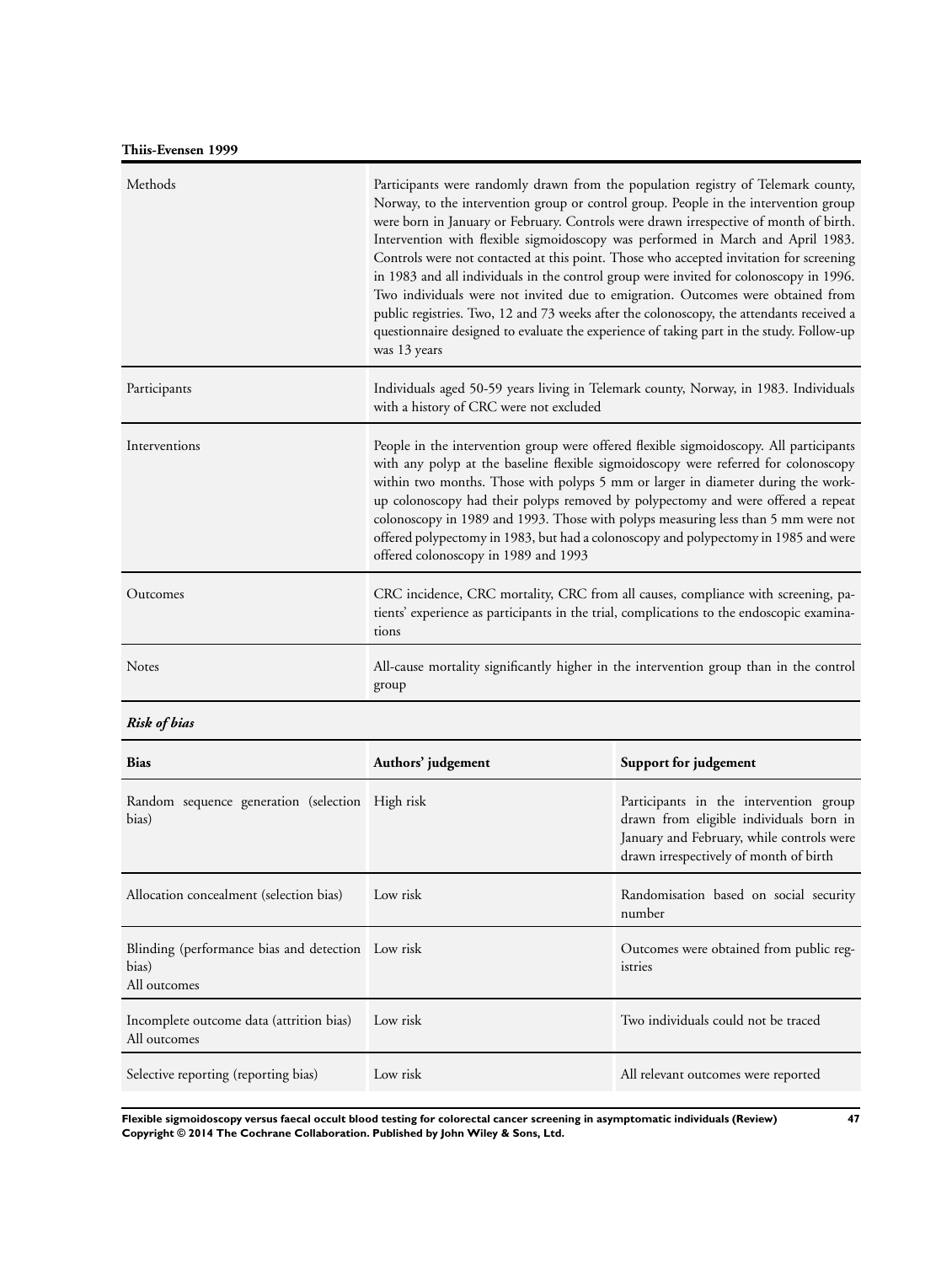## **Thiis-Evensen 1999** (*Continued)*

| Other bias         | Low risk                                                                                                                                                                                                                                                                                                                                                                                                                                                                                                                                                                                                                                        | No other threats to validity detected                                                                                                                                         |
|--------------------|-------------------------------------------------------------------------------------------------------------------------------------------------------------------------------------------------------------------------------------------------------------------------------------------------------------------------------------------------------------------------------------------------------------------------------------------------------------------------------------------------------------------------------------------------------------------------------------------------------------------------------------------------|-------------------------------------------------------------------------------------------------------------------------------------------------------------------------------|
| <b>Wardle 2003</b> |                                                                                                                                                                                                                                                                                                                                                                                                                                                                                                                                                                                                                                                 |                                                                                                                                                                               |
| Methods            | See Atkin 2010. This study reports two studies. In study 1, individuals who had a flexible<br>sigmoidoscopy screening procedure (participants) in two screening centres received a<br>questionnaire assessing the impact on screening on selected psychological issues by mail<br>3 months after attendance. In study 2, a random selected sample of participants also<br>received a questionnaire before the screening procedure, making it possible to trace<br>changes in selected psychological issues. Individuals in both studies were grouped and<br>compared according to outcome of the screening procedure as described in Miles 2003 |                                                                                                                                                                               |
| Participants       | See Atkin 2010                                                                                                                                                                                                                                                                                                                                                                                                                                                                                                                                                                                                                                  |                                                                                                                                                                               |
| Interventions      | screening (study 1 and 2)                                                                                                                                                                                                                                                                                                                                                                                                                                                                                                                                                                                                                       | Questionnaire before screening with flexible sigmoidoscopy (study 2) and 3 months after                                                                                       |
| Outcomes           | Psychological adverse effect of screening with flexible sigmoidoscopy                                                                                                                                                                                                                                                                                                                                                                                                                                                                                                                                                                           |                                                                                                                                                                               |
| <b>Notes</b>       | full colonoscopy                                                                                                                                                                                                                                                                                                                                                                                                                                                                                                                                                                                                                                | No no-screen control group. Short follow-up. The no-risk and low-risk group only had<br>flexible sigmoidoscopy, while the high-risk group had both flexible sigmoidoscopy and |

*Risk of bias*

| <b>Bias</b>                                                                      | Authors' judgement | Support for judgement |
|----------------------------------------------------------------------------------|--------------------|-----------------------|
| Random sequence generation (selection Unclear risk<br>bias)                      |                    | Not applicable        |
| Allocation concealment (selection bias)                                          | Unclear risk       | Not applicable        |
| Blinding (performance bias and detection   Unclear risk<br>bias)<br>All outcomes |                    | Not applicable        |
| Incomplete outcome data (attrition bias)<br>All outcomes                         | Unclear risk       | Not applicable        |
| Selective reporting (reporting bias)                                             | Unclear risk       | Not applicable        |
| Other bias                                                                       | Unclear risk       | Not applicable        |

**Flexible sigmoidoscopy versus faecal occult blood testing for colorectal cancer screening in asymptomatic individuals (Review) 48 Copyright © 2014 The Cochrane Collaboration. Published by John Wiley & Sons, Ltd.**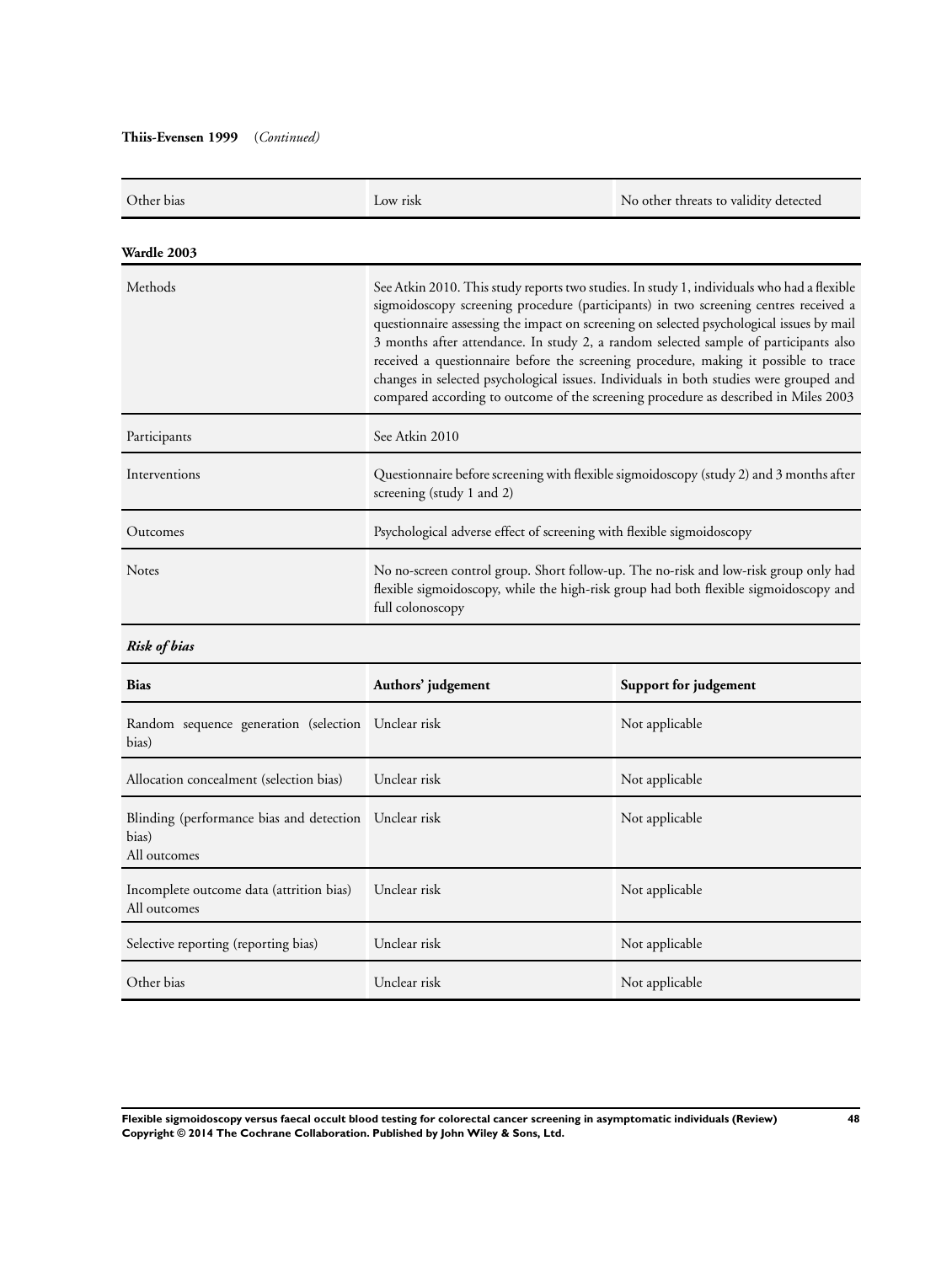## <span id="page-50-0"></span>**Characteristics of excluded studies** *[ordered by study ID]*

| Study              | Reason for exclusion       |
|--------------------|----------------------------|
| Berry 1997         | FOBT once only             |
| Brevinge 1997      | FOBT once only             |
| Denis 2009         | Non-randomised study       |
| Faivre 2004        | Non-randomised study       |
| Li 2003            | FOBT once only             |
| Rasmussen 1999     | FOBT once only             |
| Selby 1988         | Quasi-randomised trial     |
| Thiis-Evensen 2001 | CRC-mortality not reported |
| Winawer 1993       | Non-randomised study       |
| Zheng 2003         | FOBT once only             |

## **Characteristics of ongoing studies** *[ordered by study ID]*

## **Paimela 2010**

| Trial name or title | National cancer screening program in Finland                                                                                                                                                                                                                                                                                                                                        |
|---------------------|-------------------------------------------------------------------------------------------------------------------------------------------------------------------------------------------------------------------------------------------------------------------------------------------------------------------------------------------------------------------------------------|
| Methods             | Age-eligible individuals living in municipalities which volunteered to implement screening were randomised<br>1:1 to the intervention group or control group. Individuals in the control group were offered the same<br>intervention six years after start of screening in the intervention group (in 2010) in a staged fashion. Follow-<br>up is passive through public registries |
| Participants        | People aged 60-64 years living in participating municipalities in Finland. 52,998 subjects were randomised<br>to the intervention group, and 53,002 subjects to the control group                                                                                                                                                                                                   |
| Interventions       | Biennial unrehydrated guaiac-based FOBT until age 69. Dietary and vitamin C restriction applied. 2 samples<br>collected from 3 consecutive stools. Screen-positive referred for colonoscopy                                                                                                                                                                                         |
| Outcomes            | CRC mortality                                                                                                                                                                                                                                                                                                                                                                       |
| Starting date       | September 2004                                                                                                                                                                                                                                                                                                                                                                      |
| Contact information | Dr H.Paimela, e-mail: hannu.paimela@fimnet.fi                                                                                                                                                                                                                                                                                                                                       |

**Flexible sigmoidoscopy versus faecal occult blood testing for colorectal cancer screening in asymptomatic individuals (Review) 49 Copyright © 2014 The Cochrane Collaboration. Published by John Wiley & Sons, Ltd.**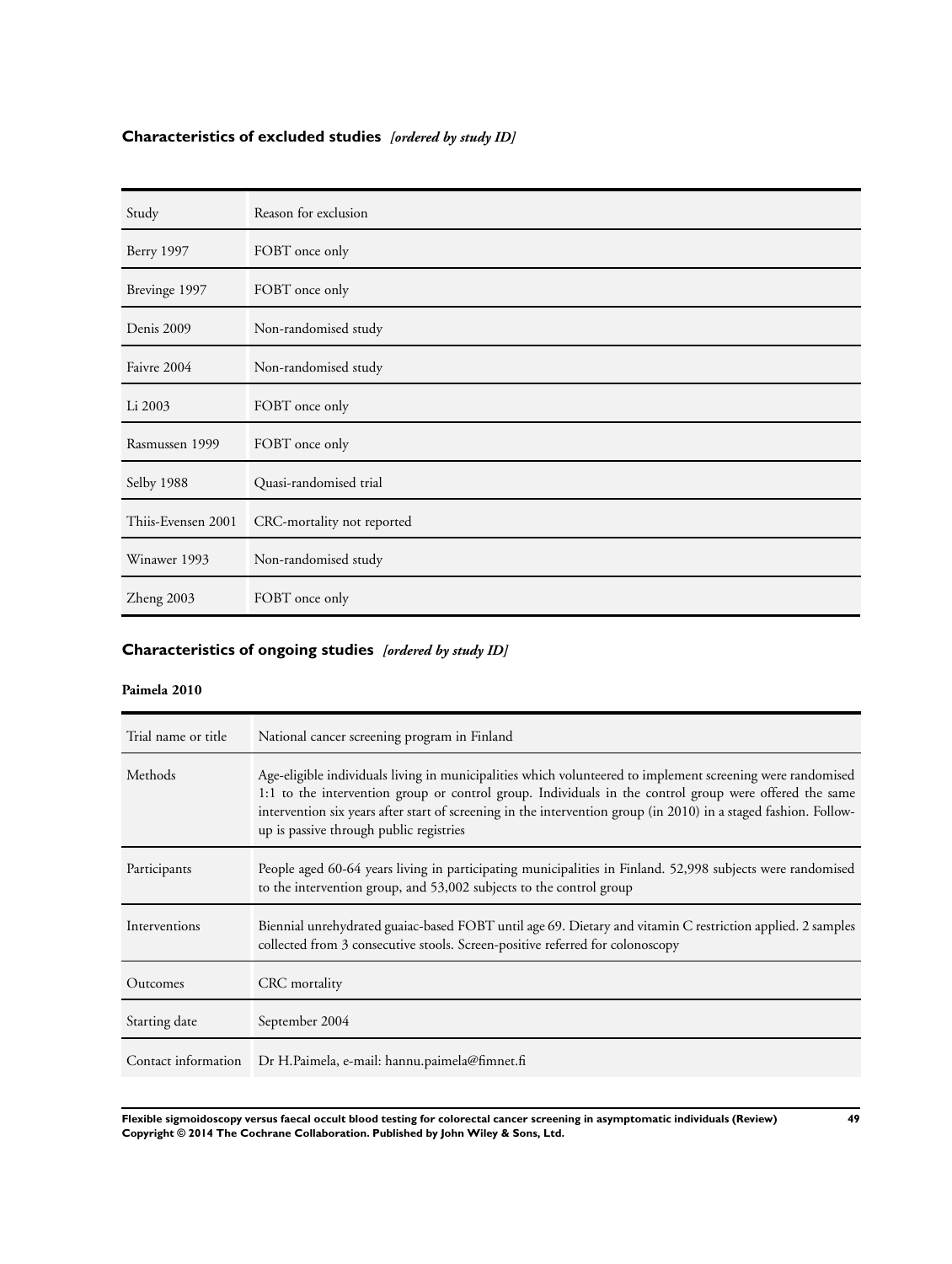**Paimela 2010** (*Continued)*

Notes

**Flexible sigmoidoscopy versus faecal occult blood testing for colorectal cancer screening in asymptomatic individuals (Review) 50 Copyright © 2014 The Cochrane Collaboration. Published by John Wiley & Sons, Ltd.**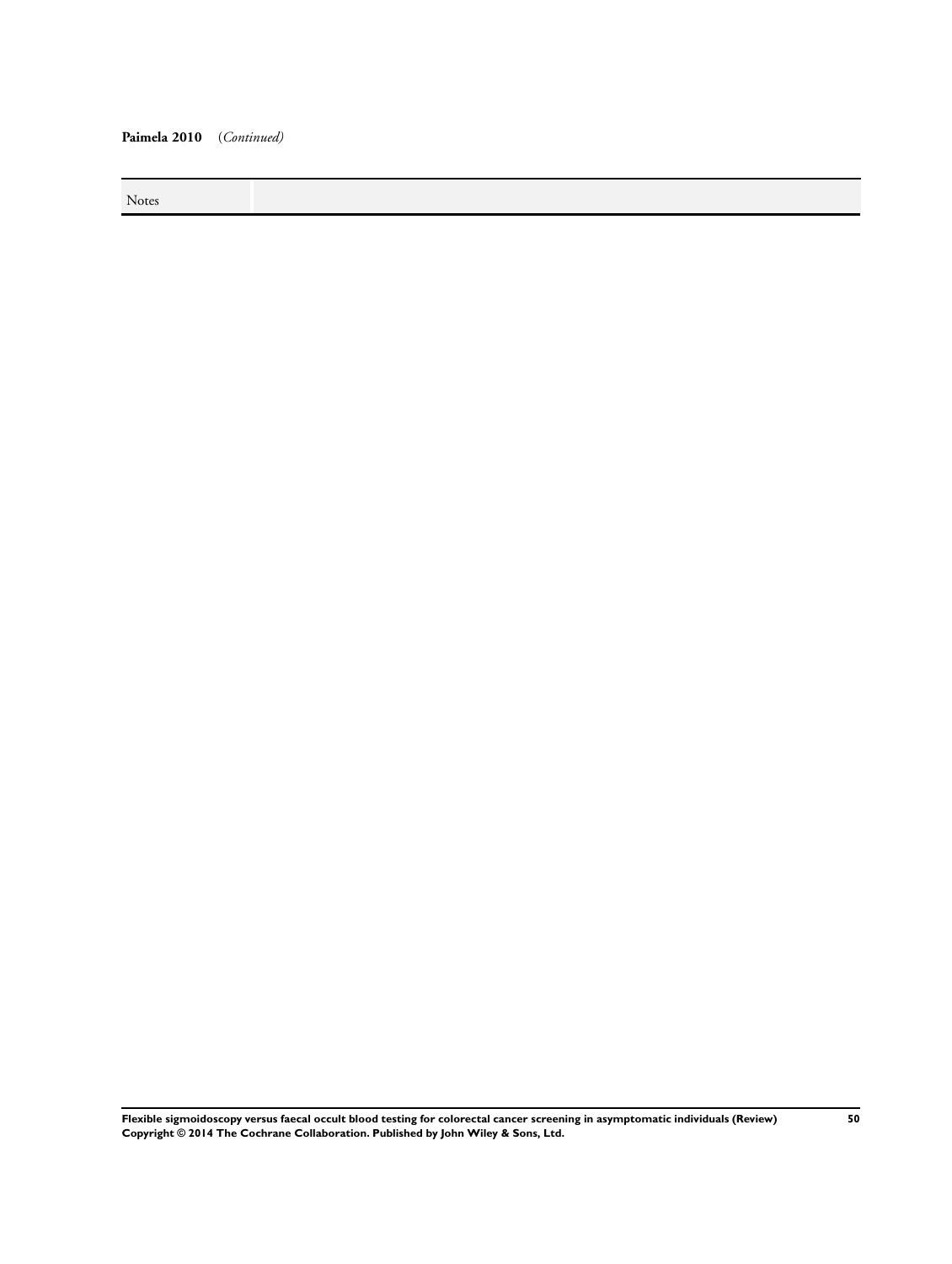## **D A T A A N D A N A L Y S E S**

## **Comparison 1. Screening procedures versus control - all studies**

| Outcome or subgroup title                                    | No. of<br>studies | No. of<br>participants | <b>Statistical method</b>        | <b>Effect</b> size     |
|--------------------------------------------------------------|-------------------|------------------------|----------------------------------|------------------------|
| 1 Colorectal cancer mortality                                | 9                 |                        | Risk Ratio (M-H, Fixed, 95% CI)  | Subtotals only         |
| 1.1 Flexible sigmoidoscopy                                   | 5                 | 414754                 | Risk Ratio (M-H, Fixed, 95% CI)  | $0.72$ [0.65, 0.79]    |
| 1.2 Faecal occult blood testing<br>- all studies             | 4                 | 329642                 | Risk Ratio (M-H, Fixed, 95% CI)  | $0.87$ [0.82, 0.92]    |
| 1.3 Faecal occult blood testing<br>- biennial screening only | 4                 | 305583                 | Risk Ratio (M-H, Fixed, 95% CI)  | $0.87$ [0.81, 0.93]    |
| 2 Colorectal cancer incidence                                | 9                 |                        | Risk Ratio (M-H, Random, 95% CI) | Subtotals only         |
| 2.1 Flexible sigmoidoscopy                                   | 5                 | 414754                 | Risk Ratio (M-H, Random, 95% CI) | $0.82$ [0.74, 0.90]    |
| 2.2 Faecal occult blood testing<br>- all studies             | 4                 | 329516                 | Risk Ratio (M-H, Random, 95% CI) | $0.95$ [0.88, 1.02]    |
| 2.3 Faecal occult blood testing<br>- biennial testing only   | 4                 | 305515                 | Risk Ratio (M-H, Random, 95% CI) | $0.98$ [0.90, 1.07]    |
| 3 All-cause Mortality                                        | 8                 |                        | Risk Ratio (M-H, Random, 95% CI) | Subtotals only         |
| 3.1 Flexible sigmoidoscopy                                   | 4                 | 359999                 | Risk Ratio (M-H, Random, 95% CI) | $0.98$ [0.95, 1.01]    |
| 3.2 Faecal occult blood testing<br>- all studies             | 4                 | 329642                 | Risk Ratio (M-H, Random, 95% CI) | $1.00$ [0.99, $1.01$ ] |

**Flexible sigmoidoscopy versus faecal occult blood testing for colorectal cancer screening in asymptomatic individuals (Review) 51 Copyright © 2014 The Cochrane Collaboration. Published by John Wiley & Sons, Ltd.**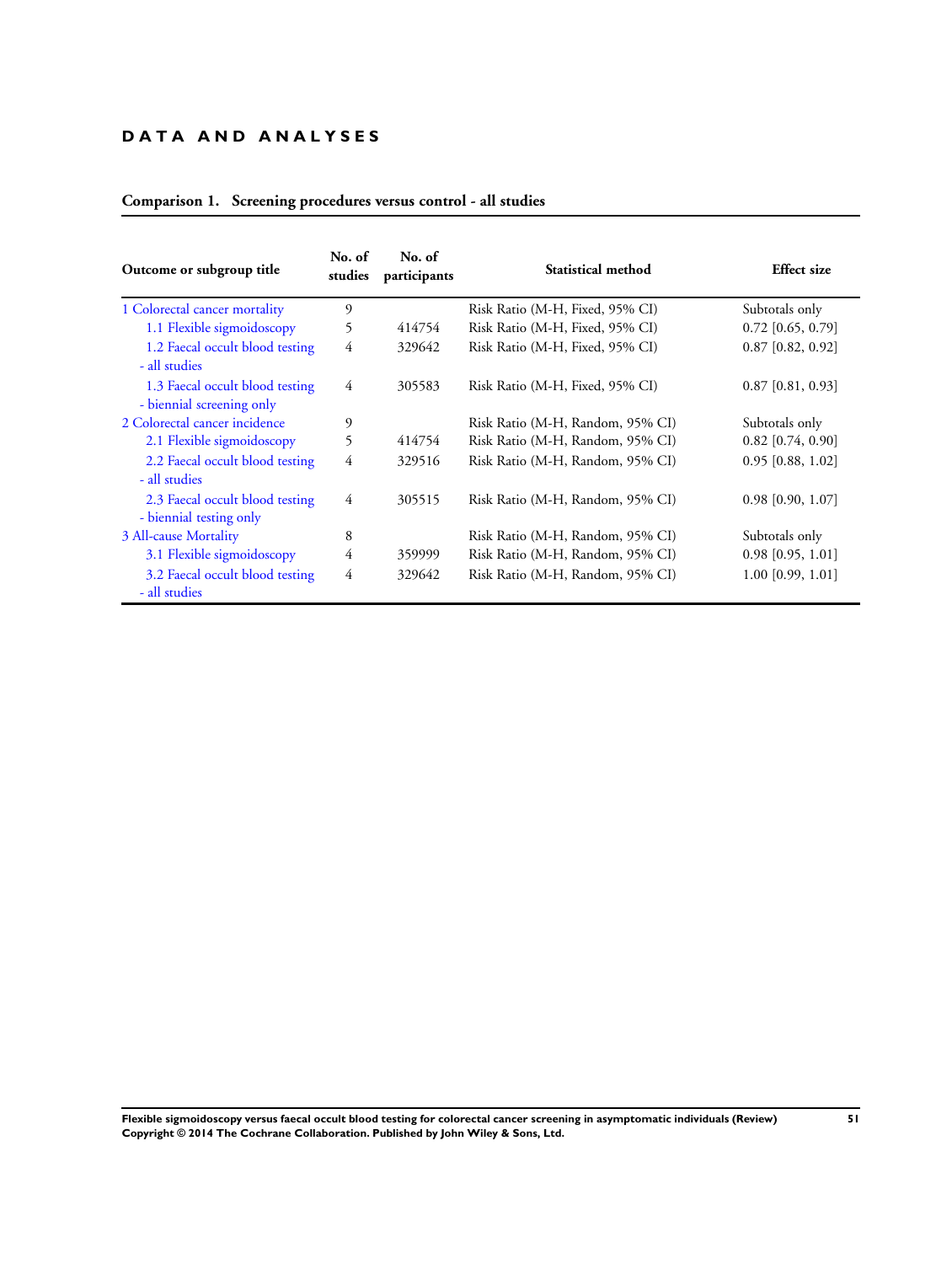## <span id="page-53-0"></span>**Analysis 1.1. Comparison 1 Screening procedures versus control - all studies, Outcome 1 Colorectal cancer mortality.**

Review: Flexible sigmoidoscopy versus faecal occult blood testing for colorectal cancer screening in asymptomatic individuals

Comparison: 1 Screening procedures versus control - all studies

Outcome: | Colorectal cancer mortality

| Study or subgroup                                                                                                                                                                                                                                         | Screening<br>n/N | Control<br>n/N | <b>Risk Ratio</b><br>M-H,Fixed,95% CI                      | Weight | <b>Risk Ratio</b><br>M-H,Fixed,95% CI |
|-----------------------------------------------------------------------------------------------------------------------------------------------------------------------------------------------------------------------------------------------------------|------------------|----------------|------------------------------------------------------------|--------|---------------------------------------|
| I Flexible sigmoidoscopy                                                                                                                                                                                                                                  |                  |                |                                                            |        |                                       |
| Atkin 2010                                                                                                                                                                                                                                                | 221/57099        | 637/112939     |                                                            | 47.3 % | 0.69 [ 0.59, 0.80 ]                   |
| Hoff 2009                                                                                                                                                                                                                                                 | 24/13653         | 99/41092       |                                                            | 5.5 %  | $0.73$ $[0.47, 1.14]$                 |
| Schoen 2012                                                                                                                                                                                                                                               | 252/77445        | 341/77455      |                                                            | 37.7 % | $0.74$ $[0.63, 0.87]$                 |
| Segnan 2011 (1)                                                                                                                                                                                                                                           | 65/17136         | 83/17136       |                                                            | 9.2%   | 0.78 [ 0.57, 1.08 ]                   |
| Thiis-Evensen 1999                                                                                                                                                                                                                                        | 1/400            | 3/399          |                                                            | 0.3%   | $0.33$ $[0.03, 3.18]$                 |
| Subtotal (95% CI)                                                                                                                                                                                                                                         | 165733           | 249021         |                                                            | 100.0% | $0.72$ [ $0.65$ , $0.79$ ]            |
| Total events: 563 (Screening), 1163 (Control)<br>Heterogeneity: Chi <sup>2</sup> = 1.19, df = 4 (P = 0.88); $1^2$ =0.0%<br>Test for overall effect: $Z = 6.39$ (P < 0.00001)<br>2 Faecal occult blood testing - all studies                               |                  |                |                                                            |        |                                       |
| Kronborg 2004                                                                                                                                                                                                                                             | 362/30967        | 431/30966      |                                                            | 19.0%  | $0.84$ $[$ 0.73, 0.96 ]               |
| Lindholm 2008                                                                                                                                                                                                                                             | 252/34144        | 300/34164      |                                                            | 13.2 % | $0.84$ $[0.71, 0.99]$                 |
| Mandel 1999                                                                                                                                                                                                                                               | 269/31157        | 177/15394      |                                                            | 10.4 % | $0.75$ $[0.62, 0.91]$                 |
| Scholefield 2012                                                                                                                                                                                                                                          | 1176/76466       | 1300/76384     |                                                            | 57.3 % | 0.90 [ 0.84, 0.98 ]                   |
| Subtotal (95% CI)                                                                                                                                                                                                                                         | 172734           | 156908         |                                                            | 100.0% | $0.87$ [ $0.82$ , $0.92$ ]            |
| Total events: 2059 (Screening), 2208 (Control)<br>Heterogeneity: Chi <sup>2</sup> = 3.64, df = 3 (P = 0.30); $1^2$ = 18%<br>Test for overall effect: $Z = 4.67$ (P < 0.00001)<br>3 Faecal occult blood testing - biennial screening only<br>Kronborg 2004 | 362/30967        | 431/30966      |                                                            | 27.8%  | 0.84 [ 0.73, 0.96 ]                   |
| Lindholm 2008                                                                                                                                                                                                                                             | 215/25655        | 300/34164      |                                                            | 16.6%  | $0.95$ $[0.80, 1.14]$                 |
| Mandel 1999                                                                                                                                                                                                                                               | 148/15587        | 177/15394      |                                                            | 11.5%  | $0.83$ $[0.66, 1.03]$                 |
| Scholefield 2012                                                                                                                                                                                                                                          | 593/76466        | 684/76384      |                                                            | 44.1%  | 0.87 [ 0.78, 0.97 ]                   |
| Subtotal (95% CI)                                                                                                                                                                                                                                         | 148675           | 156908         |                                                            | 100.0% | $0.87$ [ $0.81, 0.93$ ]               |
| Total events: 1318 (Screening), 1592 (Control)<br>Heterogeneity: Chi <sup>2</sup> = 1.56, df = 3 (P = 0.67); l <sup>2</sup> = 0.0%<br>Test for overall effect: $Z = 3.79$ (P = 0.00015)                                                                   |                  |                | 0.2 <sup>0.2</sup><br>$\overline{\phantom{a}}$<br>5<br>0.5 |        |                                       |
|                                                                                                                                                                                                                                                           |                  |                | Favours screening<br>Favours control                       |        |                                       |

(1) Segnan 2011: Without adjustment for cluster randomisation.

**Flexible sigmoidoscopy versus faecal occult blood testing for colorectal cancer screening in asymptomatic individuals (Review) 52 Copyright © 2014 The Cochrane Collaboration. Published by John Wiley & Sons, Ltd.**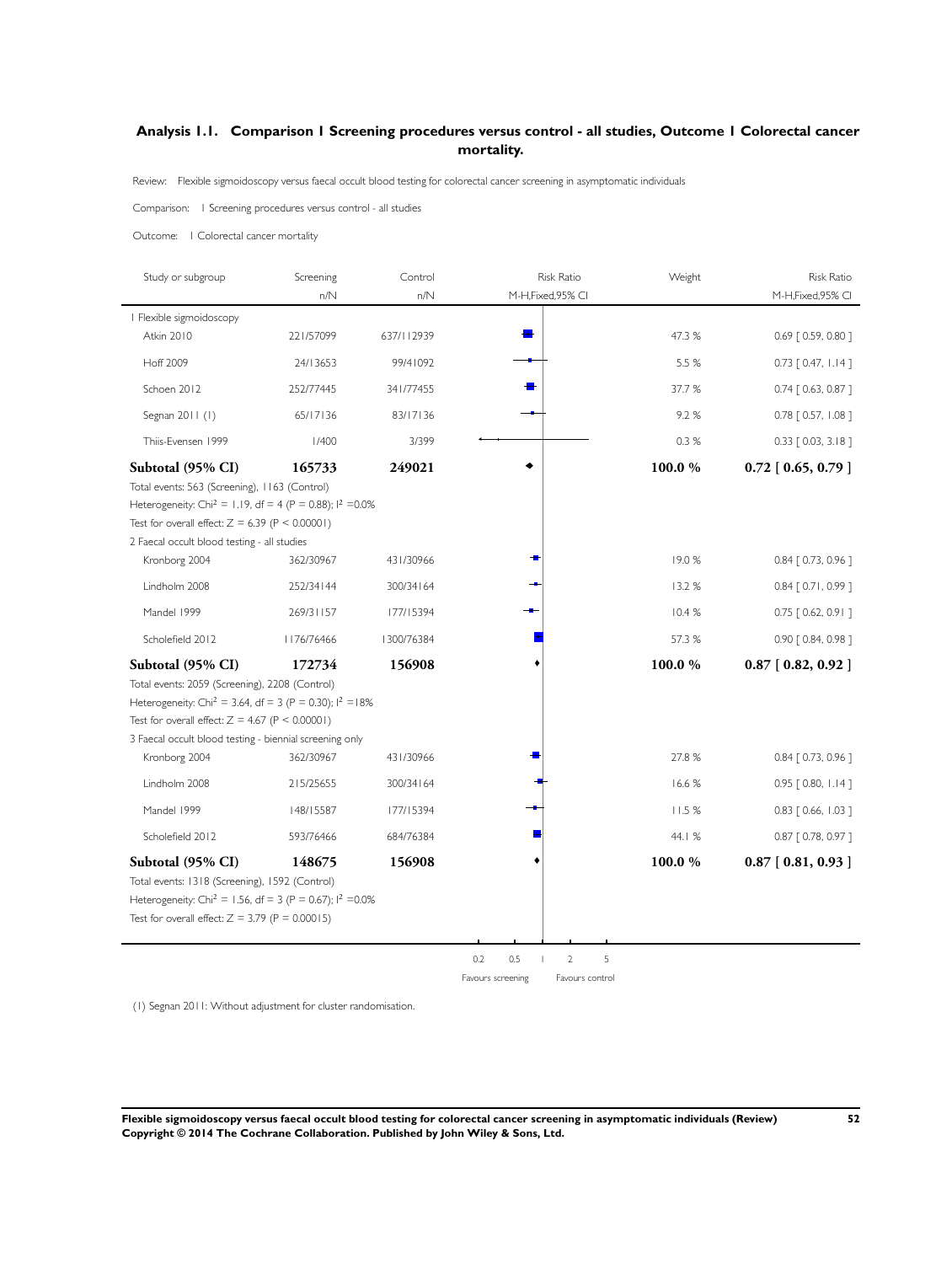## <span id="page-54-0"></span>**Analysis 1.2. Comparison 1 Screening procedures versus control - all studies, Outcome 2 Colorectal cancer incidence.**

Review: Flexible sigmoidoscopy versus faecal occult blood testing for colorectal cancer screening in asymptomatic individuals

Comparison: 1 Screening procedures versus control - all studies

Outcome: 2 Colorectal cancer incidence

| Study or subgroup                                                                                                                                                                                                                                              | Screening  | Control     | <b>Risk Ratio</b><br>$M -$        | Weight | <b>Risk Ratio</b><br>м-    |
|----------------------------------------------------------------------------------------------------------------------------------------------------------------------------------------------------------------------------------------------------------------|------------|-------------|-----------------------------------|--------|----------------------------|
|                                                                                                                                                                                                                                                                | n/N        | n/N         | H,Random,95%<br>C.                |        | H,Random,95%<br>CI.        |
| I Flexible sigmoidoscopy                                                                                                                                                                                                                                       |            |             |                                   |        |                            |
| Atkin 2010                                                                                                                                                                                                                                                     | 706/57099  | 1818/112939 | ₩                                 | 31.6%  | $0.77$ $[0.70, 0.84]$      |
| Hoff 2009                                                                                                                                                                                                                                                      | 123/13653  | 362/41092   |                                   | 15.8%  | $1.02$ [ 0.83, 1.25 ]      |
| Schoen 2012                                                                                                                                                                                                                                                    | 1012/77445 | 1287/77455  |                                   | 32.3 % | $0.79$ $[0.72, 0.85]$      |
| Segnan 2011                                                                                                                                                                                                                                                    | 251/17136  | 306/17136   |                                   | 19.9%  | 0.82 [ 0.70, 0.97 ]        |
| Thiis-Evensen 1999                                                                                                                                                                                                                                             | 2/400      | 10/399      |                                   | 0.5 %  | 0.20 [ 0.04, 0.90 ]        |
| Subtotal (95% CI)                                                                                                                                                                                                                                              | 165733     | 249021      |                                   | 100.0% | $0.82$ [ $0.74, 0.90$ ]    |
| Total events: 2094 (Screening), 3783 (Control)<br>Heterogeneity: Tau <sup>2</sup> = 0.01; Chi <sup>2</sup> = 9.90, df = 4 (P = 0.04); l <sup>2</sup> = 60%<br>Test for overall effect: $Z = 3.86$ (P = 0.00011)<br>2 Faecal occult blood testing - all studies |            |             |                                   |        |                            |
| Kronborg 2004                                                                                                                                                                                                                                                  | 889/30967  | 874/30966   |                                   | 24.3 % | $1.02$ [ 0.93, 1.12 ]      |
| Lindholm 2008                                                                                                                                                                                                                                                  | 721/34144  | 754/34164   |                                   | 22.5 % | 0.96 [ 0.86, 1.06 ]        |
| Mandel 2000                                                                                                                                                                                                                                                    | 852/31082  | 507/15363   |                                   | 21.2%  | $0.83$ [ 0.75, 0.93 ]      |
| Scholefield 2012                                                                                                                                                                                                                                               | 2279/76446 | 2354/76384  |                                   | 32.0%  | 0.97 [0.91, 1.02]          |
| Subtotal (95% CI)<br>Total events: 4741 (Screening), 4489 (Control)<br>Heterogeneity: Tau <sup>2</sup> = 0.00; Chi <sup>2</sup> = 8.39, df = 3 (P = 0.04); l <sup>2</sup> = 64%<br>Test for overall effect: $Z = 1.50$ (P = 0.13)                              | 172639     | 156877      |                                   | 100.0% | $0.95$ [ $0.88$ , $1.02$ ] |
| 3 Faecal occult blood testing - biennial testing only                                                                                                                                                                                                          |            |             |                                   |        |                            |
| Kronborg 2004                                                                                                                                                                                                                                                  | 889/30967  | 874/30966   |                                   | 25.4%  | $1.02$ $[0.93, 1.12]$      |
| Lindholm 2008                                                                                                                                                                                                                                                  | 622/25655  | 754/34164   |                                   | 23.3 % | $1.10$ $[0.99, 1.22]$      |
| Mandel 2000                                                                                                                                                                                                                                                    | 435/15550  | 507/15363   |                                   | 20.1 % | $0.85$ $[0.75, 0.96]$      |
| Scholefield 2012                                                                                                                                                                                                                                               | 2279/76466 | 2354/76384  |                                   | 31.1%  | $0.97$ $[0.91, 1.02]$      |
| Subtotal (95% CI)                                                                                                                                                                                                                                              | 148638     | 156877      |                                   | 100.0% | $0.98$ [ $0.90, 1.07$ ]    |
| Total events: 4225 (Screening), 4489 (Control)<br>Heterogeneity: Tau <sup>2</sup> = 0.01; Chi <sup>2</sup> = 10.45, df = 3 (P = 0.02); l <sup>2</sup> = 71%<br>Test for overall effect: $Z = 0.40$ (P = 0.69)                                                  |            |             |                                   |        |                            |
|                                                                                                                                                                                                                                                                |            |             | 0.5<br>$\overline{2}$<br>5<br>0.2 |        |                            |

Favours screening Favours control

**Flexible sigmoidoscopy versus faecal occult blood testing for colorectal cancer screening in asymptomatic individuals (Review) 53 Copyright © 2014 The Cochrane Collaboration. Published by John Wiley & Sons, Ltd.**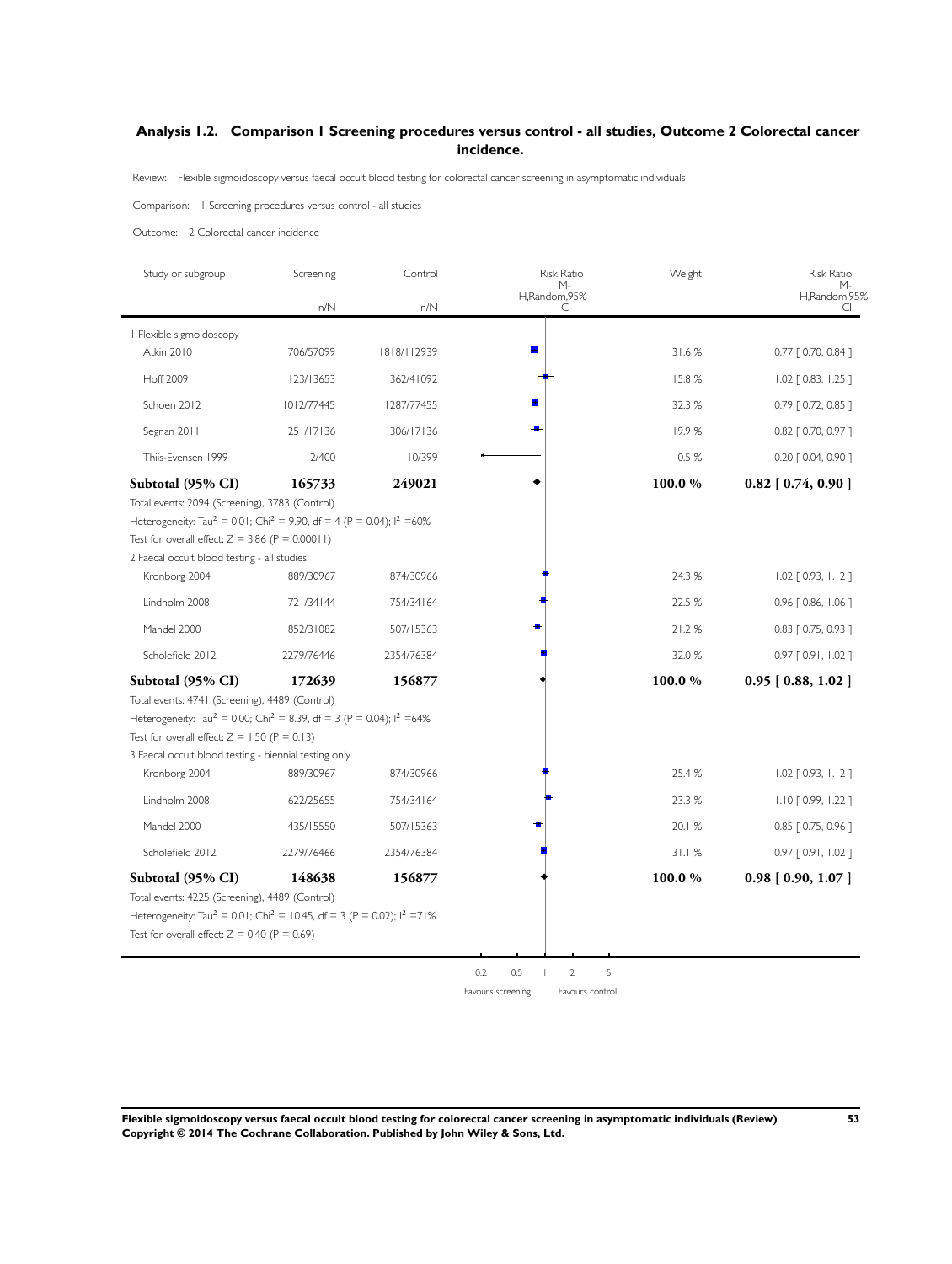## <span id="page-55-0"></span>**Analysis 1.3. Comparison 1 Screening procedures versus control - all studies, Outcome 3 All-cause Mortality.**

Review: Flexible sigmoidoscopy versus faecal occult blood testing for colorectal cancer screening in asymptomatic individuals

Comparison: 1 Screening procedures versus control - all studies

Outcome: 3 All-cause Mortality

| Study or subgroup                                                                                        | Screening   | Control      | <b>Risk Ratio</b><br>$M -$           | Weight | <b>Risk Ratio</b><br>М-  |
|----------------------------------------------------------------------------------------------------------|-------------|--------------|--------------------------------------|--------|--------------------------|
|                                                                                                          | n/N         | n/N          | H,Random,95%<br>CI.                  |        | H,Random,95%<br>C        |
| I Flexible sigmoidoscopy                                                                                 |             |              |                                      |        |                          |
| Atkin 2010                                                                                               | 6775/57099  | 13768/112939 |                                      | 42.9 % | 0.97 [0.95, 1.00]        |
| Schoen 2012 (1)                                                                                          | 9390/77445  | 9627/77445   |                                      | 43.6 % | 0.98 [ 0.95, 1.00 ]      |
| Segnan 2011                                                                                              | 1202/17136  | 1233/17136   |                                      | 13.0 % | 0.97 [0.90, 1.05]        |
| Thiis-Evensen 1999                                                                                       | 55/400      | 35/399       |                                      | 0.6 %  | $1.57$ [ $1.05$ , 2.34 ] |
| Subtotal (95% CI)                                                                                        | 152080      | 207919       |                                      | 100.0% | $0.98$ [ 0.95, 1.01 ]    |
| Total events: 17422 (Screening), 24663 (Control)                                                         |             |              |                                      |        |                          |
| Heterogeneity: Tau <sup>2</sup> = 0.00; Chi <sup>2</sup> = 5.41, df = 3 (P = 0.14); $1^2$ =45%           |             |              |                                      |        |                          |
| Test for overall effect: $Z = 1.46$ (P = 0.14)                                                           |             |              |                                      |        |                          |
| 2 Faecal occult blood testing - all studies                                                              |             |              |                                      |        |                          |
| Kronborg 2004                                                                                            | 12205/30967 | 12248/30966  |                                      | 15.2 % | 1.00 [ 0.98, 1.02 ]      |
| Lindholm 2008                                                                                            | 10591/34144 | 10432/34164  |                                      | 11.5%  | 1.02 [ 0.99, 1.04 ]      |
| Mandel 1999                                                                                              | 10449/31157 | 5186/15394   |                                      | 7.9%   | 1.00 [ 0.97, 1.02 ]      |
| Scholefield 2012                                                                                         | 40681/76466 | 40550/76384  |                                      | 65.4 % | $1.00$ $[0.99, 1.01]$    |
| Subtotal (95% CI)                                                                                        | 172734      | 156908       |                                      | 100.0% | $1.00$ [ 0.99, 1.01 ]    |
| Total events: 73926 (Screening), 68416 (Control)                                                         |             |              |                                      |        |                          |
| Heterogeneity: Tau <sup>2</sup> = 0.0; Chi <sup>2</sup> = 1.96, df = 3 (P = 0.58); l <sup>2</sup> = 0.0% |             |              |                                      |        |                          |
| Test for overall effect: $Z = 0.59$ (P = 0.55)                                                           |             |              |                                      |        |                          |
|                                                                                                          |             |              |                                      |        |                          |
|                                                                                                          |             |              | 0.2<br>0.5<br>$\overline{2}$<br>5    |        |                          |
|                                                                                                          |             |              | Favours screening<br>Favours control |        |                          |

(1) All cancer deaths due to colorectal, prostate, lung and ovarian cancer excluded.

## **A D D I T I O N A L T A B L E S**

|  | Table 1. Characteristics of included studies |  |  |
|--|----------------------------------------------|--|--|
|--|----------------------------------------------|--|--|

| Country                 | Design           | modality | Screening Study pe- Age<br>riod |           | Control<br>group(n) | Screening Men/<br>$\mathbf{group}(\mathbf{n})$ | <b>Women</b> $(n)$ ance <sup>+</sup> $(\%)$ | Compli-        | Follow-up<br>(vears) |
|-------------------------|------------------|----------|---------------------------------|-----------|---------------------|------------------------------------------------|---------------------------------------------|----------------|----------------------|
| United<br><b>States</b> | Volunteers gFOBT |          | 1975-<br>1992*                  | $50 - 80$ | 15394               | A:15570<br>B:15587                             | 22367/<br>24184                             | A: 90<br>B: 90 | 18                   |

**Flexible sigmoidoscopy versus faecal occult blood testing for colorectal cancer screening in asymptomatic individuals (Review) 54 Copyright © 2014 The Cochrane Collaboration. Published by John Wiley & Sons, Ltd.**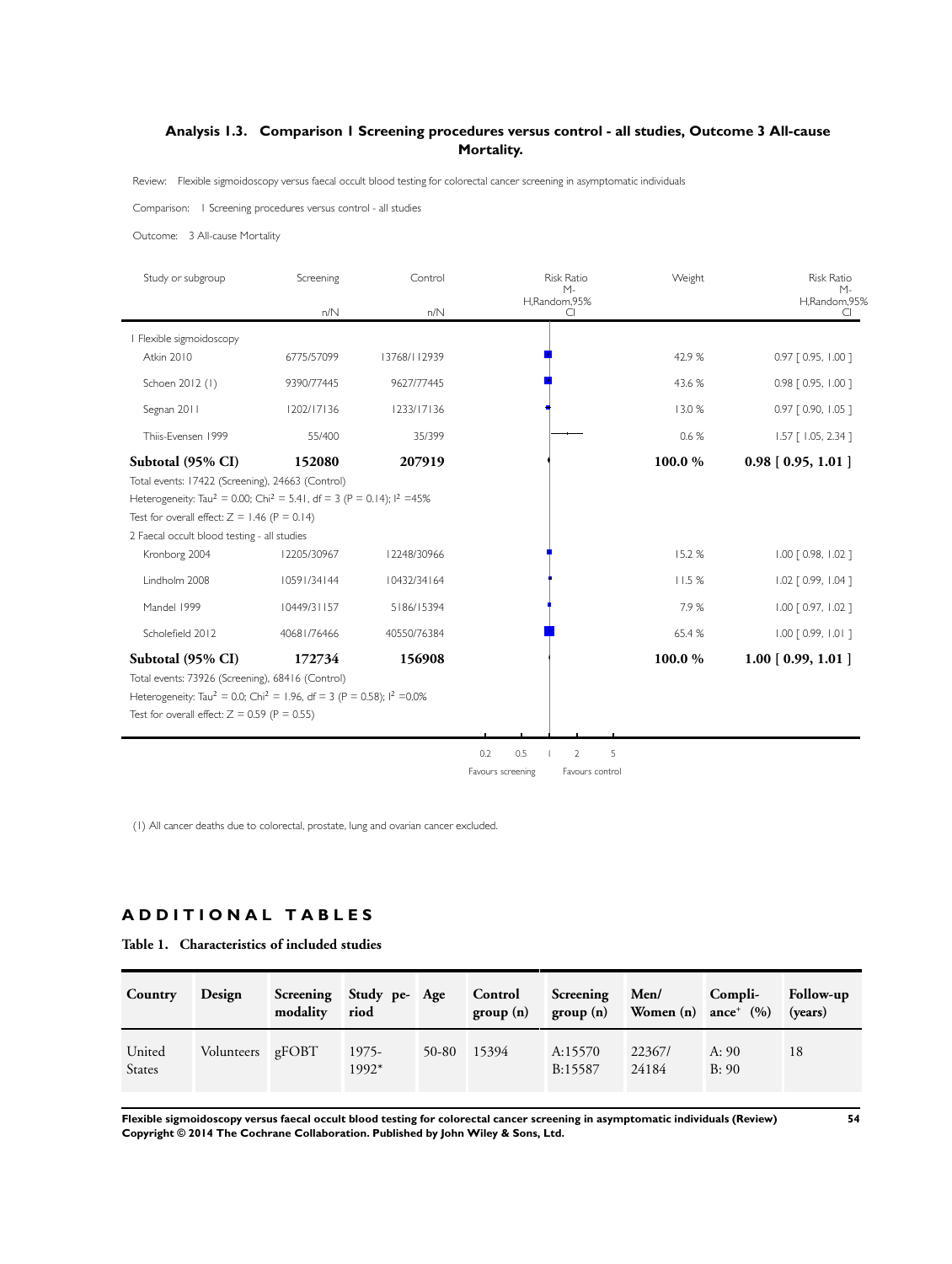| England                  | Population gFOBT<br>based |           | 1981-<br>1995 | 45-74 | 76384  | 76466 | 72172/<br>78079++ | 59                     | Median 11.<br>7                                                             |
|--------------------------|---------------------------|-----------|---------------|-------|--------|-------|-------------------|------------------------|-----------------------------------------------------------------------------|
| Denmark                  | Population gFOBT<br>based |           | 1985-<br>2002 | 45-75 | 30966  | 30967 | 29714/<br>32219   | 67                     | 17                                                                          |
| Sweden                   | Population gFOBT<br>based |           | 1982-<br>1995 | 60-64 | 34164  | 34144 | <b>NR</b>         | 70                     | Median 15.<br>5                                                             |
| United<br>Kingdom        | Volunteers                | <b>FS</b> | 1994-<br>1999 | 55-64 | 112939 | 57099 | 83331/<br>86707   | 71                     | Median 11.<br>$\sqrt{2}$                                                    |
| United<br><b>States</b>  | Volunteers                | <b>FS</b> | 1993-<br>2001 | 55-74 | 77455  | 77445 | 76684/<br>78216   | Single: 87<br>Dual: 51 | Mortality:<br>median 12.<br>$\mathbf{1}$<br>Incidence:<br>median 11.<br>9   |
| Italy                    | Volunteers                | FS        | 1995-<br>1999 | 55-64 | 17136  | 17136 | 17234/<br>17168   | 58                     | Mortality:<br>median 11.<br>$\overline{4}$<br>Incidence:<br>median 10.<br>5 |
| Norway<br>(NORC-<br>CAP) | Population FS<br>based    |           | 1999-<br>2000 | 55-64 | 41092  | 13653 | 50%**             | 65                     | Mortality:<br>Median 6<br>Incidence:<br>median 7                            |
| Norway<br>(TPS)          | Population FS<br>based    |           | 1983          | 50-59 | 399    | 400   | 400/399           | 81                     | 13                                                                          |

### <span id="page-56-0"></span>**Table 1. Characteristics of included studies** (*Continued)*

Characteristics of included studies. \*Hiatus in screening 1982-1986, \*\* Actual figures not reported, A: Annual screening, B: Biennial screening, NR: Not reported, gFOBT: guaiac faecal occult blood test. FS: Flexible Sigmoidoscopy <sup>+</sup>At least 1 round in FOBT trials, ++Sum of men and women does not equal sum of screening and control group due to difference in reporting, please see characteristics of included studies for further explanation.

**Flexible sigmoidoscopy versus faecal occult blood testing for colorectal cancer screening in asymptomatic individuals (Review) 55 Copyright © 2014 The Cochrane Collaboration. Published by John Wiley & Sons, Ltd.**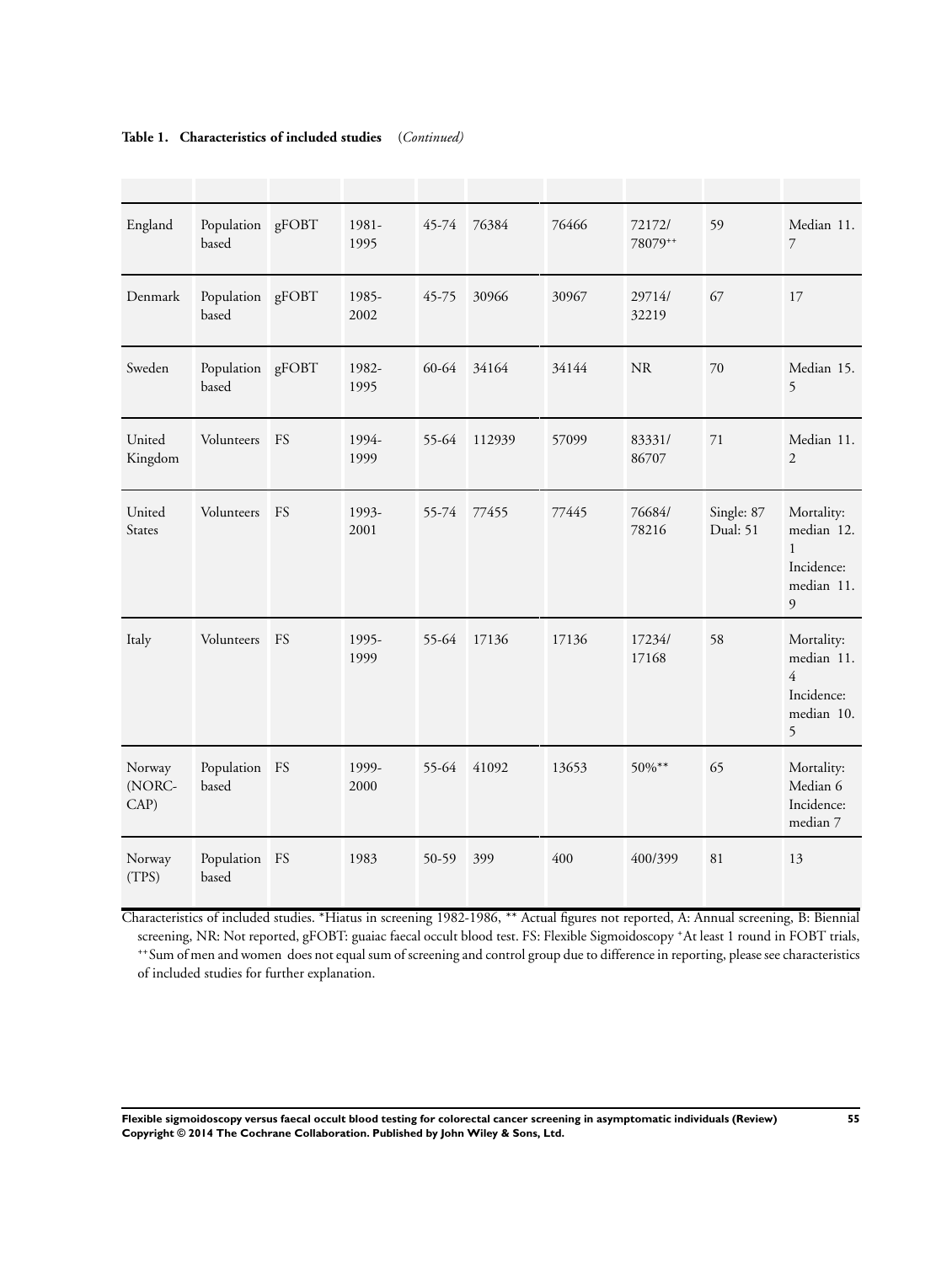|                                             | Screening group<br>Duke classification |                  |                     |                    | Control group<br>Duke classification |                     |                     |                  |  |
|---------------------------------------------|----------------------------------------|------------------|---------------------|--------------------|--------------------------------------|---------------------|---------------------|------------------|--|
| Country                                     | $\mathbf{A}$                           | B                | $\mathbf C$         | D                  | $\mathbf{A}$                         | B                   | $\mathbf C$         | D                |  |
| <b>FOBT</b> trials                          |                                        |                  |                     |                    |                                      |                     |                     |                  |  |
| United<br>States<br>(annual<br>screening)   | 107/354<br>$(30\%)$                    | 101/354<br>(29%) | 80/354<br>(23%)     | 33/354<br>(9%)     | 88/394<br>(22%)                      | 120/394<br>$(30\%)$ | 82/394<br>$(21 \%)$ | 65/394<br>(17%)  |  |
| United<br>States<br>(biennial<br>screening) | 98/368<br>(27%)                        | 95/368<br>(26%)  | 100/368<br>(27%)    | 41/368<br>$(11\%)$ | 88/394<br>(22%)                      | 120/394<br>(30%)    | 82/394<br>(21%)     | 65/394<br>(17%)  |  |
| England                                     | 181/893<br>(20%)                       | 286/893<br>(32%) | 215/893<br>(24%)    | 192/893<br>(22%)   | 95/856<br>$(11\%)$                   | 285/856<br>(33%)    | 264/856<br>(31%)    | 179/856<br>(21%) |  |
| Denmark                                     | 105/481<br>(22%)                       | 164/481<br>(34%) | 90/481<br>(19%)     | 98/481<br>(20%)    | 54/483<br>$(11\%)$                   | 177/483<br>(37%)    | 111/483<br>(23%)    | 114/483<br>(24%) |  |
| Sweden                                      | 124/721<br>(17%)                       | 261/721<br>(36%) | 184/721<br>(26%)    | 152/721<br>(21%)   | 112/754<br>(15%)                     | 260/721<br>(35%)    | 221/754<br>(29%)    | 161/754<br>(21%) |  |
| Flexible sigmoidoscopy trials               |                                        |                  |                     |                    |                                      |                     |                     |                  |  |
| United<br>King-<br>dom                      | NR                                     |                  |                     |                    |                                      |                     |                     |                  |  |
| United<br>States                            | 574/955<br>$(60\%)$                    |                  | 381/955<br>$(40\%)$ |                    | 716/1253<br>(57%)                    |                     | 537/1253<br>(43%)   |                  |  |
| Italy*                                      | 139/251<br>(55%)                       |                  |                     |                    | 154/306<br>$(50\%)$                  |                     | 152/306<br>$(50\%)$ |                  |  |
| Norway<br>+ (NORC-<br>CAP)                  | 33/123<br>(27%)                        |                  | 78/123<br>(63%)     |                    |                                      | 62/362<br>(17%)     |                     | 262/362<br>(72%) |  |
| Norway<br>(TPS)                             | 1/2<br>(50%)                           | $0/2$            | 1/2<br>(50%)        | $0/2$              | $0/10$                               | $5/10$<br>(50%)     | 3/10<br>(30%)       | 2/10<br>(20%)    |  |

### **Table 2. Histologic classification of colorectal cancers in the screening and control groups**

Stages of colorectal cancers diagnosed in the screening and control groups. \*Cancers classified according to the Union for International Cancer Control as non-advanced (Stage I and II) or advanced (Stage III and IV). Non-advanced cancers equals Duke A and B. Advanced cancers equals Duke C and D. <sup>+</sup>The Norwegian NORCCAP trial classified cancers according to a modified Duke

**Flexible sigmoidoscopy versus faecal occult blood testing for colorectal cancer screening in asymptomatic individuals (Review) 56 Copyright © 2014 The Cochrane Collaboration. Published by John Wiley & Sons, Ltd.**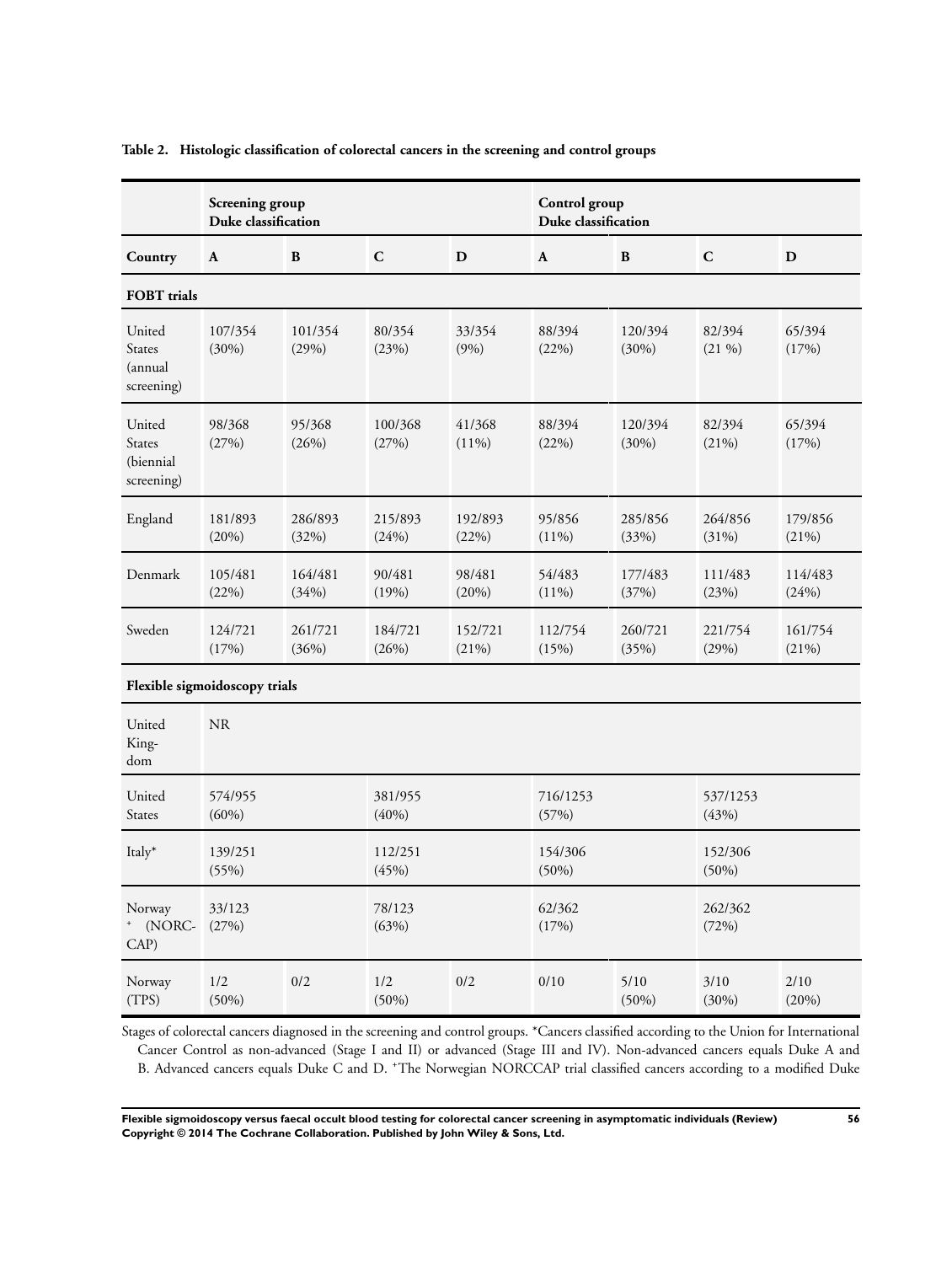<span id="page-58-0"></span>classification system. Duke A and B cancers were classified as "localized", but Duke B cancers infiltrating neighbouring organs without distant metastasis were classified as "advanced". NR: Not reported.

| Study                       | Flex-<br>doscopy | ible sigmoi- Colonoscopy | $B$ leeding <sup>1</sup> | Perforation      | Death<30day days<br>of proce- of surgery<br>$dure2$ |                  | Death <30 Major com- Miscella-<br>plications <sup>3</sup> | neous                  |
|-----------------------------|------------------|--------------------------|--------------------------|------------------|-----------------------------------------------------|------------------|-----------------------------------------------------------|------------------------|
| United<br>States<br>(gFOBT) |                  | 12246                    | 11                       | $\overline{4}$   | NR                                                  | $\rm NR$         | $\rm NR$                                                  | <b>NR</b>              |
| United                      | 107236           |                          | <b>NR</b>                | $\mathfrak{Z}$   | <b>NR</b>                                           | <b>NR</b>        | <b>NR</b>                                                 | <b>NR</b>              |
| States<br>(FS)              |                  | 17672                    | $\rm NR$                 | 19               | <b>NR</b>                                           | <b>NR</b>        | <b>NR</b>                                                 | <b>NR</b>              |
| England<br>(gFOBT)          |                  | 1474                     | $\mathbf{1}$             | 5                | $\boldsymbol{0}$                                    | 5 <sup>4</sup>   | $\mathbf{0}$                                              | 1 <sup>5</sup>         |
| Sweden                      | 2108             |                          | $\boldsymbol{0}$         | $\mathfrak{Z}$   | $\boldsymbol{0}$                                    | $\boldsymbol{0}$ | $\boldsymbol{0}$                                          | $14^{15}$              |
| (gFOBT)                     |                  | 190                      | $1\,$                    | $\sqrt{2}$       | $\boldsymbol{0}$                                    | $\boldsymbol{0}$ | $\boldsymbol{0}$                                          |                        |
| Norway (FS, 12960           |                  |                          | $\boldsymbol{0}$         | $\boldsymbol{0}$ | $\rm NR$                                            | $\boldsymbol{0}$ | $\boldsymbol{0}$                                          | $38^{7}$               |
| NORC-<br>$CAP)^6$           |                  | 2524                     | $\sqrt{4}$               | $\sqrt{6}$       | $\rm NR$                                            | $\boldsymbol{0}$ | $\boldsymbol{0}$                                          | $41^{7}$               |
| United<br>Kingdom           | 403328           |                          | $12^{9}$                 | $\mathbf{1}$     | $6^{10}$                                            | $4^{11}$         | $3^{12}$                                                  | $13^{13}$<br>$172^{7}$ |
| (FS)                        |                  | 2377                     | 9                        | $\overline{4}$   | $1^{14}$                                            |                  |                                                           | $7^7$                  |
| Italy (FS)                  | 9911             |                          | $\boldsymbol{0}$         | $\,1\,$          | $\rm NR$                                            | $\rm NR$         | $\rm NR$                                                  | $607$                  |
|                             |                  | 775                      | $\mathbf{1}$             | $\mathbf{1}$     | $\rm NR$                                            | <b>NR</b>        | <b>NR</b>                                                 | 30 <sup>7</sup>        |
| Norway (FS, 324             |                  |                          | $\mathbf{0}$             | $\boldsymbol{0}$ | $\boldsymbol{0}$                                    | $\boldsymbol{0}$ | $\boldsymbol{0}$                                          | <b>NR</b>              |
| TPS)                        |                  | 302                      | $\boldsymbol{0}$         | $\boldsymbol{0}$ | $\boldsymbol{0}$                                    | $\boldsymbol{0}$ | $\boldsymbol{0}$                                          | <b>NR</b>              |
| <b>TOTAL</b>                | 172871           |                          | 12                       | 5                | $\boldsymbol{6}$                                    | $\overline{4}$   | $\mathfrak{z}$                                            | 376                    |
|                             |                  | 37560                    | 27                       | 22               | $\mathbf{1}$                                        | 5                |                                                           |                        |

### **Table 3. Physical complications to screening**

<sup>1</sup> Those admitted to hospital due to bleeding

 $2$  Death within 30 days of endoscopic screening or work-up

<sup>3</sup> Bleeding, perforation and death excluded

<sup>4</sup> Myocardial infarction, 1 anastomotic leak, 2 pulmonary embolus, 1 carcinomatosis

<sup>5</sup> Snare entrapment<br><sup>6</sup> Includes individuals aged 50-64 years

**Flexible sigmoidoscopy versus faecal occult blood testing for colorectal cancer screening in asymptomatic individuals (Review) 57 Copyright © 2014 The Cochrane Collaboration. Published by John Wiley & Sons, Ltd.**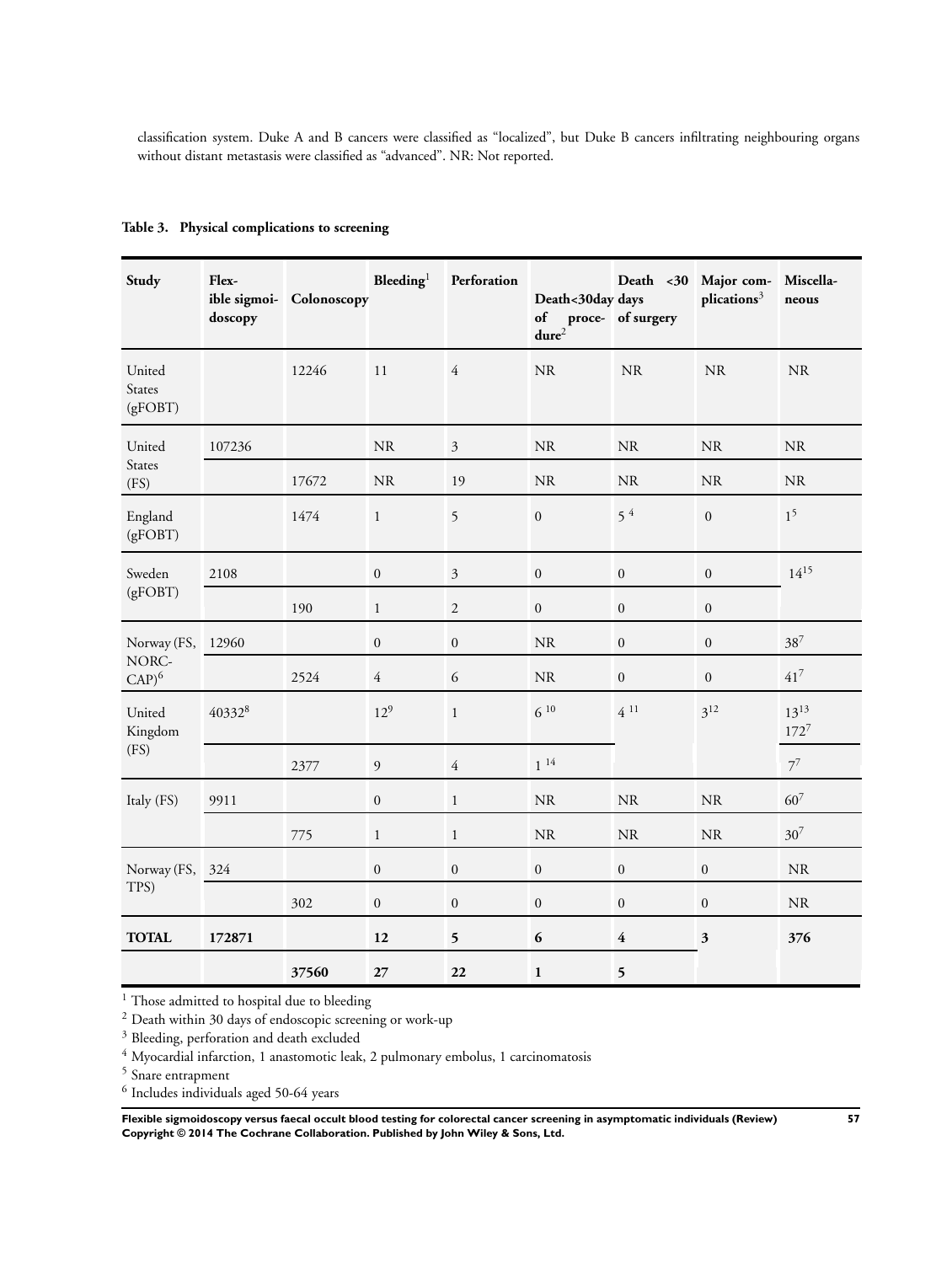<span id="page-59-0"></span><sup>7</sup> Minor events not requiring hospitalisation

8 342 individuals had a baseline colonoscopy screening procedure due to strong family history of CRC and is included in the colonoscopy figures

9 Includes 3 individuals with glutaraldehyde colitis

 $10\,$  3 myocardial infarction, 1 cardiomyopathy, 1 intracerebral haemorrhage, 1 lung cancer

- <sup>11</sup> 2 cardiovascular, 1 respiratory, 1 septicaemia
- $12$  2 myocardial infarction, 1 pulmonary embolus
- $13\,$  5 cases of definite glutaraldehyde colitis and 8 probable cases

<sup>14</sup> Myocardial infarction

<sup>15</sup> 14 patients who had a laparotomy had complications which prolonged their hospital stay

FS: Flexible sigmoidoscopy. gFOBT: Faecal occult blood test. NORCCAP: Norwegian colorectal cancer prevention trial. TPS: Telemark polyp study

|                                 |                       |            | Screening group |                     |            | Control group | Risk ratio<br>(95% CI) |                            |
|---------------------------------|-----------------------|------------|-----------------|---------------------|------------|---------------|------------------------|----------------------------|
| Study                           | Screening<br>modality | Personyear | Deaths (n)      | Deaths/<br>100000py | Personyear | Deaths (n)    | Deaths/<br>100000py    |                            |
| US (annual) gFOBT               |                       | 240325     | 121             | 50                  | 237420     | 177           | 75                     | $0.68$ $(0.54 -$<br>0.96   |
| <b>US</b><br>(biennial)         | gFOBT                 | 240163     | 148             | 61                  | 237420     | 177           | 75                     | $0.83$ $(0.66 -$<br>1.03)  |
| England                         | gFOBT                 | 1296712    | 1176            | 91                  | 1296614    | 1300          | 100                    | 0.91 (0.84-<br>0.98)       |
| Denmark                         | gFOBT                 | 431190     | 362             | 84                  | 430755     | 431           | 100                    | 0.84 (0.73-<br>0.96        |
| Sweden                          | gFOBT                 | 471072     | 252             | 53                  | 471980     | 300           | 64                     | $0.84$ $(0.71 -$<br>0.99)  |
| $\ensuremath{\text{UK}}\xspace$ | <b>FS</b>             | 620045     | 189             | 30                  | 1224523    | 538           | 44                     | $0.69$ $(0.59 -$<br>0.82)  |
| US                              | FS                    | 868966*    | 252             | 29                  | 874358*    | 341           | 39                     | $0.74$ $(0.63 -$<br>(0.88) |
| Italy                           | FS                    | 186745     | 65              | 35                  | 187532     | 83            | $44\,$                 | $0.78$ $(0.57 -$<br>1.08)  |
| Norway<br>(NORC-<br>CAP)        | <b>FS</b>             | $\rm NR$   | 24              | <b>NR</b>           | NR         | 99            | <b>NR</b>              | $0.73$ $(0.47 -$<br>1.14)  |

## **Table 4. Mortality rates in screening and control groups**

**Flexible sigmoidoscopy versus faecal occult blood testing for colorectal cancer screening in asymptomatic individuals (Review) 58 Copyright © 2014 The Cochrane Collaboration. Published by John Wiley & Sons, Ltd.**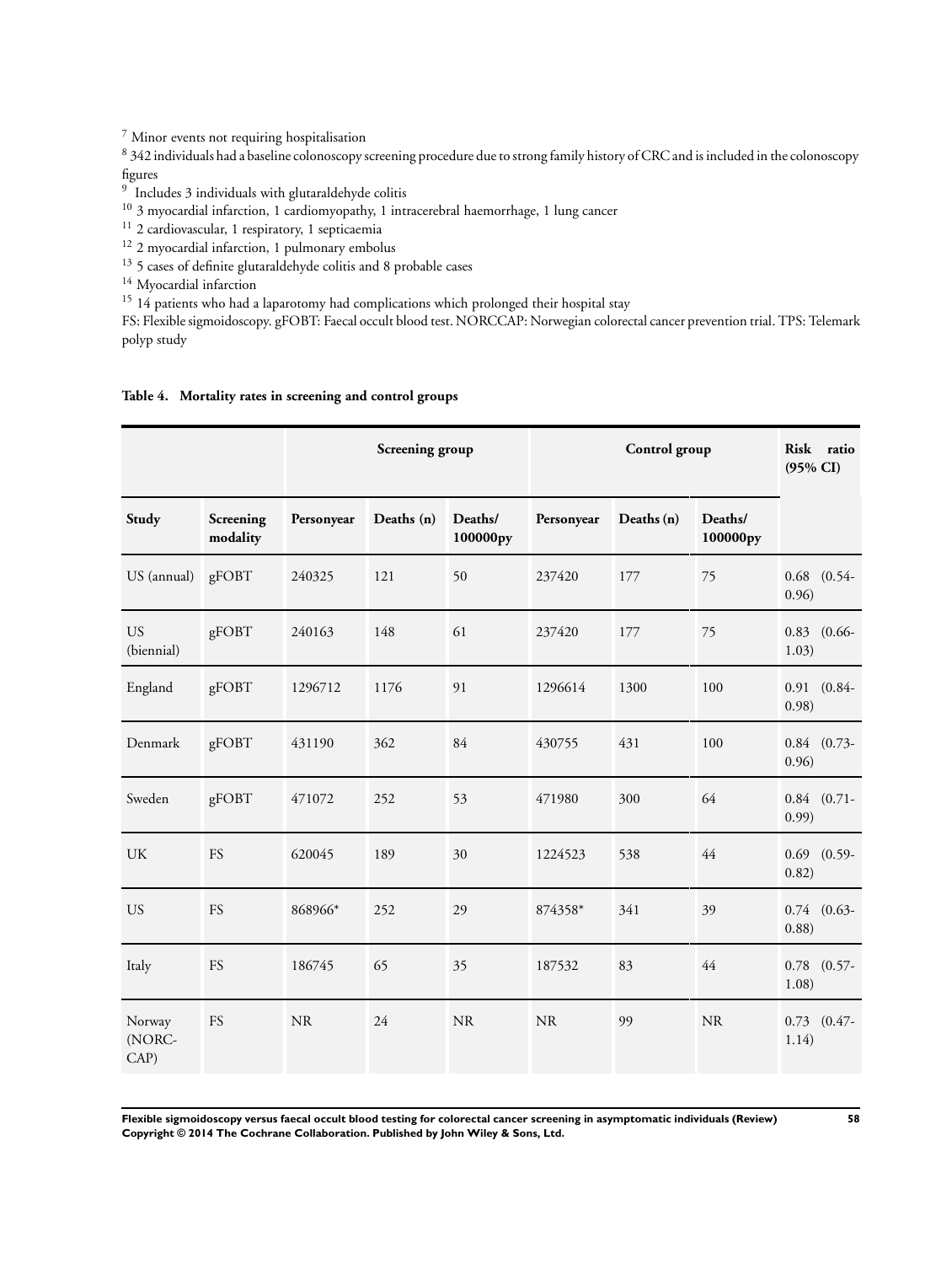## <span id="page-60-0"></span>**Table 4. Mortality rates in screening and control groups** (*Continued)*

| Norway<br>(TPS) | FS | NR | NR | NR | NR | $0.33$ $(0.03 -$<br>3.18) |
|-----------------|----|----|----|----|----|---------------------------|
|                 |    |    |    |    |    |                           |

Mortality rates in screening and control groups, NR: Not reported; gFOBT: guaiac faecal occult blood test; FS: Flexible sigmoidoscopy; py: person year; US: United States; UK: United Kingdom. \*Estimated numbers.

### **Table 5. Incidence rates in screening and control groups**

|                            |                       |            | Screening group |                    | Control group |             |                    | Risk ratio<br>(95% CI)          |
|----------------------------|-----------------------|------------|-----------------|--------------------|---------------|-------------|--------------------|---------------------------------|
| Study                      | Screening<br>modality | Personyear | Cases $(n)$     | Cases/<br>100000py | Personyear    | Cases $(n)$ | Cases/<br>100000py |                                 |
| US (annual) gFOBT          |                       | 235584     | 417             | 177                | 232612        | 507         | 218                | $0.81$ $(0.72 -$<br>0.92)       |
| <b>US</b><br>(biennial)    | gFOBT                 | 235513     | 435             | 184                | 232612        | 507         | 218                | $0.85$ $(0.75 -$<br>0.96)       |
| England                    | gFOBT                 | 1286526    | 2279            | 177                | 1286877       | 2354        | 183                | $0.97$ $(0.91 -$<br>1.03)       |
| Denmark                    | gFOBT                 | 431190     | 889             | 206                | 430755        | 874         | 203                | $1.02 \quad (0.93$<br>1.12)     |
| Sweden                     | gFOBT                 | 471072     | 721             | 153                | 471980        | 754         | 160                | 1.10 (0.99-<br>1.22)            |
| UK                         | <b>FS</b>             | 620045     | 706             | 114                | 1224523       | 1818        | 148                | $0.77$ $(0.70-$<br>0.84)        |
| US                         | <b>FS</b>             | 850420*    | 1012            | 119                | 846710*       | 1287        | 152                | 0.78 (0.72-<br>0.85)            |
| Italy                      | FS                    | 174177     | 251             | 144                | 173437        | 306         | 176                | $0.82$ $(0.70 -$<br>0.97)       |
| Nor-<br>way (NOR-<br>CCAP) | <b>FS</b>             | 91449*     | 123             | 135                | 274242*       | 362         | 132                | $1.02$ $(0.83 -$<br>1.25)       |
| Norway<br>(TPS)            | FS                    | <b>NR</b>  | $\sqrt{2}$      | <b>NR</b>          | <b>NR</b>     | 10          | $\rm NR$           | $0.20$ $(0.04 -$<br>$(0.90)$ ** |

Incidence rates in screening and control groups. \*Estimated numbers; \*\*From publication; gFOBT: guaiac faecal occult blood test; FS: Flexible sigmoidoscopy; py:person year; CI: Confidence interval; US: United States; UK: United Kingdom; NR: Not reported.

**Flexible sigmoidoscopy versus faecal occult blood testing for colorectal cancer screening in asymptomatic individuals (Review) 59 Copyright © 2014 The Cochrane Collaboration. Published by John Wiley & Sons, Ltd.**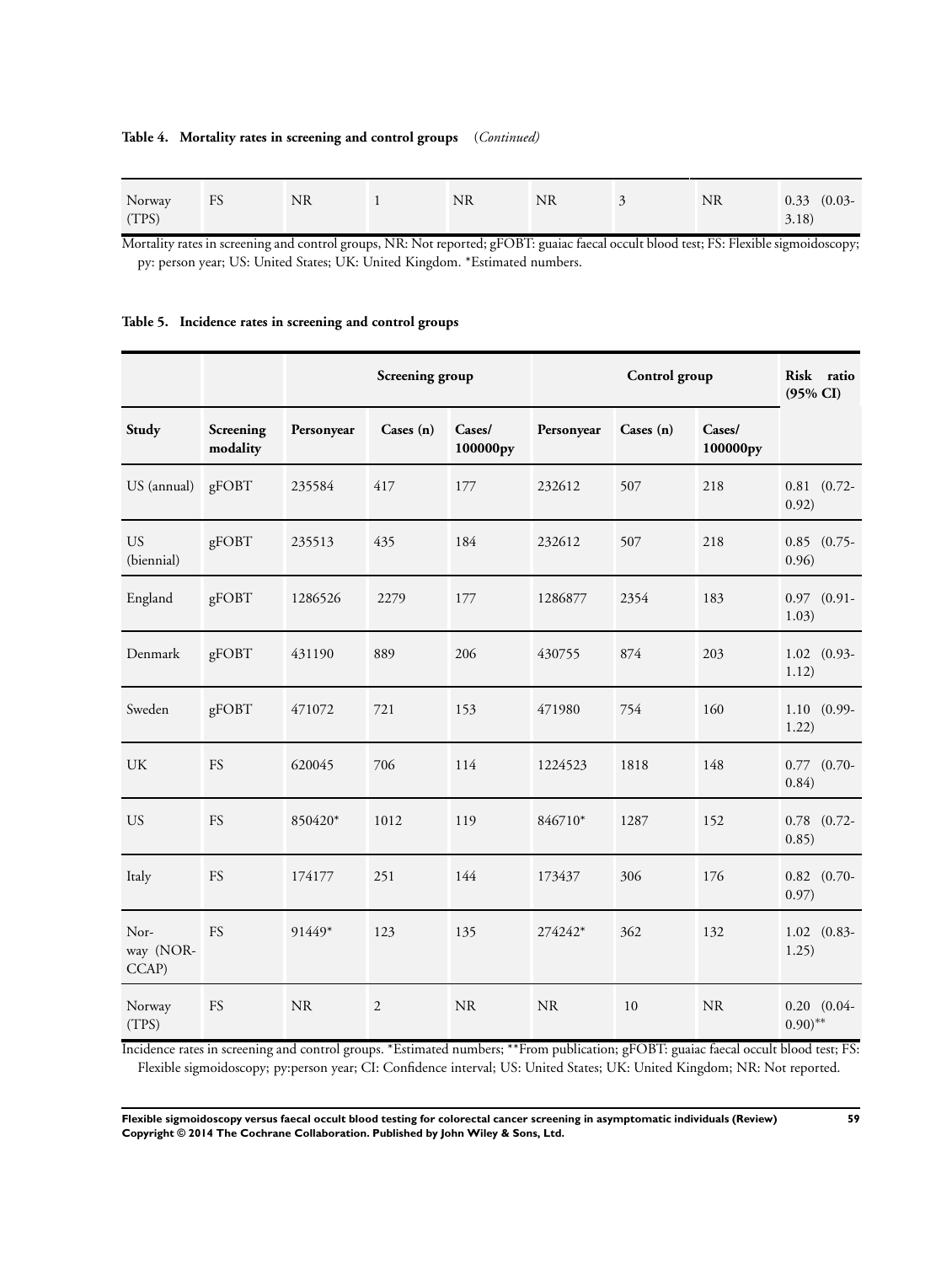## <span id="page-61-0"></span>**A P P E N D I C E S**

### **Appendix 1. MEDLINE (faecal occult blood) search strategy**

- #1 exp Colorectal Neoplasms/
- #2 exp Colonic Neoplasms/
- #3 exp Rectal Neoplasms/

#4 ((colorectal\* or CRC or colon\* or bowel\* or rectal or rectum or sigmoid or anal or anus) and (cancer or neoplasm\* or tumor\* or tumour or carcinom\* or sarcom\* or adenocarcinom\* or adeno?carcinom\* or adenom\* or lesion\*)).mp.

- #5 1 or 2 or 3 or 4
- #6 exp Occult Blood/
- #7 exp Immunochemistry/

#8 (faecal or fecal or feces or faeces or gFOBT or FOBT or FOB or FIT or haemoccult or hemoccult or sensa or heamoccultsensa or hemocare or hema screen or hemascreen or hemacheck or hema check or hemawipe or hema wipe or hemofec or hemofecia or fecatest or fecatwin or coloscreen or seracult or ez?detect or colocare or flexsure or hemmoquant or immocare or hemochaser or bayer detect or hemeselect or immudia or monohaem or insure or hemodia or instant?view or immocare or magstream or guaiac or occult blood or (stool adj3 occult) or (gaiac\* adj2 smear\*)).mp.

#9 ((((immunochemical\* adj3 (test\* or screen\* or diagn\*)) or immunologic\*) adj3 (test\* or screen\* or diagn\*)) or enzyme or EIA or assay or RPHA or latex or agglutin\* or monocl\* or polyclo\*).mp.

#10 6 or 7 or 8 or 9

#11 exp Mass Screening/

- #12 exp Population Surveillance/
- #13 (screen\* or test\* or (population\* adj2 surveillance) or (early adj3 detect\*) or (early adj3 prevent\*)).mp.
- #14 11 or 12 or 13
- #15 5 and 10 and 14
- #16 randomized controlled trial.pt.
- #17 controlled clinical trial.pt.
- #18 randomized.ab.
- #19 placebo.ab.
- #20 clinical trial.sh.
- #21 randomly.ab.
- #22 trial.ti.
- #23 16 or 17 or 18 or 19 or 20 or 21 or 22
- #24 humans.sh.
- #25 23 and 24
- #26 15 and 25

### **Appendix 2. MEDLINE (flexible sigmoidoscopy) search strategy**

- #1 exp Colorectal Neoplasms/
- #2 exp Colonic Neoplasms/
- #3 exp Rectal Neoplasms/

#4 ((colorectal\* or CRC or colon\* or bowel\* or intestine\* or large intestine\* or rectal or rectum or sigmoid or anal or anus) and (cancer or neoplasm<sup>\*</sup> or malign<sup>\*</sup> or tumor<sup>\*</sup> or tumour<sup>\*</sup> or carcinom<sup>\*</sup> or sarcom<sup>\*</sup> or adenocarcinom<sup>\*</sup> or adeno?carcinom<sup>\*</sup> or adenom\* or lesion\*)).mp.

- $#5$  1 or 2 or 3 or 4
- #6 exp Endoscopy, Gastrointestinal/
- #7 exp Colonoscopy/
- #8 exp Sigmoidoscopy/
- #9 exp Proctoscopy/

#10 (endoscop\* or proctoscop\* or colonoscop\* or sigmoidoscop\* or rectosigmoidoscop\* or proctosigmoidoscop\* or COL or SIG or FSIG or (flex\* adj3 sig\*)).mp.

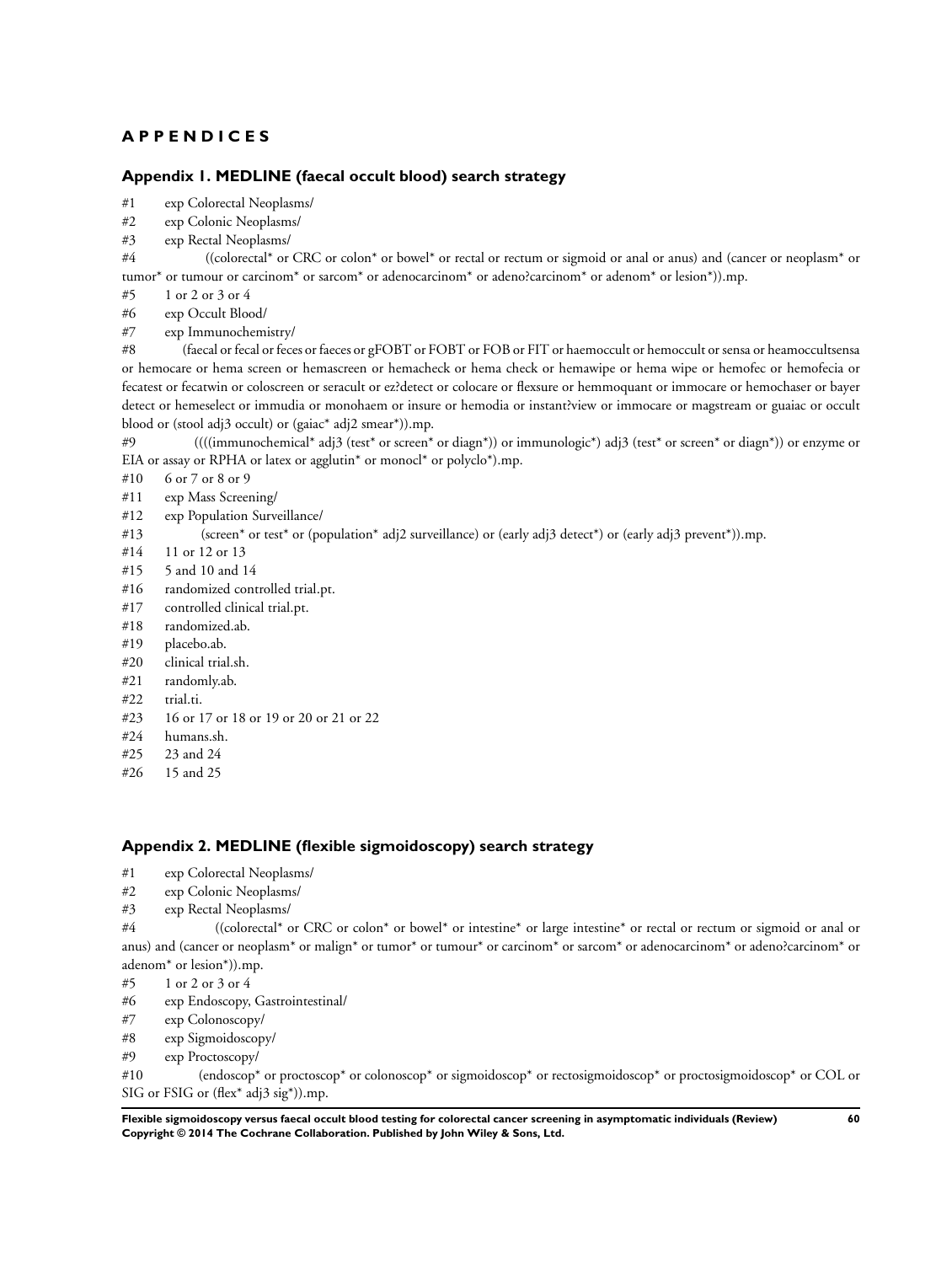- <span id="page-62-0"></span>#11 6 or 7 or 8 or 9 or 10
- #12 exp Mass Screening/
- #13 exp Population Surveillance/

#14 (screen\* or test\* or (population\* adj2 surveillance) or (early adj3 detect\*) or (early adj3 prevent\*)).mp. [mp=protocol supplementary concept, rare disease supplementary concept, title, original title, abstract, name of substance word, subject heading word, unique identifierl

#15 12 or 13 or 14

- #16 5 and 11 and 15
- #17 randomized controlled trial.pt.
- #18 controlled clinical trial.pt.
- #19 randomized.ab.
- #20 placebo.ab.
- #21 clinical trial.sh.
- #22 randomly.ab.
- #23 trial.ti.
- #24 17 or 18 or 19 or 20 or 21 or 22 or 23
- $#25$  humans sh.
- #26 24 and 25
- #27 16 and 26

### **Appendix 3. EMBASE (faecal occult blood) search strategy**

- #1 exp colorectal tumor/
- #2 exp colorectal cancer/
- #3 exp colorectal carcinoma/
- #4 exp colorectal adenoma/
- #5 exp colon tumor/
- #6 exp colon cancer/
- #7 exp colon carcinoma/
- #8 exp colon adenoma/
- #9 exp colon adenocarcinoma/
- #10 exp rectum tumor/
- #11 exp rectum cancer/
- #12 exp rectum carcinoma/
- #13 exp rectum adenoma/

#14 ((colorectal\* or CRC or colon or colonic or bowel\* or intestine or large intestine or rectal or rectum or sigmoid or anal or anus) and (cancer or neoplasm<sup>\*</sup> or malign<sup>\*</sup> or tumor<sup>\*</sup> or tumour or carcinom<sup>\*</sup> or sarcom<sup>\*</sup> or adenocarcinom<sup>\*</sup> or adeno?carcinom<sup>\*</sup> or adenom\* or lesion\*)).m˙titl.

#15 1 or 2 or 3 or 4 or 5 or 6 or 7 or 8 or 9 or 10 or 11 or 12 or 13 or 14

- #16 exp occult blood/
- #17 exp feces analysis/
- #18 exp immunochemistry/

#19 (faecal or fecal or feces or faeces or gFOBT or FOBT or FOB or FIT or haemoccult or hemoccult or sensa or heamoccultsensa or hemocare or hema screen or hemascreen or hemacheck or hema check or hemawipe or hema wipe or hemofec or hemofecia or fecatest or fecatwin or coloscreen or seracult or ez?detect or colocare or flexsure or hemmoquant or immocare or hemochaser or bayer detect or hemeselect or immudia or monohaem or insure or hemodia or instant?view or immocare or magstream or guaiac or occult blood or (stool adj3 occult) or (gaiac\* adj2 smear\*)).mp.

#20 ((((immunochemical\* adj3 (test\* or screen\* or diagn\*)) or immunologic\*) adj3 (test\* or screen\* or diagn\*)) or enzyme or EIA or assay or RPHA or latex or agglutin\* or monocl\* or polyclo\*).mp.

- #21 16 or 17 or 18 or 19 or 20
- #22 exp mass screening/
- #23 exp health survey/

**Flexible sigmoidoscopy versus faecal occult blood testing for colorectal cancer screening in asymptomatic individuals (Review) 61 Copyright © 2014 The Cochrane Collaboration. Published by John Wiley & Sons, Ltd.**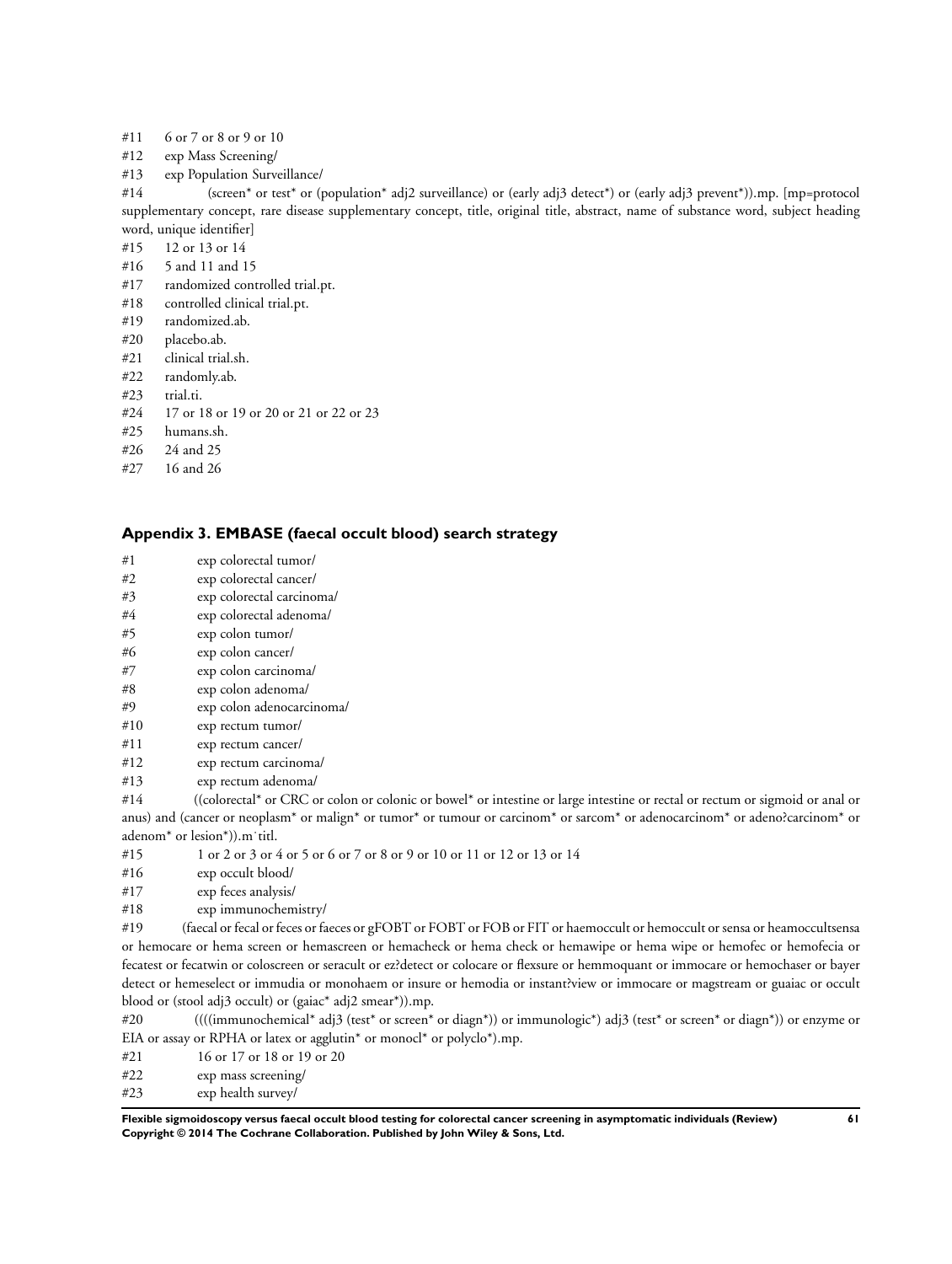<span id="page-63-0"></span>

| #24 | (screen* or test* or (population* adj2 surveillance) or (early adj3 detect*) or (early adj3 prevent*)).m titl.           |
|-----|--------------------------------------------------------------------------------------------------------------------------|
| #25 | 22 or 23 or 24                                                                                                           |
| #26 | 15 and 21 and 25                                                                                                         |
| #27 | randomized controlled trial/                                                                                             |
| #28 | randomization/                                                                                                           |
| #29 | controlled study/                                                                                                        |
| #30 | multicenter study/                                                                                                       |
| #31 | phase 3 clinical trial/                                                                                                  |
| #32 | phase 4 clinical trial/                                                                                                  |
| #33 | "human*".ti,ab.                                                                                                          |
| #34 | $(animal* or nonhuman*).ti, ab.$                                                                                         |
| #35 | 27 or 28 or 29 or 30 or 31 or 32                                                                                         |
| #36 | 33 and 34                                                                                                                |
| #37 | 34 not 33                                                                                                                |
| #38 | 35 not 37                                                                                                                |
| #39 | 26 and 38                                                                                                                |
| #40 | (canin* or dog* or rodent* or rat* or mouse or mice* or animal* or mammal* or mice* or bird* or fish* or trout*).m titl. |
| #41 | 39 not 40                                                                                                                |
|     |                                                                                                                          |

## **Appendix 4. EMBASE (flexible sigmoidoscopy) search strategy**

- #1 exp colorectal cancer/
- #2 exp colorectal tumor/
- #3 exp colorectal carcinoma/
- #4 exp colorectal adenoma/
- #5 exp colon cancer/
- #6 exp colon carcinoma/
- #7 exp colon cancer/
- #8 exp colon adenoma/
- #9 exp colon adenocarcinoma/
- #10 exp colon tumor/
- #11 exp rectum cancer/
- #12 exp rectum tumor/
- #13 exp rectum carcinoma/
- #14 exp rectum adenoma/

#15 ((colorectal\* or CRC or colon or colonic or bowel\* or intestine or large intestine or rectal or rectum or sigmoid or anal or anus) and (cancer or neoplasm\* or malign\* or tumor\* or tumour\* or carcinom\* or sarcom\* or adenocarcinom\* or adeno?carcinom\* or adenom\* or lesion\*)).m˙titl.

- #16 1 or 2 or 3 or 4 or 5 or 6 or 7 or 8 or 9 or 10 or 11 or 12 or 13 or 14 or 15
- #17 exp gastrointestinal endoscopy/
- #18 exp colonoscopy/
- #19 exp sigmoidoscopy/
- #20 exp rectoscopy/
- #21 (endoscop\* or proctoscop\* or colonoscop\* or sigmoidoscop\* or rectosigmoidoscop\* or proctosigmoidoscop\* or COL or SIG or FSIG or (flex\* adj3 sig\*)).mp.
- #22 17 or 18 or 19 or 20 or 21
- #23 exp mass screening/
- 
- $#24$  exp health survey/<br> $#25$  (screen\* or #25 (screen\* or test\* or (population\* adj2 surveillance) or (early adj3 detect\*) or (early adj3 prevent\*)).m˙titl.
- #26 23 or 24 or 25
- #27 16 and 22 and 26
- #28 randomized controlled trial/

**Flexible sigmoidoscopy versus faecal occult blood testing for colorectal cancer screening in asymptomatic individuals (Review) 62 Copyright © 2014 The Cochrane Collaboration. Published by John Wiley & Sons, Ltd.**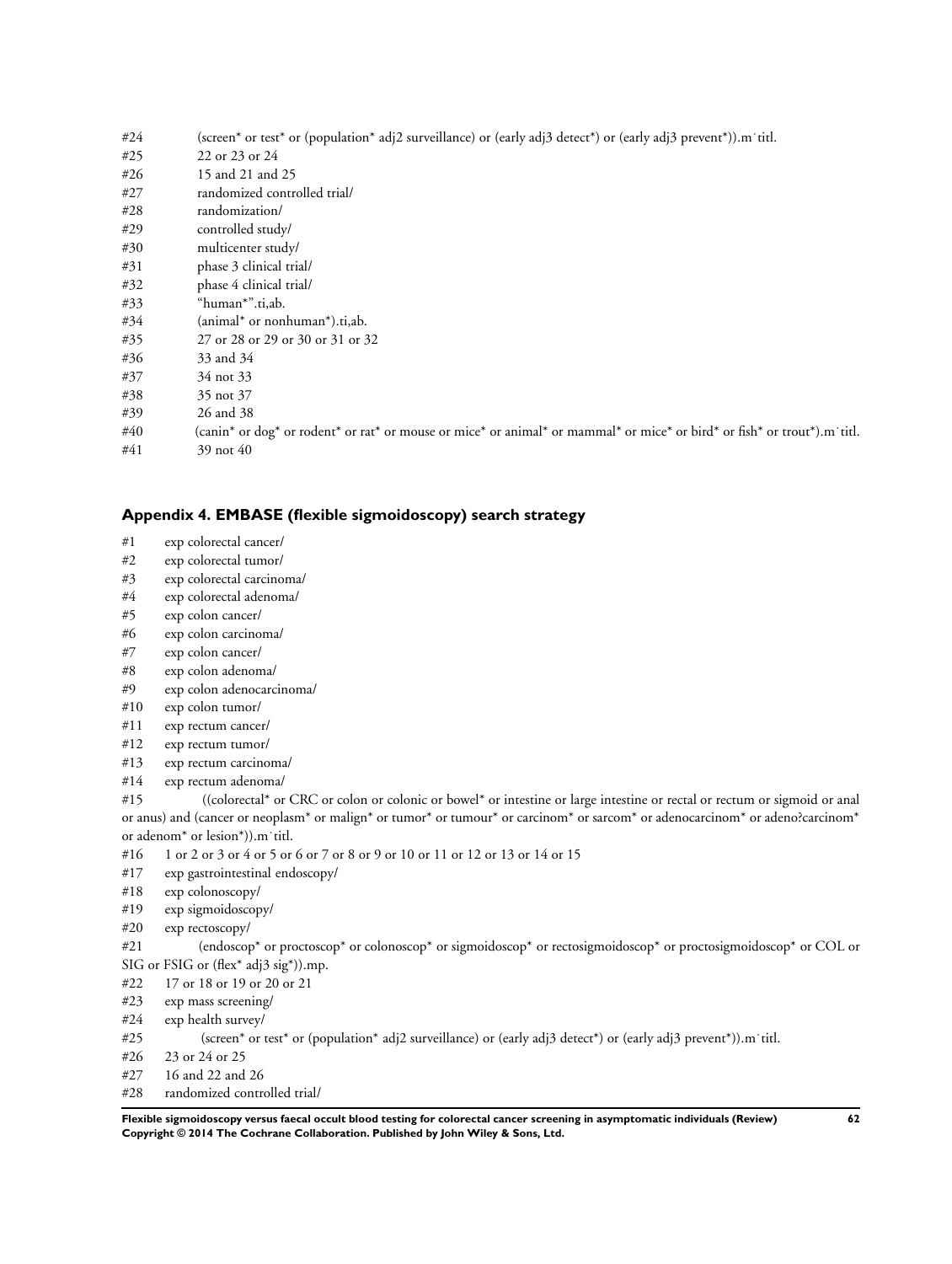- <span id="page-64-0"></span>#29 randomization/
- #30 controlled study/
- #31 multicenter study/
- #32 phase 3 clinical trial/
- #33 phase 4 clinical trial/
- #34 "human\*".ti,ab.
- #35 (animal\* or nonhuman\*).ti,ab.
- #36 28 or 29 or 30 or 31 or 32 or 33
- #37 34 and 35
- #38 35 not 37
- #39 36 not 38
- #40 27 and 39
- #41 (canin\* or dog\* or rodent\* or rat\* or mouse or mice\* or animal\* or mammal\* or mice\* or #bird\* or fish\* or trout\*).m˙titl.
- #42 40 not 41

## **Appendix 5. The Cochrane Library (faecal occult blood) search strategy**

- #1 MeSH descriptor Colorectal Neoplasms explode all trees
- #2 MeSH descriptor Colonic Neoplasms explode all trees
- #3 MeSH descriptor Rectal Neoplasms explode all trees

#4 (colorectal\* or CRC or colon\* or bowel\* or intestine\* or large intestine\* or rectal or rectum or sigmoid or anal or anus) and (cancer or neoplasm\* or malign\* or tumor or tumour\* or carcinom\* or sarcom\* or adenocarcinom\* or adeno?carcinom\* or adenom\* or lesion\*

- #5 (#1 OR #2 OR #3 OR #4)
- #6 MeSH descriptor Occult Blood explode all trees
- #7 MeSH descriptor Immunochemistry explode all trees

#8 (faecal or fecal or feces or faeces or gFOBT or FOBT or FOB or FIT or haemoccult or hemoccult or sensa) or (heamoccultsensa or hemocare or hema screen or hemascreen or hemacheck or hema check or hemawipe or hema wipe) or (hemofec or hemofecia or fecatest or fecatwin or coloscreen or seracult or ez?detect or colocare or flexsure) or (hemmoquant or immocare or hemochaser or bayer detect or hemeselect or immudia or monohaem or insure or hemodia or instant?view or magstream or guaiac or occult blood) or (stool near3 occult) or (gaiac\* near2 smear\*)

#9 (immunochemical\* near3 (test\* or screen\* or diagn\*)) or (immunologic\* near3 (test\* or screen\* or diagn\*)) or (enzyme or EIA or assay or RPHA or latex or agglutin\* or monocl\* or polyclo\*)

- #10 (#6 OR #7 OR #8 OR #9)
- #11 MeSH descriptor Mass Screening explode all trees
- #12 MeSH descriptor Population Surveillance explode all trees
- #13 (screen\* or test\*) or (population\* near2 surveillance) or (early near3 detect\*) or (early near3 prevent\*)
- #14 (#11 OR #12 OR #13)
- #15 (#5 AND #10 AND #14)

## **Appendix 6. The Cochrane Library (flexible sigmoidoscopy) search strategy**

- #1 MeSH descriptor Colorectal Neoplasms explode all trees
- #2 MeSH descriptor Colonic Neoplasms explode all trees
- #3 MeSH descriptor Rectal Neoplasms explode all trees

#4 (colorectal\* or CRC or colon\* or bowel\* or intestine\* or large intestine\* or rectal or rectum or sigmoid or anal or anus) and (cancer or neoplasm\* or malign\* or tumor\* or tumour\* or carcinom\* or sarcom\* or adenocarcinom\* or adeno?carcinom\* or adenom\* or lesion\*

- #5 (#1 OR #2 OR #3 OR #4)
- #6 MeSH descriptor Endoscopy explode all trees
- #7 MeSH descriptor Colonoscopy explode all trees
- #8 MeSH descriptor Sigmoidoscopy explode all trees

**Flexible sigmoidoscopy versus faecal occult blood testing for colorectal cancer screening in asymptomatic individuals (Review) 63 Copyright © 2014 The Cochrane Collaboration. Published by John Wiley & Sons, Ltd.**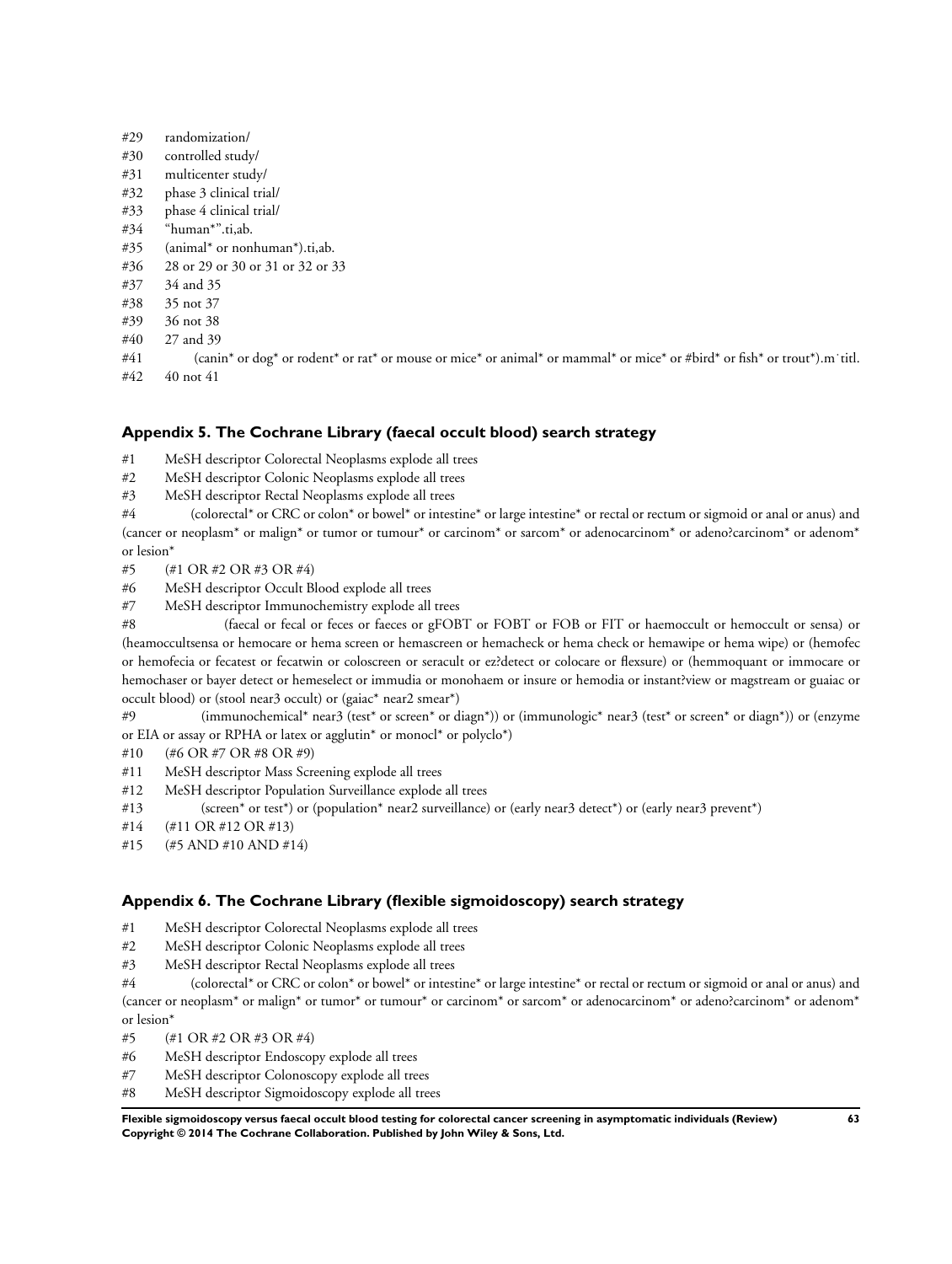- #9 MeSH descriptor Proctoscopy explode all trees
- #10 (endoscop\* or proctoscop\* or colonoscop\* or sigmoidoscop\* or rectosigmoidoscop\* or proctosigmoidoscop\* or COL or
- SIG or FSIG) or (flex\* near3 sig\*)
- #11 (#6 OR #7 OR #8 OR #9 OR #10)
- #12 MeSH descriptor Mass Screening explode all trees
- #13 MeSH descriptor Population Surveillance explode all trees
- #14 (screen\* or test\*) or (population\* near2 surveillance) or (early near3 detect\*) or (early near3 prevent\*)
- #15 (#12 OR #13 OR #14)
- #16 (#5 AND #11 AND #15)

## **F E E D B A C K**

### **Risk of bias in included studies, 25 October 2013**

#### **Summary**

Name: John Brodersen

Email Address: john.brodersen@sund.ku.dk

Affiliation: The Research Unit and Section of General Practice, Department of Public Health, Faculty of Health Sciences, University of Copenhagen

Comment: In the present study's paragraph "Risk of bias in included studies" Holme et al. write: "In general, the risk of bias was judged as low." In the paragraph "Characteristics of included studies" the four randomised controlled trials (RCTs) on faecal occult blood test screening (FOBT-screening) are all judged by Holme et al. to have low risk of bias in six bias-categories except for the study by Kewenter et al. from 1994 where Holme et al. judge it to be unclear if there is any bias in the category "Random sequence generation (selection bias)".

In a previous study about potential biases in colorectal cancer screening using faecal occult blood test we identified six biases, of which five favour screening.(1) Therefore we concluded that a 16% relative risk reduction in colorectal cancer mortality found in the latest updated Cochrane review on FOBT-screening was overestimated. These identified biases in the four FOBT-screening RCTs could also affect the estimates calculated by Holme et al. in the present Cochrane review.

Reference List

(1) Riboe DG, Dogan TS, Brodersen J. Potential biases in colorectal cancer screening using faecal occult blood test. J Eval Clin Pract 2012 Feb 14.

I agree with the conflict of interest statement below:

I certify that I have no affiliations with or involvement in any organization or entity with a financial interest in the subject matter of my feedback.

### **Reply**

Reply from authors received November 8th, 2013.

We thank Dr Brodersen for his comment to our review. In their cited article, Brodersen et al identified six potential biases which may have overestimated the effect of FOBT screening on colorectal cancer mortality and focused on the CRC screening specific items mode of detection, place of surgery and diagnostic delay. 1 We regret that Brodersen et al did not receive replies from other authors than those of the Funen trial in their effort to assess whether there actually were important biases in the four FOBT trials. All of the three biases mentioned arise when the participants included in the trial are treated differently than those who are selected as controls. In general it may be difficult to determine whether a difference in follow-up and treatment is a bias or a part of the intervention.

We agree with Brodersen et al that if controls had a less sensitive follow-up (e.g. distal endoscopy plus double contrast barium enema) than screenees (e.g. colonoscopy) and were treated in less specialized centers, the results could be biased in favor of screening. However, for example, in the Funen trial, only 22% of cancers were detected at screening (197 out of 889). 2 The other 78% of the cancers in the screening group were symptomatic CRCs which presumably had a work-up similar to the general population. Regarding treatment at specialized centers, 62.4% of screenees in the Funen trial were treated at the University hospital compared to 50% of controls. This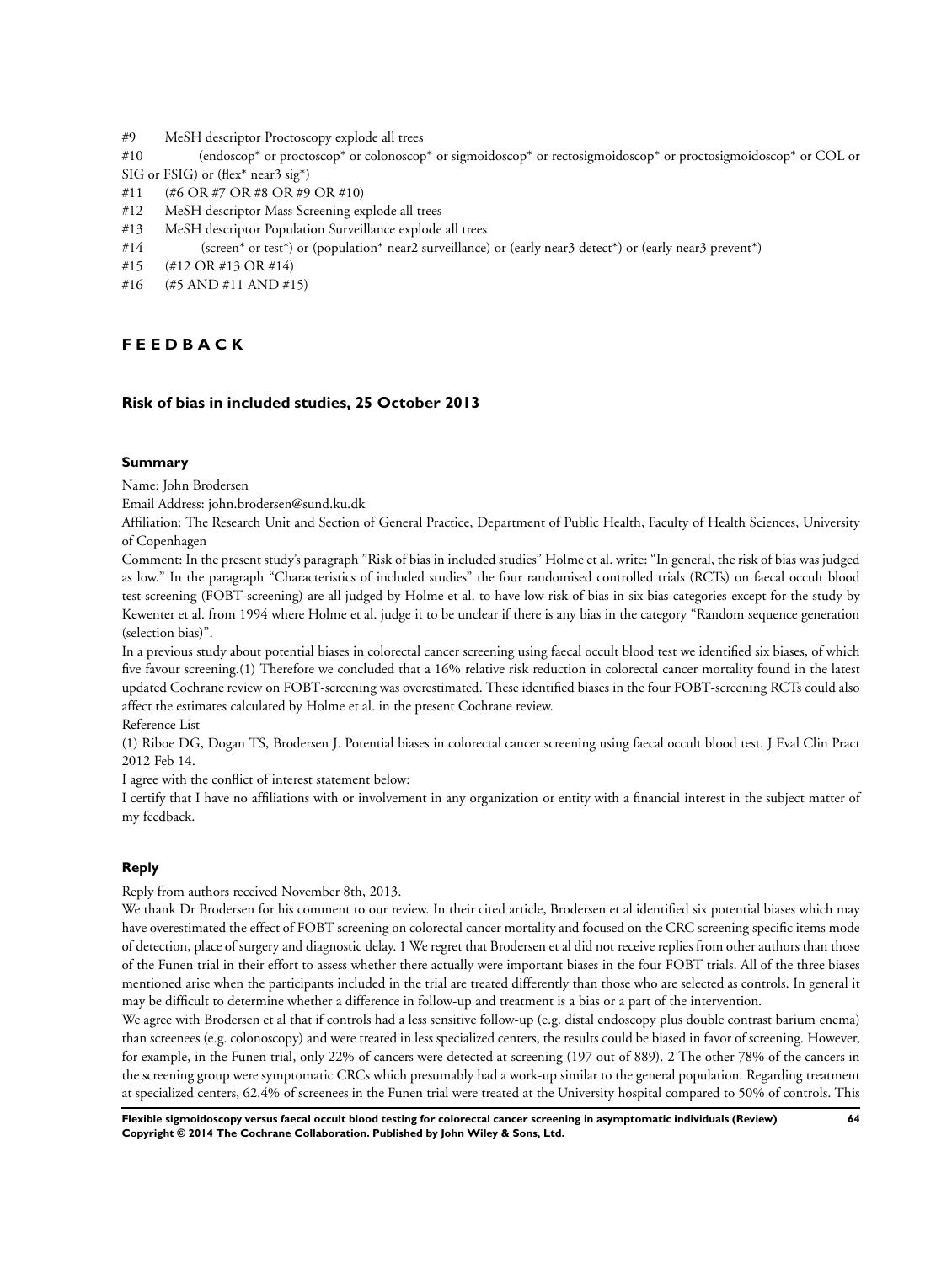is a rather small difference, especially when taken into account that there were more early stage CRCs in the screening group compared to the control group.3 We do not agree with Brodersen et al that a difference in diagnostic delay is a bias. This is one of the benefits of screening. When an individual tests positive for occult blood in the stool, this prompts immediate evaluation of the colorectum. As clinical symptoms of colorectal cancer are often nonspecific, a longer diagnostic delay is anticipated and is not a bias. Whether the potential biases that Brodersen points out are clinically significant is difficult to quantify. In a study from France, people who had access to the same health care facilities (e.g. no differences in treatment or diagnostic follow-up between controls and screenees) were either invited to be screened with biennial FOBT or to receive care as usual and followed for 11 years. 4 In this trial, CRC mortality was reduced by 16% which is identical to the CRC mortality reduction reported on in the previous review of the four FOBT trials with similar length of follow-up. 5

Øyvind Holme

Michael Bretthauer

Geir Hoff

Atle Fretheim

1. Riboe DG, Dogan TS, Brodersen J. Potential biases in colorectal cancer screening using faecal occult blood test. J Eval Clin Pract 2013;19:311-6.

2. Kronborg O, Jorgensen OD, Fenger C, Rasmussen M. Randomized study of biennial screening with a faecal occult blood test: results after nine screening rounds. Scand J Gastroenterol 2004;39:846-51.

3. Kronborg O, Fenger C, Olsen J, Jorgensen OD, Sondergaard O. Randomised study of screening for colorectal cancer with faecaloccult-blood test. Lancet 1996;348:1467-71.

4. Faivre J, Dancourt V, Lejeune C, et al. Reduction in colorectal cancer mortality by fecal occult

blood screening in a French controlled study. Gastroenterology 2004;126:1674-80.

5. Hewitson P, Glasziou P, Irwig L, Towler B, Watson E. Screening for colorectal cancer using the faecal occult blood test, Hemoccult. Cochrane Database Syst Rev 2007:CD001216.

## **Contributors**

see above

## **Comment to the reported total mortality, 22 November 2013**

### **Summary**

From Julian Treadwell email address: jools.jt@zen.co.uk Affiliation: NHS Role: GP

The absence of any change in total mortality is explained as being due to under -powering of the review. Is this really the case with such large populations being observed? How are we to separate out deaths caused by extra interventions in the screened population- direct or indirect?

I agree with the conflict of interest statement below:

I certify that I have no affiliations with or involvement in any organization or entity with a financial interest in the subject matter of my feedback.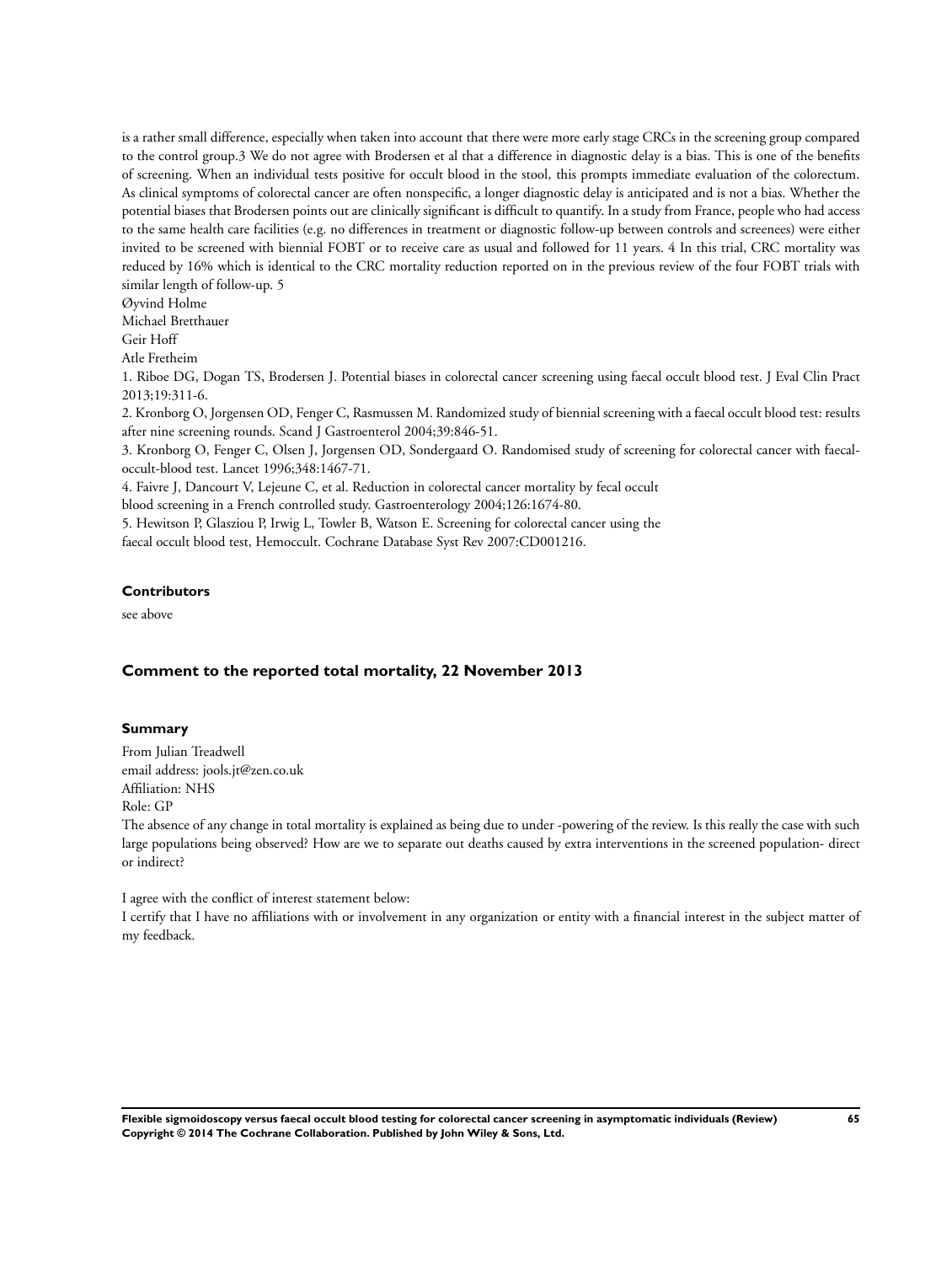### **Risk of bias in included studies, part 2, 17 December 2013**

#### **Summary**

Comment: I would like to thank Holme et al. for their reply and I am happy that the authors of the present Cochrane review have recognised that we have identified six types of biases in the four RCTs on FOBT-screening.(1) Five of these six biases will for sure favour the screening effect and will therefore to a more or lesser extent overestimate the effect of FOBT-screening. The direction of the sixth bias (Change of FOBT during the study) in unknown. In relation to four of five screening-favouring biases there was absence of evidence of these biases in three of the four FOBT-trials because the primary investigators of these three RCTs were not willing to answer our questions about the potential biases.(1) This most raise great concern when appraising the validity of these studies.

Three of the six identified biases were performance bias, where there were differences in the care provided to each group.(1) Holme et al. recognise that two of three performance biases may result in an overestimation of the FOBT-screening effect. However, Holme et al. do not agree that a difference in diagnostic delay is a bias. Holme et al. writes: "This is one of the benefits of screening. When an individual tests positive for occult blood in the stool, this prompts immediate evaluation of the colorectum. As clinical symptoms of colorectal cancer are often nonspecific, a longer diagnostic delay is anticipated and is not a bias." However, it is not this kind of delay we are revealing and discussing in our paper.(1) The kind of delay Holme et al. is describing is either what is called patient delay or doctor's delay - or both? The delay we are discussing is system delay. What we are emphasising is that also the control group has to be offered effective care: effective diagnostic procedures and treatment. It is always relevant to ask in a screening-RCT whether both screened and unscreened populations had equal chances of receiving effective care. If a cancer screening-RCT is conducted in a country where the healthcare system is inadequately organised screening will most likely have a positive effect on the specific cancer mortality: if patients in the control group (that have symptoms from the cancer screened for) receive unnecessary long waiting time before they are offered adequate examinations and later treatment, then screening will always have a positive effect on the specific cancer mortality if the patients in the screened group are in contrast offered an effective diagnostic pathway and treatment. This positive effect on the specific cancer mortality is an effect of an adequate effective care versus an inadequate and ineffective care plus may be a screening effect.

In conclusion, there is a high risk of bias in the four RCTs on FOBT-screening. I think that Holme et al. should recognise these facts and as a minimum take the biases in account when they update their Cochrane review. Reference List

(1) Riboe DG, Dogan TS, Brodersen J. Potential biases in colorectal cancer screening using faecal occult blood test. J Eval Clin Pract 2012 Feb 14.

### **Reply**

We thank Dr Brodersen for his valuable comments. We agree that the introduction of screening has effects on patient management and care and that this effect in itself is an important contributor to improved mortality for the disease screened for (irrespective of the effect of the screening intervention itself ). This has been clearly demonstrated in mammography screening 1and is presumably also apparent in CRC screening. We will take his considerations into account when updating the review.

With respect to differences in system delay in Denmark, we emphasized in our previous reply that the difference may be largely explained by the different indication for examination (positive FOBT versus symptoms, which in colorectal cancer often is nonspecific). In the Funen trial, time from positive FOBT to colonoscopy was 24 days. 2In the published data from Denmark3, the total system delay was 56 days, including delay from diagnosis to treatment, and is thus not completely comparable to the results from the Funen trial. Øyvind Holme

Michael Bretthauer

Atle Fretheim

Reference list:

1. Kalager M, Zelen M, Langmark F, Adami HO. Effect of screening mammography on breast-cancer mortality in Norway. N Engl J Med 2010;363:1203-10.

2. Riboe DG, Dogan TS, Brodersen J. Potential biases in colorectal cancer screening using faecal occult blood test. J Eval Clin Pract 2013;19:311-6.

3. Hanssen R, 2008. (Accessed Jan 9th, 2014, at http://folkesundhed.au.dk/fileadmin/www.folkesundhed.au.dk/forskningsenheden˙for˙almen˙praksis/publikationer/udgivelser/afhandlinger/cd.pdf.)

**Flexible sigmoidoscopy versus faecal occult blood testing for colorectal cancer screening in asymptomatic individuals (Review) 66 Copyright © 2014 The Cochrane Collaboration. Published by John Wiley & Sons, Ltd.**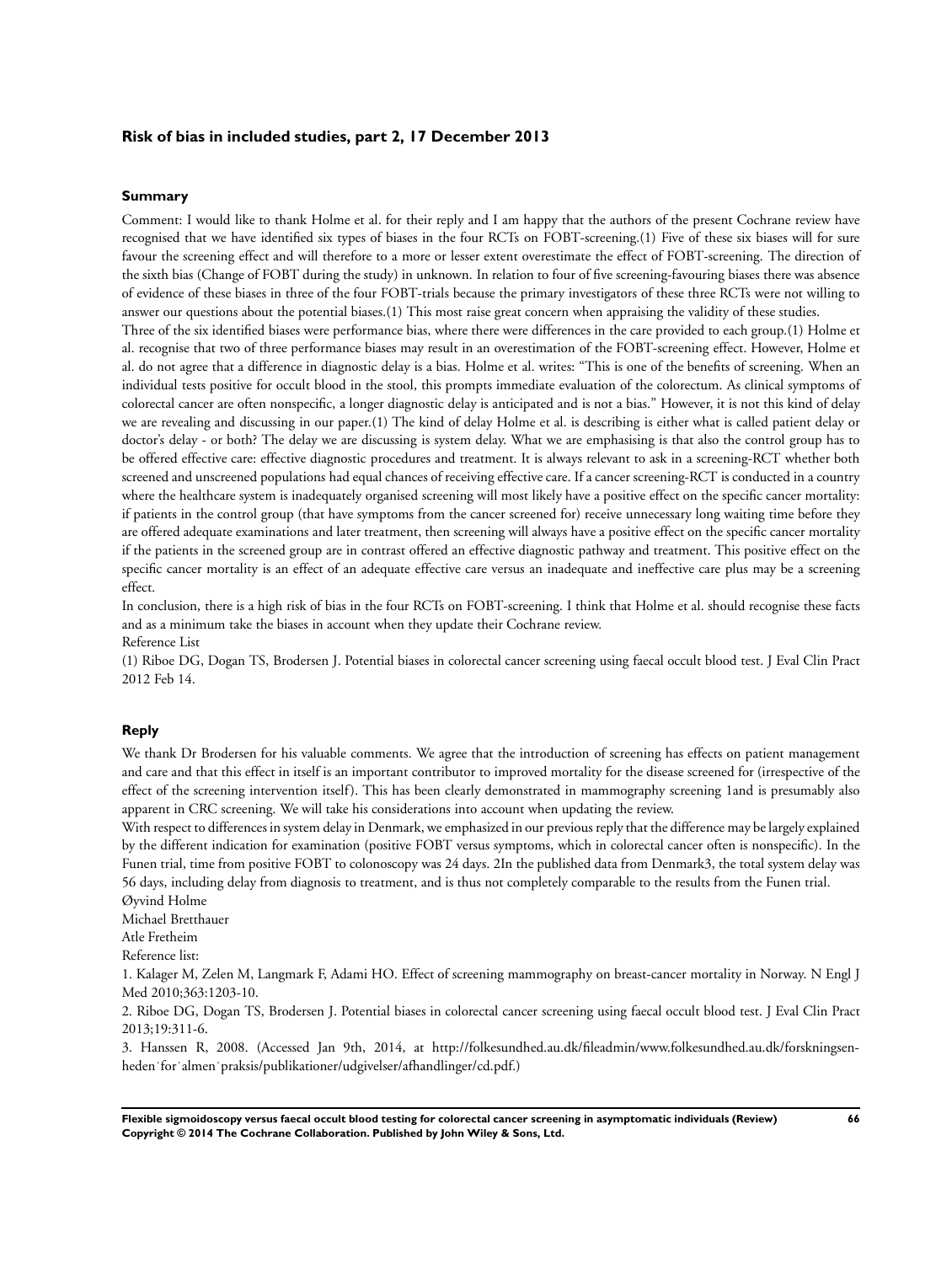### **Contributors**

Name: John Brodersen Email Address: john.brodersen@sund.ku.dk Affiliation: The Research Unit and Section of General Practice, Department of Public Health, Faculty of Health Sciences, University of Copenhagen For the authors: Øyvind Holme, Michael Bretthauer and Atle Fretheim

## **W H A T ' S N E W**

Last assessed as up-to-date: 25 March 2013.

| Date | Event | <b>Description</b>                                                                                          |
|------|-------|-------------------------------------------------------------------------------------------------------------|
|      |       | 6 March 2014 Feedback has been incorporated New feedback from John Brodersen and authors reply incorporated |

## **H I S T O R Y**

Protocol first published: Issue 8, 2011

Review first published: Issue 9, 2013

| Date | Event | <b>Description</b>                                                                                                  |
|------|-------|---------------------------------------------------------------------------------------------------------------------|
|      |       | 6 December 2013 Feedback has been incorporated Two feedback incorporated with Authors reply to the one by Brodersen |

## **C O N T R I B U T I O N S O F A U T H O R S**

AF and MB had the original idea for the review. OH was responsible for drafting the protocol and the first draft of the review. OH and MB performed data extraction and assessed risk of bias of included studies. JOJ was responsible for statistical analyses. All authors participated in writing the manuscript, interpretation of results and approval of the final version of the review.

## **D E C L A R A T I O N S O F I N T E R E S T**

GH is the principal investigator of the NORCCAP and TPS trials. MB and OH are co-investigators of the NORCCAP trial.